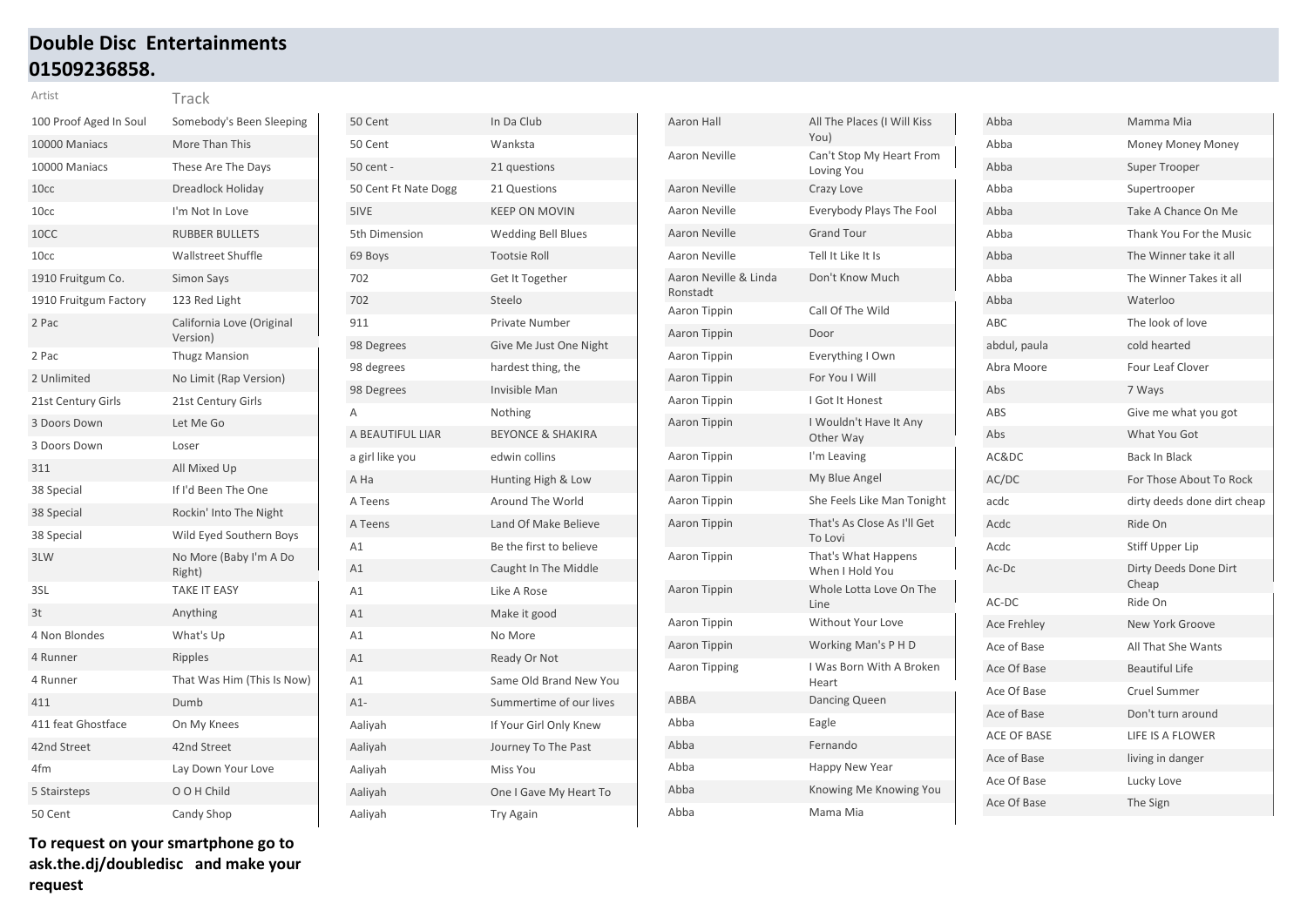### Track Artist

| Adam & The Ants               | Stand & Deliver                                 |
|-------------------------------|-------------------------------------------------|
| Adam and the Ants             | <b>Prince Charming</b>                          |
| Adam Ricket                   | <b>Best Thing</b>                               |
| <b>Adam Rickett</b>           | I Breathe Again                                 |
| <b>ADAM RICKETT</b>           | <b>I BREATHE AGAIN I</b><br><b>BREATHE AGAI</b> |
| adams, bryan                  | do i have to say the words                      |
| Adams, Bryan & Tina<br>Turner | It's Only Love                                  |
| Adams, Yolanda                | Open My Heart                                   |
| Adele                         | <b>Chasing Pavements</b>                        |
| Adele                         | Make You Feel My Love                           |
| Adele                         | Rolling In The Deep                             |
| Adkins, Trace                 | I'm Gonna Love You<br>Anyway                    |
| Aerosmith                     | Angel                                           |
| Aerosmith                     | <b>Back In The Saddle</b>                       |
| Aerosmith                     | Falling In Love                                 |
| Aerosmith                     | Hole In My Soul                                 |
| Aerosmith                     | I Don't Want To Miss A<br>Thing                 |
| aerosmith                     | jaded                                           |
| Aerosmith                     | Pink                                            |
| Aerosmith                     | Rag Doll                                        |
| Aerosmith                     | <b>Sweet Emotion</b>                            |
| aerosmith                     | toys in the attic                               |
| Aerosmith                     | What Kind Of Love Are You<br>On                 |
| <b>AFRO MAN</b>               | <b>BECAUSE I GOT HIGH</b>                       |
| Afroman                       | Because I Got High                              |
| After 7                       | How Do You Tell The One                         |
| After 7                       | Till You Do Me Right                            |
| After The Fire                | Der Kommissar                                   |
| Aguilera, Christina           | <b>Beautiful</b>                                |
| Aguilera, Christina           | Blessed                                         |
| Aguilera, Christina           | Come On Over (All I Want<br>Is You)             |

| Aguilera, Christina          | Genie In A Bottle                                 |
|------------------------------|---------------------------------------------------|
| Aguilera, Christina          | I Turn To You                                     |
| Aguilera, Christina          | Love Will Find A Way                              |
| Aguilera, Christina          | So Emotional                                      |
| Aguilera, Christina          | What A Girl Wants                                 |
| A-Ha                         | Analogue                                          |
| A-Ha                         | The Sun Always Shines on<br>TV                    |
| A-Ha                         | Touchy                                            |
| Aiken, Clay                  | Solitaire                                         |
| Aimi stewart                 | knock on wood                                     |
| Air Supply                   | All Out Of Love                                   |
| Air Supply                   | Even The Nights Are Better                        |
| Air Supply                   | Every Woman In The World                          |
| Air Supply                   | Here I Am (Just When I<br>Thought I Was Over You) |
| Air Supply                   | Lost In Love                                      |
| Air Supply                   | Making Love Out Of<br>Nothing At All              |
| Air Supply                   | One That You Love                                 |
| air supply                   | out of nothing at all                             |
| Akon                         | Lonely                                            |
| Akon feat Snoop Dogg         | I wanna love you                                  |
| Akon ft Snoop Doggy Dogg     | I Wanna Love You (EK)                             |
| Akon Ft. Snoop Doggy<br>Dogg | I Wanna Love You                                  |
| Al Green                     | Let's Stay Together                               |
| Al Green                     | Your Heart's In Good Hands                        |
| Al Green & Annie Lennox      | Put A Little Love In Your<br>Heart                |
| Al Jarreau                   | Moonlighting                                      |
| Al Jarreau                   | We're In This Love Together                       |
| Al Martino                   | Spanish Eyes                                      |
| Al Stewart                   | On The Border                                     |
| Alabama                      | Angels Among Us                                   |
| Alabama                      | <b>Born Country</b>                               |
|                              |                                                   |

| Alabama | Can't Keep A Good Man<br>Down                |
|---------|----------------------------------------------|
| alabama | cheap seats                                  |
| Alabama | Cheap Seats, The                             |
| Alabama | Christmas In Dixie                           |
| Alabama | Close Enough To Perfect                      |
| Alabama | Dancin' Shaggin' On The<br>Boulevard         |
| Alabama | Dancin', Shaggin' On The<br><b>Boulevard</b> |
| Alabama | Dixieland Delight                            |
| Alabama | Down Home                                    |
| Alabama | Fallin' Again                                |
| Alabama | Forever's As Far As I'll Go                  |
| Alabama | Forty Hour Week                              |
| Alabama | Give Me One More Shot                        |
| Alabama | Here We Are                                  |
| Alabama | Hometown Honeymoon                           |
| Alabama | How Do You Fall In Love                      |
| Alabama | I'm In A Hurry (And Don't<br>Know Why)       |
| Alabama | In Pictures                                  |
| Alabama | It Works                                     |
| Alabama | Jukebox In My Mind                           |
| Alabama | Katy Brought My Guitar<br><b>Back Today</b>  |
| Alabama | Keepin' Up                                   |
| alabama | lady down on love                            |
| Alabama | Love In The First Degree                     |
| Alabama | Maker Said Take Her                          |
| Alabama | Maker Said Take Her, The                     |
| Alabama | Of Course I'm Alright                        |
| Alabama | On This Side Of The Moon                     |
| Alabama | <b>Pictures And Memories</b>                 |
| Alabama | Roll On Eighteen Wheeler                     |
| Alabama | Sad Lookin' Moon                             |
| Alabama | Say I                                        |

| Alabama      | She Ain't Your Ordinary Girl       |
|--------------|------------------------------------|
| Alabama      | She's Got That Look In Her<br>Eyes |
| Alabama      | Southern Star                      |
| Alabama      | <b>T.L.C.A.S.A.P</b>               |
| Alabama      | Take A Little Trip                 |
| Alabama      | Take Me Down                       |
| Alabama      | <b>Tennessee River</b>             |
| Alabama      | <b>That Feeling</b>                |
| Alabama      | The Cheap Seats                    |
| Alabama      | <b>Then Again</b>                  |
| alabama      | there's no way                     |
| Alabama      | Touch Me When We're<br>Dancing     |
| Alabama      | We Made Love                       |
| Alabama      | When It All Goes South             |
| Alabama      | Why Lady Why                       |
| Alabama      | You've Got The Touch               |
| Alan Jackson | Between The Devil And Me           |
| Alan Jackson | Chatahoochee                       |
| Alan Jackson | Dallas                             |
| Alan Jackson | Everything I Love                  |
| Alan Jackson | <b>Gone Crazy</b>                  |
| Alan Jackson | Home                               |
| Alan Jackson | <b>House With No Curtains</b>      |
| Alan Jackson | I Don't Even Know Your<br>Name     |
| Alan Jackson | I'd Love You All Over Again        |
| Alan Jackson | I'll Go On Loving You              |
| Alan Jackson | I'll Try                           |
| Alan Jackson | Little Bitty                       |
| Alan Jackson | Livin' On Love                     |
| Alan Jackson | Love's Got A Hold On You           |
| Alan Jackson | Midnight In Montgomery             |
| Alan Jackson | Must've Had A Ball                 |
| Alan Jackson | Right On The Money                 |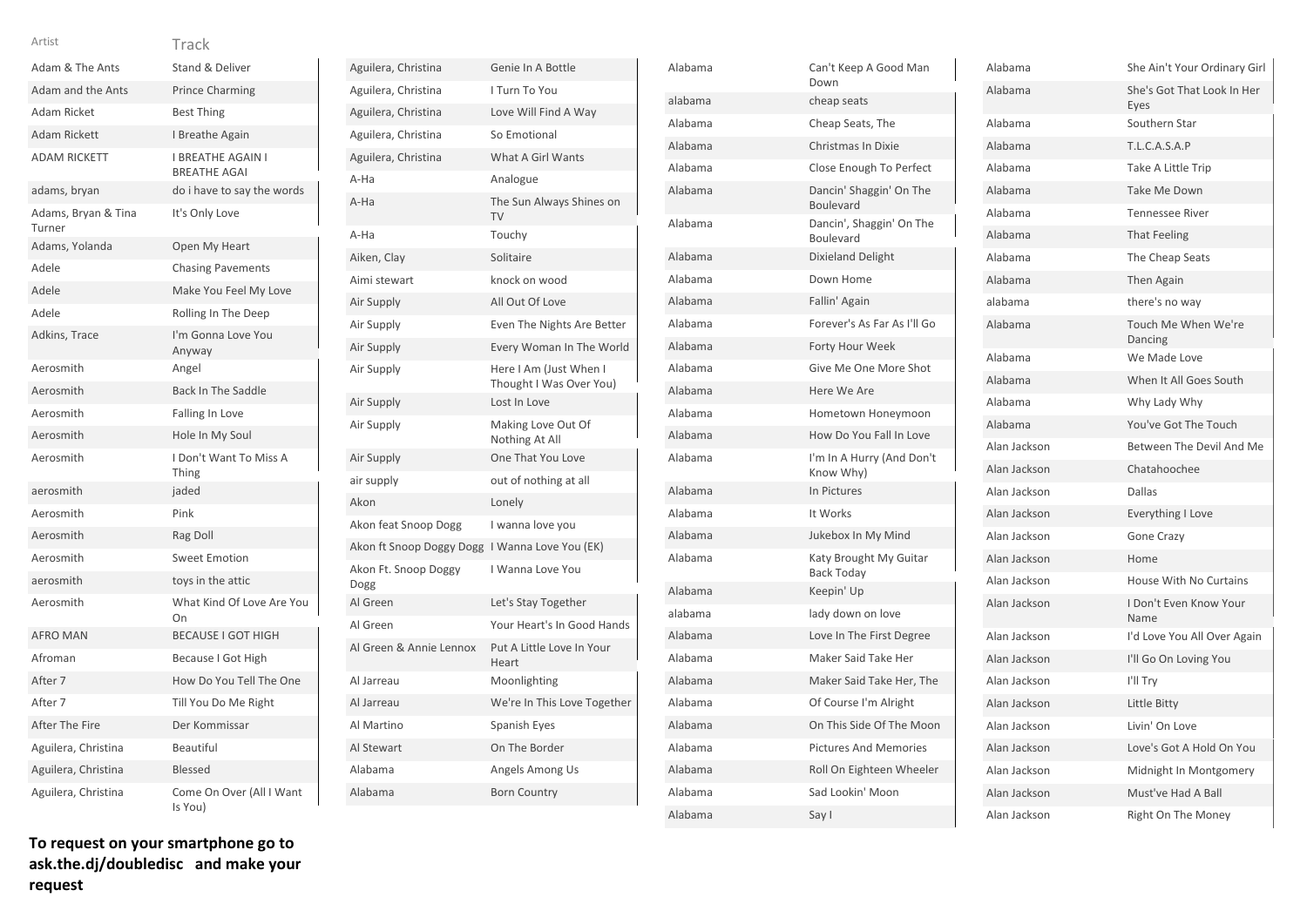| Alan Jackson                          | She's Got The Rhythm (And<br>I Got The |
|---------------------------------------|----------------------------------------|
| Alan Jackson                          | Song For The Life                      |
| Alan Jackson                          | <b>Tall Tall Trees</b>                 |
| Alan Jackson                          | <b>There Goes</b>                      |
| Alan Jackson                          | Tonight I Climbed The Wall             |
| Alan Jackson                          | <b>Tropical Depression</b>             |
| Alan Jackson                          | Walk On The Rocks                      |
| Alan Jackson                          | Wanted                                 |
| Alan Jackson                          | Who's Cheatin' Who                     |
| Alan Jackson                          | You Can't Give Up On Love              |
| Alan Jackson -                        | I'd Love You All Over Again            |
| Alan Jackson & Jimmy<br><b>Buffet</b> | It's Five O'Clock Somewhere            |
| Alan O'day                            | <b>Undercover Angel</b>                |
| Alan Stardust                         | My Coo-Ca-Choo                         |
| <b>Alana Davis</b>                    | 32 Flavors                             |
| Alanis Morissette                     | All I Really Want                      |
| <b>Alanis Morissette</b>              | Everything                             |
| Alanis Morissette                     | Hand In Pocket                         |
| <b>Alanis Morissette</b>              | <b>Head Over Feet</b>                  |
| <b>Alanis Morissette</b>              | Ironic                                 |
| <b>Alanis Morissette</b>              | Not The Doctor                         |
| Alanis Morissette                     | You Learn                              |
| Alanis Morissette                     | You Oughta Know                        |
| <b>Alanis Morriesette</b>             | Hands Clean                            |
| Alanis Morrissette                    | I See Right Through You                |
| <b>Alannah Miles</b>                  | <b>Black Velvet</b>                    |
| Alcazar                               | Crying At The Discotheque              |
| Alesha                                | Lipstick                               |
| Alesha Dixon                          | <b>Breathe Slow</b>                    |
| Alesha Dixon                          | <b>Broken Heels</b>                    |
| Alesha Dixon                          | The Boy Does nothing                   |
| <b>Alex Parks</b>                     | Maybe that's what it takes             |
| Alexander O'Neal                      | If You Were Here Tonight               |

**To request on your smartphone go to ask.the.dj/doubledisc and make your request**

| Alexander O'Neal,                       | Criticize                       |
|-----------------------------------------|---------------------------------|
| Alexandra Burke                         | Hallelujah                      |
| Alexandra Burke feat. Flo-<br>Rida      | <b>Bad Boys</b>                 |
| Alfonzo Hunter                          | <b>Weekend Thang</b>            |
| Ali G & Shaggy                          | Me Julie                        |
| Alice Cooper                            | It's Me                         |
| Alice Cooper                            | No More Mr Nice Guy             |
| Alice Cooper                            | Poison                          |
| Alice Cooper                            | Schools out                     |
| <b>ALICE DEEJAY</b><br><b>DJ JURGEN</b> | Detter off alone                |
| Alice In Chains                         | Again                           |
| Alice In Chains                         | <b>Your Decision</b>            |
| Alicia Bridges                          | I Love The Nightlife            |
| Alicia Keys                             | A Woman's Worth                 |
| Alicia Keys                             | Empire state of mind            |
| Alicia Keys                             | Fallin                          |
| Alicia Keys                             | Fallin'                         |
| Alicia Keys                             | How Come You Don't Call<br>Me   |
| Alicia Keys                             | If I Ain't Got You              |
| Alicia Keys                             | Unbreakable                     |
| Alien Ant Farm                          | <b>Movies</b>                   |
| <b>ALIEN ANT FARM</b>                   | <b>SMOOTH CRIMINAL</b>          |
| Alisha's Attic                          | I Am I Feel                     |
| <b>Alison Krauss</b>                    | Every Time You Say<br>Goodbye   |
| <b>Alison Krauss</b>                    | I Give You To His Heart         |
| <b>Alison Krauss</b>                    | New Fool                        |
| <b>Alison Krauss</b>                    | Oh Atlanta                      |
| <b>Alison Krauss And Union</b><br>Stati | Baby Now That I've Found<br>You |
| Alison Krauss And Union<br>Stati        | Find My Way Back To My<br>Heart |
| Alison Moyet                            | All Cried Out                   |
| Alison Moyet                            | Invisible                       |
| Alison Moyet                            | Love Insurrection               |
|                                         |                                 |

| Alison Moyet              | Love Letters                      |
|---------------------------|-----------------------------------|
| <b>Alison Moyet</b>       | That Ole Devil Called Love        |
| <b>Alison Moyet</b>       | Zing Went The Strings Of<br>My He |
| All 4 One                 | I Can Love You Like That          |
| All About Eve             | Martha's Harbour                  |
| <b>All Saints</b>         | <b>Black Coffee</b>               |
| <b>ALL SAINTS</b>         | <b>BOOTIE CALL</b>                |
| <b>All Saints</b>         | I Know Where It's At              |
| <b>ALL SAINTS</b>         | <b>LADY MARMALADE</b>             |
| <b>All Saints</b>         | Never Ever                        |
| <b>All Saints</b>         | <b>Rock Steady</b>                |
| <b>ALL SAINTS</b>         | <b>UNDER THE BRIDGE</b>           |
| Allan, Gary               | Lovin' You Against My Will        |
| Allan, Gary               | Right Where I Need To Be          |
| <b>Allison Moorer</b>     | Alabama Song                      |
| <b>Allman Brothers</b>    | Crazy Love                        |
| Allman Brothers Band      | Melissa                           |
| Allman Brothers Band      | Please Call Home                  |
| allman brothers band, the | midnight rider                    |
| Allman Brothers Band, The | <b>Statesboro Blues</b>           |
| <b>Altered Images</b>     | Happy Birthday                    |
| Althea & Donna            | Uptown Top Ranking                |
| <b>Alvin Stardust</b>     | Pretend                           |
| Amanda Marshall           | Birmingham                        |
| Amber                     | This Is Your Night                |
| Amen corner               | if paradise is half as nice       |
| America                   | From A Moving Train               |
| America                   | Ventura Highway                   |
| American Hi-Fi            | Flavor Of The Weak                |
| Amerie                    | 1 Thing                           |
| Amerie                    | <b>Take Control</b>               |
| Amerie                    | Talkin' To Me                     |
| Amerie -                  | Gotta Work                        |
| Ami Stewart               | Knock On Wood                     |

| Amie Comeaux                    | Moving Out                        |
|---------------------------------|-----------------------------------|
| Amy Grant                       | Baby Baby                         |
| Amy Grant                       | <b>Big Yellow Taxi</b>            |
| Amy Grant                       | I Will Be Your Friend             |
| Amy Grant                       | Like I Love You                   |
| Amy Grant                       | Lucky One                         |
| Amy Grant                       | <b>Takes A Little Time</b>        |
| Amy Grant And Vince Gill        | House Of Love                     |
| Amy Studt                       | Just A Little Girl                |
| Amy Winehouse                   | <b>Back To Black</b>              |
| Amy Winehouse                   | Rehab                             |
| Amy Winehouse                   | Tears Dry On Their Own            |
| Amy Winehouse                   | Valerie                           |
| Amy Winehouse                   | You Know i'm no good              |
| Amy Winehouse                   | You Know I'm No Good (EK)         |
| Anastacia                       | Heavy on my Heart                 |
| Anastacia                       | I'm outta love                    |
| Anastacia                       | Left Outside Alone                |
| Anastacia                       | Made For Lovin' You               |
| Anastacia                       | One Day In Your Life              |
| Anastacia                       | Paid My Dues                      |
| Anastacia                       | Sick & Tired                      |
| Anastasia                       | I'm Outta Love                    |
| Anastasia                       | Why'd You Lie To Me               |
| anderson, bill                  | corner of my life, the            |
| Anderson, John                  | Goin' Down Hill                   |
| Anderson, John                  | Honky Tonk Crowd                  |
| anderson, john                  | let go of the stone               |
| Anderson, John                  | Nobody's Got It All               |
| anderson, john                  | straight tequila night            |
| Anderson, John                  | Would You Catch A Falling<br>Star |
| Anderson, John                  | You Ain't Hurt Nothin' Yet        |
| Andre Boccelli & Celine<br>Dion | The Prayer                        |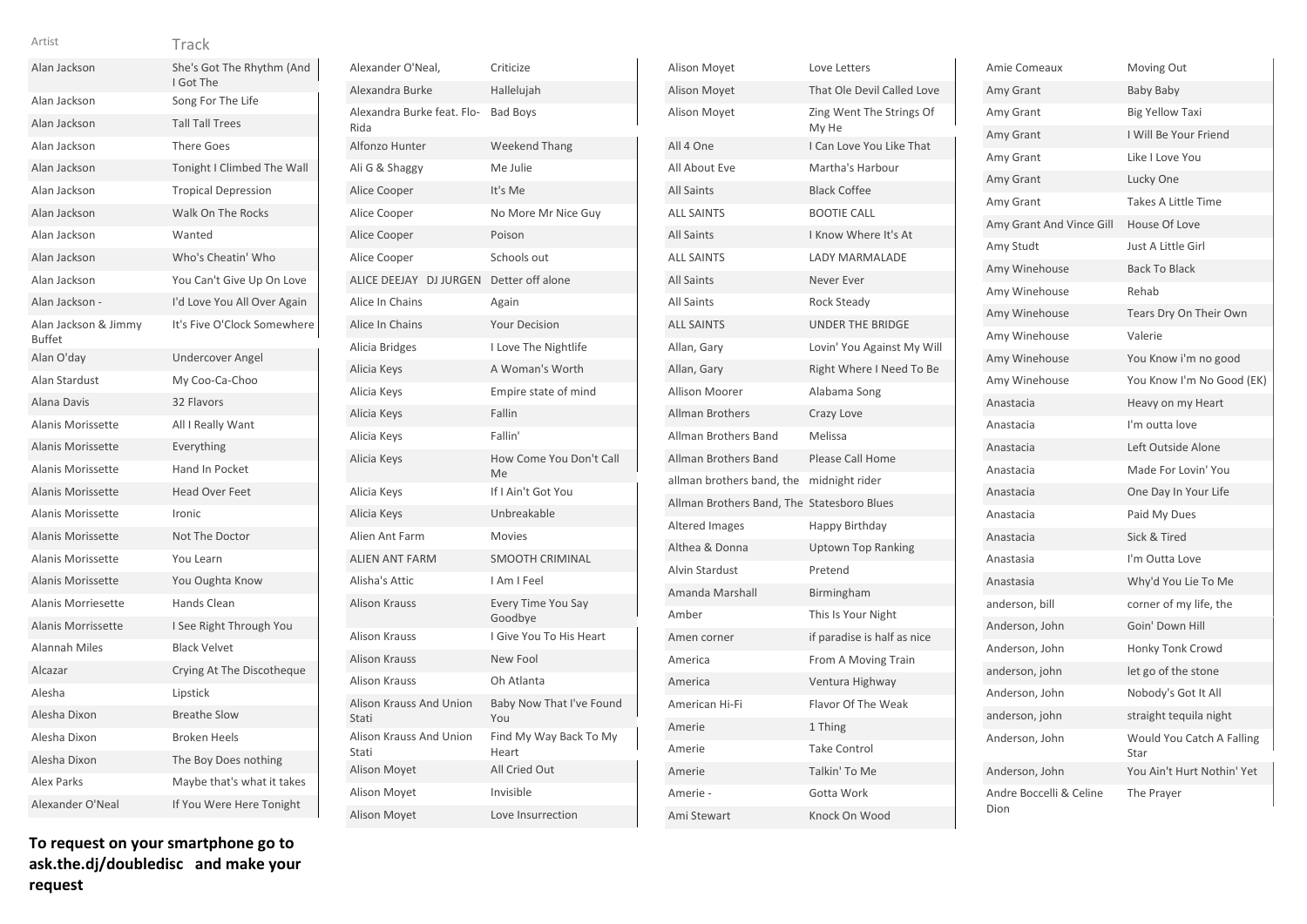| <b>VEIS</b> |
|-------------|

| Andreas Johnson                  | Glorious                                                |
|----------------------------------|---------------------------------------------------------|
| Andrew Gold                      | Lonely Boy                                              |
| <b>Andrew Seeley</b>             | <b>Breaking Free [Karaoke</b><br>Instrumental]          |
| <b>Andrew Seeley</b>             | <b>Start Of Something New</b><br>[Karaoke Instrumental] |
| Andrews jules                    | Mad World                                               |
| Andrews, Jessica                 | I Do Now                                                |
| Andrews, Jessica                 | Who I Am                                                |
| Androids                         | Do It With Madonna                                      |
| <b>Andy Childs</b>               | <b>Broken</b>                                           |
| Andy Gibb                        | <b>Shadow Dancing</b>                                   |
| Andy Kim                         | rock me gently                                          |
| Andy Williams                    | Can't Take My Eyes Off Of<br>You                        |
| <b>Andy Williams</b>             | Music to watch Girls By                                 |
| Angel eyes                       | Jeff healy band                                         |
| Angelle, Lisa                    | Woman Gets Lonely, A                                    |
| Angels, The                      | Til                                                     |
| Anggun                           | Snow On The Sahara                                      |
| Animals                          | We Gotta Get Out Of This<br>Place                       |
| Animals, The                     | Sky Pilot                                               |
| Anita Baker                      | <b>Body And Soul</b>                                    |
| Anita Baker                      | Caught Up In The Rapture                                |
| Anita Baker                      | I Apologize                                             |
| Anita Baker                      | No One In The World                                     |
| Anita Baker                      | Same Ol' Love                                           |
| Anita Baker                      | Soul Inspiration                                        |
| Anita Baker                      | You Bring Me Joy                                        |
| Anita Cochran                    | Daddy Can You See Me                                    |
| Anita Cochran                    | Will You Be Here                                        |
| Anita Cochran And Steve<br>Warin | What If I Said                                          |
| Anita Harris                     | Trains and boats and planes                             |
| Anita Ward                       | Ring my Bell                                            |
| anka, paul & celine dion         | it's hard to say goodbye                                |

| To request on your smartphone go to |  |
|-------------------------------------|--|
| ask.the.dj/doubledisc and make your |  |
| request                             |  |

| Ann Breen            | Pal of my cradle days                       |
|----------------------|---------------------------------------------|
| Ann Nesby            | I'll Do Anything For You                    |
| Anne Lee-            | <b>Two Times</b>                            |
| Anne Murray          | A Love Song                                 |
| Anne Murray          | Daydream Believer                           |
| Anne Murray          | He Thinks I Still Care                      |
| Anne Murray          | I Can See Arkansas                          |
| Anne Murray          | Love Song                                   |
| Annie                | <b>Chewing Gum</b>                          |
| Annie Lennox         | No More I Love You's                        |
| Annie Lennox         | Walking On Broken Glass                     |
| Annie Lennox         | Walking On Broken Glass<br>[Single Version] |
| Annie Lennox         | Why                                         |
| Another level        | <b>Bomb Diggity</b>                         |
| <b>ANOTHER LEVEL</b> | <b>FREAK ME</b>                             |
| Another Level        | From The Heart                              |
| Another Level-       | From the Heart                              |
| Ant & Dec            | We're on the Ball                           |
| Anthems              | The Wild Rover                              |
| Anthems              | The Wild Rover - CK37                       |
| Anthony, Marc        | My Baby You                                 |
| Anthony, Marc        | When I Dream At Night                       |
| Anthrax              | <b>Got The Time</b>                         |
| Antonia              | Fame (Karaoke)                              |
| April Wine           | Just Between You And Me                     |
| Aqua                 | <b>Barbie Girl</b>                          |
| Aqua                 | Barbie Girl (Duet)                          |
| <b>AQUA</b>          | <b>DOCTOR JONES</b>                         |
| Aqua                 | Dr Jones (Female)                           |
| Aqua                 | Dr Jones (Duet)                             |
| <b>AQUA</b>          | MY OH MY                                    |
| Aqua                 | <b>Turn Back Time</b>                       |
| Aqualung             | Good Times Gonna Come                       |
| Aqualung             | <b>Strange And Beautiful</b>                |

| Aquilera, Kim, Mya, Pink          | Lady Marmelade                           |
|-----------------------------------|------------------------------------------|
| <b>Archer And Park</b>            | <b>Where There's Smoke</b>               |
| Architects                        | <b>Body Groove</b>                       |
| <b>Arctic Monkeys</b>             | <b>Brainstorm</b>                        |
| <b>Arctic Monkeys</b>             | <b>Fluorescent Adolescent</b>            |
| <b>Arctic Monkeys</b>             | I Bet you look Good on the<br>Dancefloor |
| <b>Arctic Monkeys</b>             | Leave before the lights<br>come on       |
| Arctic Monkeys                    | The View From The<br>Afternoon           |
| <b>Arctic Monkeys</b>             | When The sun goes down                   |
| Aretha Franklin                   | Day Dreaming                             |
| Aretha Franklin                   | Freeway Of Love                          |
| Aretha Franklin                   | Here We Go Again                         |
| Aretha Franklin                   | Respect                                  |
| Aretha Franklin                   | Rose Is Still A Rose                     |
| Aretha Franklin                   | <b>Willing To Forgive</b>                |
| Aretha Franklin & G.<br>Michael   | I Knew You Were Waiting<br>For Me        |
| Arnold, Eddy                      | <b>Bouquet Of Roses</b>                  |
| <b>Arrested Development</b>       | Tennessee                                |
| Arrows                            | Hot Hot Hot                              |
| <b>Art Garfunkel</b>              | I only have eyes for you                 |
| Art N' Soul                       | Ever Since You Went Away                 |
| Artful Dodger                     | Please Don't Turn Me On                  |
| Artful Dodger                     | Rewind                                   |
| Artful dodger                     | Woman trouble                            |
| Artful Dodger feat.<br>Melanie Bl | <b>Twenty Four Seven</b>                 |
| <b>Artic Monkeys</b>              | I Bet You Look Good On<br>The Dan        |
| Ash                               | Candy                                    |
| Ash                               | Orpheus                                  |
| Ash                               | Sometimes                                |
| Ash                               | <b>Star Crossed</b>                      |
| Ashanti                           | Foolish                                  |

| Ashanti                         | Happy                            |
|---------------------------------|----------------------------------|
| Ashford & Simpson               | Solid                            |
| Ashlee Simpson                  | Pieces of me                     |
| <b>Ashley Monroe</b>            | Satisfied                        |
| Ashton, Susan                   | Closer                           |
| Asia                            | Don't Cry                        |
| Asia                            | <b>Heat Of The Moment</b>        |
| Asleep At The Wheel             | <b>Cherokee Maiden</b>           |
| Asleep At The Wheel And<br>Lyle | <b>Blues For Dixie</b>           |
| Association                     | Cherish                          |
| Association, The                | Never My Love                    |
| Astley, Rick                    | Never Gonna Give You Up          |
| Aswad                           | Shine                            |
| <b>ATC</b>                      | Around The World (La La La<br>La |
| Athena Cage And Keith<br>Sweat  | 986                              |
| Athlete                         | Half Light                       |
| Athlete                         | Wires                            |
| Atlanta                         | <b>Sweet Country Music</b>       |
| Atlanta Rhythm Section          | Imaginary Lover                  |
| <b>Atlanta Rhythm Section</b>   | So Into You                      |
| atlanta rhythm section,<br>the  | so into you                      |
| <b>Atlantic Starr</b>           | Always                           |
| atlantic starr                  | masterpiece                      |
| <b>Atomic Kitten</b>            | Be With You                      |
| Atomic Kitten                   | Cradle                           |
| <b>Atomic Kitten</b>            | <b>Eternal Flame</b>             |
| <b>Atomic Kitten</b>            | Eternal Flame (Radio Edit)       |
| <b>Atomic Kitten</b>            | If You Come To Me                |
| Atomic Kitten                   | Ladies Night                     |
| <b>Atomic Kitten</b>            | The Last Goodbye                 |
| Atomic Kitten                   | The Tide Is High                 |
| <b>Atomic Kitten</b>            | <b>Whole Again</b>               |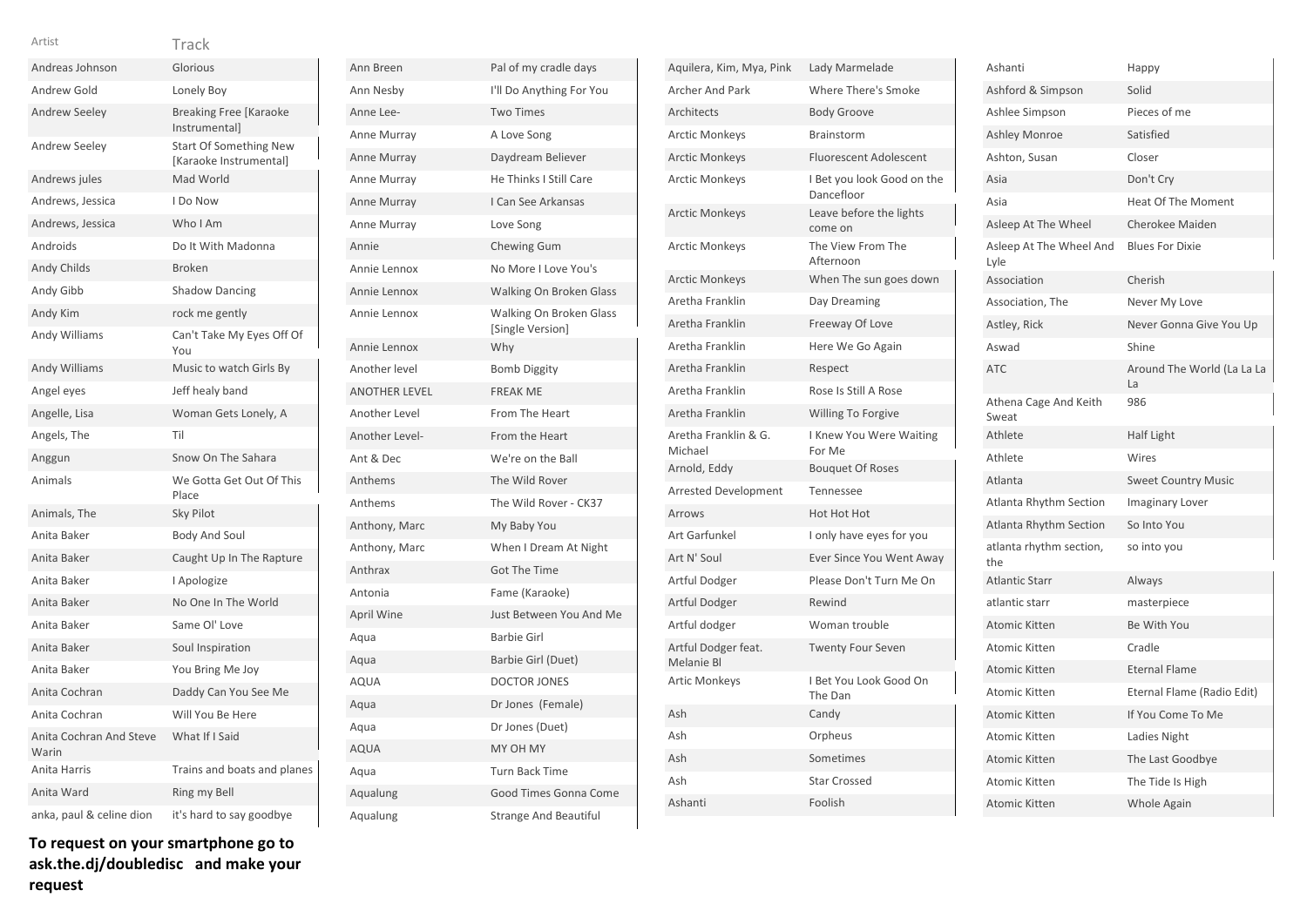| <b>ATOMIC KITTEN</b>                 | YOU ARE                                  |
|--------------------------------------|------------------------------------------|
| <b>Audio Bullys</b>                  | <b>Shot You Down</b>                     |
| Austin, Sherrie                      | Little Bird                              |
| Automatic                            | Monster                                  |
| Avant                                | Separated                                |
| Avante & Ketara Wyatt                | My First Love                            |
| Average White Band                   | Cut The Cake                             |
| Avril Lavigne                        | Complicated                              |
| Avril Lavigne                        | Dont Tell Me                             |
| Avril Lavigne                        | Girlfriend                               |
| Avril Lavigne                        | Knockin' On Heaven's Door                |
| <b>Avril Lavigne</b>                 | My Happy Ending                          |
| Avril Lavigne                        | Nobody's Fool                            |
| Avril Lavigne                        | Nobodys Home                             |
| Avril Lavigne                        | Nobody's Home                            |
| Avril Lavigne                        | When Youre Gone                          |
| Avril Lavigne,                       | Keep Holding On -                        |
| Avril lavinge                        | Losing Grip                              |
| Az Yet                               | Last Night                               |
| Azar, Steve                          | Nights Like This                         |
| Aztec Camera                         | Somewhere in my Heart                    |
| <b>B</b> 52's                        | Debbie                                   |
| <b>B</b> 52's                        | Private Idaho                            |
| <b>B</b> B King                      | Caldonia                                 |
| <b>B</b> B King                      | Paying The Cost To Be The<br><b>Boss</b> |
| <b>B</b> B King                      | Thrill Is Gone                           |
| <b>B B Mak-</b>                      | <b>Back Here</b>                         |
| <b>B</b> J Thomas                    | New Looks From An Old<br>Lover           |
| B M U                                | U Will Know                              |
| <b>B Mandrell And L</b><br>Greenwood | To Me                                    |
| <b>B</b> T Express                   | Do It 'til You're Satisfied              |
| B2K & P. Diddy                       | Bump, Bump, Bump                         |
| b52s                                 | love shack                               |

**To request on your smartphone go to ask.the.dj/doubledisc and make your request**

| <b>Babies</b>                                                             | Every Time I Think Of You                           |
|---------------------------------------------------------------------------|-----------------------------------------------------|
| Baby & P. Diddy                                                           | Do That                                             |
| Baby D                                                                    | Let Me Be Your Fantasy                              |
| <b>BABY FRATELLI</b>                                                      | <b>FRATELLIS</b>                                    |
| Baby Ranks & Daddy<br>Yankee & Tony Tun Tun &<br><b>Hector El Bambino</b> | Mayor Que Yo                                        |
| Babyface                                                                  | For The Cool In You                                 |
| Babyface                                                                  | When Can I See You                                  |
| <b>Baccara</b>                                                            | Yes Sir I can Boogie                                |
| Bachman Turner Overdrive Takin' Care Of Buisness                          |                                                     |
| Bachman Turner Overdrive You Ain't seen nothin yet                        |                                                     |
|                                                                           | Bachman Turner Overdrive You Ain't Seen Nothing Yet |
| Bachman, Tal                                                              | She's So High                                       |
| <b>Back Street Boys</b>                                                   | I want it that way                                  |
| <b>Backstreet Boys</b>                                                    | All I Have to give                                  |
| <b>Backstreet Boys</b>                                                    | As Long as You Love Me                              |
| <b>Backstreet Boys</b>                                                    | Drowning                                            |
| <b>Backstreet Boys</b>                                                    | Everybody                                           |
| <b>Backstreet Boys</b>                                                    | Get Another Boyfriend                               |
| <b>Backstreet Boys</b>                                                    | I Want it That way                                  |
| <b>Backstreet Boys</b>                                                    | I'll Never Break Your Heart                         |
| <b>Backstreet Boys</b>                                                    | <b>Quit Playing Games With</b><br>My Heart          |
| <b>Backstreet Boys</b>                                                    | Shape Of My Heart                                   |
| <b>Backstreet Boys</b>                                                    | Show Me The Meaning Of<br>Being L                   |
| Backstreet boys                                                           | The One                                             |
| Backstreet Boys-                                                          | Larger than life                                    |
| Backstreet Boys, The                                                      | I Want It That Way                                  |
| Backstreet Boys, The                                                      | One, The                                            |
| Backstreet Boys, The                                                      | Perfect Fan, The                                    |
| Backstreet Boys, The                                                      | Shape Of My Heart                                   |
| <b>Bad Babysitter</b>                                                     | <b>Bad Babysitter</b>                               |
| <b>Bad Company</b>                                                        | <b>FEEL LIKE MAKING LOVE</b>                        |
| bad company                                                               | good lovin' gone bad                                |

| <b>Bad Company</b>     | <b>Rock And Roll Fantasy</b>           |
|------------------------|----------------------------------------|
| <b>Bad Company</b>     | Young Blood                            |
| <b>Bad Manners</b>     | Lip up Fatty                           |
| Badfinger              | Come and get it                        |
| <b>Badlees</b>         | Angeline Is Coming Home                |
| Badu, Erykah           | Bag Lady                               |
| Badu, Erykah & Common  | Love Of My Life                        |
| <b>Baha Men</b>        | Who Let The Dogs Out                   |
| <b>Baker And Myers</b> | Little Bit Of Honey                    |
| <b>Baker And Myers</b> | <b>Years From Here</b>                 |
| Baker, Anita           | Same Ole Love                          |
| <b>Ballerina Girl</b>  | Lionel Richie                          |
| Baltimora              | <b>Tarzan Boy</b>                      |
| Bananarama             | Na Na Hey Hey Kis Him<br>good By       |
| <b>Band Aid</b>        | Do They Know It's<br>Christmas         |
| <b>Band Aid</b>        | Do They Know It's<br>Christmas Ti      |
| Band Aid (original)    | Do They Know its Christmas             |
| Band Aid 20            | Do The Know Its Christmas              |
| <b>Bangles</b>         | Hazy Shade Of Winter                   |
| <b>Bangles</b>         | If She Knew What She<br>Wants -        |
| <b>Bangles</b>         | In Your Room                           |
| <b>Bangles</b>         | Manic Monday                           |
| <b>Bangles</b>         | Walk like an Egyptian                  |
| Bar Kays               | Shake Your Rump To The<br>Funk         |
| Barbara Dickson        | Caravan Song                           |
| Barbara Fairchild      | <b>Teddy Bear Song</b>                 |
| Barbara Lewis          | Baby I'm Yours                         |
| Barbara Mandrell       | <b>Fast Lanes And Country</b><br>Roads |
| Barbara Mandrell       | If Loving You Is Wrong (I<br>Don'      |
| Barbara Mandrell       | If Loving You Is Wrong I<br>Don't Want |

| <b>Barbara Mandrell</b>                 | One Of A Kind Pair Of Fools               |
|-----------------------------------------|-------------------------------------------|
| <b>Barbara Mandrell</b>                 | Only A Lonely Heart Knows                 |
| <b>Barbara Mandrell</b>                 | <b>Ten Pound Hammer</b>                   |
| Barbra Streisand                        | For All We Know                           |
| <b>Barbra Streisand</b>                 | <b>Higher Ground</b>                      |
| Barbra Streisand                        | Places That Belong To You                 |
| Barbra Streisand & Neil<br>Diamond      | You Don't Bring Me Flowers                |
| <b>Barbra Streisand And</b><br>Bryan Ad | I Finally Found Someone                   |
| <b>Bare Naked Ladies</b>                | One Week                                  |
| Bare, Bobby                             | 500 Miles Away From                       |
| Bare, Bobby                             | Detroit City                              |
| Bare, Bobby                             | Dropkick Me, Jesus                        |
| Bare, Bobby                             | Winner, The                               |
| <b>Barenaked Ladies</b>                 | <b>Brian Wilson</b>                       |
| <b>Barenaked Ladies</b>                 | <b>Call And Answer</b>                    |
| <b>Barenaked Ladies</b>                 | If I Had \$1000000                        |
| <b>Barenaked Ladies</b>                 | It's All Been Done                        |
| <b>Barenaked Ladies</b>                 | One Week                                  |
| <b>Barenaked Ladies</b>                 | Pinch Me                                  |
| <b>Baron Norwood</b>                    | Cowboys Don't Cry                         |
| <b>Barry Manilow</b>                    | Copacabana                                |
| <b>Barry Manilow</b>                    | i write the songs                         |
| <b>Barry Manilow</b>                    | It's A Miracle                            |
| <b>Barry Manilow</b>                    | Mandy                                     |
| <b>Barry Manilow</b>                    | One Voice                                 |
| <b>Barry Manilow</b>                    | Somewhere In The Night                    |
| <b>Barry Manilow</b>                    | <b>When October Goes</b>                  |
| <b>Barry White</b>                      | Can't Get Enough Of Your<br>Love          |
| <b>Barry White</b>                      | Come On                                   |
| <b>Barry White</b>                      | Practise What You Preach                  |
| <b>Barry White</b>                      | You're The First My Last My<br>Everyth    |
| Barton, Eileen                          | If I Knew You Were Comin'<br>l'd've Baked |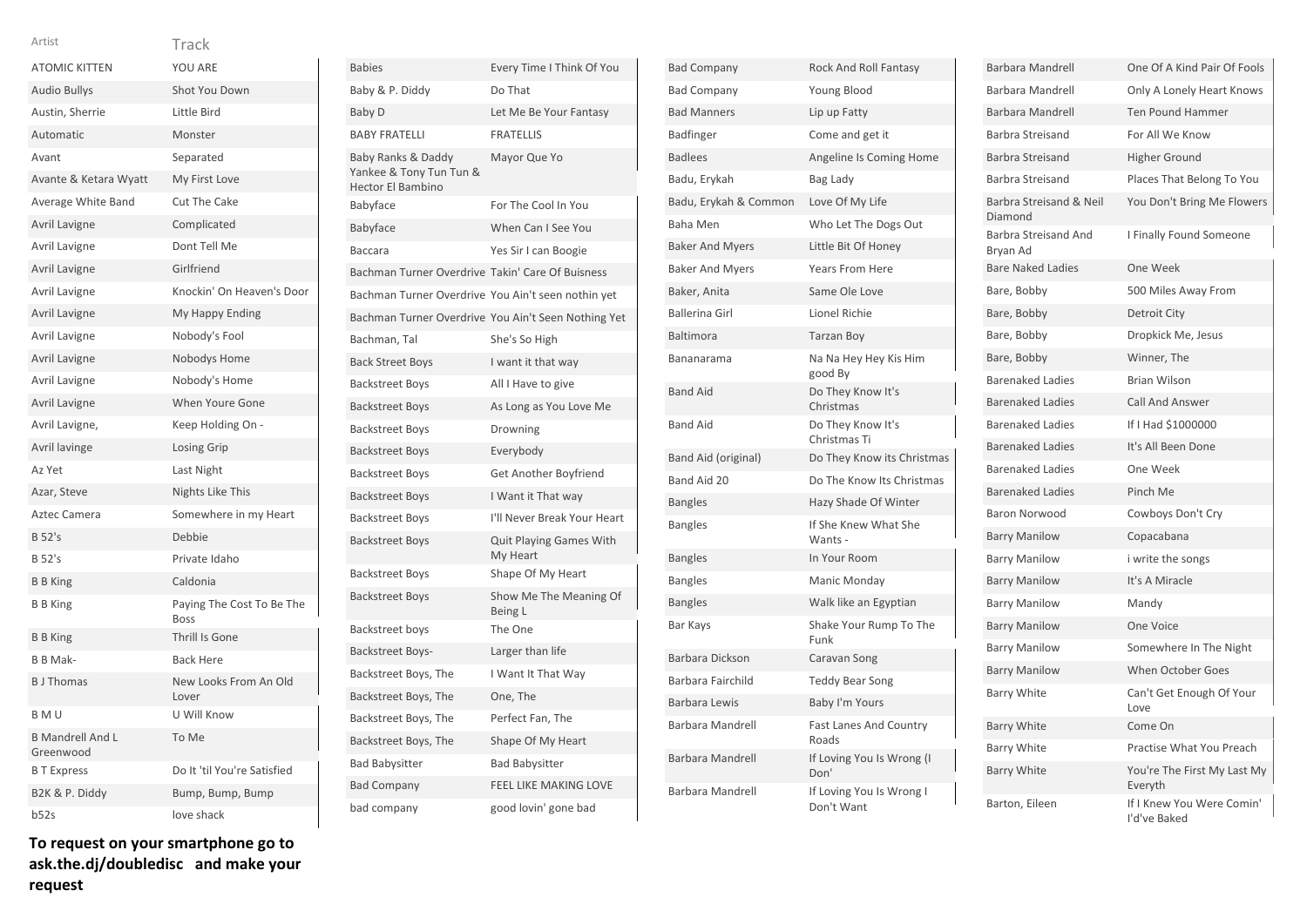| Base & D.J. E-Z Rock    | <b>Joy And Pain</b>             |
|-------------------------|---------------------------------|
| <b>Basement Jaxx</b>    | Good luck                       |
| <b>Basement Jaxx</b>    | <b>Red Alert</b>                |
| Basement Jaxx           | Romeo                           |
| <b>Bauhaus</b>          | Kick In The Eye                 |
| <b>Bay City Rollers</b> | Give A Little Love              |
| <b>Bay City Rollers</b> | I Only Want To Be With You      |
| <b>Bay City Rollers</b> | Shang a Lang                    |
| <b>BAZ</b>              | <b>SMILE TO SHINE</b>           |
| <b>Bb Mac</b>           | <b>Back Here</b>                |
| <b>BBMak</b>            | <b>Back Here</b>                |
| Beach Boys              | 409                             |
| <b>Beach Boys</b>       | Barbara Ann                     |
| Beach Boys              | God Only Knows                  |
| Beach Boys              | <b>Good Vibrations</b>          |
| Beach Boys              | I Can Hear Music                |
| Beach Boys              | Little Saint Nick               |
| Beach Boys, The         | Don't Worry Baby                |
| Beach Boys, The         | God Only Knows                  |
| Beach Boys, The         | <b>Heroes And Villains</b>      |
| Beach Boys, The         | I Get Around                    |
| Beach Boys, The         | In My Room                      |
| Beach Boys, The         | Little Deuce Coupe              |
| Beach Boys, The         | Sloop John B                    |
| Beastie Boys, The       | <b>Brass Monkey</b>             |
| Beastie Boys, The       | Ch-Check It Out                 |
| <b>Beatles</b>          | All My Loving                   |
| <b>Beatles</b>          | Back In The Ussr                |
| <b>Beatles</b>          | <b>Ballad Of John And Yoko</b>  |
| <b>Beatles</b>          | Come Together                   |
| <b>Beatles</b>          | Do You Want To Know A<br>Secret |
| <b>Beatles</b>          | Don't Let Me Down               |
| <b>Beatles</b>          | Eight Days A Week               |
| <b>Beatles</b>          | Elenor Rigby                    |

Beatles Free As A Bird Beatles From Me To You Beatles Get Back Beatles **Here Comes The Sun** Beatles Hey Jude Beatles I Feel Fine Beatles **I Saw Her Standing There** Beatles I Want To Hold Your Hand Beatles In My Life Beatles Let It Be Beatles **Long And Winding Road** Beatles Love Me Do Beatles Lovely Rita Beatles **Nowhere Man** Beatles Ob La Di Ob La Da Beatles Paperback Writer Beatles **Please Please Me** Beatles Ps I Love You Beatles Real Love Beatles Revolution Beatles Rocky Raccoon Beatles Roll Over Beethoven Beatles She Loves You Beatles She's A Woman Beatles She's Leaving Home Beatles Something Beatles Strawberry Fields Forever Beatles This Boy Beatles Twist & Shout Beatles Twist And Shout Beatles We can work it out Beatles When I'm Sixty Four Beatles When I'm Sixty-four Beatles While My Guitar Gently Weeps

| <b>Beatles</b>             | With A Little Help From My<br>Friends |
|----------------------------|---------------------------------------|
| <b>Beatles</b>             | You've Got To Hide Your<br>Love A     |
| Beatles, The               | And I Love Her                        |
| Beatles, The               | Any Time At All                       |
| Beatles, The               | Can't Buy Me Love                     |
| Beatles, The               | Happy Just To Dance With<br>You       |
| Beatles, The               | Hard Day's Night, A                   |
| Beatles, The               | Help                                  |
| Beatles, The               | I Am The Walrus                       |
| Beatles, The               | I Should Have Known Better            |
| Beatles, The               | I Will                                |
| Beatles, The               | If I Fell                             |
| Beatles, The               | I'll Cry Instead                      |
| Beatles, The               | Money (That's What I<br>Want)         |
| Beatles, The               | Please Mr. Postman                    |
| Beatles, The               | Tell Me Why                           |
| Beatles, The               | <b>Ticket To Ride</b>                 |
| beatles, the               | twist & shout                         |
| Beatles, The               | <b>Yellow Submarine</b>               |
| Beatles, The               | Yesterday                             |
| Beatles, The               | You Can't Do That                     |
| Beatles, The               | You Really Got A Hold On<br>Me        |
| Beatles, The               | You've Got To Hide Your<br>Love Away  |
| <b>Beats International</b> | Dub Be Good To Me                     |
| <b>Beautiful South</b>     | <b>Closer Than Most</b>               |
| <b>Beautiful South</b>     | <b>Prettiest Eyes</b>                 |
| <b>Beck</b>                | <b>New Pollution</b>                  |
| <b>Bee Gees</b>            | Alone                                 |
| <b>Bee Gees</b>            | l"ve gotta get a message to<br>you    |
| <b>Bee Gees</b>            | Jive talking                          |
| <b>Bee Gees</b>            | Night Fever                           |

| <b>Bee Gees</b>            | Stayin' Alive                         |
|----------------------------|---------------------------------------|
| <b>Bee Gees</b>            | <b>Staying Alive</b>                  |
| <b>Bee Gees</b>            | Too Much Heaven                       |
| <b>Bee Gees</b>            | <b>Tragedy</b>                        |
| <b>Bee Gees</b>            | You Should Be Dancing                 |
| <b>Bee Gees</b>            | You win again                         |
| Bee Gees, The              | Jive Talkin'                          |
| Beetlejuice                | Jump In Line (Shake Shake)            |
| Belafonte, Harry           | Jamaica Farewell                      |
| Belafonte, Harry           | Mama Look A Boo-Boo                   |
| <b>Belinda Carlisle</b>    | Heaven Is A Place On Earth            |
| <b>Belinda Carlisle</b>    | In Too Deep                           |
| <b>Belinda Carlisle</b>    | Mad About You                         |
| <b>Bell &amp; Spurling</b> | Sven Sven Sven                        |
| <b>BELL AND SPURLIN</b>    | <b>SVEN SVEN SVEN</b>                 |
| <b>Bell and Spurlin</b>    | Sven, Sven, Sven                      |
| <b>Bellamy Brothers</b>    | Bubba                                 |
| <b>Bellamy Brothers</b>    | Can I Come Home To You                |
| <b>Bellamy Brothers</b>    | For All The Wrong Reasons             |
| <b>Bellamy Brothers</b>    | If I Said You Had A<br>Beautiful Body |
| bellamy brothers           | if i said you have a beautiful        |
| <b>Bellamy Brothers</b>    | Let Your Love Flow                    |
| <b>Bellamy Brothers</b>    | Old Hippie (The Sequel)               |
| <b>Bellamy Brothers</b>    | On A Summer Night                     |
| <b>Bellamy Brothers</b>    | <b>Shine Them Buckles</b>             |
| <b>Bellamy Brothers</b>    | Sugar Daddy                           |
| <b>Bellamy Brothers</b>    | We Dared The Lightning                |
| <b>Bellamy Brothers</b>    | When I'm Away From You                |
| <b>Bellamy Brothers</b>    | World's Greatest Lover                |
| <b>Bellamy Brothers</b>    | You Ain't Just Whistlin' Dixie        |
| bellamy brothers, the      | i could be persuaded                  |
| Bellamy Brothers, The      | Let Your Love Flow                    |
| Bellamy Brothers, The      | Lie To You For Your Love              |
| Bellamy Brothers, The      | <b>Redneck Girl</b>                   |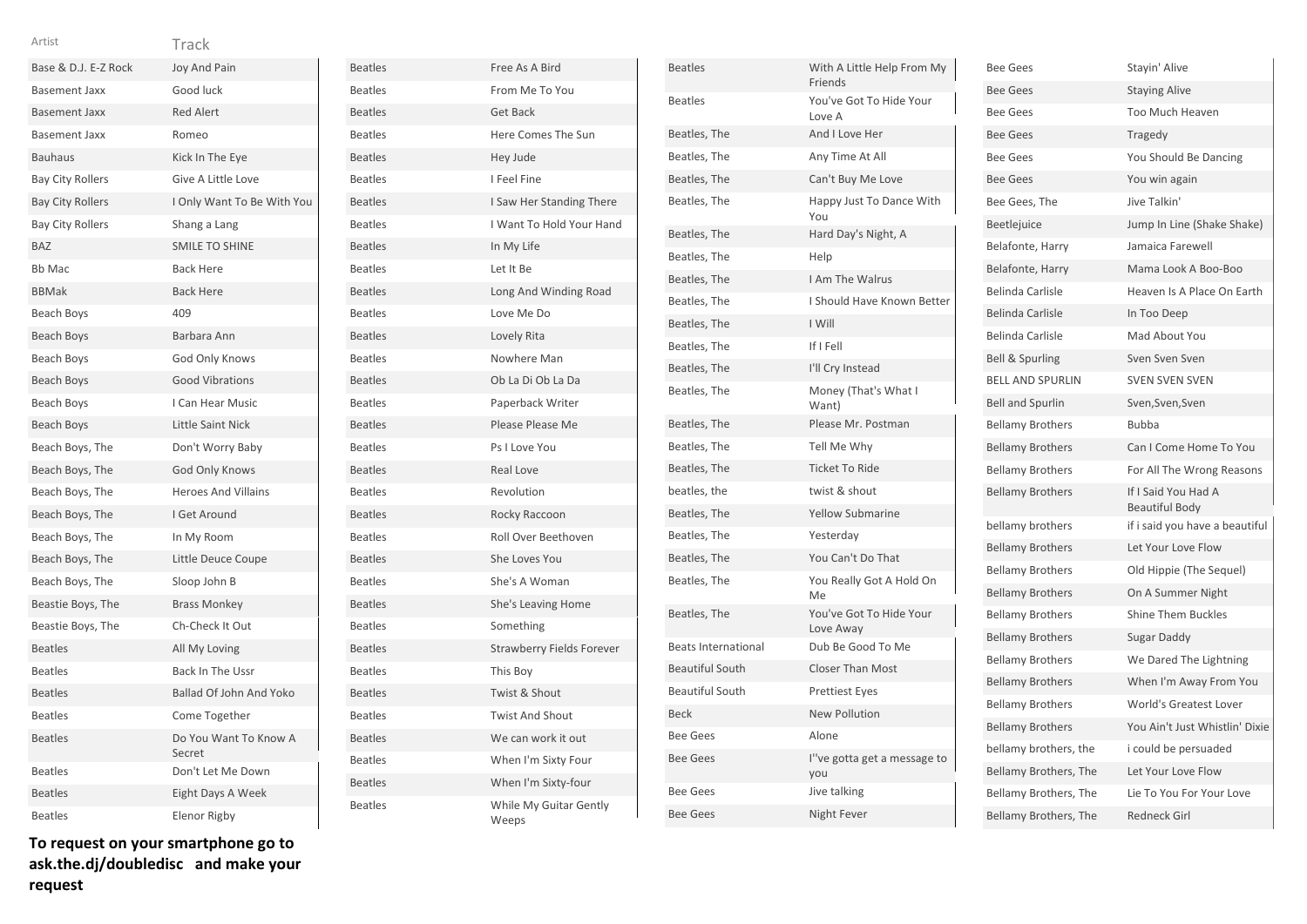| Ben E King                                      | Spanish Harlem             |
|-------------------------------------------------|----------------------------|
| <b>Ben Folds</b>                                | <b>Brick</b>               |
| <b>Ben Folds Five</b>                           | <b>Brick</b>               |
| <b>Ben Folds Five</b>                           | Song For The Dumped        |
| Ben Folds Five, The                             | Army                       |
| <b>Ben Mills</b>                                | <b>Beside You</b>          |
| <b>Ben Mills</b>                                | Beside You (EK)            |
| <b>Ben Taylor</b>                               | I Will                     |
| Benatar, Pat                                    | Little Too Late            |
| Benatar, Pat                                    | Treat Me Right             |
| <b>Benny Mardones</b>                           | Into The Night             |
| Bent                                            | Matchbox                   |
| Berlin                                          | Metro                      |
| <b>Berlin</b>                                   | No More Words              |
| Berlin                                          | Take my breath away        |
| berry, chuck                                    | maybelline                 |
| Berry, Chuck                                    | Roll Over Beethoven        |
| Beth Nielsen Chapman                            | <b>Happy Girl</b>          |
| <b>Bette Midler</b>                             | Do You Wanna Dance         |
| <b>Bette Midler</b>                             | My One True Friend         |
| Bette Midler, Sheena<br>Easton & Laura Branigan | The Rose                   |
| <b>Better Than Ezra</b>                         | At The Stars               |
| <b>Better Than Ezra</b>                         | <b>Desperately Wanting</b> |
| <b>Better Than Ezra</b>                         | Good                       |
| <b>Better Than Ezra</b>                         | In The Blood               |
| <b>Better Than Ezra</b>                         | King Of New Orleans        |
| <b>Better Than Ezra</b>                         | One More Murder            |
| <b>Better Than Ezra</b>                         | Rosealia                   |
| <b>Betty Boo</b>                                | Doin The Do                |
| <b>Betty Boo</b>                                | Doin' The Do               |
| <b>Betty Wright</b>                             | Clean Up Woman             |
| <b>Beverley Knight</b>                          | Get Up                     |
| Beverley Knight                                 | Keep this Fire Burning     |
| <b>Beverly Knight</b>                           | Come As You Are            |

**To request on your smartphone go to ask.the.dj/doubledisc and make your request**

| <b>Beverly Knight</b>            | Shoulda Woulda Coulda                       |
|----------------------------------|---------------------------------------------|
| Bewitched                        | C'est La Vie                                |
| Bewitched                        | Cèst La Vie                                 |
| Beyonce                          | Check on it                                 |
| Beyonce                          | Crazy in love                               |
| Beyonce                          | Deja Vu                                     |
| Beyonce                          | Halo                                        |
| Beyonce                          | Listen (EK)                                 |
| Beyonce                          | Me Myself I                                 |
| Beyonce                          | Ring The Alarm                              |
| Beyonce                          | Single Ladies                               |
| Beyonce                          | Single Ladies (put A Ring<br>On I           |
| Beyonce                          | Work It Out                                 |
| beyonce-                         | crazy in love                               |
| Beyonce & Shakira                | <b>Beautiful Liar</b>                       |
| Beyonce feat Sean Paul           | <b>Baby Boy</b>                             |
| Beyonce Knowles                  | Work It Out                                 |
| <b>Bif Naked</b>                 | I Love Myself Today                         |
| Big & Rich                       | Wild West Show (Duet<br>Version)            |
| Big Bad Voodoo Daddy             | You And Me And The<br><b>Bottle Makes 3</b> |
| <b>Big Bopper</b>                | <b>Chantilly Lace</b>                       |
| big bopper, the                  | chantilly lace                              |
| <b>Big Brovas</b>                | We Wanna Thank You                          |
| <b>Big Bruvaz</b>                | <b>Favourite Things</b>                     |
| <b>Big Country</b>               | In A Big Country                            |
| <b>Big Country</b>               | King Of Emotion                             |
| big head todd & the<br>monsters  | broken hearted savior                       |
| Big Head Todd And The<br>Monster | Circle                                      |
| Big Head Todd And The<br>Monster | Please Don't Tell Her                       |
| <b>Big House</b>                 | Cold Outside                                |
| <b>Big House</b>                 | Faith                                       |

| <b>Big House</b>                          | You Ain't Lonely Yet                      |
|-------------------------------------------|-------------------------------------------|
| <b>Big Mountain</b>                       | Baby I Love Your Way                      |
| <b>Bill Anderson</b>                      | <b>Bright Lights And Country</b><br>Music |
| <b>Bill Anderson</b>                      | Corner Of My Life                         |
| <b>Bill Anderson</b>                      | My Life (Throw It Away If I<br>Want To    |
| Bill Haley & the Comets                   | <b>Rock Around The Clock</b>              |
| Bill Haley & The Comets -                 | Shake, Rattle & Roll                      |
| <b>Bill Hayley</b>                        | See You Later Alligator                   |
| <b>Bill Joel</b>                          | Honesty                                   |
| Bill Medley & Jennifer<br>Warnes          | I've Had The Time Of My<br>Life           |
| Bill Medley & Jennifer<br>Warnes          | Time Of My Life                           |
| <b>Bill Medley and Jennifer</b><br>Warnes | (I've Had) The Time of my<br>life         |
| <b>Bill Withers</b>                       | Ain't No Sunshine                         |
| <b>Bill Withers</b>                       | Lean on me                                |
| <b>Bill Withers</b>                       | Lovely Day                                |
| <b>Bill Withers</b>                       | Use Me                                    |
| <b>Billie</b>                             | Honey to the Bee                          |
| <b>Billie</b>                             | She Wants You                             |
| billie jo spears,                         | blanket on the ground                     |
| <b>Billie Myers</b>                       | Few Words Too Many                        |
| <b>Billie Myers</b>                       | <b>Kiss The Rain</b>                      |
| <b>Billie piper</b>                       | Day and night                             |
| <b>Billie Piper</b>                       | Something Deep Inside                     |
| <b>Billy Crash Craddock</b>               | Broken Down In Tiny Pieces                |
| <b>Billy Crash Craddock</b>               | Sweet Magnolia Blossom                    |
| <b>Billy Currington</b>                   | Why, Why, Why                             |
| <b>Billy Dean</b>                         | <b>Billy The Kid</b>                      |
| <b>Billy Dean</b>                         | Cowboy Band                               |
| <b>Billy Dean</b>                         | I Wouldn't Be A Man                       |
| <b>Billy Dean</b>                         | Innocent Bystander                        |
| <b>Billy Dean</b>                         | Only Here For A Little While              |
| <b>Billy Dean</b>                         | Only The Wind                             |

| <b>Billy Dean</b>      | Real Man                               |
|------------------------|----------------------------------------|
| <b>Billy Dean</b>      | That Girl's Been Spyin' On<br>Me       |
| <b>Billy Dean</b>      | Tryin' To Hide A Fire In The<br>Dark   |
| <b>Billy Fury</b>      | A Wonderous Place                      |
| <b>Billy Idol</b>      | Dancing With Myself                    |
| <b>Billy Idol</b>      | Eyes Without A Face                    |
| <b>Billy Idol</b>      | Hot In The City                        |
| <b>Billy Idol</b>      | White Wedding                          |
| <b>Billy Jo Spears</b> | 57 chevrolet                           |
| Billy Joe Royal        | I'm Okay (And Gettin'<br>Better)       |
| <b>Billy Joe Royal</b> | Searchin' For Some Kind Of<br>Clue     |
| <b>Billy Joe Royal</b> | Tell It Like It Is                     |
| <b>Billy Joel</b>      | A Minor Variation                      |
| <b>Billy Joel</b>      | All About Soul                         |
| <b>Billy Joel</b>      | Allentown                              |
| <b>Billy Joel</b>      | Don't Ask Me Why                       |
| <b>Billy Joel</b>      | Its still rock to me                   |
| <b>Billy Joel</b>      | Just the way you are                   |
| <b>Billy Joel</b>      | Leningrad                              |
| <b>Billy Joel</b>      | She's Got A Way                        |
| <b>Billy Joel</b>      | <b>Storm Front</b>                     |
| <b>Billy Joel</b>      | Tell Her About It                      |
| <b>Billy Joel</b>      | To Make You Feel My Love               |
| <b>Billy Joel</b>      | Uptown Girl                            |
| <b>Billy Joel</b>      | We Didn't Start The Fire               |
| <b>Billy Joel</b>      | You May Be Right                       |
| <b>Billy Montana</b>   | Didn't Have You                        |
| <b>Billy Montana</b>   | No Yesterday                           |
| <b>Billy Montana</b>   | Rain Through The Roof                  |
| <b>Billy Ocean</b>     | Caribbean Queen                        |
| <b>Billy Ocean</b>     | Get outta my dreams get<br>into my car |
|                        |                                        |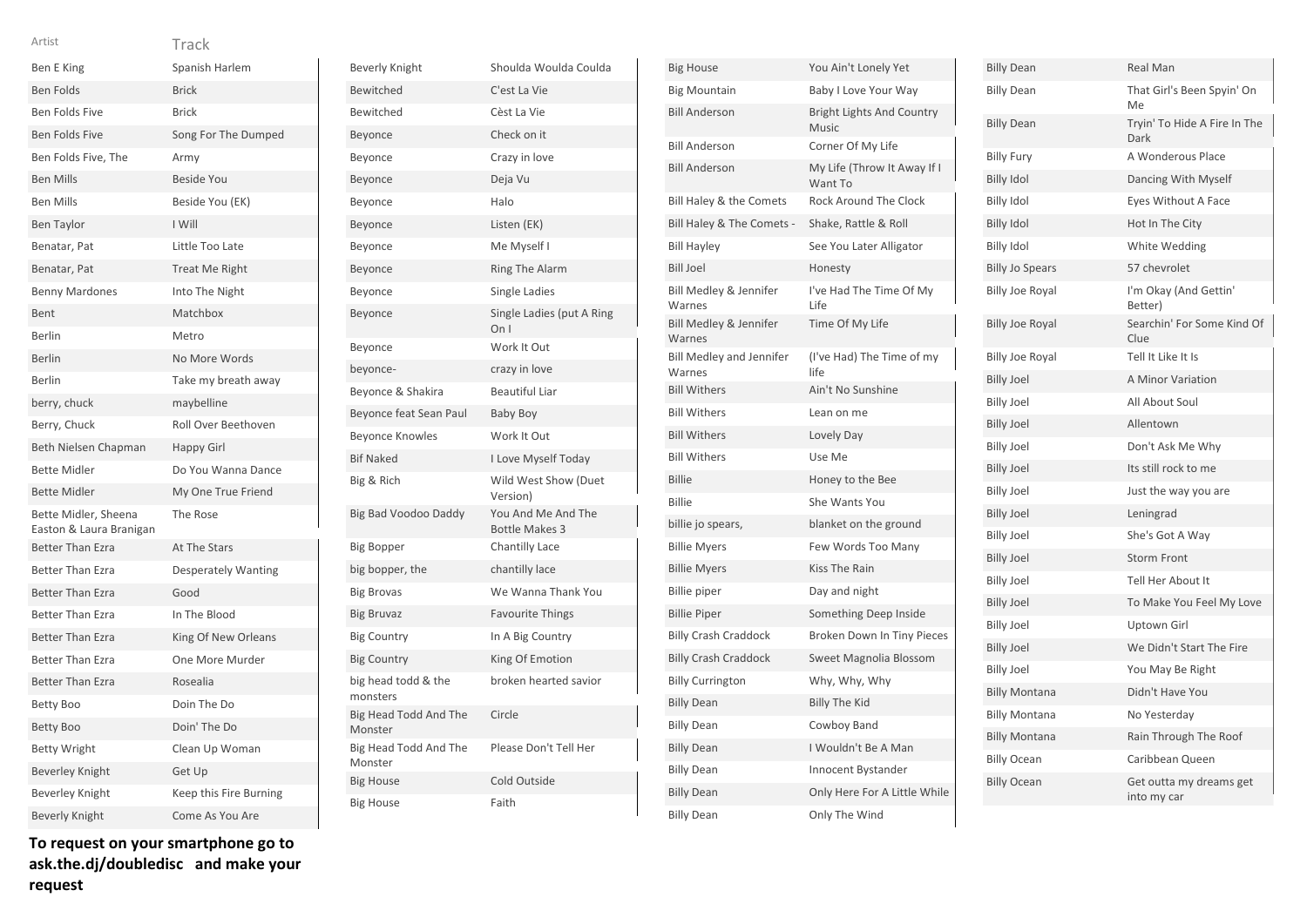### Track Artist

|                         | <b>IIdCK</b>                          |
|-------------------------|---------------------------------------|
| <b>Billy Ocean</b>      | Love really hurts without<br>you      |
| <b>Billy Ocean</b>      | Loverboy                              |
| <b>Billy Ocean</b>      | Red Light Spells Danger               |
| <b>Billy Paul</b>       | Me & Mrs Jones                        |
| <b>Billy Preston</b>    | With you I'm born again               |
| <b>Billy Ray Cyrus</b>  | Achy Breaky Heart                     |
| <b>Billy Ray Cyrus</b>  | <b>Busy Man</b>                       |
| <b>Billy Ray Cyrus</b>  | Could've Been Me                      |
| <b>Billy Ray Cyrus</b>  | Deja Blue                             |
| <b>Billy Ray Cyrus</b>  | In The Heart Of A Woman               |
| <b>Billy Ray Cyrus</b>  | It Won't Be The Last                  |
| <b>Billy Ray Cyrus</b>  | One Last Thrill                       |
| <b>Billy Ray Cyrus</b>  | She's Not Crying Anymore              |
| <b>Billy Ray Cyrus</b>  | Some Gave All                         |
| <b>Billy Ray Cyrus</b>  | Somebody New                          |
| <b>Billy Ray Cyrus</b>  | Storm In The Heartland                |
| <b>Billy Ray Cyrus</b>  | <b>Trail Of Tears</b>                 |
| <b>Billy Ray Cyrus</b>  | <b>Under The Hood</b>                 |
| <b>Billy Ray Cyrus</b>  | When I'm Gone                         |
| <b>Billy Ray Cyrus</b>  | Where Am I Gonna Live                 |
| <b>Billy Ray Martin</b> | <b>Your Loving Arms</b>               |
| <b>Billy Squier</b>     | Lonely Is The Night                   |
| <b>Billy Swan</b>       | i can help                            |
| <b>Billy Williams</b>   | I'm Gonna Sit Right Down<br>And Write |
| <b>Billy Yates</b>      | Flowers                               |
| <b>Bing Crosby</b>      | Deep In The Heart Of Texas            |
| <b>Bing Crosby</b>      | Swinging On A Star                    |
| <b>Bing Crosby</b>      | <b>White Christmas</b>                |
| bishop, elvin           | fooled around & fell in love          |
| Bishop, Stephen         | On And On                             |
| Bishop, Stephen         | Save It For A Rainy Day               |
| <b>Black</b>            | Wonderful life                        |
| <b>Black Box</b>        | Ride on Time                          |

Black Crowes Blackberry Black Crowes Good Friday Black Crowes Hard To Handle Black Crowes Kicking My Heart Around black crowes, the good friday Black Eyed Peas Don't Lie Black Eyed Peas Don't Phunk with my heart Black Eyed Peas I Gotta Feeling Black Eyed Peas Let's Get It Started Black eyed Peas My Humps Black Eyed Peas Rock That Body Black Eyed Peas Shut Up Black Lace Agadoo Black Lace Gang Bang Black Lace The Hokey Cokey Black Oak Hot And Nasty black oak arkansas jim dandy Black Sabbath Heaven & Hell Black Sabbath Heaven And Hell Black Sabbath Paranoid Black Sabbath War Pigs Black, Clint Galaxy Song Black, Clint Love She Can't Live Without Black, Clint Nobody's Home Blackfoot Highway Song Blackhawk Big Guitar Blackhawk Down In Flames Blackhawk Every Once In A While Blackhawk Goodbye Says It All Blackhawk Hole In My Heart Blackhawk I Need You All The Time Blackhawk I Sure Can Smell The Rain Blackhawk I'm Not Strong Enough To Say No Blackhawk King Of The World

| Blackhawk                                             | Like There Ain't No<br>Yesterdav      |
|-------------------------------------------------------|---------------------------------------|
| Blackhawk                                             | Postmarked Birmingham                 |
| Blackhawk                                             | That's Just About Right               |
| <b>Blackhawk</b>                                      | There You Have It                     |
| <b>Blackhawk</b>                                      | Your Own Little Corner Of<br>My Heart |
| Blackstreet                                           | Before I Let You Go                   |
| Blackstreet                                           | Don't Leave Me                        |
| Blackstreet                                           | No Diggity                            |
| Blackstreet                                           | Tonight's The Night                   |
| <b>Blackstreet And Mya</b>                            | <b>Take Me There</b>                  |
| Blair                                                 | Have Fun Go Mad                       |
| <b>Blake And Brian</b>                                | Another Perfect Day                   |
| Blaque                                                | I Do                                  |
| Blassie, Freddie                                      | Pencil Neck Geek                      |
| <b>Blazin Squad</b>                                   | <b>Flip Reverse</b>                   |
| Blazin' Squad                                         | Children Of The Revolution            |
| Blazin' Squad                                         | Crossroads                            |
| Blazin' Squad                                         | <b>Flip Reverse</b>                   |
| Blazin' Squad                                         | Love On The Line                      |
| blazin squad -                                        | we just be dreamin'                   |
| Bless'd                                               | <b>Boo</b>                            |
| <b>Blessed Union Of Souls</b>                         | I Believe                             |
| <b>Blessid Union Of Soul</b>                          | Oh Virginia                           |
| <b>Blessid Union Of Souls</b>                         | All Along                             |
| <b>Blessid Union Of Souls</b>                         | I Wanna Be There                      |
| <b>Blessid Union Of Souls</b>                         | Let Me Be The One                     |
| <b>Blessid Union Of Souls</b>                         | Light In Your Eyes                    |
| Blessid Union Of Souls, The That's The Girl I've Been | Telling You About                     |
| <b>Blind Melon</b>                                    | Three Is A Magic Number               |
| Blink 182                                             | Adam's Song                           |
| Blink 182                                             | All The Small Things                  |
| <b>Blink 182</b>                                      | I Miss You                            |
| <b>Blink 182</b>                                      | Man Overboard                         |

| The Rock Show                                                                                                          |
|------------------------------------------------------------------------------------------------------------------------|
| Adam's Song                                                                                                            |
| All The Small Things                                                                                                   |
| The Prayer (EK)                                                                                                        |
| Prayer                                                                                                                 |
| <b>ATOMIC</b>                                                                                                          |
| Call Me                                                                                                                |
| <b>Denis Denis</b>                                                                                                     |
| Good Boys                                                                                                              |
| Hanging On The Telephone                                                                                               |
| <b>Heart Of Glass</b>                                                                                                  |
| maria                                                                                                                  |
| Nothing is real but the girl                                                                                           |
| One Way Or Another                                                                                                     |
| Rapture                                                                                                                |
| Sunday Girl                                                                                                            |
| the Tide is high                                                                                                       |
|                                                                                                                        |
| The Tide Is High<br>(Instrumental Track With<br><b>Background</b><br>Vocals)[Karaoke in the style<br>of Atomic Kitten] |
| Nothing is real but the Girl                                                                                           |
| Spinning Wheel, The                                                                                                    |
| Lap Dance Is So Much<br>Better When The Stripper                                                                       |
| The bad touch                                                                                                          |
| Bad Touch, The                                                                                                         |
| Hit 'Em Up Style (oops!)                                                                                               |
| <b>Breathe</b>                                                                                                         |
| All Rise                                                                                                               |
| Best In Me                                                                                                             |
| Brearhe easy                                                                                                           |
| <b>Bubblin</b>                                                                                                         |
| Bubblin'                                                                                                               |
|                                                                                                                        |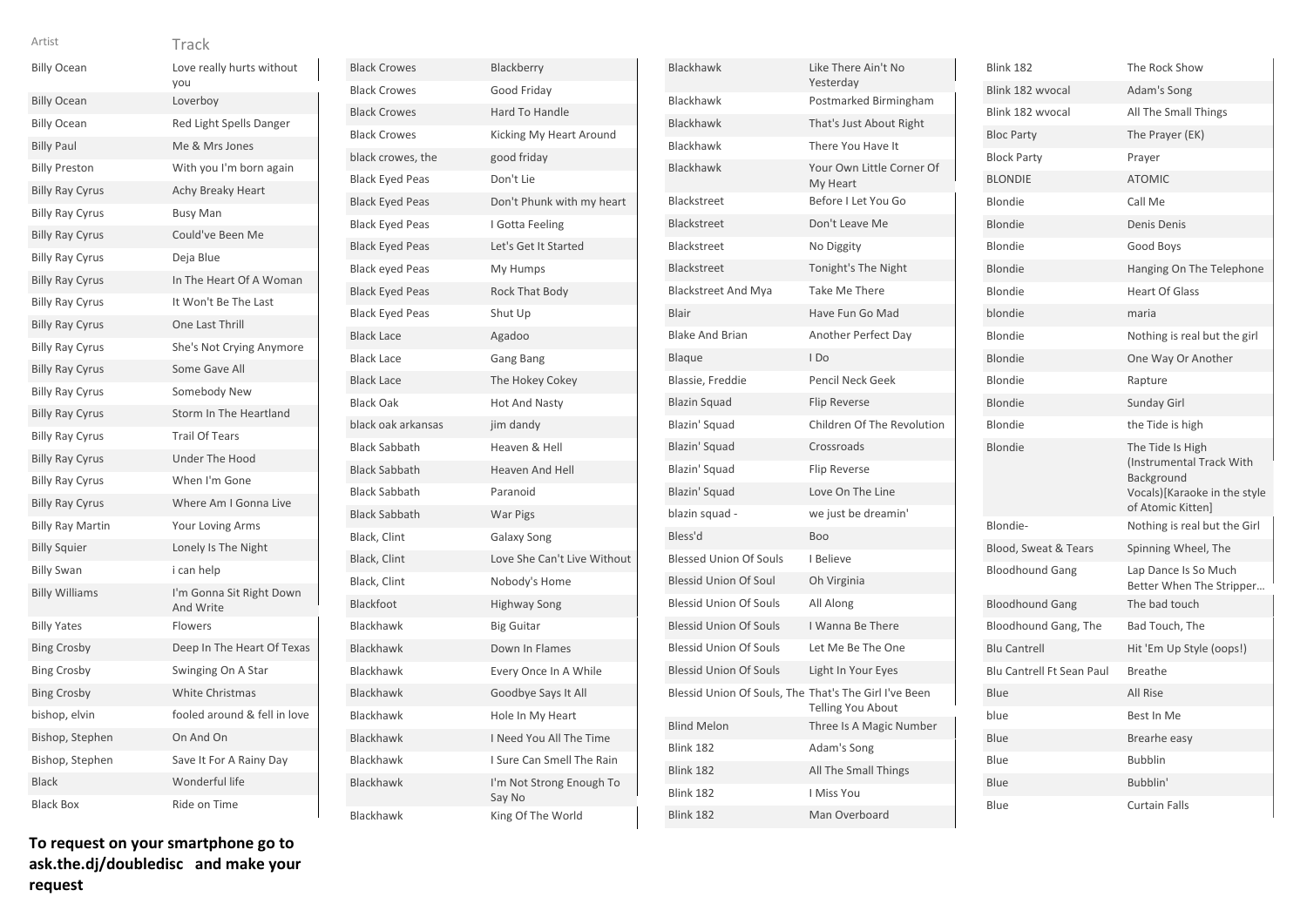| Artist                            | Track                             |
|-----------------------------------|-----------------------------------|
| Blue                              | Fly By                            |
| Blue                              | Guilty                            |
| Blue                              | If You Come Back                  |
| Blue                              | One Love                          |
| Blue                              | <b>Signed Sealed Delivered</b>    |
| Blue                              | <b>Too Close</b>                  |
| Blue & Elton John                 | Sorry Seems To Be The<br>Hardest  |
| Blue & Kool And The Gang          | Get Down On It                    |
| Blue Cantrell & Sean Paul         | <b>Breathe</b>                    |
| <b>Blue Feat Stevie Wonder</b>    | <b>Signed Sealed Delivered</b>    |
| <b>Blue Ft Stevie Wonder</b>      | Signed Sealed Delivered I'm<br>Yo |
| Blue kool and the gang Lil<br>Kim | Get Down On It                    |
| <b>Bluebells</b>                  | Young at heart                    |
| <b>Blues Brothers</b>             | 634-5789                          |
| <b>Blues Brothers</b>             | Everybody needs somebody          |
| <b>Blues Brothers</b>             | <b>Funky Nassau</b>               |
| <b>Blues Brothers</b>             | Gimme some lovin                  |
| <b>Blues Brothers</b>             | Gimme Some Loving                 |
| <b>Blues Brothers</b>             | Jailhouse rock                    |
| <b>Blues Brothers</b>             | John The Revalator                |
| <b>Blues Brothers</b>             | Minnie The Moocher                |
| <b>Blues Brothers</b>             | New Orleans                       |
| <b>Blues Brothers</b>             | Rawhide                           |
| <b>Blues Brothers</b>             | Respect                           |
| <b>Blues Brothers</b>             | Riders In the Sky                 |
| <b>Blues Brothers</b>             | Shake a Tail Feather              |
| <b>Blues Brothers</b>             | She Caught The Katy               |
| <b>Blues Brothers</b>             | Sweet Home Chicago                |
| <b>Blues Brothers</b>             | Think                             |
| <b>Blues Image</b>                | Ride Captain Ride                 |
| <b>Blues Traveler</b>             | <b>But Anyway</b>                 |
| <b>Blues Traveler</b>             | Hook                              |
| <b>Blues Traveller</b>            | Carolina Blues                    |

**To request on your smartphone go to ask.the.dj/doubledisc and make your request**

| <b>Blues Travellers</b>             | Run Around                     |
|-------------------------------------|--------------------------------|
| <b>BLUETONES</b>                    | <b>AFTERHOURS</b>              |
| Blur                                | <b>Bugman</b>                  |
| Blur                                | Coffee & TV                    |
| <b>BLUR</b>                         | <b>COUNTRY HOUSE</b>           |
| Blur                                | Music Is My Radar              |
| Blur                                | Out Of Time                    |
| Blur                                | Song                           |
| <b>BLUR</b>                         | SONG <sub>2</sub>              |
| Blur                                | There's no Other Way           |
| <b>Bo Donaldson And</b><br>Heywoods | Billy Don't Be A Hero          |
| <b>BoB</b>                          | Airplanes                      |
| Bob & Tom Band                      | <b>Blow Me A Kiss</b>          |
| Bob & Tom Band                      | Prisoner Of Love               |
| <b>Bob and Marcia</b>               | Young gifted and black         |
| <b>Bob Carlisle</b>                 | <b>Butterfly Kisses</b>        |
| <b>Bob Carlisle</b>                 | Father's Love                  |
| <b>Bob Dylan</b>                    | Lay Lady Lay                   |
| Bob Dylan                           | Subterranean Homesick<br>Blues |
| <b>Bob Marley</b>                   | <b>Buffalo Soldier</b>         |
| <b>Bob Marley</b>                   | Could you be loved             |
| <b>Bob Marley</b>                   | <b>Get Up Stand Up</b>         |
| <b>Bob Marley</b>                   | Iron Lion Zion                 |
| <b>Bob Marley</b>                   | Is This Love                   |
| <b>Bob Marley</b>                   | Jammin'                        |
| <b>Bob Marley</b>                   | Jamming                        |
| <b>Bob Marley</b>                   | Lively Up Yourself             |
| <b>Bob Marley</b>                   | No Woman no Cry                |
| <b>Bob Marley</b>                   | One Love                       |
| <b>Bob Marley</b>                   | Stir It Up                     |
| <b>Bob Marley</b>                   | <b>Three Little Birds</b>      |
| <b>Bob Marley</b>                   | Waiting In Vain                |
| Bob Marley-                         | The sun is shining             |

| Bob Marley & Lauren Hill   | Turn Your Lights Down Low           |
|----------------------------|-------------------------------------|
| <b>Bob Seger</b>           | C'est La Vie                        |
| <b>Bob Seger</b>           | Katmandu                            |
| <b>Bob Seger</b>           | <b>Lock And Load</b>                |
| bob seger                  | old time rock and roll              |
| <b>Bob Seger</b>           | Shakedown                           |
| <b>Bob Seger</b>           | Shame On The Moon                   |
| <b>Bob Seger</b>           | <b>Still The Same</b>               |
| <b>Bob Sinclair</b>        | Love Generation                     |
| <b>Bob The Builder</b>     | <b>Bob The Builder</b>              |
| Bob the builder            | Can we fix it                       |
| <b>Bob The Builder</b>     | Can We Fix It? (Karaoke<br>Version) |
| <b>Bob The Builder</b>     | Mambo No.5                          |
| <b>Bob The Builder</b>     | Mambo No5                           |
| <b>Bobbettes</b>           | Mr Lee                              |
| <b>Bobbie Gentry</b>       | Ode To Billy Joe                    |
| <b>Bobby Bare</b>          | Four Strong Winds                   |
| <b>Bobby Bare</b>          | <b>Streets Of Baltimore</b>         |
| <b>Bobby Boris Pickett</b> | <b>Monster Mash</b>                 |
| <b>Bobby Brown</b>         | Don't Be Cruel                      |
| <b>Bobby Caldwell</b>      | Love Lite                           |
| <b>Bobby Darin</b>         | Beyond The Sea                      |
| <b>Bobby Darin</b>         | Lazy River                          |
| <b>Bobby Darin</b>         | Mack The Knife                      |
| <b>Bobby Darin</b>         | Queen Of The Hop                    |
| <b>Bobby Freeman</b>       | C'mon And Swim                      |
| <b>Bobby Freeman</b>       | Do You Want To Dance                |
| <b>Bobby Goldsboro</b>     | Summer the first time               |
| <b>Bobby Goldsboro</b>     | <b>Watching Scotty Grow</b>         |
| <b>Bobby Hebb</b>          | Sunny                               |
| <b>Bobby Helms</b>         | Jingle Bell Rock                    |
| <b>Bobby Lewis</b>         | Tossin' And Turnin'                 |
| <b>Bobby Rydell</b>        | Sway                                |
| <b>Bobby Vee</b>           | Take Good Care Of My Baby           |

| <b>Bobby Vinton</b>                         | Roses Are Red My Love                             |
|---------------------------------------------|---------------------------------------------------|
| <b>Bobby Vinton</b>                         | There I've Said It Again                          |
| Bocelli, Andrea & Sarah<br><b>Brightman</b> | Time To Say Goodbye (Con<br>Te Partirò)           |
| Bocelli, Andrea & Sarah<br>Brightman        | Time To Say Goodbye<br>(English Version)          |
| <b>Bodeans</b>                              | Closer To Free                                    |
| <b>Bodeans</b>                              | Hurt By Love                                      |
| Bodeens, The                                | Closer To Free                                    |
| Bodyrockers                                 | I Like The Way                                    |
| bogguss, suzy                               | just like the weather                             |
| Bolton, Michael                             | Back On My Feet Again                             |
| bolton, michael                             | you wouldn't know love                            |
| <b>Bomb The Bass Ft Lorraine</b>            | Don't make me Wait                                |
| Bombalurina                                 | Itsy Bitsy Teeny Weeny<br>Yellow Polka Dot Bikini |
| Bomfunk MC's                                | Freestyler                                        |
| <b>Bon Jovi</b>                             | All About Loving You                              |
| <b>Bon Jovi</b>                             | Always                                            |
| <b>Bon Jovi</b>                             | Everyday                                          |
| Bon Jovi                                    | In These Arms                                     |
| Bon jovi                                    | Its my life                                       |
| <b>Bon Jovi</b>                             | Janie Don't Take Your Love<br>To Town             |
| <b>Bon Jovi</b>                             | Keep The Faith                                    |
| <b>Bon Jovi</b>                             | Livin on a prayer                                 |
| <b>Bon Jovi</b>                             | Livin' On A Prayer                                |
| Bon Jovi                                    | Midnight In Chelsea                               |
| <b>Bon Jovi</b>                             | Misunderstood                                     |
| Bon Jovi                                    | Please Come Home For<br>Christmas                 |
| <b>Bon Jovi</b>                             | Something For The Pain                            |
| <b>Bon Jovi</b>                             | This Ain't A Love Song                            |
| <b>Bon Jovi</b>                             | You Give Love A Bad Name                          |
| Bon Jovi, Jon                               | It's My Life                                      |
| Bonamy, James                               | All I Do Is Love Her                              |
| <b>Boney M</b>                              | <b>Belfast</b>                                    |
|                                             |                                                   |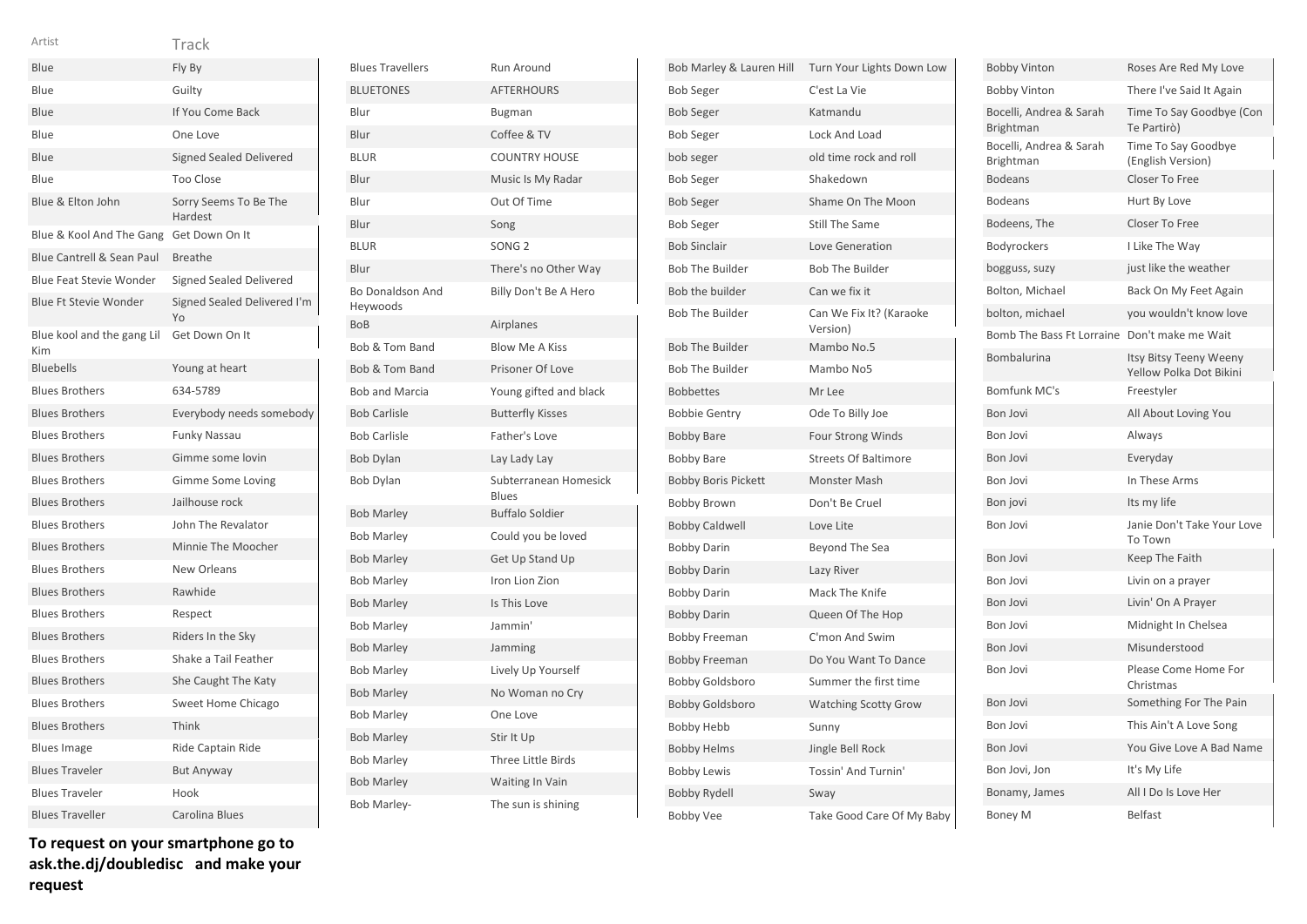| Artist                          | Track                      |
|---------------------------------|----------------------------|
| <b>Boney M</b>                  | Ma Baker                   |
| Boney M                         | Mary's Boy Child           |
| <b>Boney M</b>                  | Rasputin                   |
| <b>Boney M</b>                  | Rivers Of Babylon          |
| <b>Bonnie Raitt</b>             | <b>Blue For No Reason</b>  |
| <b>Bonnie Raitt</b>             | Give it up or let me go    |
| <b>Bonnie Raitt</b>             | Have A Heart               |
| <b>Bonnie Raitt</b>             | Love Letter                |
| <b>Bonnie Raitt</b>             | Lover's Will               |
| <b>Bonnie Raitt</b>             | Not The Only One           |
| <b>Bonnie Raitt</b>             | One Belief Away            |
| <b>Bonnie Raitt</b>             | <b>Storm Warning</b>       |
| <b>Bonnie Raitt</b>             | Thing Called Love          |
| <b>Bonnie Raitt</b>             | You                        |
| <b>Bonnie Raitt</b>             | You Got It                 |
| Bonnie Raitt And Bryan<br>Adams | Rock Steady                |
| <b>Bonnie Tyler</b>             | Holding Out For A Hero     |
| <b>Bonnie Tyler</b>             | It's A Heartache           |
| <b>Bonnie Tyler</b>             | Total Eclipse of the heart |
| Boomkat                         | Wreckoning, The            |
| <b>Boomtown rats</b>            | I dont like mondays        |
| <b>Boomtown Rats</b>            | Rat Trap                   |
| Boone, Pat                      | April Love                 |
| <b>Boris Gardiner</b>           | i wanna wake up with you   |
| Bosson                          | We Live                    |
| <b>Boston</b>                   | Amanda                     |
| <b>Boston</b>                   | Long Time                  |
| boston                          | rock & roll band           |
| <b>Boston</b>                   | <b>Rock And Roll Band</b>  |
| Bow Wow (That's My<br>Name)     | <b>Bow Wow</b>             |
| <b>Bow Wow Wow</b>              | I Want Candy               |
| Bowie, David                    | Fame                       |
| Bowie, David                    | Suffragette City           |

| <b>Bowling For Soup</b> | 1985                              |
|-------------------------|-----------------------------------|
| <b>Bowling For Soup</b> | Ohio (come Back to Texas)         |
| <b>Bowling For Soup</b> | The Girl All The Bad Guys<br>Want |
| <b>Boy George</b>       | <b>Crying Game</b>                |
| Boy Howdy               | Bigger Fish To Fry                |
| Boy Howdy               | She Can't Love You                |
| Boy Howdy               | True To His Word                  |
| boy krazy               | that's what love can do           |
| <b>Boy Meets Girl</b>   | Waiting for a star to fall        |
| Boys Don't Cry          | I Wanna Be A Cowboy               |
| Boys II Men             | End Of The Road                   |
| Boyz 2 Men              | I Remember                        |
| Boyz 2 Men              | I'll Make Love To You             |
| Boyz 2 Men              | On Bended Knee                    |
| Boyz 2 Men              | Song For Mama                     |
| Boyz 2 Men              | <b>Thank You</b>                  |
| Boyz 2 Men              | Water Runs Dry                    |
| boyz ii men             | i will get there                  |
| Boyz II Men             | Motownphilly                      |
| boyz ii men             | please don't go                   |
| Boyzone                 | All That I Need                   |
| Boyzone                 | Gave It All Away                  |
| Boyzone                 | Listen                            |
| <b>BOYZONE</b>          | <b>NO MATTER</b>                  |
| Boyzone                 | No matter What                    |
| Boyzone                 | Words                             |
| Boyzone                 | You needed me                     |
| <b>Boz Scaggs</b>       | Fly Like A Bird                   |
| <b>Boz Scaggs</b>       | Some Change                       |
| Br5 49                  | Cherokee Boogie                   |
| Br5 49                  | Even If It's Wrong                |
| <b>Br5 49</b>           | Little Ramona                     |
| <b>Brady Bunch</b>      | It's A Sunshine Day               |
| <b>Brady Bunch</b>      | Keep On                           |

| <b>Brady Bunch</b>                      | Time To Change                              |
|-----------------------------------------|---------------------------------------------|
| <b>Brady Seals</b>                      | Another You Another Me                      |
| <b>Brady Seals</b>                      | I Fell                                      |
| <b>Brady Seals</b>                      | <b>Natural Born Lovers</b>                  |
| Bran Van 3000                           | Drinking In LA                              |
| <b>Brand New Heavies</b>                | Midnight at the Oasis                       |
| <b>Brand New Heavies</b>                | Sometimes                                   |
| Brandy                                  | Afrodisiac                                  |
| Brandy                                  | Angel In Disguise                           |
| <b>Brandy</b>                           | Baby                                        |
| Brandy                                  | <b>Best Friend</b>                          |
| <b>Brandy</b>                           | <b>Broken Hearted</b>                       |
| Brandy                                  | Have You Ever                               |
| Brandy                                  | I Wanna Be Down                             |
| Brandy                                  | Sittin' Up In My Room                       |
| <b>Brandy</b>                           | What About Us                               |
| Brandy & Monica                         | The Boy Is Mine                             |
| <b>Brandy Tamia And Gladys</b><br>Knigh | <b>Missing You</b>                          |
| branigan, laura                         | didn't we almost win it all                 |
| <b>Brat</b>                             | <b>Chalk Dust</b>                           |
| Braxton, Toni                           | He Wasn't Man Enough                        |
| Braxton, Toni                           | Just Be A Man About It                      |
| <b>Braxtons</b>                         | So Many Ways                                |
| Bread                                   | Baby I'm A Want You                         |
| <b>Bread</b>                            | Guitar Man                                  |
| <b>Bread</b>                            | I'd like to make it with you                |
| <b>Breathe</b>                          | Hands To Heaven                             |
| Bremers, Beverly                        | Don't Say You Don't<br>Remember             |
| <b>Brenda Lee</b>                       | All Alone Am I                              |
| Brenda Lee                              | Dum Dum                                     |
| Brenda Lee                              | Fool Number 1                               |
| Brenda Lee                              | Rockin' Around The<br><b>Christmas Tree</b> |
| Brenda Russell                          | Piano In The Dark                           |

| <b>Brenton Wood</b>                   | Gimme Little Sign                                                      |  |  |
|---------------------------------------|------------------------------------------------------------------------|--|--|
| <b>Brett James</b>                    | Worth The Fall                                                         |  |  |
| <b>Brian Adams</b>                    | Cloud No 9                                                             |  |  |
| <b>Brian McFadden</b>                 | Real To Me                                                             |  |  |
| <b>Brian McKnight</b>                 | Anytime                                                                |  |  |
| <b>Brian McKnight</b>                 | On The Down Low                                                        |  |  |
| <b>Brian McKnight</b>                 | One Last Cry                                                           |  |  |
| <b>Brian McKnight</b>                 | Still In Love                                                          |  |  |
| <b>Brian Michael</b>                  | Matchstalk Men &<br><b>Matchstalk Cats and Dogs</b>                    |  |  |
| <b>BRIAN MICHAEL</b>                  | <b>MATCHSTALK MEN AND</b><br><b>MATCHSTALK CATS AND</b><br><b>DOGS</b> |  |  |
| Brian Poole & The<br>Tremeloes        | Do You Love Me                                                         |  |  |
| Brian Setzer Orchestra                | Jump Jive And Wail                                                     |  |  |
| Brian Setzer Orchestra                | This Cat's On A Hot Tin Roof                                           |  |  |
| <b>BRIAN STORM</b>                    | <b>ARCTIC MONKEYS</b>                                                  |  |  |
| <b>Brick</b>                          | Dusic                                                                  |  |  |
| brickman & smith                      | love of my life                                                        |  |  |
| Brickman, Jim                         | Love I Found In You, The                                               |  |  |
| Brickman, Jim & Olivia<br>Newton John | Change Of Heart                                                        |  |  |
| Brightman, Sarah                      | Deliver Me                                                             |  |  |
| Bring Me To Life                      | Evanescence                                                            |  |  |
| <b>Britney Spears</b>                 | <b>Baby One More Time</b>                                              |  |  |
| <b>Britney Spears</b>                 | Beat Goes On                                                           |  |  |
| <b>Britney Spears</b>                 | Born To Make You Happy                                                 |  |  |
| <b>Britney Spears</b>                 | <b>Boys</b>                                                            |  |  |
| <b>Britney Spears</b>                 | Don't Let Me Be The Last<br>To Kn                                      |  |  |
| <b>Britney Spears</b>                 | Email My Heart                                                         |  |  |
| <b>Britney Spears</b>                 | <b>Every Time</b>                                                      |  |  |
| <b>Britney Spears</b>                 | <b>I Love Rock And Roll</b>                                            |  |  |
|                                       |                                                                        |  |  |
| <b>Britney Spears</b>                 | I Will Be There                                                        |  |  |
| <b>BRITNEY SPEARS</b>                 | IM A SLAVE 4 U                                                         |  |  |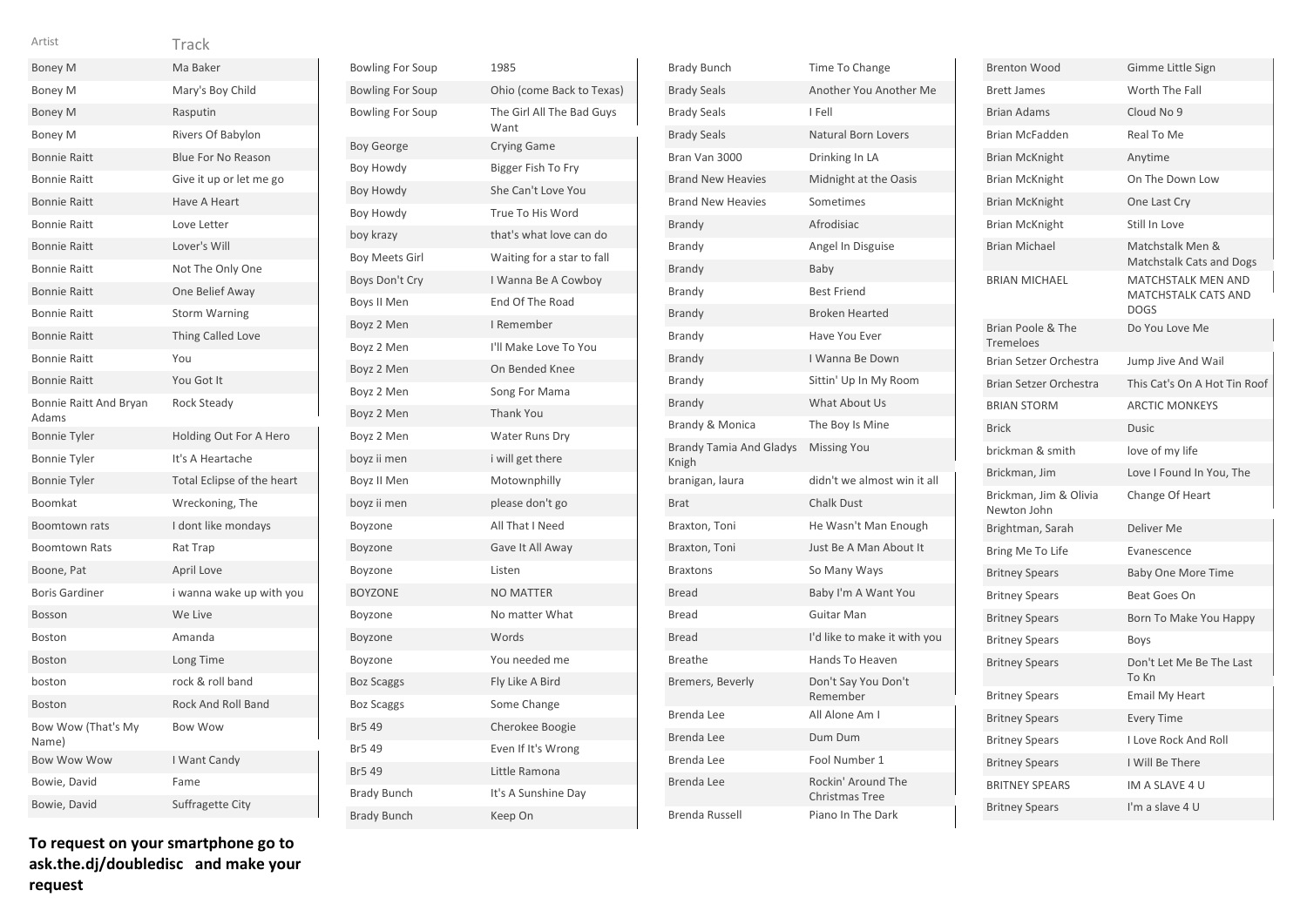| J.<br>٠ |  |  |  |  |
|---------|--|--|--|--|
|         |  |  |  |  |
|         |  |  |  |  |

# rack

| <b>Britney Spears</b>                                 | I'm Not A Girl Not Yet A<br>Woman                                                                                                  |
|-------------------------------------------------------|------------------------------------------------------------------------------------------------------------------------------------|
| <b>BRITNEY SPEARS</b>                                 | I'M NOT A GIRL, NOT YET A<br><b>WOMA</b>                                                                                           |
| <b>Britney Spears</b>                                 | Lucky                                                                                                                              |
| <b>Britney Spears</b>                                 | Me Against The Music                                                                                                               |
| <b>Britney Spears</b>                                 | My Perogative                                                                                                                      |
| <b>Britney Spears</b>                                 | Overprotected                                                                                                                      |
| <b>Britney Spears</b>                                 | Stronger                                                                                                                           |
| <b>Britney Spears</b>                                 | <b>Toxic</b>                                                                                                                       |
| <b>Britney Spears</b>                                 | Womaniser                                                                                                                          |
| <b>Britney Spears-</b>                                | Sometimes                                                                                                                          |
| <b>Britney Spears-</b>                                | You Drive me crazy                                                                                                                 |
| <b>Britney Spears Feat</b><br>Madonna                 | Me Against The Music                                                                                                               |
| <b>Britney Spears feat</b><br><b>Pharrel Williams</b> | <b>Boys (Instrumental Track</b><br>With Background<br>Vocals)[Karaoke in the style<br>of Britney Spears feat<br>Pharrell Williams] |
|                                                       |                                                                                                                                    |
| <b>Britney Spears/Madonna</b>                         | Me Against The Music                                                                                                               |
| Brock, Chad                                           | Visit, The                                                                                                                         |
| Brock, Chad                                           | Yes!                                                                                                                               |
| brokop, lisa                                          | one of those nights                                                                                                                |
| Bronski Beat                                          | Small Town Boy                                                                                                                     |
| <b>Brook Benton</b>                                   | A house is not a home                                                                                                              |
| <b>Brook Benton</b>                                   | It's Just A Matter Of Time                                                                                                         |
| Brooks & Dunn                                         | That's What It's All About                                                                                                         |
| Brooks & Dunn                                         | You'll Always Be Loved By<br>Me                                                                                                    |
| <b>Brooks And Dunn</b>                                | Few Good Rides Away                                                                                                                |
| <b>Brooks And Dunn</b>                                | Hard Workin' Man                                                                                                                   |
| <b>Brooks And Dunn</b>                                | He's Got You                                                                                                                       |
| <b>Brooks And Dunn</b>                                | Honky Tonk Truth                                                                                                                   |
| <b>Brooks And Dunn</b>                                | How Long Gone                                                                                                                      |
| <b>Brooks And Dunn</b>                                | <b>Husbands And Wives</b>                                                                                                          |
| <b>Brooks And Dunn</b>                                | I Am That Man                                                                                                                      |

| <b>Brooks And Dunn</b> | If That's The Way You<br>Want It       |
|------------------------|----------------------------------------|
| <b>Brooks And Dunn</b> | Little Miss Honky Tonk                 |
| <b>Brooks And Dunn</b> | <b>Lost And Found</b>                  |
| <b>Brooks And Dunn</b> | Mamma Don't Get Dressed<br>Up For Noth |
| <b>Brooks And Dunn</b> | Man This Lonely                        |
| <b>Brooks And Dunn</b> | My Maria                               |
| <b>Brooks And Dunn</b> | My Next Broken Heart                   |
| <b>Brooks And Dunn</b> | She Used To Be Mine                    |
| <b>Brooks And Dunn</b> | She's Not The Cheatin' Kind            |
| <b>Brooks And Dunn</b> | Whiskey Under The Bridge               |
| <b>Brooks And Dunn</b> | Why Would I Say Goodbye                |
| <b>Brooks And Dunn</b> | You're Gonna Miss Me<br>When I'm Gone  |
| Brooks, Garth          | When You Come Back To<br>Me Again      |
| Brooks, Garth          | <b>Wild Horses</b>                     |
| <b>Bros</b>            | I Owe You Nothing                      |
| <b>Brother Cane</b>    | And Fools Shine On                     |
| <b>Brother Cane</b>    | I Lie In The Bed I Make                |
| <b>Brother Cane</b>    | Machete                                |
| <b>Brother Cane</b>    | Voice Of Eujena                        |
| <b>Brother Phelps</b>  | <b>Ever Changing Woman</b>             |
| <b>Brother Phelps</b>  | Let Go                                 |
| <b>Brother Phelps</b>  | Were You Really Livin'                 |
| Brotherhood Of Man     | Angelo                                 |
| Brotherhood of Man     | Save your Kisses for me                |
| <b>Brown Schmit</b>    | Let It Be Me                           |
| Brown, Bobby           | <b>Every Little Step</b>               |
| Brown, Bobby           | My Prerogative                         |
| Brown, James           | Papa's Got A Brand New<br>Bag (Part 1) |
| Brown, James           | This Is A Man's World                  |
| Brown, Jim Ed          | Morning                                |
| Brown, Julie           | Cause I'm A Blonde                     |
| Brown, T. Graham       | Darlene                                |

| <b>Browns</b>                | The Three Bells                        |
|------------------------------|----------------------------------------|
| <b>Browns</b>                | <b>Three Bells</b>                     |
| Brownstone                   | 5 Miles To Empty                       |
| Brownstone                   | If You Love Me                         |
| <b>Bruce Channel</b>         | Hey Baby                               |
| <b>Bruce Hornsby</b>         | Rainbows Cadillac                      |
| <b>Bruce Hornsby</b>         | Walk In The Sun                        |
| <b>Bruce Hornsby</b>         | Way It Is                              |
| Bruce Hornsby & The<br>Range | The Way It Is                          |
| <b>Bruce Springsteen</b>     | Born in the USA                        |
| <b>Bruce Springsteen</b>     | Cover Me                               |
| <b>Bruce Springsteen</b>     | Dancing In The Dark                    |
| <b>Bruce Springsteen</b>     | Human Touch                            |
| <b>Bruce Springsteen</b>     | Secret Garden                          |
| <b>Bruce Springsteen</b>     | Streets Of Philadelphia                |
| <b>Bruce Springstein</b>     | <b>Thunder Road</b>                    |
| Bruce, Ed                    | Diane                                  |
| Bryan Adams                  | Can't Stop This Thing We<br>Started    |
| Bryan Adams                  | Can't Stop This Thing<br>We've Started |
| Bryan Adams                  | Cuts Like A Knife                      |
| Bryan Adams                  | Everything I Do (I Do It For<br>You)   |
| <b>Bryan Adams</b>           | Everything I do I do for you           |
| Bryan Adams                  | Everything I Do I Do It For<br>Yo      |
| Bryan Adams                  | Everything I do I do it for<br>you     |
| Bryan Adams                  | Have You Ever Really Loved<br>A Woman  |
| Bryan adams                  | Inside out                             |
| Bryan Adams                  | It's Only Love                         |
| Bryan Adams                  | Let's Make A Night To<br>Remember      |
| Bryan Adams                  | On A Day Like Today                    |
| <b>Bryan Adams</b>           | Only Thing That Looks<br>Good On Me Is |

| Bryan Adams                         | Please Forgive Me (In The<br>Style Of 'Bryan Adams') |
|-------------------------------------|------------------------------------------------------|
| <b>Bryan Adams</b>                  | Summer Of 69                                         |
| <b>Bryan Adams</b>                  | Summer Of '69                                        |
| <b>Bryan Adams</b>                  | There Will Never Be<br>Another Tonight               |
| Bryan Adams                         | Thought I'd Died And Gone<br>To Heaven               |
| Bryan Adams & Melanie C             | When You're Gone                                     |
| Bryan Adams, Rod<br>Stewart & Sting | All For Love                                         |
| <b>Bryan Ferry</b>                  | Lets stick together                                  |
| Bryan McFadden Delta<br>Goodrum     | <b>Almost Here</b>                                   |
| <b>Bryan McKnight</b>               | Crazy Love                                           |
| Bryan White                         | Bad Day To Let You Go                                |
| Bryan White                         | <b>Eugene You Genius</b>                             |
| Bryan White                         | I'm Not Supposed To Love<br>You Anymor               |
| Bryan White                         | Look At Me Now                                       |
| Bryan White                         | Love Is The Right Place                              |
| <b>Bryan White</b>                  | <b>One Small Miracle</b>                             |
| Bryan White                         | Rebecca Lynn                                         |
| Bryan White                         | Sittin' On Go                                        |
| <b>Bryan White</b>                  | So Much For Pretending                               |
| <b>Bryan White</b>                  | Someone Else's Star                                  |
| Bryan White                         | <b>Tree Of Hearts</b>                                |
| Bublé, Michael                      | Spider-man Theme                                     |
| <b>Buck Owens</b>                   | Love's Gonna Live Here                               |
| <b>Buck Owens</b>                   | Made In Japan                                        |
| <b>Buck Owens</b>                   | Open Up Your Heart                                   |
| <b>Buck Owens</b>                   | Santa Looked A Lot Like<br>Daddy                     |
| <b>Buck Owens</b>                   | <b>Together Again</b>                                |
| <b>Buck Owens</b>                   | Under Your Spell Again                               |
| <b>Buck Owens</b>                   | Waitin' In Your Welfare Line                         |
| <b>Buckcherry</b>                   | Ridin'                                               |
| Buckner & Garcia                    | Pac-man Fever                                        |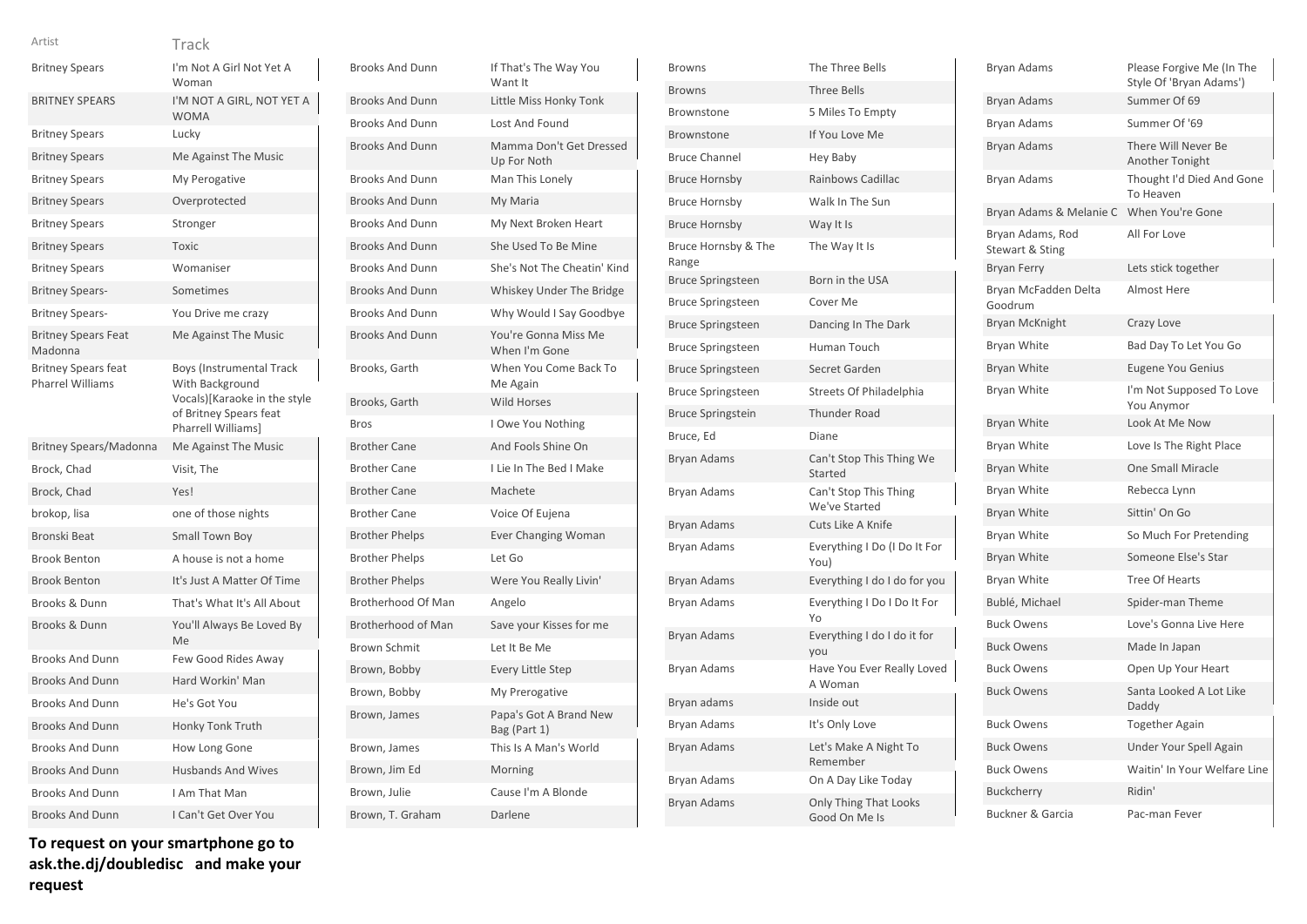|  | ٧ | v |
|--|---|---|
|  |   |   |
|  |   |   |
|  |   | × |

| <b>Bucks Fizz</b>                                        | Land Of Make Believe                      |
|----------------------------------------------------------|-------------------------------------------|
| <b>Bucks Fizz</b>                                        | Making Your Mind Up                       |
| <b>Bucks Fizz</b>                                        | My Camera Never Lies                      |
| <b>Buddy Holly</b>                                       | Heartbeat                                 |
| <b>Buddy Holly</b>                                       | Oh Boy                                    |
| <b>Buddy Miles</b>                                       | <b>Them Changes</b>                       |
| <b>Buffalo Club</b>                                      | If She Don't Love You                     |
| <b>Buffalo Club</b>                                      | Nothin' Less Than Love                    |
| Buffett, Jimmy                                           | <b>Another Saturday Night</b>             |
| Buffett, Jimmy & McBride, Trip Around The Sun<br>Martina |                                           |
| <b>Buggles</b>                                           | Video Killed The Radio Star               |
| <b>Burl Ives</b>                                         | Holly Jolly Christmas                     |
| <b>Burl Ives</b>                                         | Little Bitty Tear                         |
| Burnin' Daylight                                         | Live To Love Again                        |
| Burnin' Daylight                                         | Say Yes                                   |
| Burt Bacharach & Elvis<br>Costello                       | God give me strength                      |
| Bush                                                     | Comedown                                  |
| Bush                                                     | Glycerene                                 |
| Bush                                                     | Machinehead                               |
| <b>Bush</b>                                              | <b>Warm Machine</b>                       |
| <b>Busta Rhymes</b>                                      | Make It Clap                              |
| Busta Rhymes                                             | Put Your Hands Where My<br>Eyes Could See |
| Busta Rhymes & Mariah<br>Carey -                         | I Know What You Want                      |
| <b>Busted</b>                                            | 3am                                       |
| Busted                                                   | <b>Crashed The Wedding</b>                |
| <b>Busted</b>                                            | She Wants To Be Me                        |
| <b>Busted</b>                                            | Sleeping With The Light On                |
| <b>Busted</b>                                            | That's What I Go To School<br>For         |
| Busted                                                   | Thunderbirds Are Go                       |
| Busted                                                   | Who's David                               |
| Busted                                                   | <b>Year 3000</b>                          |
| <b>Busted</b>                                            | You Said No                               |

**To request on your smartphone go to ask.the.dj/doubledisc and make your request**

| Byrd, Tracy                 | Love, You Ain't Seen The<br>Last Of Me |
|-----------------------------|----------------------------------------|
| Byrd, Tracy                 | Take Me With You When<br>You Go        |
| C W McCall                  | Convoy                                 |
| Caesars                     | Jerk It Out                            |
| Cagle, Chris                | I'd Be Lying                           |
| Cagle, Chris                | My Love Goes On And On                 |
| Cake                        | <b>Distance</b>                        |
| Cake                        | Never There                            |
| Cal Smith                   | <b>Country Bumpkin</b>                 |
| Calderon, Tego              | Metele Sazon                           |
| Calling                     | Adrienne                               |
| Calvin Harris               | Girls                                  |
| Campbell, Glen              | Wichita Lineman                        |
| Campbell, Tevin             | Can we talk                            |
| Candi Staton                | Young Hearts Run Free                  |
| Candice                     | Hello                                  |
| Candlebox                   | Cover Me                               |
| Candlebox                   | <b>Happy Pills</b>                     |
| Candlebox                   | It's Alright                           |
| Candye Kane                 | I Didn't Listen To My Heart            |
| <b>Canned Heat</b>          | Let's work together                    |
| Canned Heat                 | On the road again                      |
| Capris, The                 | There's A Moon Out<br>Tonight          |
| Captain & Tennille, The     | Way I Want To Touch You,<br>The        |
| Captain and Tenille         | Do that to me one more<br>time         |
| <b>Captain And Tennille</b> | Do That To Me One More<br>Time         |
| <b>Captain And Tennille</b> | Muskrat Love                           |
| Captain Sensible            | Happy Talk                             |
| Cardigans                   | Erase / Rewind                         |
| Cardigans                   | Lovefool                               |
| Cardigans                   | My Favorite Game                       |
|                             |                                        |

| Cardigans and Tom Jones-      | Burning down the house                       |
|-------------------------------|----------------------------------------------|
| Carey, Mariah                 | Can't Take That Away<br>(Mariah's Theme)(RV) |
| Carl Butler                   | Don't Let Me Cross Over                      |
| Carl Douglas                  | Kung Fu Fighting                             |
| Carl Malcolm                  | Fattie Bum Bum                               |
| Carl Smith                    | If Teardrops Were Pennies                    |
| Carl Smith                    | Let Old Mother Nature<br>Have Her Way        |
| Carlene Carter                | Come On Back                                 |
| Carlene Carter                | <b>Every Little Thing</b>                    |
| Carlene Carter                | Hurricane                                    |
| Carlene Carter                | I Fell In Love                               |
| Carlene Carter                | I Love You Cause I Want To                   |
| Carlene Carter                | <b>Sweetest Thing</b>                        |
| Carlene Carter                | Unbreakable Heart                            |
| Carlisle, Belinda             | I Get Weak                                   |
| Carly Rae Jepsen              | Call Me Maybe                                |
| Carly Simon                   | Anticipation                                 |
| Carly Simon                   | <b>Coming Around Again</b>                   |
| Carly Simon                   | Jesse                                        |
| Carly Simon                   | Like A River                                 |
| Carly Simon                   | Right Thing To Do                            |
| Carly Simon                   | Touched By The Sun                           |
| Carly Simon                   | Young Hearts run free                        |
| Carly Simon                   | You're So Vain                               |
| Carly Simon & James<br>Taylor | Mockingbird                                  |
| Carmel                        | More More More                               |
| Carole King                   | Anyone At All                                |
| Carole King                   | Nightingale                                  |
| Carole King                   | Now And Forever                              |
| <b>Carole King</b>            | One Fine Day                                 |
| Carole King                   | So Far Away                                  |
| Carole King                   | <b>Sweet Seasons</b>                         |

| Carole King        | Will You Love Me<br>Tomorrow      |
|--------------------|-----------------------------------|
| Caroline's Spine   | <b>Nothing To Prove</b>           |
| Carousel           | You'll Never Walk Alone           |
| Carpenters         | I Won't Last A Day Without<br>You |
| Carpenters         | Merry Christmas Darling           |
| Carpenters         | Rainy Days and Mondays            |
| Carpenters         | We've only just begun             |
| Carpenters, The    | Goodbye To Love                   |
| Carpenters, The    | Sing                              |
| Carpenters, The    | Superstar                         |
| Carpenters, The    | Touch Me When We're<br>Dancing    |
| Carrington, Rodney | Dancing With A Man                |
| Carrington, Rodney | More Of A Man                     |
| Cars               | Let's Go                          |
| Cars               | Shake It Up                       |
| carson, jeff       | yeah buddy                        |
| carter, carlene    | every little thing                |
| carter, mel        | hold me, thrill me, kiss me       |
| Carter, Nick       | Help Me                           |
| Cartoons           | Doo Dah                           |
| Cartoons           | <b>Witch Doctor</b>               |
| Cartoons-          | Doo Dah                           |
| Caryl Mack Parker  | It's Good To Be Me                |
| Caryl Mack Parker  | One Night Stand                   |
| Cascada            | Every time we touch               |
| Cascada            | <b>Truly Madly Deeply</b>         |
| Case               | Touch Me Tease Me                 |
| Cash, Johnny       | Any Old Wind That Blows           |
| Cash, Johnny       | Flesh & Blood                     |
| cash, johnny       | guess things happen that<br>way   |
| Cash, Johnny       | There You Go                      |
| Cash, Rosanne      | <b>Blue Moon With Heartache</b>   |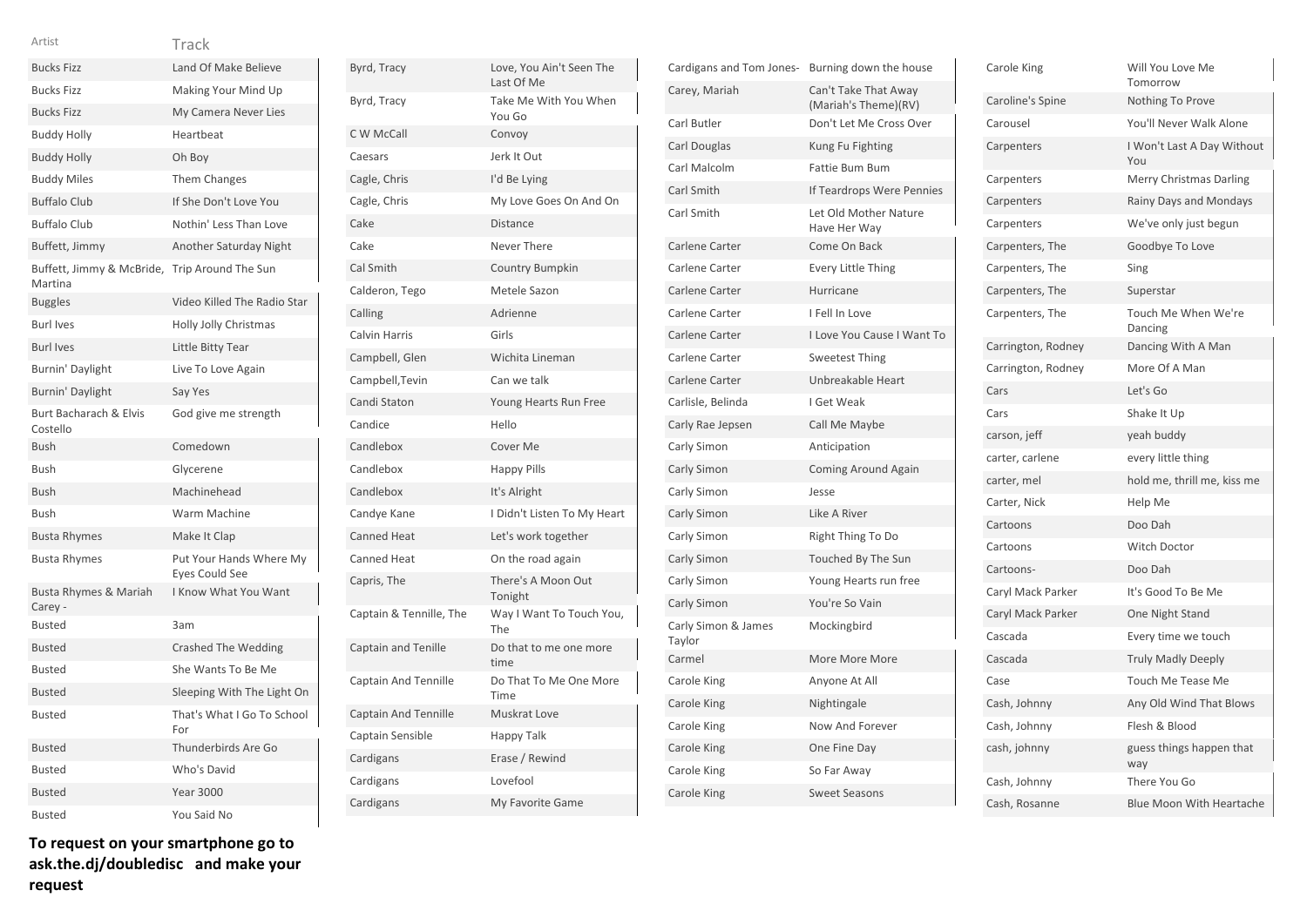| Artist             | Track                                    |
|--------------------|------------------------------------------|
| Cash, Rosanne      | If You Change Your Mind                  |
| Cassidy, Eva       | Songbird                                 |
| Cassie             | Me & You                                 |
| Cast               | <b>Beat Mama</b>                         |
| <b>Cat Stevens</b> | Moonshadow                               |
| Catatonia          | Dead from the waist down                 |
| Catatonia          | Karaoke Queen                            |
| Catatonia          | Londinium                                |
| Catatonia          | Mulder And Scully                        |
| Catatonia          | Stone By Stone                           |
| Cathy Dennis       | All Night Long (Touch Me)                |
| Cathy Mattea       | Listen To The Radio                      |
| Cece Peniston      | Movin' On                                |
| Cee Lo Green       | Forget You                               |
| Celine Dion        | A New Day Has Come                       |
| Celine Dion        | All By Myself                            |
| Celine Dion        | Because You Loved Me                     |
| Celine Dion        | Call The Man                             |
| Celine Dion        | Color Of My Love                         |
| Celine Dion        | <b>Declaration Of Love</b>               |
| Celine Dion        | Decleration Of Love                      |
| Celine Dion        | Falling Into You                         |
| Celine Dion        | Goodbye's the saddest<br>word            |
| Celine Dion        | Here There And Everywhere                |
| Celine Dion        | If There Was Any Other<br>Way            |
| <b>CELINE DION</b> | IF WALLS COULD TALK                      |
| Celine Dion        | If We Could Start Over                   |
| Celine Dion        | If You Asked Me To                       |
| Celine Dion        | I'm Alive                                |
| Celine Dion        | It's All Coming Back To Me<br><b>Now</b> |
| Celine Dion        | Love Can Move Mountains                  |
| Celine Dion        | Misled                                   |
| Celine Dion        | My Heart Will Go On                      |

| Celine Dion                       | Nothing Broken But My<br>Heart  |
|-----------------------------------|---------------------------------|
| Celine Dion                       | Power Of Love                   |
| Celine Dion                       | Power Of The Dream              |
| Celine Dion                       | Prayer                          |
| Celine Dion                       | Send Me A Lover                 |
| Celine Dion                       | <b>Tell Him</b>                 |
| <b>CELINE DION</b>                | THAT'S THE WAY IT IS            |
| Celine Dion                       | <b>Think Twice</b>              |
| Celine Dion                       | To Love You More                |
| Celine Dion                       | Treat Her Like A Lady           |
| Celine Dion                       | Water From The Moon             |
| Celine Dion                       | Where Does My Heart Beat<br>Now |
| Celine Dion & Barbara<br>Streisan | <b>Tell Him</b>                 |
| Celine Dion & Barbra<br>Streisand | <b>Tell Him</b>                 |
| Celine Dion & Jennifer<br>Rush    | The Power of Love               |
| Celine Dion And B<br>Streisand    | <b>Tell Him</b>                 |
| <b>Chad Brock</b>                 | Evangeline                      |
| Chad Brock                        | Ordinary Life                   |
| Chad Kroeger                      | Hero                            |
| Chaka Khan                        | I feel for you                  |
| Champaign                         | How 'Bout Us                    |
| chandler, gene                    | duke of earl                    |
| Chandler, Gene                    | <b>Groovy Situation</b>         |
| <b>Changing Faces</b>             | GHETTOUT                        |
| Chantay Savage                    | I Will Survive                  |
| Chapin, Harry                     | 30,000 Pounds Of Bananas        |
| Chapin, Harry                     | Sequel                          |
| Chapin, Harry                     | <b>WOLD</b>                     |
| Chapman, Beth Nielsen             | Shake My Soul                   |
| Charlene Soraia                   | Wherever You Will Go            |
| charles & eddie                   | house is not a home, a          |

| <b>Charles And Eddie</b>         | House Is Not A Home                          |
|----------------------------------|----------------------------------------------|
| <b>Charles And Eddie</b>         | Would I Lie To You                           |
| charles, ray                     | hit the road, jack                           |
| <b>Charley Pride</b>             | <b>Mountain Of Love</b>                      |
| Charley Pride, Charley           | Does My Ring Hurt Your<br>Finger             |
| <b>Charlie Daniels Band</b>      | Boogie Woogie Fiddle<br><b>Country Blues</b> |
| <b>Charlie Daniels Band</b>      | Drinkin' My Baby Goodbye                     |
| <b>Charlie Daniels Band</b>      | In America                                   |
| <b>Charlie Daniels Band</b>      | Long Haired Country Boy                      |
| charlie daniels band, the        | devil went down to<br>georgia, the           |
| charlie daniels band, the        | drinkin' my baby goodbye                     |
| charlie daniels band, the        | long haired country boy                      |
| charlie daniels band, the        | south's gonna do it again,<br>the            |
| Charlie Major                    | I Do It For The Money                        |
| Charlie Major                    | Tell Me Something I Don't<br>Know            |
| Charlie Pride                    | Christmas In My Hometown                     |
| Charlie Pride                    | Hope You're Feelin' Me                       |
| Charlie Pride                    | Just For The Love Of It                      |
| Charlie Pride                    | Never Been So Loved (In All<br>My Life       |
| Charlie Pride                    | You're So Good When<br>You're Bad            |
| Charlie Rich                     | <b>Behind Closed Doors</b>                   |
| Charlie Rich                     | Every Time You Touch Me<br>(I Get High       |
| Charlie Rich                     | Very Special Love Song                       |
| Charlie Rich Janie Fricke        | On My Knees                                  |
| Charlie Robison                  | <b>Barlight</b>                              |
| Charlie Walker                   | Who Will Buy The Wine                        |
| <b>Charlotte Church</b>          | Call My Name                                 |
| <b>Charlotte Church</b>          | Even God can't change the<br>past            |
| Charly McClain And<br>Mickey Gil | Paradise Tonight                             |

| Charly McLain            | Radio Heart                     |
|--------------------------|---------------------------------|
| Chas & Dave              | Snooker Loopy                   |
| <b>Cheap Trick</b>       | Flame                           |
| cheap trick              | surrender                       |
| <b>Cheap Trick</b>       | You're All I Wanna Do           |
| Checker, Chubby          | Let's Twist Again               |
| Cheech & Chong           | Earache My Eye                  |
| <b>Cheeky Girls</b>      | Cheeky Song (Touch My<br>Bum)   |
| Chef-                    | Simultaneous                    |
| Chely Wright             | I Already Do                    |
| Chely Wright             | Just Another Heartache          |
| Chely Wright             | Listenin' To The Radio          |
| Chely Wright             | Love He Left Behind             |
| Chely Wright             | Right In The Middle Of It       |
| Chely Wright             | Shut Up And Drive               |
| Chely Wright             | Till I Was Loved By You         |
| <b>Chemical Brothers</b> | Galvanize                       |
| Cher                     | All or Nothing                  |
| Cher                     | <b>Believe</b>                  |
| Cher                     | <b>Gypsys Tramp and Thieves</b> |
| Cher                     | If I could turn back time       |
| Cher                     | Just Like Jesse James           |
| Cher                     | Music's No Good Without<br>You  |
| Cher                     | One By One                      |
| Cher                     | Song For The Lonely             |
| Cher                     | <b>Strong Enough</b>            |
| Cher                     | The Shoop shoop song            |
| Cher                     | <b>Walking In Memphis</b>       |
| Cher                     | Way Of Love                     |
| Cher                     | Working Girl                    |
| Cher-                    | All or Nothing                  |
| Cherry Ghost             | People that help people         |
| Cherry Poppin' Daddies   | <b>Brown Derby Jump</b>         |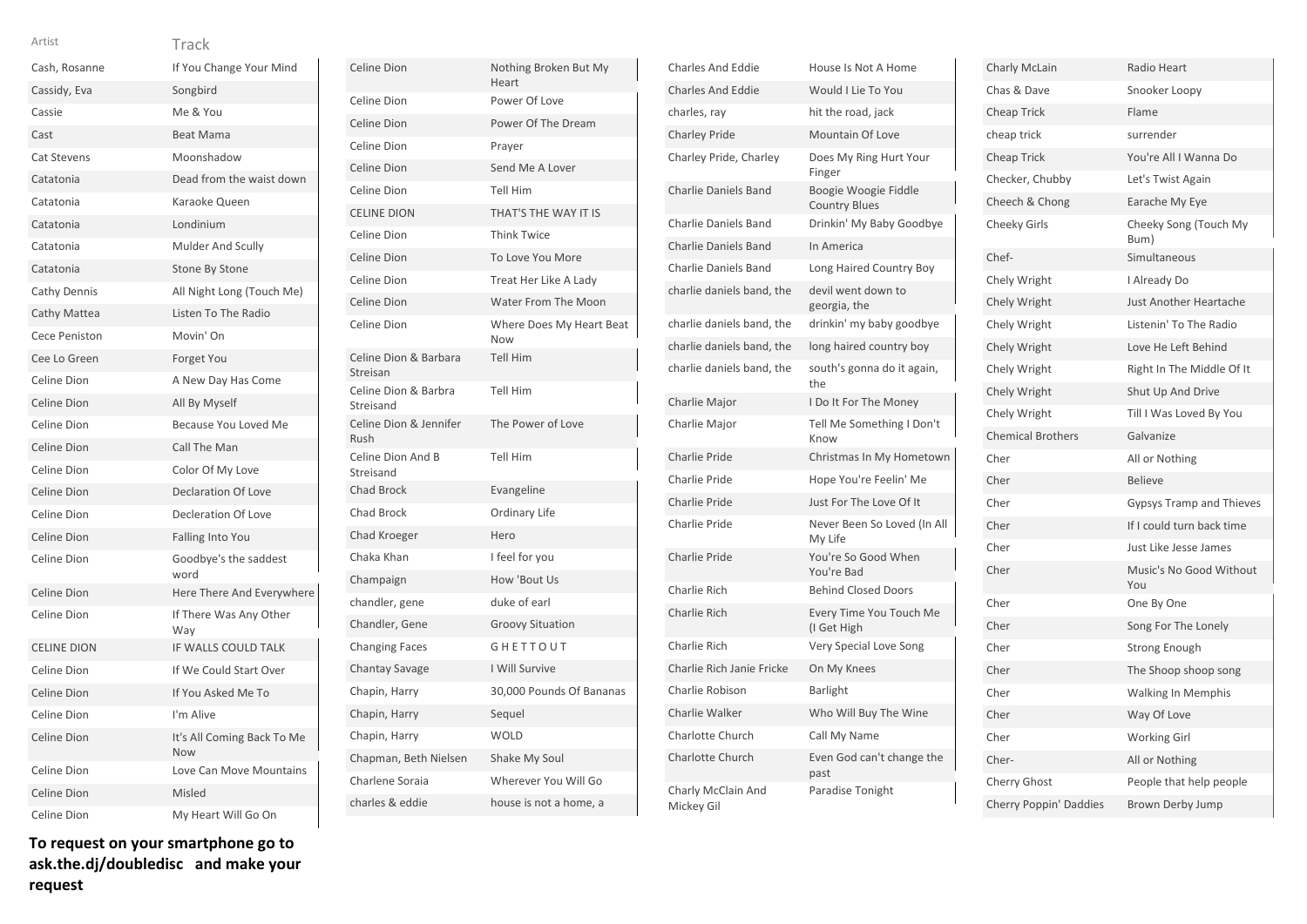| Artist                 | Track                                        |
|------------------------|----------------------------------------------|
| Cherry Poppin' Daddies | Here Comes The Snake                         |
| Cherry Poppin' Daddies | Zoot Suit Riot                               |
| Cheryl Cole            | Fight For This Love                          |
| Cheryl Lynn            | Got To Be Real                               |
| Chesney, Kenny         | I Lost It                                    |
| chesnutt, mark         | bubba shot the jukebox                       |
| Chesnutt, Mark         | Fallin' Never Felt So Good                   |
| <b>Chet Atkins</b>     | I Still Write Your Name In<br>The Snow       |
| Chic                   | <b>Good Times</b>                            |
| Chic                   | Le Freak                                     |
| Chicago                | Along Comes A Woman                          |
| Chicago                | <b>Beginnings</b>                            |
| Chicago                | Does Anybody Really Know<br><b>What Time</b> |
| Chicago                | I Don't Wanna Live Without<br>Your Love      |
| Chicago                | If you leave me now                          |
| Chicago                | Saturday In The Park                         |
| Chicago                | You're This Inspiration                      |
| Chicken shed theatre   | I am in Love With the World                  |
| Chieftans              | I know my love                               |
| Chiffons               | He's So Fine                                 |
| China Black            | Searching                                    |
| Chordettes             | Sh Boom                                      |
| Chris Brown            | Crawl                                        |
| Chris Brown            | Run It                                       |
| <b>Chris Clark</b>     | <b>Graduation Day</b>                        |
| Chris Cornell          | You Know my name                             |
| Chris De Burgh         | Patricia The Stripper                        |
| Chris DeBurgh          | Don't Pay The Ferryman                       |
| Chris Farlow           | Out Of Time                                  |
| Chris Isaak            | Dark Moon                                    |
| Chris Isaak            | Please                                       |
| Chris Isaak            | San Francisco Days                           |
| Chris Isaak            | Solitary Man                                 |

| Chris Isaak                            | Somebody's Crying                           |
|----------------------------------------|---------------------------------------------|
| Chris Isaak                            | Think Of Tomorrow                           |
| Chris Kristofferson                    | Me & Bobby McGee                            |
| Chris Ledoux                           | Dallas Days And Fort Worth<br><b>Nights</b> |
| Chris Ledoux                           | <b>Five Dollar Fine</b>                     |
| Chris Ledoux                           | Honky Tonk World                            |
| Chris Ledoux                           | Look At You Girl                            |
| Chris Ledoux                           | Riding For A Fall                           |
| Chris Ledoux                           | Slow Down                                   |
| Chris Ledoux                           | <b>Tougher Than The Rest</b>                |
| Chris Ledoux                           | Whatcha Gonna Do With A<br>Cowboy           |
| Chris Ledoux                           | Wild And Wooly                              |
| Chris Ward                             | <b>Fall Reaching</b>                        |
| Chris Ward                             | When You Get To Be You                      |
| christians                             | harvest for the world                       |
| Christie, Lou                          | Lightnin' Strikes                           |
| CHRISTINA AGUILERA                     | <b>TURN TO YOU</b>                          |
| Christina Aguilera                     | Ain't No Other Man                          |
| Christina Aguilera                     | <b>Beautiful</b>                            |
| Christina Aguilera                     | Candyman                                    |
| Christina Aguilera                     | Candyman (EK)                               |
| Christina Aguilera                     | Car Wash                                    |
| Christina Aguilera                     | Fighter                                     |
| Christina Aguilera                     | I Turn To You                               |
| Christina Aguilera                     | What A Girl Wants                           |
| Christina Aguilera-                    | Genie in a bottle                           |
| Christina Aguilera Pink<br>Mya Lil kim | Lady Marmalade                              |
| Christina Aquilera                     | Come On Over (All I Want<br>Is Yo           |
| Christina Milan                        | AM-PM                                       |
| Christina Milan                        | Dip it Low                                  |
| Christina Milan                        | <b>Whatever You Want</b>                    |
| Christina Milan & Young<br>Jeezy       | Say it isn't so                             |

| Christina Milian         | When You Look At Me                            |
|--------------------------|------------------------------------------------|
| Christina Perri          | Jar Of Hearts                                  |
| Christine Aguilera       | <b>Hurt</b>                                    |
| Christmas                | Auld Lang Syne                                 |
| Christmas                | <b>Frosty The Snowman</b>                      |
| Christmas                | Here Comes Santa Claus                         |
| Christmas                | I Saw Mommy Kissing<br>Santa Claus             |
| Christmas                | It's Beginning To Look A Lot<br>Like Christmas |
| Christmas                | Jingle Bells                                   |
| Christmas                | Jolly Old St. Nicholas                         |
| Christmas                | Let It Snow                                    |
| Christmas                | Rudolph The Red-Nosed<br>Reindeer              |
| Christmas                | Santa Claus Is Coming To<br>Town               |
| Christmas                | <b>Silver Bells</b>                            |
| Christmas                | Sleigh Ride                                    |
| Christmas                | Up On The Housetop                             |
| Christmas                | We Wish You A Merry<br>Christmas               |
| Christmas                | Winter Wonderland                              |
| <b>Christmas Songs</b>   | <b>Frosty The Snowman</b>                      |
| Christmas Songs          | Little Drummer Boy                             |
| Christmas Songs          | phil Spector / We Wish You<br>A M              |
| Christmas Songs          | Santa Claus Is Coming To<br>Town               |
| Chubby Checker           | Hucklebuck                                     |
| Chubby Checker           | Limbo Rock                                     |
| <b>Chuck Berry</b>       | Maybelline                                     |
| Chuck Berry              | My Ding A Ling                                 |
| Chumbawamba              | Amnesia                                        |
| Chumbawamba              | Tubthumping                                    |
| Ciara feat Missy Elliott | 1, 2 Step                                      |
| Ciara feat Petey Pablo   | Goodies                                        |

| Cinderella                      | Don't Know What You Got<br>(Till It's  |
|---------------------------------|----------------------------------------|
| City High                       | What Would You Do?                     |
| Clapton, Eric                   | After Midnight (Original<br>Version)   |
| Clapton, Eric                   | Before You Accuse Me                   |
| Clapton, Eric                   | Change The World                       |
| Clapton, Eric                   | Cocaine                                |
| Clapton, Eric                   | Forever Man                            |
| Clapton, Eric                   | I Shot The Sheriff                     |
| Clapton, Eric                   | It's In The Way That You<br>Use It     |
| Clapton, Eric                   | Lay Down Sally                         |
| Clapton, Eric                   | Let It Rain                            |
| Clapton, Eric                   | Motherless Child                       |
| Clapton, Eric                   | My Father's Eyes                       |
| Clapton, Eric                   | Running On Faith                       |
| <b>Clarence Carter</b>          | Slip Away                              |
| Clark Family Experience,<br>The | Meanwhile Back At The<br>Ranch         |
| Clark, Petula                   | Sign Of The Times, A                   |
| Clark, Petula                   | This Is My Song                        |
| Clark, Terri                    | Little Gasoline, A                     |
| Clark, Terri                    | Poor Poor Pitiful Me                   |
| Clarkson, Kelly                 | Trouble With Love Is, The              |
| Clash                           | I Fought The Law                       |
| Clash                           | London Calling                         |
| Clash                           | Should I stay or should I go           |
| Clash, The                      | <b>Rock The Casbah</b>                 |
| Claude King                     | <b>Wolverton Mountain</b>              |
| Claudia Church                  | What's The Matter With<br>You Baby     |
| Clay Walker                     | <b>Bury The Shovel</b>                 |
| Clay Walker                     | <b>Hypnotize The Moon</b>              |
| Clay Walker                     | I Don't Know How Love<br><b>Starts</b> |
| Clay Walker                     | I Won't Have The Heart                 |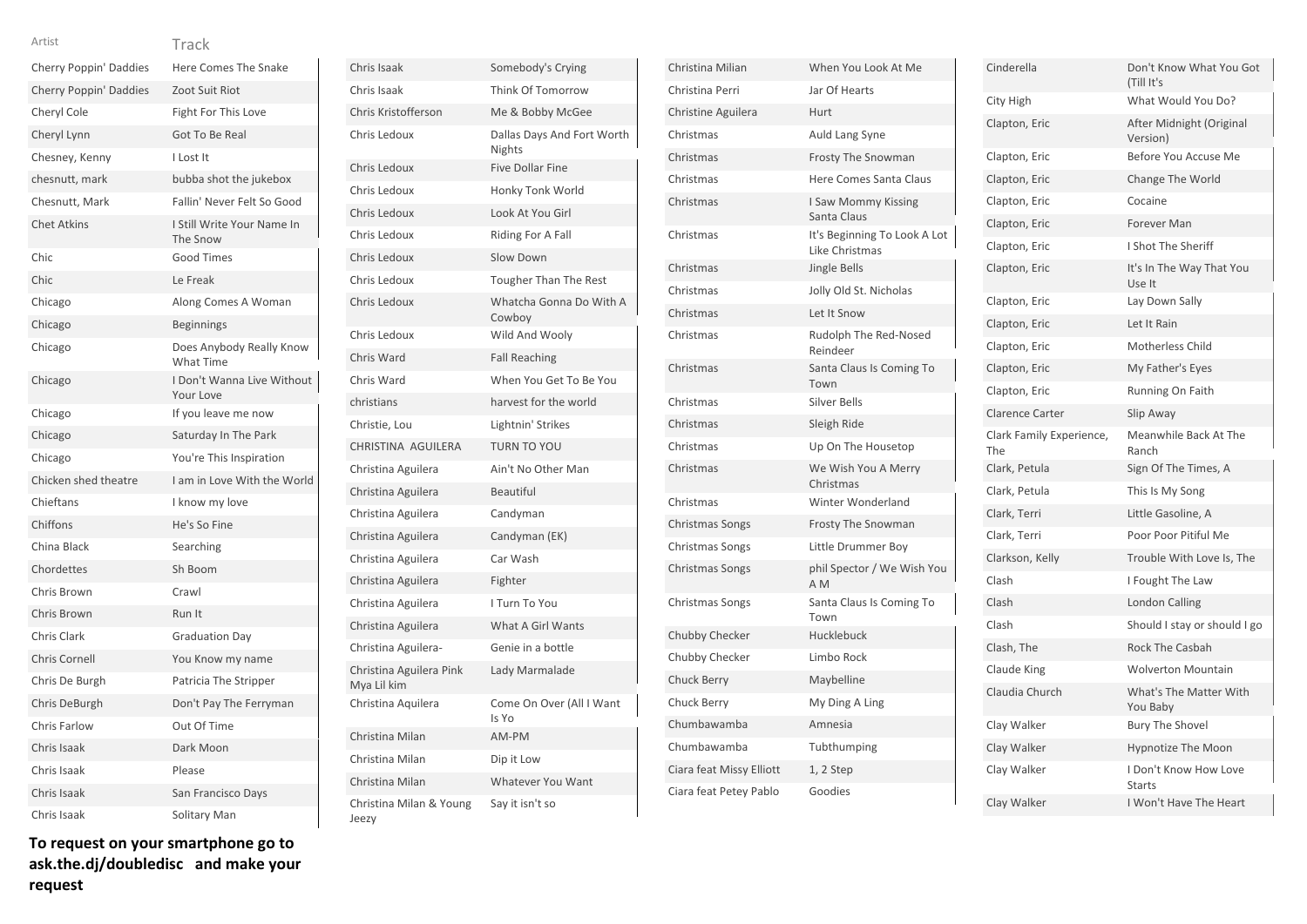Track

| Clay Walker                        | If I Could Make A Living          |
|------------------------------------|-----------------------------------|
| Clay Walker                        | My Heart Will Never Know          |
| Clay Walker                        | One Two I Love You                |
| Clay Walker                        | Only On Days That End In Y        |
| Clay Walker                        | <b>Ordinary People</b>            |
| Clay Walker                        | Rumor Has It                      |
| Clay Walker                        | Then What                         |
| Clay Walker                        | This Woman And This Man           |
| Clay Walker                        | <b>Watch This</b>                 |
| Clay Walker                        | What's It To You                  |
| Clay Walker                        | Where Do I Fit In The<br>Picture  |
| Clay Walker                        | Who Needs You Baby                |
| Clay Walker                        | You're Beginning To Get To<br>Me  |
| Cleopatra                          | Cleopatra's Theme                 |
| Cleopatra                          | Life Aint Easy                    |
| <b>Cleve Francis</b>               | Love Or The Lack Thereof          |
| <b>Cleve Francis</b>               | Walkin'                           |
| <b>Cliff Richard</b>               | Over The Rainbow                  |
| Cliff Richard                      | Over The Rainbow/What A<br>Wonder |
| <b>Cliff Richard</b>               | Saviours Day                      |
| Cliff Richard                      | The Day I Met Marie               |
| Cliff Richard & Sarah<br>Brightman | All I Ask of You                  |
| Climax Blues Band                  | Couldn't Get It Right             |
| cline, patsy                       | blue moon of kentucky             |
| cline, patsy                       | faded love                        |
| <b>Clint Black</b>                 | Like The Rain                     |
| <b>Clint Black</b>                 | Loosen Up My Strings              |
| <b>Clint Black</b>                 | Summer's Coming                   |
| Clint Black                        | You Don't Need Me Now             |
| <b>Clint Daniels</b>               | Fool's Progress                   |
| <b>Clint Daniels</b>               | When I Grow Up                    |
| <b>Clinton Gregory</b>             | Standing On The Edge Of<br>Love   |

| <b>Clinton Gregory</b> | You Didn't Miss A Thing<br>Tonight    |
|------------------------|---------------------------------------|
| Clipse                 | When The Last Time                    |
| Clock                  | Thats The Way I Like It               |
| close to you           | $55 - 03$                             |
| Club Nouveau           | Lean On Me                            |
| Clyde McPhatter        | Lover Please                          |
| Coast to Coast         | Do The Hucklebuck                     |
| Cochran, Anita         | <b>Good Times</b>                     |
| Cochran, Anita         | You With Me                           |
| Cochran, Tammy         | If You Can                            |
| Cochran, Tammy         | So What                               |
| <b>Cockerel Chorus</b> | Nice One Cyril                        |
| Coe, David Allan       | Longhaired Redneck                    |
| Coe, David Allan       | Ride, The                             |
| Coe, David Allan       | She Used To Love Me A Lot             |
| Colbie Caillat         | Fallin' For You                       |
| Coldplay               | Don't Panic                           |
| Coldplay               | In My Place                           |
| Coldplay               | Speed Of Sound                        |
| Coldplay               | Talk                                  |
| Coldplay               | The Scientist                         |
| Coldplay               | Trouble                               |
| Coldplay               | Viva La Vida                          |
| Coldplay               | Yellow                                |
| Cole, Cheryl           | Parachute                             |
| Cole, Nat King         | Pretender, The                        |
| Cole, Natalie          | Pink Cadillac                         |
| Cole, Natalie          | This Will Be (An Everlasting<br>Love) |
| Collective Soul        | December                              |
| <b>Collective Soul</b> | Gel                                   |
| collective soul        | heavy                                 |
| Collective Soul        | Listen                                |
| Collective Soul        | <b>Precious Declaration</b>           |
|                        |                                       |

| <b>Collective Soul</b> | Run                                   |
|------------------------|---------------------------------------|
| Collective Soul        | Shine                                 |
| <b>Collective Soul</b> | Where The River Flows                 |
| Collective Soul        | Why Pt. 2                             |
| Collective Soul        | World I Know                          |
| Collin Raye            | Anyone Else                           |
| Collin Raye            | <b>Eleventh Commandment</b>           |
| Collin Raye            | <b>Every Second</b>                   |
| Collin Raye            | Gift                                  |
| Collin Raye            | I Can Still Feel You                  |
| Collin Raye            | I Volunteer                           |
| Collin Raye            | If I Were You                         |
| Collin Raye            | It Could've Been So Good              |
| Collin Raye            | Little Red Rodeo                      |
| Collin Raye            | Little Rock                           |
| Collin Raye            | Love Remains                          |
| Collin Raye            | Man Of My Word                        |
| Collin Raye            | <b>Not That Different</b>             |
| Collin Raye            | On The Verge                          |
| Collin Raye            | One Boy One Girl                      |
| Collin Raye            | Somebody Else's Moon                  |
| Collin Raye            | Someone You Used To<br>Know           |
| Collin Raye            | That Was A River                      |
| Collin Raye            | What If Jesus Comes Back<br>Like That |
| Collin Raye            | What The Heart Wants                  |
| Collins, Phil          | I Wish It Would Rain                  |
| Collins, Phil          | In The Air Tonight                    |
| Collins, Phil          | Sussudio                              |
| <b>Colonel Abrams</b>  | Trapped                               |
| Color Me Badd          | All 4 Love                            |
| color me badd          | choose                                |
| Color Me Badd          | Earth The Sun The Rain                |
| Color Me Badd          | I Adore Mi Amor                       |

| Color Me Badd             | I Wanna Sex You Up              |
|---------------------------|---------------------------------|
| colter, jessie            | what's happened to blue<br>eyes |
| Coltrane, Chi             | Thunder And Lightning           |
| Commander Cody            | <b>Hot Rod Lincoln</b>          |
| Commitments               | Bring it on Home to Me          |
| Commitments               | Dark End of the Street          |
| Commitments               | <b>Destination Anywhere</b>     |
| Commitments               | Do right Woman Do Right<br>Man  |
| Commitments               | Hard to Handle                  |
| Commitments               | I Can't stand the Rain          |
| Commitments               | In the Midnight Hour            |
| Commitments               | Mr Pitiful                      |
| Commitments               | <b>Mustang Sally</b>            |
| Commitments               | Show Me                         |
| Commitments               | Slip Away                       |
| Commitments               | Take Me to the River            |
| Commitments               | <b>Treat Her Right</b>          |
| Commitments               | Try a little tenderness         |
| Commodores                | <b>Brick House</b>              |
| Commodores                | Easy                            |
| Commodores                | Just To Be Close To You         |
| Commodores                | Ladv                            |
| Communards                | Don't Leave Me This Way         |
| Con Funk Shun             | Ffun                            |
| Concrete Blonde           | Joey                            |
| Confederate Railroad      | Elvis And Andy                  |
| Confederate Railroad      | Queen Of Memphis                |
| Confederate Railroad      | See Ya                          |
| Confederate Railroad      | <b>She Never Cried</b>          |
| Confederate Railroad      | Summer In Dixie                 |
| Confederate Railroad      | When And Where                  |
| Confederate Railroad, The | One You Love The Most,<br>The   |
| confederate railroad, the | summer in dixie                 |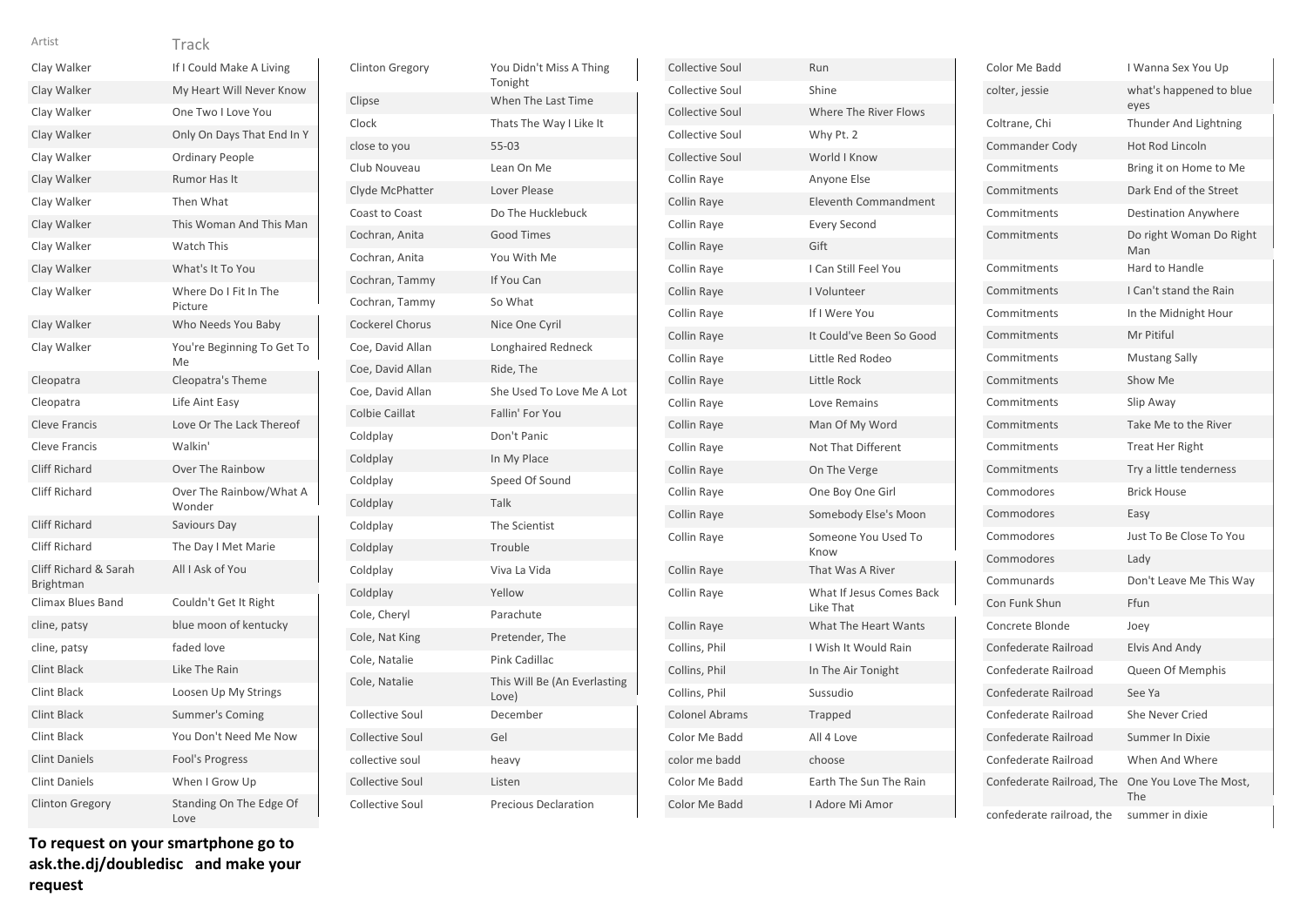### Track Artist

| conlee, john                     | miss emily's picture                             |
|----------------------------------|--------------------------------------------------|
| Conley, Arthur                   | <b>Sweet Soul Music</b>                          |
| Conley, Earl Thomas              | Don't Make It Easy For Me                        |
| Conley, Earl Thomas              | Love Don't Care                                  |
| conley, earl thomas              | what i'd say                                     |
| connick, harry jr.               | do you know what it means<br>to miss new orleans |
| <b>Connie Francis</b>            | Among My Souvenirs                               |
| connie francis,                  | who's sorry now                                  |
| Connie Smith                     | Just For What I Am                               |
| Connie Smith                     | Just One Time                                    |
| Contours                         | Do you Love Me?                                  |
| Conway Twitty                    | Ain't She Something Else                         |
| Conway Twitty                    | Between Blue Eyes And<br>Jeans                   |
| Conway Twitty                    | Crazy In Love                                    |
| Conway Twitty                    | Desperado Love                                   |
| Conway Twitty                    | Fifteen Years Ago                                |
| Conway Twitty                    | I Don't Know A Thing About<br>Love               |
| Conway Twitty                    | I See The Want To In Your<br>Eyes                |
| Conway Twitty                    | I Want To Know You Before<br>We Make L           |
| Conway Twitty                    | I'd Love To Lay You Down                         |
| Conway Twitty                    | I'm The Only Thing (I'll Hold<br>Again           |
| Conway Twitty                    | Next In Line                                     |
| Conway Twitty                    | Slow Hand                                        |
| Conway Twitty                    | This Time I've Hurt Her<br>More (Than            |
| <b>Conway Twitty</b>             | <b>Tight Fittin' Jeans</b>                       |
| Conway Twitty                    | <b>Touch The Hand</b>                            |
| Conway Twitty And<br>Loretta Lyn | I Can't Love You Enough                          |
| Conway Twitty And<br>Loretta Lyn | Lead Me On                                       |
| Conway Twitty And Sam<br>Moore   | Rainy Night In Georgia                           |

| Coolio                                      | Gangsta's Paradise                           |
|---------------------------------------------|----------------------------------------------|
| Coolio                                      | <b>Gangsters Paradise</b>                    |
| Cooper, Alice                               | I'm Eighteen                                 |
| Cooper, Alice                               | Only Women Bleed                             |
| Coors                                       | Radio                                        |
| Cooter Brown                                | <b>Pure Bred Redneck</b>                     |
| Coral                                       | Dreaming Of You                              |
| Corey Hart                                  | Never Surrender                              |
| Corinne Bailey Rae                          | <b>Trouble Sleeping</b>                      |
| Corinne Baily Rae                           | Like A Star                                  |
| <b>Cornelius Bros And Sister</b><br>Ros     | Treat Her Like A Lady                        |
| Cornershop                                  | <b>Brimful of Asha</b>                       |
| Corona                                      | Rhythm of the Night                          |
| <b>CORRS</b>                                | <b>DREAMS</b>                                |
| Corrs                                       | Irresistible                                 |
| Corrs                                       | Runaway                                      |
| Corrs                                       | Summer Sunshine                              |
| Corrs                                       | Would you be happier                         |
| Corrs, The                                  | Angel                                        |
| Corrs, The                                  | <b>Breathless</b>                            |
| Corrs, The                                  | Give Me A Reason                             |
| Costello, Elvis & The<br><b>Attractions</b> | Oliver's Army                                |
| Cougar, John                                | I Need A Lover (Radio<br>Version)            |
| <b>Counting Crows</b>                       | <b>Angels Of The Silences</b>                |
| <b>Counting Crows</b>                       | <b>Big Yellow Taxi</b>                       |
| <b>Counting Crows</b>                       | Daylight Fading                              |
| <b>Counting Crows</b>                       | Long December                                |
| <b>Counting Crows</b>                       | Mr Jones                                     |
| <b>Counting Crows</b>                       | Murder Of One                                |
| <b>Counting Crows</b>                       | <b>Round Here</b>                            |
| Coven                                       | One Tin Soldier, The<br>Legend Of Billy Jack |
| <b>Cover Girls</b>                          | Wishing On A Star                            |

| Cover Me                | <b>Bruce Springsteen</b>               |
|-------------------------|----------------------------------------|
| Cowboy Junkies          | <b>Common Disaster</b>                 |
| Cowsills                | Rain The Park And Other<br>Things, The |
| Cowsills, The           | Indian Lake                            |
| Coyote Ugly             | Can't Fight The Moonlight              |
| Coyote Ugly             | Right Kind Of Wrong, The               |
| Cracker                 | Golden Age                             |
| Cracker                 | Nothing To Believe In                  |
| craddock, billy 'crash' | sweet magnolia blossom                 |
| Craig David             | 7 Days                                 |
| Craig David             | Rendezvous                             |
| Craig David             | <b>Walking Away</b>                    |
| Craig David             | What's Your Flava                      |
| Craig David             | You Don't Miss Your Water              |
| Craig David & Sting     | <b>Rise And Fall</b>                   |
| <b>Craig Phillips</b>   | At This Time                           |
| Cranberries             | Dreams                                 |
| Cranberries             | Free To Decide                         |
| Cranberries             | Ode To My Family                       |
| Cranberries             | Promises                               |
| Cranberries             | Salvation                              |
| Cranberries             | Zombie                                 |
| Cray, Robert            | Smoking Gun                            |
| Crazy Town              | <b>Butterfly</b>                       |
| Cream                   | Crossroads                             |
| Cream                   | I Feel Free                            |
| Cream                   | Sunshine Of Your Love                  |
| Cream                   | White Room                             |
| Creed                   | Are You Ready                          |
| Creed                   | Don't Stop Dancing                     |
| Creed                   | My Own Prison                          |
| Creed                   | One                                    |
| Creed                   | What's This Life For                   |
| Creed                   | With Arms Wide Open                    |

| Creedance Clearwater<br>Revival                  | <b>Bad Moon Rising</b>          |
|--------------------------------------------------|---------------------------------|
| Creedance Clearwater<br>Revival                  | Down On The Corner              |
| Creedance Clearwater<br>Revival                  | Fortunate Son                   |
| Creedance Clearwater<br>Revival                  | <b>Green River</b>              |
| Creedance Clearwater<br>Revival                  | Have You Ever Seen The<br>Rain  |
| Creedance Clearwater<br>Revival                  | <b>Hey Tonight</b>              |
| Creedance Clearwater<br>Revival                  | Lodi                            |
| Creedance Clearwater<br>Revival                  | Long As I Can See The Light     |
| Creedance Clearwater<br>Revival                  | Lookin' Out My Back Door        |
| Creedance Clearwater<br>Revival                  | Proud Mary                      |
| Creedance Clearwater<br>Revival                  | Run Through The Jungle          |
| Creedance Clearwater<br>Revival                  | Suzie Q                         |
| Creedance Clearwater<br>Revival                  | Travelin' Band                  |
| Creedance Clearwater<br>Revival                  | Up Around The Bend              |
| Creedance Clearwater<br>Revival                  | Who'll Stop The Rain            |
| Creedence Clearwater<br>Revival                  | Born On The Bayou               |
| Creedence Clearwater<br>Revival                  | <b>Someday Never Comes</b>      |
| Criminal                                         | Eminem                          |
| Crosby Stills And Nash                           | Just A Song Before I Go         |
| Crosby Stills And Nash                           | <b>Only Waiting For You</b>     |
| Crosby Stills And Nash                           | Teach Your Children             |
| Crosby Stills Nash                               | Marrakesh Express               |
| Crosby, Still, Nash & Young Carry On             |                                 |
| Crosby, Still, Nash & Young Carry On (No Vocals) |                                 |
| Crowded House                                    | Don't Dream It's Over           |
| crowell, rodney                                  | i couldn't leave you if i tried |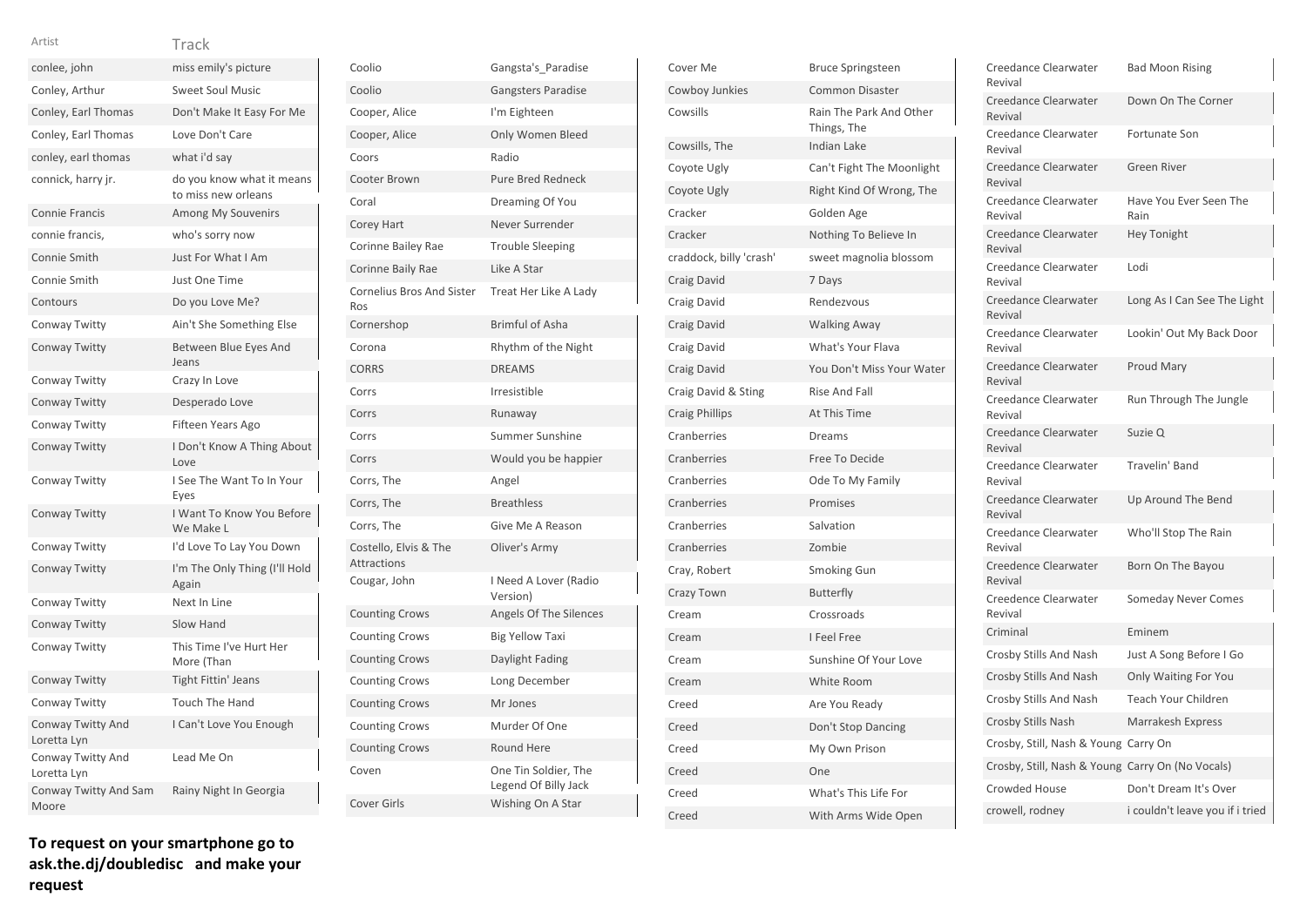| crowell, rodney                | please remember me                    |
|--------------------------------|---------------------------------------|
| Crush                          | Jellyhead                             |
| <b>Cryin Shames</b>            | Please Stay                           |
| Crystal Bernard                | Don't Touch Me There                  |
| Crystal Bernard                | Have We Forgotten What<br>Love Is     |
| Crystal Bernard                | <b>State Of Mind</b>                  |
| Crystal Gale                   | Talking in your sleep                 |
| Crystal Gayle                  | If You Ever Change Your<br>Mind       |
| Crystal Gayle                  | Our Love Is On The Fault<br>Line      |
| Crystal Gayle                  | <b>Three Good Reasons</b>             |
| Crystal Gayle                  | When I Dream                          |
| Crystal Gayle                  | Why Have You Left The<br>One You Left |
| Crystal Gayle                  | Wrong Road Again                      |
| Crystal Gayle And E<br>Rabbitt | <b>I Made A Promise</b>               |
| crystal gayle,                 | don't it make my brown<br>eyes blue   |
| crystal gayle,                 | talking in your sleep                 |
| Crystal Waters                 | 100% Pure Love                        |
| <b>Crystal Waters</b>          | Say If You Feel Alright               |
| Culture Beat                   | Anything (Grosser Club Mix)           |
| <b>Culture Beat</b>            | Mr Vain                               |
| Culture Club                   | Do You Really Want To<br>Hurt Me      |
| <b>Culture Club</b>            | Do you really want to hurt<br>me?     |
| Culture Club                   | Victims                               |
| Cure                           | Boys Don't Cry                        |
| Cure                           | Close To Me                           |
| Cure                           | Mint Car                              |
| Curfman, Shannon               | Playing With Fire                     |
| Curtis Lee                     | Pretty Little Angel Eyes              |
| Curtis Mayfield                | Freddie's Dead                        |
| <b>Curtis Mayfield</b>         | Superfly                              |

**To request on your smartphone go to ask.the.dj/doubledisc and make your request**

| <b>Curtis Stigers</b> | I Wonder Why                                  |
|-----------------------|-----------------------------------------------|
| <b>Cutting Crew</b>   | Died In Your Arms Tonight                     |
| Cynda Williams        | Harlem Blues                                  |
| Cyndi Lauper          | All Through The Night                         |
| Cyndi Lauper          | Girls just wanna have fun                     |
| Cyndi Lauper          | She Bop                                       |
| Cyndi Lauper          | <b>Time after Time</b>                        |
| Cyndi Lauper          | <b>True Colours</b>                           |
| Cyndi Lauper          | Who Let In The Rain                           |
| <b>Cypress Hill</b>   | Insane In The Brain                           |
| cyrus, billy ray      | one last thrill                               |
| Cyrus, Billy Ray      | You Won't Be Lonely Now                       |
| D Ream                | Shoot me With Your Love                       |
| D Seals               | <b>Everything That Glitters Is</b><br>Not Gol |
| D Side                | Invisible                                     |
| D Side                | <b>Real World</b>                             |
| D12                   | <b>Purple Hills</b>                           |
| Da Mutz               | Wasuup                                        |
| Da Vinci's Notebook   | <b>Enormous Pns</b>                           |
| Daddy Yankee          | Brugal (Remix)                                |
| Daddy Yankee          | Gasolina                                      |
| Daddy Yankee          | Lo Que Paso, Paso                             |
| Daft Punk             | One More Time                                 |
| Dakota Moon           | Another Day Goes By                           |
| Dakota Moon           | Promise I Make                                |
| Dale Daniel           | You Gave Her Your Name                        |
| dalton, lacy j.       | takin' it easy                                |
| Damage                | After The Love Has Gone                       |
| Damien Rice           | Cannonball                                    |
| Dan Fogelberg         | Love Like This                                |
| Dan Fogelberg         | <b>Magic Every Moment</b>                     |
| Dan Fogelberg         | Same Old Lang Syne                            |
| Dan Hartman           | I Can Dream About You                         |
| Dan Hartman           | <b>Relight My Fire</b>                        |

| Dan Seals           | <b>Healing Kind</b>                                 |
|---------------------|-----------------------------------------------------|
| Dan Seals           | Love On Arrival                                     |
| Dan Seals           | Love Thing                                          |
| Dan Seals           | One Friend                                          |
| Dan Seals           | Three Time Loser                                    |
| Dan Seals           | When Love Comes Around<br>The Bend                  |
| Dana                | It's Gonna Be A Cold, Cold<br>Christmas Without You |
| Dandy Warhols       | <b>Bohemian Like You</b>                            |
| D'angelo            | Cruisin'                                            |
| D'angelo            | Lady                                                |
| D'angelo            | Me And Those Dreamin'<br>Eves Of Mine               |
| Daniel Beddingfield | Never Gonna Leave Your<br>Side                      |
| Daniel Bedingfield  | Gotta Get Through This                              |
| Daniel Bedingfield  | <b>Gotta Get Thru This</b>                          |
| Daniel Bedingfield  | I Can't Read You                                    |
| Daniel Bedingfield  | If You're Not The One                               |
| Daniel Bedingfield  | James Dean (I Wanna<br>Know)                        |
| Daniel Bedingfield  | Never Gonna Leave Your<br>Side                      |
| Daniel Bedingfield  | Nothing Hurts Like Love                             |
| Daniel Boone        | <b>Beautiful Sunday</b>                             |
| Daniel O'Donnel     | Fourty Shades Of Green                              |
| Daniel Powter       | <b>Bad Day</b>                                      |
| Danni Leigh         | 29 Nights                                           |
| Danni Leigh         | If The Jukebox Took<br>Teardrops                    |
| Danni Minogue       | Put The Needle On It                                |
| <b>DAREN HAYES</b>  | <b>INSATIABLE</b>                                   |
| Darin, Bobby        | Beyond The Sea                                      |
| Darius              | Colour Blind                                        |
| Darius              | <b>Rushes</b>                                       |
| Darkness            | Christmas Time                                      |
| Darkness            | Christmastime                                       |

| Darkness                         | I Believe In A Thing Called<br>Lo                |
|----------------------------------|--------------------------------------------------|
| darkness                         | One Way Ticket                                   |
| Darling, Helen                   | <b>Full Deck Of Cards</b>                        |
| Daron Norwood                    | If I Ever Love Again                             |
| Daron Norwood                    | My Girl Friday                                   |
| Darren Hayes                     | Insatiable                                       |
| Darren Hayes                     | <b>Strange Relationship</b>                      |
| Darts                            | Boy From New York City                           |
| Darts                            | Come Back My Love                                |
| Daryl Hall                       | I'm In A Philly Mood                             |
| Daryl Hall And John Oates        | Kiss On My List                                  |
| Daryl Hall And John Oates        | Maneater                                         |
| Daryl Hall And John Oates        | Promise Ain't Enough                             |
| Daryl Hall And John Oates        | Rich Girl                                        |
| Daryl Hall And John Oates        | Say It Isn't So                                  |
| Daryl Hall And John Oates        | Throw The Roses Away                             |
| Daryl Singletary                 | I Let Her Lie                                    |
| Daryle Singletary                | Amen Kind Of Love                                |
| Daryle Singletary                | My Baby's Lovin'                                 |
| Daryle Singletary                | Note                                             |
| Daryle Singletary                | That's Where You're Wrong                        |
| Daryle Singletary                | Too Much Fun                                     |
| Daryle Singletary                | Workin' It Out                                   |
| Dashboard Confessional           | <b>Screaming Infidelities</b><br>(Radio Version) |
| Dashboard Confessional           | Vindicated                                       |
| Dashboard Confessional<br>wvocal | <b>Screaming Infidelities</b><br>(Radio Version) |
| Dave Clark Five                  | <b>Because</b>                                   |
| Dave Clark Five                  | Catch Us If You Can                              |
| Dave Clarke five                 | Glad all over                                    |
| Dave Matthews Band               | <b>Ants Marching</b>                             |
| Dave Matthews Band               | Satellite                                        |
| Dave Matthews Band               | So Much To Say                                   |
| Dave Matthews Band               | Space Between                                    |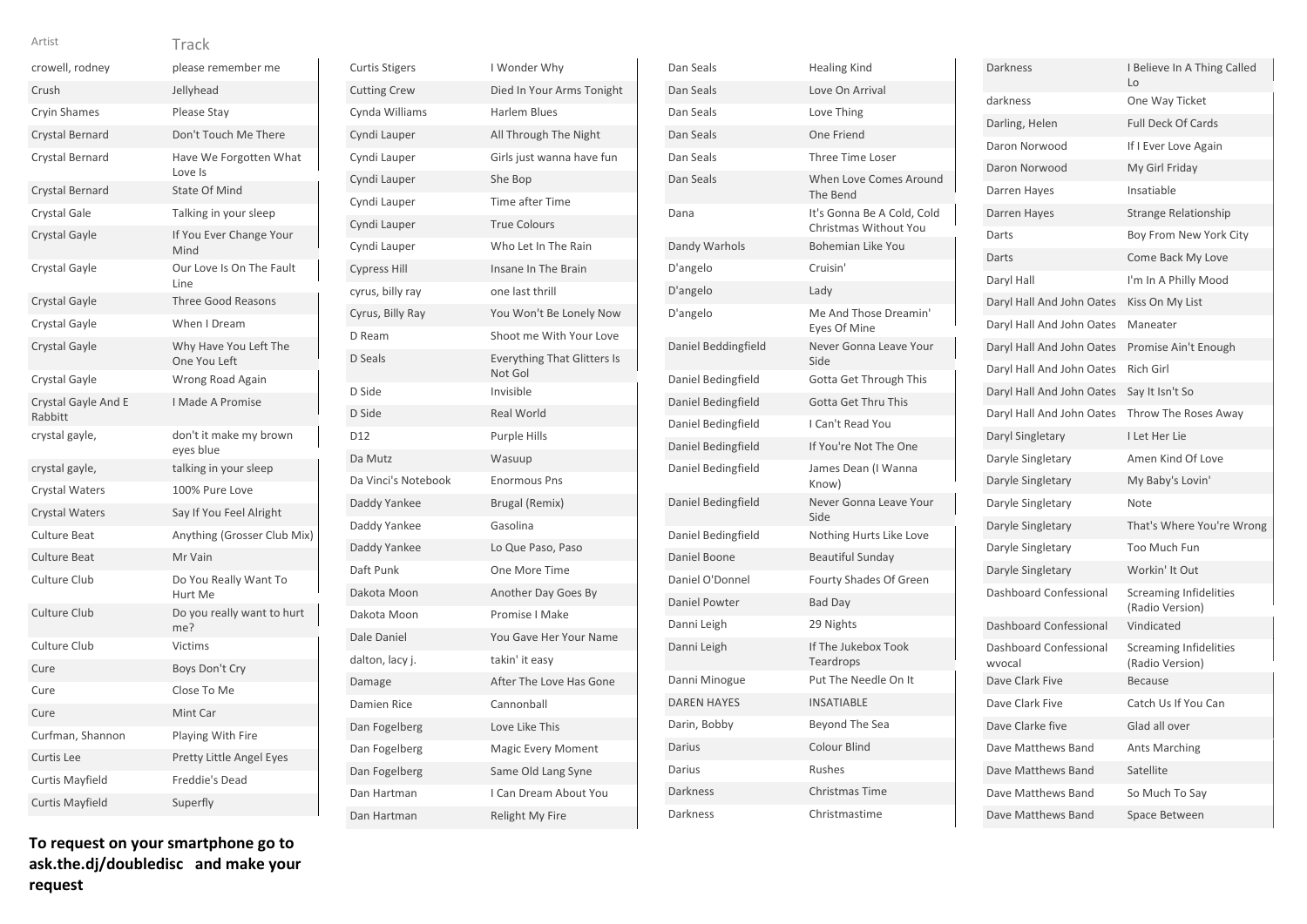| Dave Matthews Band                               | Too Much                          |
|--------------------------------------------------|-----------------------------------|
| Dave Matthews Band                               | What Would You Say                |
| Dave Matthews Band, The                          | I Did It                          |
| David Ball                                       | Circle Of Friends                 |
| David Ball                                       | Hangin' In And Hangin' On         |
| David Ball                                       | What Do You Want With<br>His Love |
| David Bowie                                      | China Girl                        |
| David Bowie                                      | Fashion                           |
| David Bowie                                      | Heroes                            |
| David Bowie                                      | Life On Mars                      |
| David Bowie                                      | Sorrow                            |
| David Bowie & Mick Jagger Dancing In The Streets |                                   |
| David Cassidy                                    | No Bridge I Wouldn't Cross        |
| David Dundas                                     | Jeans On                          |
| David Essex                                      | A Winters Tale                    |
| David Essex                                      | Gonna Make You A Star             |
| David Essex                                      | Rock On                           |
| David Essex                                      | Silver Dream Machine              |
| David Gates                                      | Love Is Always Seventeen          |
| David Gates                                      | Save This Dance For Me            |
| David Gray                                       | Babylon                           |
| David Gray                                       | Say Hello Wave Goodbye            |
| David Gray                                       | The Other Side                    |
| David Gray                                       | This Years Love                   |
| David Grey                                       | Babylon                           |
| David Guetta                                     | Sexy Bitch                        |
| David Guetta & Kelly<br>Rowland                  | When love takes over              |
| David Guetta feat. Kelly<br>Rowland              | When Love Takes Over              |
| David Guetta Feat. Sia                           | Titanium                          |
| David Hasselhoff                                 | Jump In My Car                    |
| David Houston                                    | Have A Little Faith               |

David Kersh Breaking Hearts And Taking Names David Kersh Day In Day Out David Kersh Goodnight Sweetheart David Kersh If I Never Stop Loving You David Kersh Something To Think About David Lee Murphy All Lit Up In Love David Lee Murphy Dust On The Bottle David Lee Murphy Every Time I Get Around You David Lee Murphy Fish Ain't Bitin' David Lee Murphy Just Don't Wait Around Til She's Le David Lee Murphy Just Once David Lee Murphy Out With A Bang David Lee Murphy Party Crown David Lee Murphy Road You Leave Behind David Lee Roth Just a Gigolo DAVID ROSE FULL MONTY THE STRIPPER INSTRUMENTAL David Sneddon Don't Let Go David Soul Don't give up on us Baby David, Craig **Hidden Agenda** Davidson, Clay I Can't Lie To Me Davis Daniel I'm Not Listening Any More Davis Daniel **Tyler** Davis, Paul **Do Right** Dawn Tie a yellow ribbon round the old oak tree Dawn Sears Nothin' But Good Day, Jennifer What If It's Me Dayne, Taylor **Prove Your Love** Dayne, Taylor Tell It To My Heart Days Of The New Shelf In The Room Days Of The New Touch Peel And Stand DB Boulevard Point Of View Dc Talk Between You And Me

| De La Soul         | Me Myself And I                              |
|--------------------|----------------------------------------------|
| Deacon Blue        | <b>Fergus Sings The Blues</b>                |
| Deacon Blue        | Queen of the New Year                        |
| Deakon Blue        | Dignity                                      |
| Dean Dillon        | <b>Hot Country And Single</b>                |
| <b>Dean Martin</b> | Everybody Loves Somebody                     |
| Dean Martin        | That's Amore                                 |
| <b>Dean Martin</b> | Volare                                       |
| Dean Martin-       | sway                                         |
| Dean Martin,       | Everybody Loves<br>Somebody -                |
| Dean Miller        | Nowhere USA                                  |
| Dean Miller        | Wake Up And Smell The<br>Whiskey             |
| dean, billy        | cowboy band                                  |
| dean, billy        | i wanna take care of you                     |
| dean, billy        | once in a while                              |
| Deana Carter       | Absence Of The Heart                         |
| Deana Carter       | Count Me In                                  |
| Deana Carter       | Did I Shave My Legs For This                 |
| Deana Carter       | How Do I Get There                           |
| Deana Carter       | <b>Strawberry Wine</b>                       |
| Deana Carter       | That's How You Know It's<br>Love             |
| Deana Carter       | There's no limit                             |
| Deana Carter       | We Danced Anyway                             |
| Deana Carter       | You Still Shake Me                           |
| Debarge            | All This Love                                |
| Debarge            | Rhythm Of The Night                          |
| Debbie Harry       | I want that Man                              |
| Debby Boone        | Are You On The Road To<br>Lovin' Me Ag       |
| Debelah Morgan     | Dance With Me                                |
| Deborah Allen      | All The Loving And The<br><b>Hurting Too</b> |
| Deborah Allen      | <b>Break These Chains</b>                    |

| Deborah Allen           | Rock Me (In The Cradle Of<br>Love) |
|-------------------------|------------------------------------|
| Deborah Allen           | Wrong Side Of Love                 |
| Deborah Cox             | Nobody's Supposed To Be<br>Here    |
| Deborah Cox             | Sentimental                        |
| Deborah Cox             | Where Do We Go From<br>Here        |
| Deborah Cox             | Who Do U Love                      |
| Debra Laws              | <b>Very Special</b>                |
| Dee Dee Sharp           | <b>Mashed Potato Time</b>          |
| Dee Lite                | Groove Is In The Heart             |
| Dee-Lite                | Groove is in the Heart             |
| Deep Blue Something     | Breakfast At Tiffany's             |
| Deep Purple             | <b>BLACK NIGHT</b>                 |
| deep purple             | highway star                       |
| Deep Purple             | Smoke On The Water                 |
| Deepest Blue            | Give It Away                       |
| Def Leppard             | When Love And Hate<br>Collide      |
| Deftones, The           | <b>Back To School</b>              |
| Deftones, The           | Digital Bath                       |
| Del Amitri              | Always the Last to Know            |
| Del Amitri              | Kiss This Thing Goodbye            |
| Del Amitri              | Not Where It's At                  |
| Del Amitri              | Nothing Ever Happens               |
| Del Amitri              | Roll To Me                         |
| Del Shannon             | Hats Off To Larry                  |
| Del Shannon             | Runaway                            |
| Delaney & Bonnie        | Never Ending Song Of Love          |
| Delta Goodrem           | <b>Almost Here</b>                 |
| Delta Goodrem           | Born To Try                        |
| Delta Goodrem           | Not me Not I                       |
| Delta Goodrum           | Predictable                        |
| <b>Demis Roussos</b>    | Goodbye My Love,                   |
| <b>Deniece Williams</b> | Let's Hear It For The Boy          |

**To request on your smartphone go to ask.the.dj/doubledisc and make your request**

David Houston Woman Always Knows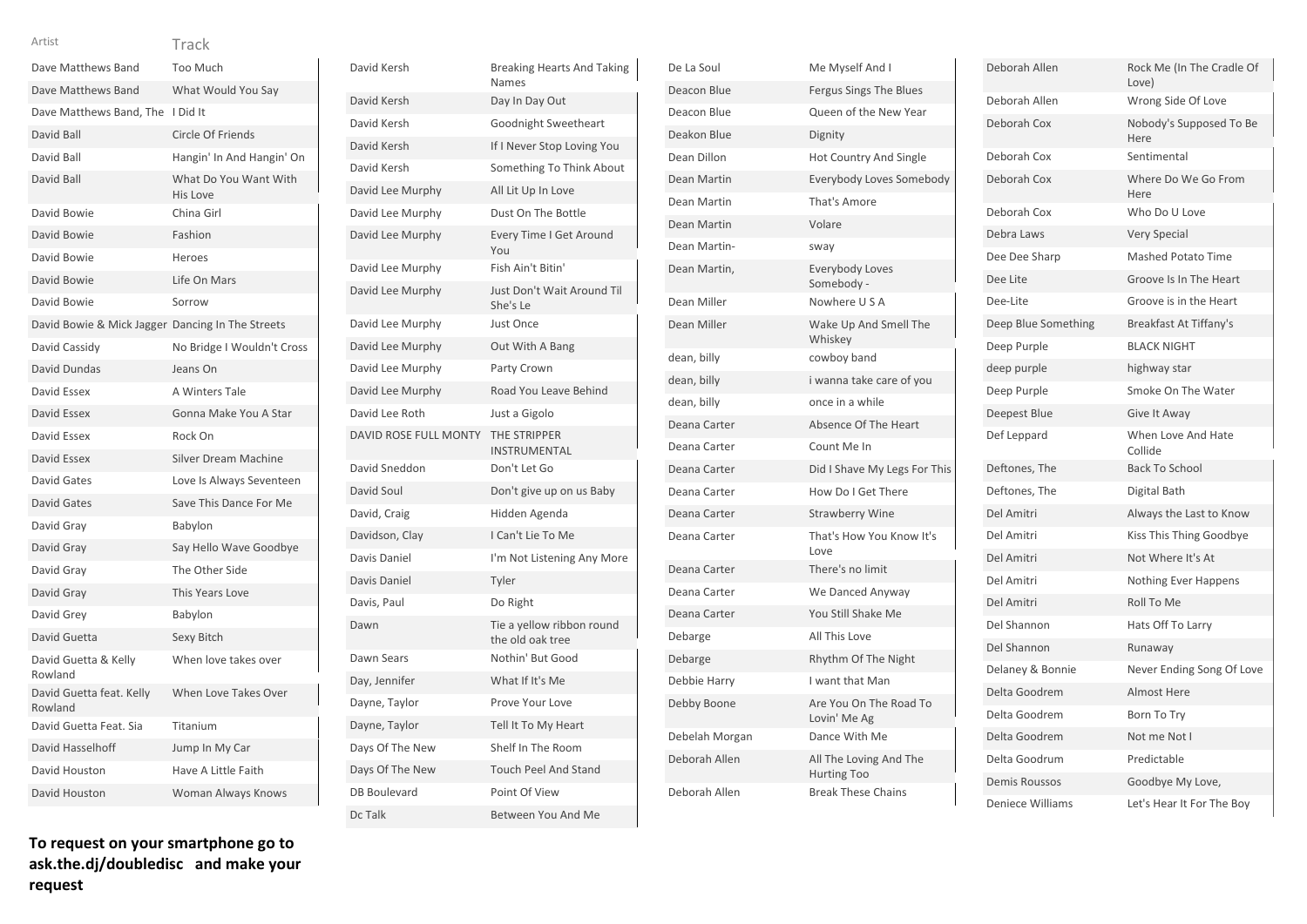| <b>Deniece Williams</b> | Lets hear it for the boys                       |
|-------------------------|-------------------------------------------------|
| Denise Lasalle          | My Toot toot                                    |
| dennis, cathy           | irresistible                                    |
| Depeche Mode            | It's No Good                                    |
| Depeche Mode            | World In My Eyes                                |
| Derek & The Dominos     | <b>Bell Bottom Blues</b>                        |
| Derek & The Dominos     | Layla                                           |
| Derek & The Dominos     | Nobody Knows You When<br>You're Down & Out      |
| Derulo, Jason           | In My Head                                      |
| Deryl Dodd              | <b>Bitter End</b>                               |
| Deryl Dodd              | That's How I Got To<br>Memphis                  |
| Desert Rose Band        | In Another Lifetime                             |
| Desert Rose Band        | Story Of Love                                   |
| Desert Rose Band, The   | One Step Forward                                |
| DeShannon, Jackie       | Put A Little Love In Your<br>Heart              |
| Des'ree                 | Kissing You (Love Theme<br>From Romeo & Juliet) |
| Des'ree                 | You Gotta Be                                    |
| <b>DESTINY S CHILD</b>  | <b>EMOTION</b>                                  |
| Destiny S Child         | No No No                                        |
| Destinys Child          | Emotion                                         |
| Destinys Child          | Independant Woman                               |
| Destinys child          | Independent woman                               |
| <b>Destinys Child</b>   | Jumpin' Jumpin'                                 |
| Destinys Child          | Lose My Breath                                  |
| Destiny's Child         | <b>Bills Bills Bills</b>                        |
| Destiny's Child         | <b>Bootylicious</b>                             |
| Destiny's Child         | Emotion                                         |
| Destiny's Child         | Girl                                            |
| Destiny's Child         | Independent Woman Part 1                        |
| Destiny's Child         | Jump                                            |
| Destiny's Child         | Jumpin Jumpin                                   |
| Destiny's Child         | Jumpin, Jumpin                                  |
|                         |                                                 |

| Destiny's Child         | Soldier                             |
|-------------------------|-------------------------------------|
| Destiny's Child         | Survivor                            |
| Destiny's Child         | Survivor (Independent<br>Woman Pa   |
| Devil Woman             | Richard, Cliff                      |
| Dexy's Midnight Runners | Come On Eileen                      |
| Diamond Rio             | <b>Bubba Hyde</b>                   |
| Diamond Rio             | Can't You Tell                      |
| Diamond Rio             | <b>Finish What We Started</b>       |
| Diamond Rio             | Gone Out Of My Mind                 |
| Diamond Rio             | Imagine That                        |
| Diamond Rio             | It's All In Your Head               |
| Diamond Rio             | Love A Little Stranger              |
| Diamond Rio             | Mama Don't Forget To Pray<br>For Me |
| Diamond Rio             | Meet In The Middle                  |
| Diamond Rio             | <b>Mirror Mirror</b>                |
| Diamond Rio             | Night Is Fallin' In My Heart        |
| Diamond Rio             | Nowhere Bound                       |
| Diamond Rio             | Oh Me Oh My Sweet Baby              |
| Diamond Rio             | One More Day                        |
| Diamond Rio             | Sawmill Road                        |
| Diamond Rio             | Stuff                               |
| Diamond Rio             | That's What I Get For<br>Loving You |
| Diamond Rio             | This Romeo Ain't Got Juliet<br>Yet  |
| Diamond Rio             | Unbelievable                        |
| Diamond Rio             | Walkin' Away                        |
| Diamond Rio             | Wild Blue Yonder                    |
| Diamond Rio             | You're Gone                         |
| diamond, neil           | one hand one heart                  |
| Diamond, Neil           | <b>Sweet Caroline</b>               |
| Diamonds                | Stroll                              |
| Diana King              | I Say A Little Prayer               |
| Diana Ross              | <b>Chain Reaction</b>               |

| Diana Ross                     | Do You Know Where You're<br>Going To |
|--------------------------------|--------------------------------------|
| Diana Ross                     | Take Me Higher                       |
| Diana Ross                     | Touch Me In The Morning              |
| Diana Ross                     | When You Tell Me That<br>You Love Me |
| Diana Ross and the<br>Supremes | stop in the name of love             |
| Diane Renay                    | Navy Blue                            |
| Dido                           | All You Want                         |
| Dido                           | Dont Leave Home                      |
| Dido                           | Don't leave home                     |
| Dido                           | Don't Leave Me Home                  |
| Dido                           | Here With Me                         |
| Dido                           | Hunter                               |
| Dido                           | Life for Rent                        |
| Dido                           | Sand in My Shoes                     |
| Dido                           | <b>Thank You</b>                     |
| Dido                           | White Flag                           |
| Dierks Bentley                 | I Wanna Make You Close<br>Your Eyes  |
| Diffie, Joe                    | It's Always Somethin'                |
| Diffie, Joe                    | <b>Tougher Than Nails</b>            |
| Digital Underground            | <b>Humpty Dance</b>                  |
| dina                           | ooh child                            |
| Dina Carroll                   | Ain't No Man                         |
| Dinah Carol                    | <b>Without Love</b>                  |
| Dinah Shore                    | Blues In The Night                   |
| Dinah Washington               | What A Difference A Day<br>Makes     |
| Dino                           | I Like It                            |
| Dion, Celine                   | At Last                              |
| dion, celine                   | colour of my love, the               |
| Dion, Celine                   | Drip Drop                            |
| Dion, Celine                   | I Want You To Need Me                |
| dion, celine                   | last to know, the                    |
| Dion. Celine                   | You & I                              |

| Dionne Farris              | <b>Hopeless</b>                                     |
|----------------------------|-----------------------------------------------------|
| <b>Dionne Farris</b>       | I Know                                              |
| <b>Dionne Farris</b>       | Passion                                             |
| Dionne Warwick             | Alfie                                               |
| Dionne Warwick             | Deja Vu                                             |
| Dionne Warwick             | Do you know the way to<br>San Jose                  |
| Dionne Warwick             | I Say A Little Prayer                               |
| Dionne Warwick             | You'll never get to heaven                          |
| Dire Straights             | Money for Nothing                                   |
| Dire Straits               | <b>Brothers in Arms</b>                             |
| <b>Dire Straits</b>        | Romeo & Juliet                                      |
| <b>Dire Straits</b>        | Sultans of Swing                                    |
| Dire Straits               | Walk Of Life                                        |
| <b>Dirty Dancing</b>       | Loverboy                                            |
| <b>Dirty Pretty Things</b> | Bang Bang Your Dead                                 |
| Dishwalla                  | <b>Charlie Brown's Parents</b>                      |
| Dishwalla                  | Once In A While                                     |
| Disney                     | Hakuna Matata                                       |
| Disney                     | The Bare Necessities                                |
| Disney (Anna & Elsa)       | Do you want to build a<br>snowman                   |
| Disney (Anna & Elsa)       | First time in forever Reprise<br><b>With Vocals</b> |
| Disney (Anna & Prince)     | Love Is an open door                                |
| Disney (Anna & Prince)     | Love is an open door With<br>Vocals                 |
| Disney (Anna)              | Do You Wanna Build a<br>snowman. With Vocals        |
| Disney (Anna)              | For the first time in Forever                       |
| Disney (Anna)              | For the First time in forever<br><b>With Vocals</b> |
| Disney (Elsa & Anna)       | First time in forever<br>(Reprise on Mountain)      |
| Disney (Elsa)              | Let it Go With Vocals                               |
| Disney (Kristoff & Sven)   | Reindeer are better than<br>people With Vocals      |
| Disney (Olaf)              | In Summer                                           |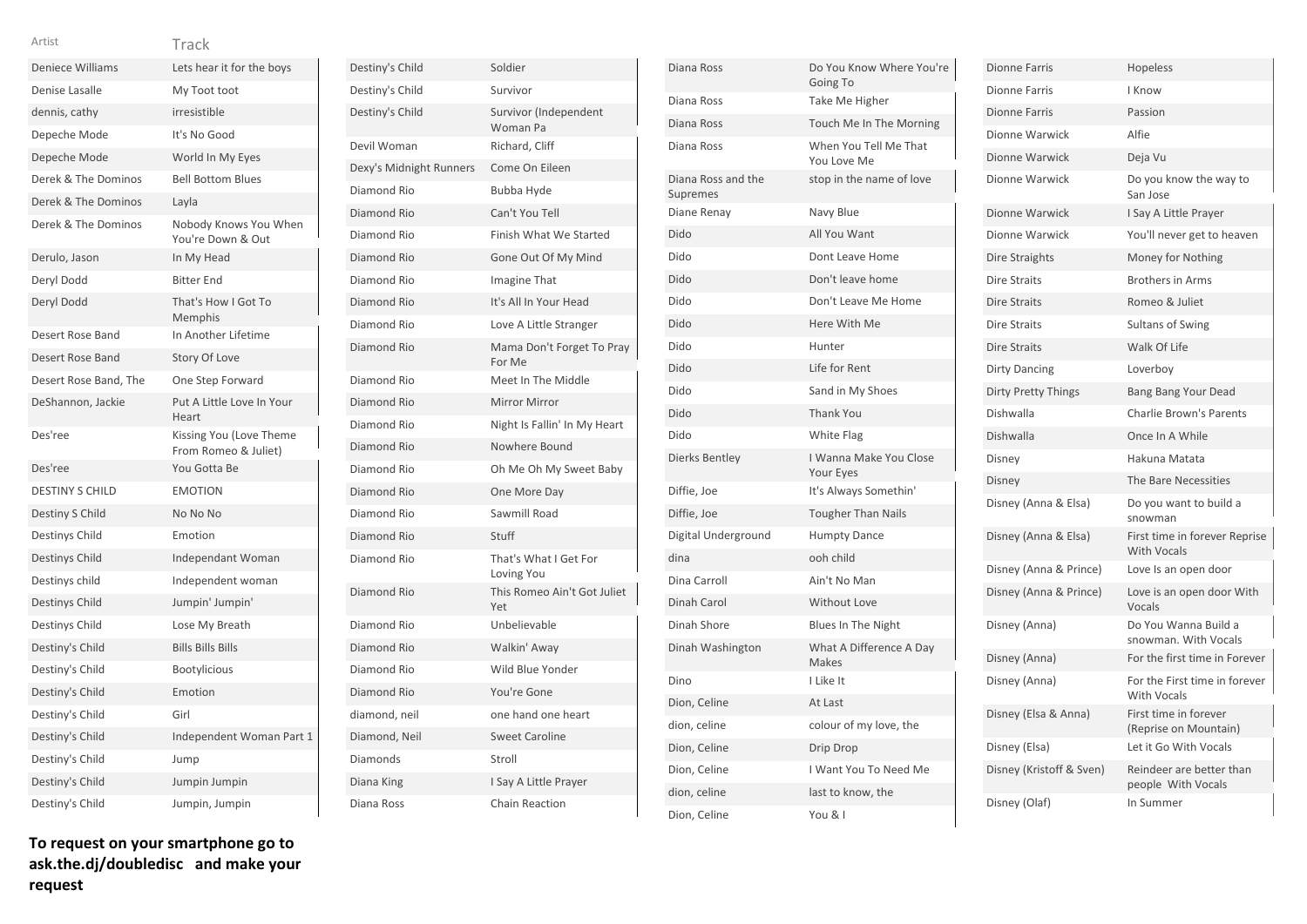| × | × | × |  |
|---|---|---|--|

Track

| Disney (Olaf)                                        | In Summer With Vocals              |
|------------------------------------------------------|------------------------------------|
| Disney (Sven & Christoff)                            | Reindeer are better than<br>people |
| Disney (Trolls & Kristoff)                           | <b>Fixer Upper With Vocals</b>     |
| Disney (Trolls)                                      | Fixer upper                        |
| <b>Divine</b>                                        | Lately                             |
| Divine                                               | One More Try                       |
| <b>Dixie Chicks</b>                                  | Cold Day In July                   |
| Dixie Chicks                                         | Cowboy Take Me Away                |
| Dixie Chicks                                         | Don't Waste Your Heart             |
| Dixie Chicks                                         | I Can Love You Better              |
| <b>Dixie Chicks</b>                                  | Landslide                          |
| Dixie Chicks                                         | Not Ready To Make Nice             |
| <b>Dixie Chicks</b>                                  | There's your trouble               |
| Dixie Chicks                                         | Truth No. 2                        |
| <b>Dixie Chicks</b>                                  | <b>Wide Open Spaces</b>            |
| Dixie Chicks                                         | <b>Without You</b>                 |
| <b>Dixie Chicks</b>                                  | You Were Mine                      |
| Dixie Chicks, The                                    | Cold Day In July                   |
| Dixie Cups                                           | People Say                         |
| Dixon, Willie                                        | I'm Your Hoochie Coochie<br>Man    |
| Dixon, Willie                                        | Little Red Rooster, The            |
| Dizzee Rascal                                        | <b>Bonkers</b>                     |
| DJ Caspar                                            | Cha Cha Slide                      |
| DJ Casper                                            | Cha Cha Slide                      |
| DJ Jazzy Jeff & Fresh Prince Parents Just Don't      | Understand                         |
| DJ luck and MC neat                                  | Masterblaster 2000                 |
| DJ Otzi                                              | Do Wah Diddy Diddy                 |
| DJ Otzi                                              | <b>Hey Baby</b>                    |
| DJ ÖTZI                                              | <b>HEY BABY</b>                    |
| Dj Pied Piper And The<br><b>Master Of Ceremonies</b> | Do You Really Like It              |
| Dj Piet Piper And The<br>Master O                    | Do You Really Like It?             |
| DJ Sammy                                             | Heaven                             |

**To request on your smartphone go to ask.the.dj/doubledisc and make your request**

| Dodd, Deryl                        | Friends Don't Drive Friends<br>To Drinkin' |
|------------------------------------|--------------------------------------------|
| Doggys Angels & Latoya<br>Williams | Baby If You're Ready                       |
| Dog's Eye View                     | <b>Everything Falls Apart</b>              |
| Dog's Eye View                     | <b>Small Wonders</b>                       |
| Dollar                             | <b>Mirror Mirror</b>                       |
| Dolly Parton                       | 9 To 5                                     |
| <b>Dolly Parton</b>                | Applejack                                  |
| <b>Dolly Parton</b>                | <b>Bargain Store</b>                       |
| <b>Dolly Parton</b>                | <b>Cross My Heart</b>                      |
| Dolly Parton                       | Eagle When She Flies                       |
| <b>Dolly Parton</b>                | <b>Full Circle</b>                         |
| Dolly Parton                       | <b>Hard Candy Christmas</b>                |
| <b>Dolly Parton</b>                | Here You Come Again                        |
| Dolly Parton                       | He's Alive                                 |
| <b>Dolly Parton</b>                | Just When I Neede You The<br>Most          |
| Dolly Parton                       | Love Is Like A Butterfly                   |
| Dolly Parton                       | More Where That Came<br>From               |
| Dolly Parton                       | <b>Pms Blues</b>                           |
| <b>Dolly Parton</b>                | Slow Dancing With The<br>Moon              |
| <b>Dolly Parton</b>                | <b>Straight Talk</b>                       |
| <b>Dolly Parton</b>                | Time For Me To Fly                         |
| Dolly Parton                       | <b>To Daddy</b>                            |
| <b>Dolly Parton</b>                | <b>Yellow Roses</b>                        |
| Dolly Parton & Kenny<br>Rogers     | Islands In The Stream                      |
| Dolly Parton And Kenny<br>Rogers   | Islands in the stream                      |
| Dolly Parton And Porter<br>Wagon   | Just Someone I Used To<br>Know             |
| Dolly Parton And Porter<br>Wagon   | Lost Forever In Your Kiss                  |
| Dolly Parton And Porter<br>Wagon   | Please Don't Stop Loving<br>Me             |
| Dolly Parton,                      | My Blue Ridge Mountain<br>Boy-             |
|                                    |                                            |

| Domino, Fats                    | I'm In Love Again                   |
|---------------------------------|-------------------------------------|
| Domino, Fats                    | <b>Walking To New Orleans</b>       |
| Don Cherry                      | <b>Band Of Gold</b>                 |
| Don Cox                         | Man Overboard                       |
| Don Gibson                      | Abilene                             |
| Don Gibson                      | <b>Country Green</b>                |
| Don Gibson                      | Just One Time                       |
| Don Gibson                      | Sea Of Heartbreak                   |
| Don Gibson                      | Woman (Sensuous Woman)              |
| <b>DON HENLEY</b>               | <b>BOYS OF SUMMER</b>               |
| Don Henley                      | Sit Down You're Rockin'<br>The Boat |
| Don mcclean                     | crying                              |
| Don McLean                      | American Pie                        |
| Don Mclean                      | <b>VINCENT</b>                      |
| Don Partridge                   | Rosie                               |
| Don williams                    | i recall a gypsy woman              |
| Don Williams                    | If Hollywood Don't Need<br>You      |
| Don Williams                    | It's Who You Love                   |
| Don Williams                    | Love Is On A Roll                   |
| Don Williams                    | Love Me Tonight                     |
| Don Williams                    | My Rifle My Pony And Me             |
| Don Williams                    | Story of my life                    |
| Don Williams                    | You're My Best Friend               |
| Donell Jones                    | <b>You Should Know</b>              |
| Donna Fargo                     | Don't Be Angry                      |
| Donna Fargo                     | I'll Try A Little Bit Harder        |
| Donna Fargo                     | You Were Always There               |
| Donna Lewis                     | I Love You Always Forever           |
| Donna Lewis                     | Love Him                            |
| Donna Lewis                     | <b>Without Love</b>                 |
| Donna Lewis And Richard<br>Marx | At The Beginning                    |
| Donna Summer                    | Any Way At All                      |
| Donna Summer                    | <b>Bad Girls</b>                    |

| Donna Summer                       | Dim All The Lights              |
|------------------------------------|---------------------------------|
| Donna Summer                       | <b>Hot Stuff</b>                |
| Donna Summer                       | Love To Love You Baby           |
| Donna Summer                       | <b>Macarthur Park</b>           |
| Donna Summer                       | On The Radio                    |
| Donna Summer                       | She Works Hard For The<br>Money |
| Donna Summer & Barbra<br>Streisand | No More Tears                   |
| Donovan                            | Hurdy Gurdy Man                 |
| Donovan                            | Wear Your Love Like<br>Heaven   |
| Doobie Brothers, The               | What A Fool Believes            |
| Dooleys                            | Wanted                          |
| Doors                              | <b>Back Door Man</b>            |
| Doors                              | Break On Through                |
| Doors                              | People are Strange              |
| Dore, Charlie                      | <b>Pilot Of The Airwaves</b>    |
| Doris Day                          | MOVE OVER DARLING               |
| Doris Day                          | Perhaps, Perhaps, Perhaps       |
| Doris Day                          | Secret Love                     |
| Doris Troy                         | Just One Look                   |
| Dorothy Moore                      | <b>Misty Blue</b>               |
| Dottie West                        | <b>Country Sunshine</b>         |
| Dottie West And Kenny<br>Rogers    | All I Ever Need Is You          |
| Dottie West And Kenny<br>Rogers    | Anyone Who Isn't Me<br>Tonight  |
| Dottie West And Kenny<br>Rogers    | Till I Can Make It On My<br>Own |
| Dottie West And Kenny<br>Rogers    | <b>Together Again</b>           |
| Dottie West And Kenny<br>Rogers    | What Are We Doin' In Love       |
| Double                             | Captain Of Her Heart, The       |
| Doug Spartz                        | <b>Colors And Numbers</b>       |
| Doug Stone                         | <b>Addicted To A Dollar</b>     |
| Doug Stone                         | Come In Out Of The Pain         |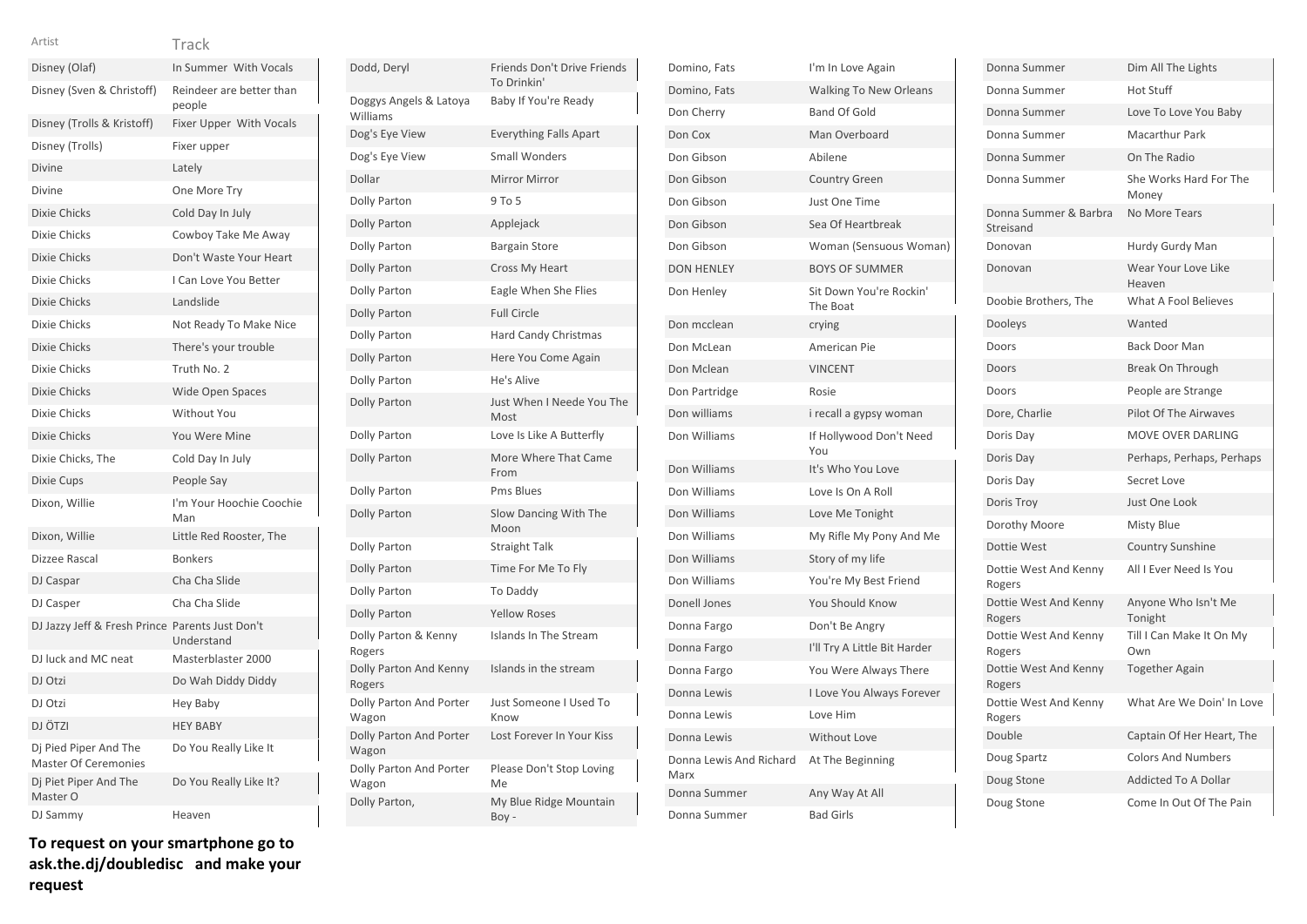|  | - 3 |  |
|--|-----|--|
|  |     |  |

| Artist                                 | Track                                     |
|----------------------------------------|-------------------------------------------|
| Doug Stone                             | Faith In Me Faith In You                  |
| Doug Stone                             | Gone Out Of My Mind                       |
| Doug Stone                             | I Never Knew Love                         |
| Doug Stone                             | I Thought It Was You                      |
| Doug Stone                             | Little Houses                             |
| Doug Stone                             | Sometimes I Forget                        |
| Doug Stone                             | These Lips Don't Know How<br>To Say       |
| Doug Stone                             | Too Busy Being In Love                    |
| Doug Stone                             | <b>Warning Labels</b>                     |
| Doug Stone                             | Why Didn't I Think Of That                |
| Doug Supernaw                          | Honky Tonkin' Fool                        |
| Doug Supernaw                          | Red And Rio Grande                        |
| Doug Supernaw                          | Reno                                      |
| Doug Supernaw                          | She Never Looks Back                      |
| Doug Supernaw                          | What'll You Do About Me                   |
| Doug Supernaw                          | You Still Got Me                          |
| Doug Supernaw And<br><b>Beach Boys</b> | Long Tall Texan                           |
| Dr Dre-Snoop Dog                       | nuthin but a G thang                      |
| Dr Hook                                | Everybodys Making It Big<br><b>But Me</b> |
| Dr Hook                                | I Don't Want To Be Alone<br>Tonig         |
| Dr Hook                                | In Over my Head                           |
| Dr Hook                                | More Like The Movies                      |
| Dr Hook                                | <b>Years From Now</b>                     |
| Dr. Dre                                | Let Me Ride                               |
| Dr. Dre & Snoop Doggy<br>Dogg          | Nuthin' But A 'G' Thang                   |
| Dr. Hook                               | <b>Better Love Next Time</b>              |
| Dr. Hook                               | Cover of the rolling stone                |
| Dr. Hook                               | Freakin' At The Freakers Ball             |
| <b>Dramatics</b>                       | In The Rain                               |
| Dramatics                              | Whatcha See Is Whatcha<br>Get             |
| Dream                                  | He Loves U Not                            |
|                                        |                                           |

| Dream Lovers                      | When We Get Married               |
|-----------------------------------|-----------------------------------|
| <b>Drifters</b>                   | Save The Last Dance For Me        |
| <b>Drifters</b>                   | Some kind of Wonderful            |
| <b>Drifters</b>                   | There Goes My Baby                |
| <b>Drifters</b>                   | there goes my first love          |
| <b>Drifters</b>                   | Under the boardwalk               |
| Dru Hill                          | In My Bed                         |
| Dru Hill                          | Never Make A Promise              |
| Dru Hill                          | <b>Tell Me</b>                    |
| Dru Hill                          | These Are The Times               |
| D-side                            | Invisible                         |
| D-Side                            | Speechless                        |
| Duff, Hilary                      | Why Not                           |
| Duffy                             | Mercy                             |
| duffy                             | <b>Wawick Avenue</b>              |
| Duncan Sheik                      | <b>Barely Breathing</b>           |
| Duncan Sheik                      | <b>Bite Your Tongue</b>           |
| Duncan Sheik                      | She Runs Away                     |
| dunn, holly                       | there goes my heart again         |
| <b>Duprees</b>                    | You Belong To Me                  |
| Duran Duran                       | Hungry Like The Wolf              |
| <b>Duran Duran</b>                | Ordinary World                    |
| Duran Duran                       | Reflex, The                       |
| Duran Duran                       | Rio                               |
| Duran Duran                       | Save A Prayer                     |
| Duran Duran                       | Someone Else Not Me               |
| Duran Duran                       | Sunrise (Reach Up For The)        |
| Duran Duran                       | View To A Kill                    |
| Duran Duran                       | Wild boys                         |
| <b>Dusty Martin</b>               | Wrong Mr Right Again              |
| Dusty Springfield                 | Son Of A Preacher Man             |
| Dusty Springfield                 | The look of love                  |
| Dusty Springfield & Pet<br>Shop B | What Have I Done To<br>Deserve Th |

| Dusty Springfield & Pet<br>Shop Boys | What Have I Done To<br>Deserve This    |
|--------------------------------------|----------------------------------------|
| Dwight Yoakam                        | Claudette                              |
| Dwight Yoakam                        | Crazy Little Thing Called<br>Love      |
| Dwight Yoakam                        | Fast As You                            |
| Dwight Yoakam                        | <b>Guitars Cadillacs</b>               |
| Dwight Yoakam                        | <b>Heart Of Stone</b>                  |
| Dwight Yoakam                        | <b>Heart That You Own</b>              |
| Dwight Yoakam                        | I Got You                              |
| Dwight Yoakam                        | Long White Cadillac                    |
| Dwight Yoakam                        | Nothing's Changed Here                 |
| Dwight Yoakam                        | Sorry You Asked                        |
| Dwight Yoakam                        | <b>Things Change</b>                   |
| Dwight Yoakam                        | <b>Thousand Miles From</b><br>Nowhere  |
| Dwight Yoakam                        | Turn It On Turn It Up Turn<br>Me Loose |
| Dylan, Bob                           | Just Like A Woman                      |
| Dylan, Bob                           | Like A Rolling Stone                   |
| E M F                                | Unbelievable                           |
| E.I.o                                | The Diary Of Horace Wimp               |
| Eagle Eye Cherry                     | Save Tonight                           |
| Eagles                               | <b>Hotel California</b>                |
| Eagles                               | Please Come Home For<br>Christmas      |
| Eagles                               | Tequila Sunrise                        |
| Eagles, The                          | Love Will Keep Us Alive                |
| Eakes, Bobbie & Collin<br>Raye       | Tired Of Loving This Way               |
| Eamon                                | I Love Them Ho's                       |
| Eamon (NOT TO BE<br>PLAYED AT FAM    | F**k It (I Dont Want You<br>Back)      |
| <b>Earl Thomas Conley</b>            | <b>Fire And Smoke</b>                  |
| <b>Earl Thomas Conley</b>            | Holding Her And Loving You             |
| <b>Earl Thomas Conley</b>            | I Can't Win For Losin' You             |
| <b>Earl Thomas Conley</b>            | Once In A Blue Moon                    |
| <b>Earl Thomas Conley</b>            | What I'd Say                           |

| Earl Thomas Conley   | What She Is (Is A Woman<br>In Love) |
|----------------------|-------------------------------------|
| Earle, Steve         | <b>Transcendental Blues</b>         |
| Earth Wind & Fire    | After The Love Has Gone             |
| Earth Wind & Fire    | Fantasy                             |
| Earth Wind And Fire  | After The Love Has Gone             |
| Earth Wind And Fire  | Boogie Wonderland                   |
| Earth Wind And Fire  | Serpentine Fire                     |
| Earth Wind And Fire  | Spend The Night                     |
| Earth, Wind & Fire   | Got To Get You Into My Life         |
| East 17              | House Of Love                       |
| easton, sheena       | nearness of you, the                |
| Ebba Forsberg        | Hold Me                             |
| Echo & The Bunny Men | The Killing Moon                    |
| Echo & The Bunnymen  | Killing Moon                        |
| <b>Ed Bruce</b>      | <b>Girls Women And Ladies</b>       |
| <b>Ed Bruce</b>      | Nights                              |
| <b>Ed Bruce</b>      | You Turn Me On Like A<br>Radio      |
| <b>Ed Sheeran</b>    | Castle on the Hill                  |
| <b>Ed Sheeran</b>    | Don't                               |
| <b>Ed Sheeran</b>    | Drunk                               |
| <b>Ed Sheeran</b>    | Galway Girl                         |
| <b>Ed Sheeran</b>    | Give me Love                        |
| <b>Ed Sheeran</b>    | Happier                             |
| <b>Ed Sheeran</b>    | How Would You feel?                 |
| <b>Ed Sheeran</b>    | I See Fire                          |
| <b>Ed Sheeran</b>    | Lego House                          |
| <b>Ed Sheeran</b>    | Nancy Mulligan                      |
| <b>Ed Sheeran</b>    | One                                 |
| Ed Sheeran           | Perfect                             |
| <b>Ed Sheeran</b>    | Photograph                          |
| Ed Sheeran           | Shape of You                        |
| <b>Ed Sheeran</b>    | Sing                                |
| <b>Ed Sheeran</b>    | The A Team                          |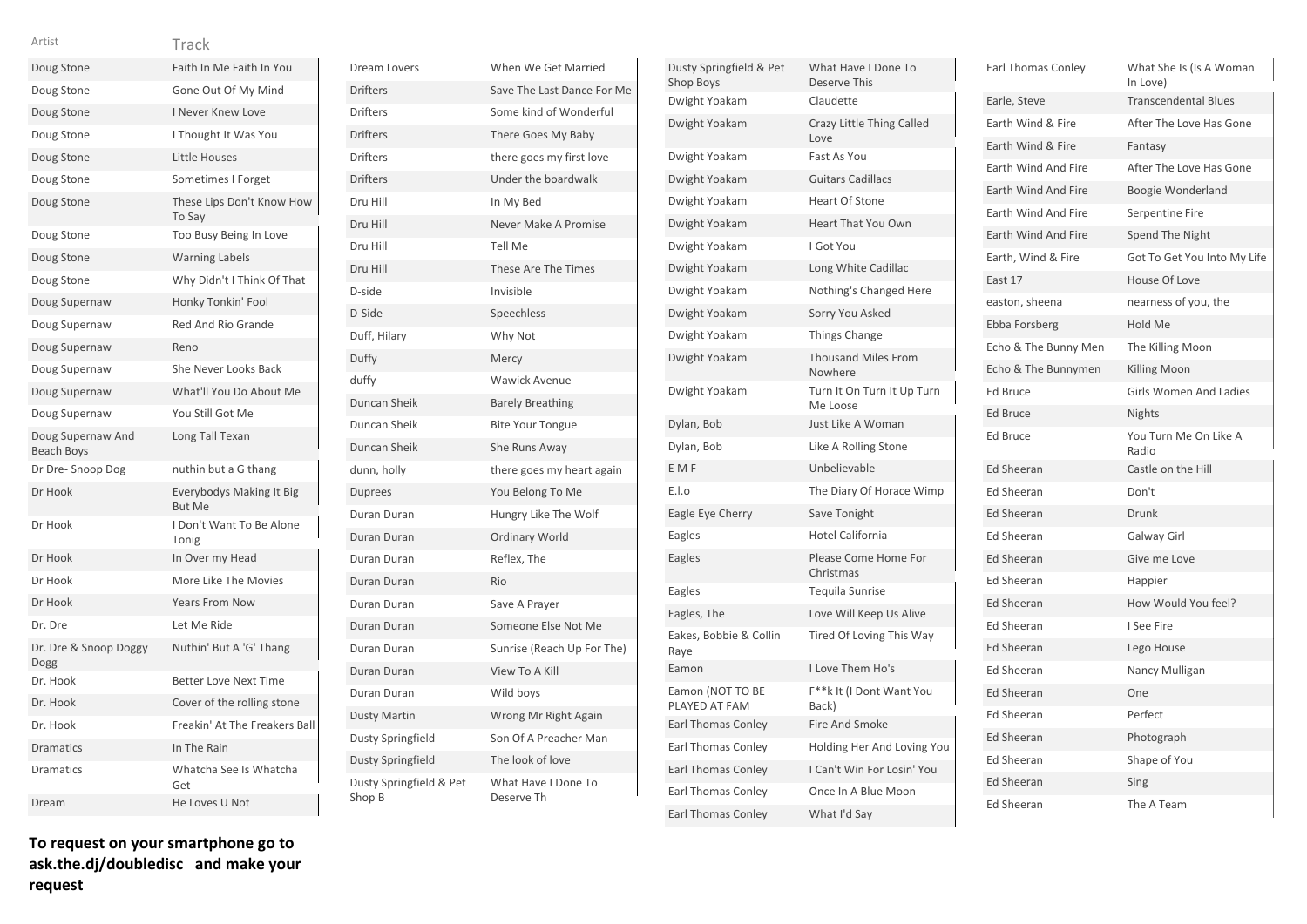| Arti |  |
|------|--|

| Artist                                  | Track                               |
|-----------------------------------------|-------------------------------------|
| <b>Ed Sheeran</b>                       | thinking out loud                   |
| <b>Ed Sheeran</b>                       | What do I know?                     |
| Eddi Reader,                            | Patience Of Angels -                |
| <b>Eddie &amp; The Hotrods</b>          | Do Anything you Wanna Do            |
| <b>Eddie Cochran</b>                    | C'mon Everybody                     |
| <b>Eddie Cochran</b>                    | Sometin else                        |
| <b>Eddie Holman</b>                     | Hey There Lonely Girl               |
| <b>Eddie Money</b>                      | I'll Get By                         |
| <b>Eddie Money</b>                      | <b>Two Tickets To Paradise</b>      |
| <b>Eddie Rabbit</b>                     | Every Which Way But Loose           |
| <b>Eddie Rabbitt</b>                    | <b>B B Burnin' Up With Love</b>     |
| <b>Eddie Rabbitt</b>                    | Best Year Of My Life                |
| <b>Eddie Rabbitt</b>                    | Drinkin' My Baby (Off My<br>Mind)   |
| <b>Eddie Rabbitt</b>                    | Drivin' My Life Away                |
| <b>Eddie Rabbitt</b>                    | Gone Too Far                        |
| <b>Eddie Rabbitt</b>                    | On Second Thought                   |
| <b>Eddie Rabbitt</b>                    | She's Coming Back To Say<br>Goodbye |
| <b>Eddie Rabbitt</b>                    | Suspicions                          |
| <b>Eddie Rabbitt</b>                    | <b>Warning Sign</b>                 |
| <b>Eddie Rabbitt</b>                    | You Can't Run From Love             |
| Eddie Rabbitt -                         | On Second Thought                   |
| <b>Eddie Rabbitt And Juice</b><br>Newto | Both To Each Other                  |
| <b>Eddy Arnold</b>                      | Cattle Call                         |
| Eddy Arnold                             | I Want To Go With You               |
| <b>Eddy Arnold</b>                      | Out Of The Blue                     |
| <b>Eddy Grant</b>                       | Baby come back                      |
| <b>Eddy Grant</b>                       | <b>Electric Avenue</b>              |
| <b>Eddy Grant</b>                       | Gimme hope Johanna                  |
| <b>Eddy Grant</b>                       | i Dont Wanna Dance                  |
| Eddy Raven                              | I Got Mexico                        |
| <b>Eddy Raven</b>                       | In A Letter To You                  |
| <b>Edie Brickell And New</b><br>Bohemia | What I Am                           |

| <b>Edison Lighthouse</b>                 | Love Grows Where My<br><b>Rosemary Goes</b> |
|------------------------------------------|---------------------------------------------|
| Edmonds, Kevon                           | No Love                                     |
| Edsels                                   | Rama Lama Ding Dong                         |
| <b>Edwin McCain</b>                      | Alive                                       |
| <b>Edwin McCain And Darius</b><br>Rucke  | Solitude                                    |
| Eels                                     | Novocaine For The Soul                      |
| Eiffel 65                                | Move Your Body                              |
| Eiffel 65-                               | Blue Da Ba Dee                              |
| El Debarge                               | Where You Are                               |
| Elastica                                 | Connection                                  |
| Electric Light Orchestra                 | <b>Strange Magic</b>                        |
| Electric Light Orchestra                 | Sweet Talkin' Woman                         |
| Elgins                                   | <b>Heaven Must Have Sent</b><br>You         |
| Eliza Mandel (Elsa) Disney               | Let it Go                                   |
| <b>Ellie Goulding</b>                    | Your Song                                   |
| Elliot, Alecia                           | You Wanna What                              |
| Elliott, Alecia                          | You Wanna What                              |
| Elliott, Missy<br>Misdemeanor & Ludacris | <b>Gossip Folks</b>                         |
| <b>Elmo And Patsy</b>                    | Grandma Got Run Over By<br>A Reindeer       |
| Elmo And Patsy                           | Senor Santa Claus                           |
| Elmore james                             | Dust my broom                               |
| Elton John                               | Are You Ready For Love                      |
| Elton John                               | <b>Believe</b>                              |
| Elton John                               | <b>Bennie And The Jets</b>                  |
| Elton John                               | Blessed                                     |
| Elton John                               | Candle In The Wind (Orig)                   |
| Elton John                               | Circle of Life                              |
| Elton John                               | Crocodile Rock                              |
| Elton John                               | Don't Let The Sun Go Down<br>On Me          |
| Elton John                               | I'm Still Standing                          |
| Elton John                               | Kiss The Bride                              |

| Elton John                     | Lucy In The Sky With<br>Diamonds             |
|--------------------------------|----------------------------------------------|
| Elton John                     | Made In England                              |
| Elton John                     | Nikita                                       |
| Elton John                     | One                                          |
| <b>ELTON JOHN</b>              | <b>ORIGINAL SIN</b>                          |
| Elton John                     | Part Time Lover                              |
| Elton John                     | Philadelphia Freedom                         |
| Elton John                     | <b>Recover Your Soul</b>                     |
| Elton John                     | Rocket Man                                   |
| Elton John                     | Sacrifice                                    |
| Elton John                     | Saturday night's alright for<br>Fighting     |
| Elton John                     | Simple Life                                  |
| Elton John                     | Something About The Way<br>You Look To       |
| Elton John                     | <b>Step Into Christmas</b>                   |
| Elton John                     | This Train Don't Stop Here                   |
| Elton John                     | You Can Make History<br>(Young Again)        |
| Elton John                     | Your Song                                    |
| Elton John & Kiki Dee          | Don't Go Breaking My Heart                   |
| Elton John And Eric<br>Clapton | Runaway Train                                |
| Elton John And Kiki Dee        | Don't Go Breaking My Heart                   |
| Elton John And Kiki Dee        | <b>True Love</b>                             |
| Elton John And Kiki Dee'       | True Love)                                   |
| Elton John And Rupaul          | Don't Go Breaking My Heart                   |
| Elvis                          | All Shook up                                 |
| <b>ELVIS</b>                   | <b>ALWAYS ON MY MIND</b>                     |
| Elvis                          | An American Trilogy                          |
| <b>ELVIS</b>                   | <b>BRIDGE OVER TROUBLED</b><br><b>WATER</b>  |
| Elvis                          | <b>Burning Love</b>                          |
| Elvis                          | Devil in disguise                            |
| <b>ELVIS</b>                   | DID YOU EVER HAVE ONE<br>OF THOSE DAYS BOYS? |
| Elvis                          | Don't                                        |

| Elvis                | Don't Be Cruel                     |
|----------------------|------------------------------------|
| Elvis                | Heartbreak Hotel                   |
| <b>ELVIS</b>         | <b>HIS LATEST FLAME</b>            |
| Elvis                | Hound Dog                          |
| <b>Elvis</b>         | In the Ghetto                      |
| Elvis                | It's now or never                  |
| <b>ELVIS</b>         | <b>KISS ME QUICK</b>               |
| Elvis                | Love me                            |
| <b>Elvis</b>         | Love Me Tender                     |
| <b>Elvis</b>         | O Come All Ye Faithful             |
| <b>Elvis</b>         | return to sender                   |
| <b>Elvis</b>         | Suspicion                          |
| <b>Elvis</b>         | <b>Suspicious Minds</b>            |
| Elvis                | <b>Teddy Bear</b>                  |
| <b>Elvis</b>         | The wonder of you                  |
| <b>ELVIS</b>         | THERE GOES MY<br><b>EVERYTHING</b> |
| <b>Elvis</b>         | too much                           |
| <b>Elvis</b>         | Viva Las Vegas                     |
| <b>Elvis</b>         | Wear my ring around your<br>neck   |
| Elvis Costello       | A good year for the roses          |
| Elvis Costello       | <b>Accidents Will Happen</b>       |
| Elvis Costello       | Alison                             |
| Elvis Costello       | <b>Girls Talk</b>                  |
| Elvis Costello       | Olivers Army                       |
| Elvis Costello       | She                                |
| Elvis Costello       | Veronica                           |
| <b>Elvis Presley</b> | All shook up                       |
| <b>Elvis Presley</b> | Always On My Mind                  |
| <b>Elvis Presley</b> | Are You Lonesome Tonight           |
| <b>Elvis Presley</b> | Baby I Don't Care                  |
| <b>Elvis Presley</b> | Big Hunk O' Love                   |
| <b>Elvis Presley</b> | <b>Blue Christmas</b>              |
| <b>Elvis Presley</b> | Bossa Nova Baby                    |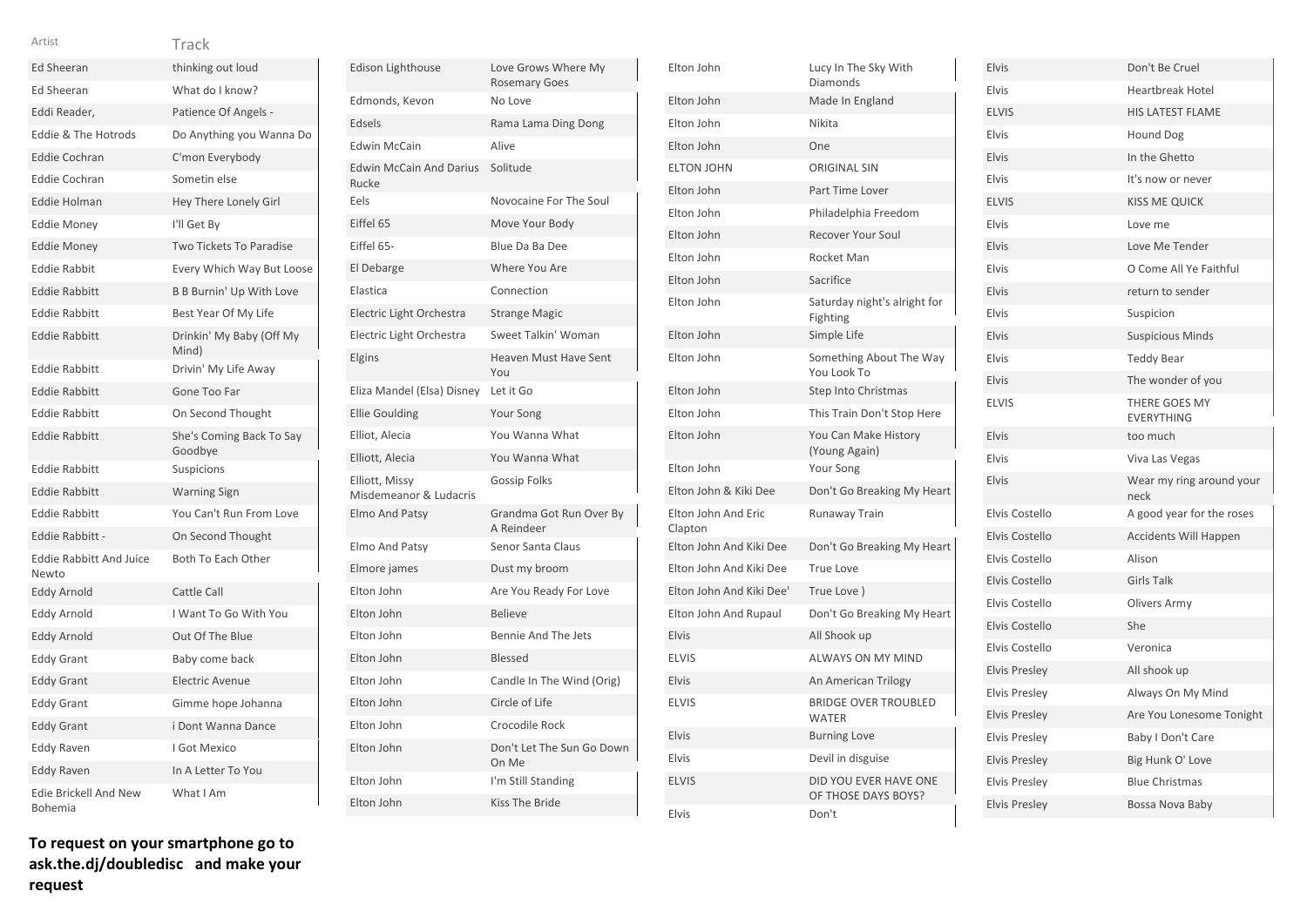| <b>Elvis Presley</b> | Can't Help Falling In Love           |
|----------------------|--------------------------------------|
| <b>Elvis Presley</b> | Crying In The Chapel                 |
| <b>Elvis Presley</b> | Don't                                |
| <b>Elvis Presley</b> | Don't Cry Daddy                      |
| <b>Elvis Presley</b> | Fool Such As I                       |
| <b>Elvis Presley</b> | G I Blues                            |
| <b>Elvis Presley</b> | Good Luck Charm                      |
| <b>Elvis Presley</b> | Hard Headed Woman                    |
| <b>Elvis Presley</b> | <b>Heartbreak Hotel</b>              |
| <b>Elvis Presley</b> | <b>His Latest Flame</b>              |
| <b>Elvis Presley</b> | Hound Dog                            |
| <b>Elvis Presley</b> | I Just can't help believing          |
| <b>Elvis Presley</b> | I Want You I Need You I<br>Love You  |
| <b>Elvis Presley</b> | If Every Day Was Like<br>Christmas   |
| <b>Elvis Presley</b> | If I Can Dream                       |
| <b>Elvis Presley</b> | Jail House Rock                      |
| <b>Elvis Presley</b> | Jailhouse Rock                       |
| <b>Elvis Presley</b> | Kentucky Rain                        |
| <b>Elvis Presley</b> | Little Sister                        |
| <b>Elvis Presley</b> | Loving You                           |
| <b>Elvis Presley</b> | Memories                             |
| <b>Elvis Presley</b> | Moody Blue                           |
| <b>Elvis Presley</b> | My Way (Live)                        |
| <b>Elvis Presley</b> | One Night                            |
| <b>Elvis Presley</b> | Return To Sender                     |
| <b>Elvis Presley</b> | <b>Stuck On You</b>                  |
| <b>Elvis Presley</b> | <b>Suspicious Minds</b>              |
| <b>Elvis Presley</b> | That's All Right                     |
| <b>Elvis Presley</b> | The Wonder of You                    |
| <b>Elvis Presley</b> | <b>Treat Me Nice</b>                 |
| <b>Elvis Presley</b> | Trouble                              |
| <b>Elvis Presley</b> | Viva Las Vegas                       |
| <b>Elvis Presley</b> | You Don't Have To Say You<br>Love Me |

| Elvis Presley - | Are You Lonesome Tonight             |
|-----------------|--------------------------------------|
| Elvis Presley - | Big Hunk O' Love                     |
| Elvis Presley - | <b>Blue Christmas</b>                |
| Elvis Presley - | Bossa Nova Baby                      |
| Elvis Presley - | Can't Help Falling In Love           |
| Elvis Presley - | Crying In The Chapel                 |
| Elvis Presley - | Don't Cry Daddy                      |
| Elvis Presley - | Fool Such As I                       |
| Elvis Presley - | Good Luck Charm                      |
| Elvis Presley - | I Want You I Need You I<br>Love You  |
| Elvis Presley - | If I Can Dream                       |
| Elvis Presley - | Kentucky Rain                        |
| Elvis Presley - | Little Sister                        |
| Elvis Presley - | Loving You                           |
| Elvis Presley - | Moody Blue                           |
| Elvis Presley - | My Way (Live)                        |
| Elvis Presley - | <b>Stuck On You</b>                  |
| Elvis Presley - | Surrender                            |
| Elvis Presley - | <b>Treat Me Nice</b>                 |
| Elvis Presley - | You Don't Have To Say You<br>Love Me |
| Embrace         | Save me                              |
| <b>EMF</b>      | Unbelievable                         |
| Emilia          | Big Big World                        |
| Emilio          | Even If I Tried                      |
| Emilio          | I Think We're On To<br>Something     |
| Emilio          | It's Not The End Of The<br>World     |
| Eminem          | 8 Mile                               |
| Eminem          | Cleanin' Out My Closet               |
| Eminem          | Just Lose It                         |
| Eminem          | Lose Yourself                        |
| Eminem          | My Name is                           |
| Eminem          | Real Slim Shady, The                 |

| Eminem                           | Stan                                     |
|----------------------------------|------------------------------------------|
| Eminem                           | Superman                                 |
| Eminem                           | The Real Slim Shady                      |
| Emma Bunton                      | Take My Breath Away                      |
| <b>Emma Bunton</b>               | We're Not Gonna Sleep<br>Tonight         |
| Emma Bunton                      | What Took You So Long                    |
| <b>Emmylou Harris</b>            | <b>Beneath Still Waters</b>              |
| <b>Emmylou Harris</b>            | <b>High Powered Love</b>                 |
| <b>Emmylou Harris</b>            | If I Could Only Win Your<br>Love         |
| Emmylou Harris                   | Lost His Love On Our Last<br>Date        |
| <b>Emmylou Harris</b>            | <b>Together Again</b>                    |
| Emotions, The                    | Best Of My Love, The                     |
| En Vogue                         | Don't Let Go                             |
| En Vogue                         | Free Your Mind                           |
| En Vogue                         | My Lovin                                 |
| En Vogue                         | No Fool No More                          |
| En Vogue                         | Riddle                                   |
| En Vogue                         | Too Gone Too Long                        |
| En Vogue                         | Whatever                                 |
| Engelbert                        | <b>QUANDO QUANDO</b><br>QUANDO           |
| Engelbert Humperdink             | A man without love                       |
| <b>Engelbert Humperdink</b>      | Am I That Easy To Forget                 |
| England Dan & John Ford<br>Coley | We'll Never Have To Say<br>Goodbye Again |
| Englebert Humperdinck            | Release Me                               |
| English Heart                    | Irish Blood                              |
| Enrique                          | Addicted                                 |
| Enrique & Kelis                  | Not In Love                              |
| Enrique Iglesias                 | Addicted                                 |
| Enrique Iglesias                 | <b>Bailamos</b>                          |
| Enrique Iglesias                 | Do You Know (The Ping<br>Pong Song)      |
| Enrique Iglesias                 | Escape                                   |

| Enrique Iglesias           | Hero                            |
|----------------------------|---------------------------------|
| Enrique Iglesias           | I Love To See You Cry           |
| Enrique Iglesias           | Love to see you cry             |
| Enrique Iglesias           | Maybe                           |
| Enrique Iglesias-          | <b>Bailamos</b>                 |
| Enrique Inglasius          | Hero                            |
| Enrique Inglesias          | Escape                          |
| Enya                       | Orinoco Flow                    |
| Enya                       | Orinoco Flow (Sail Away)        |
| Erasure                    | A LITTLE RESPECT                |
| Erasure                    | <b>Breathe</b>                  |
| Eric Burdon & Eric Clapton | Cocaine                         |
| Eric Burdon And War        | Spill The Wine                  |
| Eric Carmen                | <b>Hungry Eyes</b>              |
| Eric Church                | How 'Bout You                   |
| Eric Clapton               | Before You Accuse Me            |
| Eric Clapton               | Change The World                |
| <b>Eric Clapton</b>        | Motherless Child                |
| Eric Clapton               | My Fathers Eyes                 |
| Eric Clapton               | My Father's Eyes                |
| Eric Clapton               | Promises                        |
| Eric Clapton               | Running On Faith                |
| Eric Clapton               | She's Gone                      |
| <b>Eric Clapton</b>        | <b>Tears In Heaven</b>          |
| Eric Clapton               | Wonderful tonight               |
| <b>Ernest Tubb</b>         | Letters Have No Arms            |
| <b>Ernest Tubb</b>         | Thanks A Lot                    |
| <b>Ernest Tubb</b>         | <b>Waltz Across Texas</b>       |
| Ernie Ashworth             | <b>Talk Back Trembling Lips</b> |
| Erykah Badu                | Next Lifetime                   |
| Erykah Badu                | On And On                       |
| estefan, gloria            | nayib's song                    |
| Et 13                      | 01 Robbie Williams              |
| Et 13                      | 02 Blur                         |
|                            |                                 |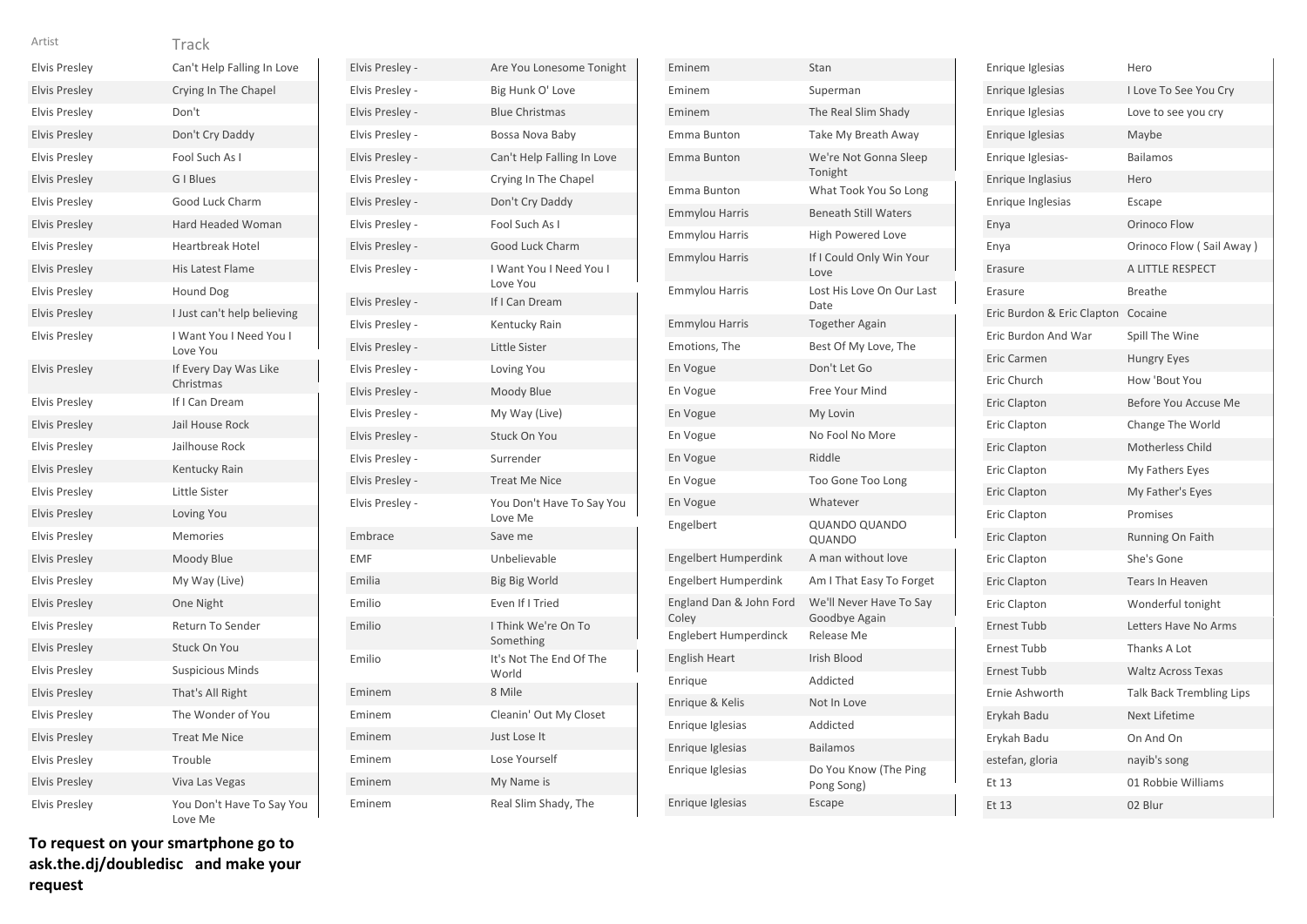| Artist                          | Track                                        |
|---------------------------------|----------------------------------------------|
| Et 13                           | 03 Boyzone                                   |
| Et 13                           | 05 Garbage                                   |
| Et 13                           | 06 Puff Daddy Feat J Page                    |
| Et 13                           | 07 Jamiroquai                                |
| Et 13                           | 08 Ace Of Base                               |
| Et 13                           | 09 Another Level                             |
| Et 13                           | 10 Karen Ramirez                             |
| Et 13                           | 12 Don Henley                                |
| Et 13                           | 13 Ultra Nate                                |
| Eternal                         | Stay (In The Style Of<br>'Eternal')          |
| Eternal                         | What cha Gonna do                            |
| Etheridge, Melissa              | An Unusual Kiss                              |
| Etheridge, Melissa              | Angels Would Fall                            |
| Etheridge, Melissa              | <b>Chrome Plated Heart</b>                   |
| Etheridge, Melissa              | Come To My Window                            |
| Etheridge, Melissa              | I'm The Only One                             |
| Euan Mcgregor                   | Your Song                                    |
| Eurhythmics                     | Sweet dreams are made of                     |
|                                 | this                                         |
| Europe                          | Carrie                                       |
| Europe                          | <b>Final Countdown</b>                       |
| Europe                          | The Final Countdown                          |
| Eurythmics                      | Here Comes The Rain Again                    |
| Eurythmics                      | I saved the world today                      |
| Eurythmics                      | I've Got A Life                              |
| Eurythmics                      | There Must Be An Angel                       |
| Eurythmics                      | Thorn In My Side                             |
| Eurythmics                      | Who's That Girl                              |
| Eurythmics                      | Would I Lie To You                           |
| Eurythmics & Aretha<br>Franklin | Sisters Are Doing It For<br>Thems            |
| Eva Cassidy                     | Fields Of Gold                               |
| Eva Cassidy                     | Over The Rainbow                             |
| Evan & Jaron                    | Crazy For This Girl<br>Bring Me Back to Life |

**To request on your smartphone go to ask.the.dj/doubledisc and make your request**

| Evanescence                          | Call Me When You're Sober       |
|--------------------------------------|---------------------------------|
| Evanescence                          | Lithium -                       |
| Evanescence                          | My Immortal                     |
| Evanescene                           | Bring Me To Life                |
| Evans, Sara                          | Born To Fly                     |
| Eve                                  | Satisfaction                    |
| eve 6                                | inside out                      |
| Eve 6                                | Leech                           |
| Eve <sub>6</sub>                     | Promise                         |
| <b>Eve Featuring Gwen</b><br>Stefani | Let Me Blow Ya Mind             |
| Everclear                            | <b>AM Radio</b>                 |
| Everclear                            | <b>Everything To Everyone</b>   |
| Everclear                            | <b>Father Of Mine</b>           |
| Everclear                            | Heartspark Dollarsign           |
| Everclear                            | I Will Buy You A New Life       |
| Everclear                            | One Hit Wonder                  |
| Everclear                            | Santa Monica                    |
| Everclear                            | When It All Goes Wrong<br>Again |
| Everclear                            | Wonderful                       |
| Everlast                             | <b>Black Jesus</b>              |
| Everlast                             | What It's Like                  |
| <b>Everly Brothers</b>               | Walk Right Back                 |
| Every time you need me               | Fragma feat M Rubia             |
| Everybody Needs<br>Somebody          | <b>Blues Brothers</b>           |
| Everything                           | Good Thing (St Luicia)          |
| everything                           | hooch                           |
| <b>Everything But The Girl</b>       | Missing                         |
| <b>Everything But The Girl</b>       | Single                          |
| Everything But The Girl              | Wrong                           |
| Evita                                | Don't Cry For Me Argentina      |
| Ewing, Skip                          | It's You Again                  |
| Exile                                | Crazy For Your Love             |
| Exile                                | Hang On To Your Heart           |

| Exile                        | I Don't Want To Be A<br>Memory |
|------------------------------|--------------------------------|
| Exile                        | Nobody's Talking               |
| Expose                       | Come Go With Me                |
| Expose'                      | Seasons Change                 |
| Ezc0057                      | 01 Backstreet Boys             |
| Ezc0057                      | 02 Cornershop                  |
| Ezc0057                      | 03 Verve                       |
| Ezc0057                      | 04 Verve                       |
| Ezc0057                      | 05 Verve                       |
| Ezc0057                      | 06 Elton John                  |
| Ezc0057                      | 07 Usher                       |
| Ezc0057                      | 08 Savage Garden               |
| Ezc0057                      | 09 Lighthouse Family           |
| Ezc0057                      | 10 Robbie Williams             |
| Ezc0057                      | 11 Backstreet Boys             |
| Ezc0057                      | 12 Will Mellor                 |
| Ezc0057                      | 13 Hot Chocolate               |
| Ezc0057                      | High                           |
| F R David                    | Words                          |
| Fabian, Lara                 | I Will Love Again              |
| <b>Fabulous Thunderbirds</b> | <b>Tuff Enuff</b>              |
| Failure                      | Stuck On You                   |
| <b>Fairground Attraction</b> | Perfect                        |
| <b>Faith Evans</b>           | Ain't Nobody                   |
| <b>Faith Evans</b>           | Love Like This                 |
| <b>Faith Evans</b>           | Soon As I Get Home             |
| <b>Faith Hill</b>            | <b>Breathe</b>                 |
| <b>Faith Hill</b>            | It Matters To Me               |
| Faith Hill                   | <b>Just About Now</b>          |
| <b>Faith Hill</b>            | <b>Kiss</b>                    |
| <b>Faith Hill</b>            | Let Me Let Go                  |
| <b>Faith Hill</b>            | Let's Go To Vegas              |
| Faith Hill                   | Love Ain't Like That           |
| <b>Faith Hill</b>            | Man's Home Is His Castle       |

| <b>Faith Hill</b>             | Take Me As I Am                       |
|-------------------------------|---------------------------------------|
| <b>Faith Hill</b>             | There You'll Be                       |
| Faith Hill                    | You Can't Lose Me                     |
| Faith Hill & Tim McGraw       | Let's Make Love                       |
| Faith Hill And Tim McGraw     | Just To Hear You Say That<br>You Love |
| Faith No More                 | Easy                                  |
| <b>FAITHLESS FT DIDO</b>      | ONE STEP TOO FAR                      |
| Falco                         | <b>Rock Me Amadeus</b>                |
| Fantasia                      | I Believe                             |
| Fantasia Barrino              | Free Yourself                         |
| Fargo, Donna                  | Do I Love You                         |
| Fargo, Donna                  | Little Girl Gone                      |
| Fargo, Donna                  | Somebody Special                      |
| Fargo, Donna                  | Superman                              |
| Farm                          | All Together Now Euro 2004            |
| Faron Young                   | <b>Country Girl</b>                   |
| Faron Young                   | It's Four In The Morning              |
| Fast Food Rockers -           | Fast Food Song                        |
| Fastball                      | Fire Escape                           |
| Fastball                      | Way                                   |
| Fastball                      | You're An Ocean                       |
| fat joe                       | lean back                             |
| Fat Larrys Band               | Zoom                                  |
| Fat Les                       | Jerusalem                             |
| Fatman Scoop/Crooklyn<br>Clan | <b>Be Faithful</b>                    |
| <b>Fats Domino</b>            | I Want To Walk You Home               |
| <b>Fats Domino</b>            | I'm Ready                             |
| <b>Fats Domino</b>            | Whole Lotta Loving                    |
| Feels Just Like It Should     | Jamiroqui                             |
| Fefe Dobson                   | Everything                            |
| Fergie                        | London Bridge                         |
| Ferlin Husky                  | Country Music Is Here To<br>Stay      |
| Ferlin Husky                  | Gone                                  |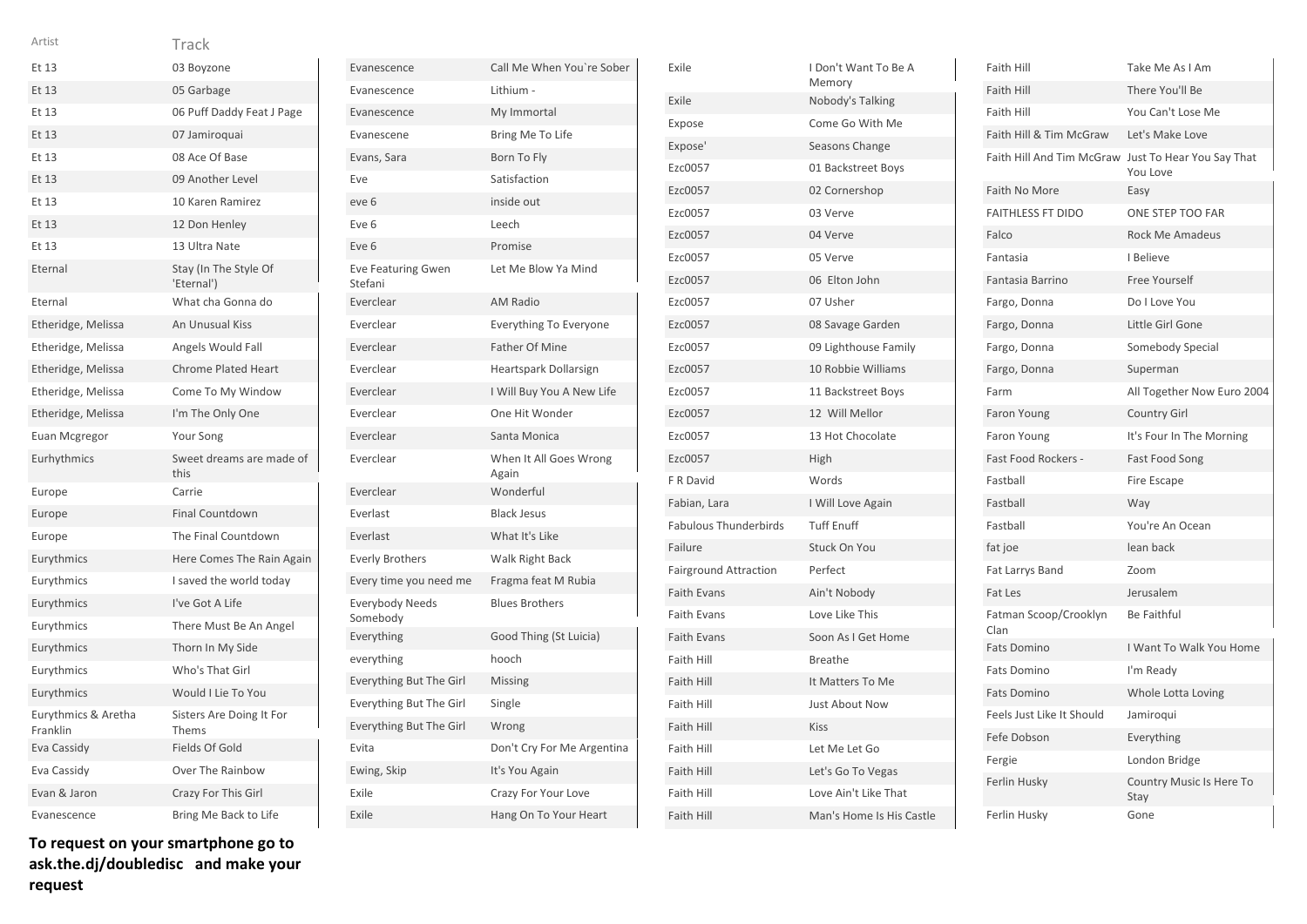| ٧ |  |
|---|--|
|   |  |

| Artist                      | Track                                   |
|-----------------------------|-----------------------------------------|
| Ferlin Husky                | I Feel Better All Over (More<br>Than A  |
| Few Good Men                | Have I Never                            |
| <b>Fiction Factory</b>      | Feels Like Heaven                       |
| Filter                      | Best Things, The                        |
| <b>Fine Young Cannibals</b> | She Drives Me Crazy                     |
| <b>Finger Eleven</b>        | One Thing                               |
| Fiona Apple                 | Criminal                                |
| Fiona Apple                 | Shadowboxer                             |
| Fiona Apple                 | Sleep To Dream                          |
| Firehouse                   | <b>Hold The Dream</b>                   |
| Firehouse                   | I Live My Life For You                  |
| Firehouse                   | Mama Didn't Raise No Fool               |
| Firehouse                   | When I Look Into Your Eyes              |
| Firm                        | Radioactive                             |
| Fisher                      | I Will Love You                         |
| Five                        | Closer To Me                            |
| Five                        | If you're getting down                  |
| Five                        | Let's Dance                             |
| Five                        | <b>Rock The Party</b>                   |
| Five                        | When the lights Go out                  |
| Five-                       | If Ya Gettin Down                       |
| Five (Feat Queen)           | We Will Rock You                        |
| <b>Five Satins</b>          | In The Still Of The Night               |
| <b>Five Satins</b>          | To The Aisle                            |
| <b>Five Star</b>            | <b>System Addict</b>                    |
| Fixx                        | One Thing Leads To<br>Another           |
| Fixx                        | Saved By Zero                           |
| Flack, Roberta              | First Time Ever I Saw Your<br>Face, The |
| Fleetwood Mac               | <b>Big Love</b>                         |
| Fleetwood Mac               | Don't Stop                              |
| Fleetwood Mac               | Dreams                                  |
| Fleetwood Mac               | Every Where                             |
| <b>Fleetwood Mac</b>        | Go Your Own Way                         |

| Fleetwood Mac                 | Gold Dust Woman                    |
|-------------------------------|------------------------------------|
| Fleetwood Mac                 | Gypsy                              |
| Fleetwood Mac                 | Little Lies                        |
| <b>Fleetwood Mac</b>          | Oh Daddy                           |
| Fleetwood Mac                 | Over My Head                       |
| Fleetwood Mac                 | Say You Love Me                    |
| Fleetwood Mac                 | <b>Silver Springs</b>              |
| <b>Fleetwood Mack</b>         | Little Lies                        |
| Flintstones, The              | <b>TV Tunes</b>                    |
| Flip & Fill ft Kelly Liorenna | <b>True Love Never Dies</b>        |
| Flirts                        | Juke Box Don't Put Another<br>Dime |
| Flo Rida                      | Low                                |
| Flo Rida                      | <b>Right Round</b>                 |
| Florence + The Machine        | You've Got The Love                |
| Flo-Rida                      | Low                                |
| <b>Flying Machine</b>         | Smile A Little Smile For Me        |
| <b>Flying Pickets</b>         | Only You                           |
| Flys                          | Got You (Where I Want<br>You)      |
| Fogelberg, Dan                | Hard To Say                        |
| fogelberg, dan                | love like this, a                  |
| fogelberg, dan                | magic every moment                 |
| Fogelberg, Dan                | Make Love Stay                     |
| fogerty, john                 | centerfield                        |
| foghat                        | i just want to make love to<br>you |
| Foley, Red                    | Sugarfoot Rag                      |
| Folk Implosion                | Natural One                        |
| <b>Fontaine Sisters</b>       | <b>Hearts Of Stone</b>             |
| Foo Fighters                  | All My Life                        |
| Foo Fighters                  | Big Me                             |
| Foo Fighters                  | Dig Mc                             |
| Foo Fighters                  | <b>DOA</b>                         |
| Foo Fighters                  | Learn To Fly                       |
| Foo Fighters                  | My Hero                            |

| Foo fighters                        | Next year                             |
|-------------------------------------|---------------------------------------|
| Foo Fighters                        | This Is A Call                        |
| Foo Fighters                        | <b>Times Like These</b>               |
| Foo Fighters, The                   | Breakout                              |
| Foo Fighters, The                   | Next Year                             |
| foo fighters, the                   | walking after you                     |
| Force M D's                         | <b>Tender Love</b>                    |
| ford, frankie                       | sea cruise                            |
| Ford, Tennessee Ernie               | Cry Of The Wild Goose                 |
| Foreigner                           | I Don't Want To Live<br>Without You   |
| Foreigner                           | I Want To Know What Love<br>ls        |
| Foreigner                           | Say You Will                          |
| Foreigner                           | Until The End Of Time                 |
| Foreigner                           | Waiting For A Girl Like You           |
| Foreigner                           | With Heaven On Our Side               |
| Foreigner & Journey                 | I Want To Know What Love<br>Is        |
| Forerunner                          | Cain's Blood                          |
| Forester Sisters, The               | Just In Case                          |
| Forester Sisters, The               | Letter Home                           |
| Forever as one                      | vengaboys                             |
| Fortunes                            | Freedom Come Freedom<br>Go            |
| Fortunes                            | Here Comes That Rainy Day<br>Feeling  |
| Fortunes                            | Storm In A Teacup                     |
| Fortunes, The                       | You've Got Your Troubles              |
| Foster & Lloyd                      | Sure Thing                            |
| Foster & Lloyd                      | What Do You Want From<br>Me This Time |
| Foundations                         | Baby Now That I've Found<br>You       |
| Foundations                         | <b>Build Me Up Buttercup</b>          |
| Fountains Of Wayne                  | Stacy's Mom                           |
| <b>Fountains Of Wayne</b><br>wvocal | Stacy's Mom                           |

| <b>Heart And Soul</b>             |
|-----------------------------------|
| Candy Girl                        |
| Dawn                              |
| December 63 (Oh What A<br>Night)  |
| Working My Way Back To<br>You     |
| Reach Out I'll Be There           |
| <b>Tocas Miracle</b>              |
| My Heart Has A Mind Of Its<br>Own |
| I Remember You                    |
| Wayward Wind                      |
| Last Kiss                         |
| Chicago                           |
| Fly Me To The Moon                |
| <b>High Hopes</b>                 |
| Love And Marriage                 |
| My Way                            |
| New York New York                 |
| New York, New York vocals         |
| Someone To Watch Over<br>Me       |
| You Make Me Feel So<br>Young      |
| <b>FURB</b>                       |
| <b>Beauty School Dropout</b>      |
| Dede Dinah                        |
| Just Ask Your Heart               |
| Sea Cruise                        |
| Relax                             |
| Cool water                        |
| Why Do Fools Fall In Love         |
|                                   |
| Darlin                            |
| Can't Take My Eyes off You        |
|                                   |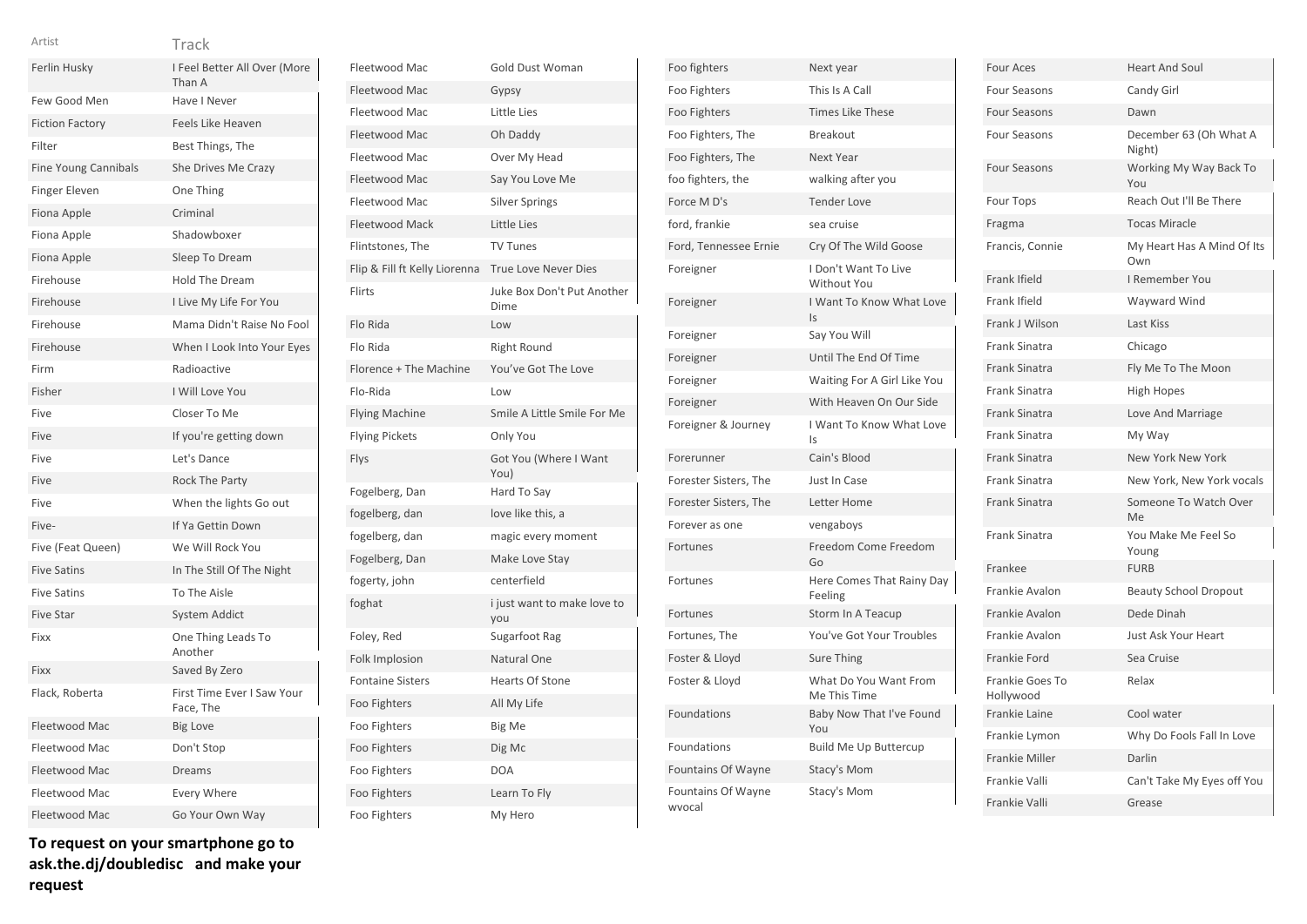Seasons

Frankie Valli & the Four

| AILISL        | i rack               |
|---------------|----------------------|
| Frankie Valli | Grease (is the word) |

Frantique Strut Your Funky Stuff

Franz Ferdinand Take Me Out

Big Girls Don't Cry

| Franz Ferdinand                  | Walk Away                                       |
|----------------------------------|-------------------------------------------------|
| Fratellis                        | <b>Baby Fratelli</b>                            |
| Fratellis                        | Flathead -                                      |
| Fray                             | How to save a life                              |
| Fray The                         | How To Save A Life                              |
| <b>Frazier River</b>             | Last Request                                    |
| <b>Frazier River</b>             | Tangled Up In Texas                             |
| <b>Freak Nasty</b>               | Da'dip                                          |
| Freddie Jackson                  | Nice N' Slow                                    |
| <b>Freddie Mercury</b>           | Living on my own                                |
| Free                             | All Right now                                   |
| Freebish, Dexter                 | Leaving Town                                    |
| Freeze                           | 10U                                             |
| Frente                           | Labour Of Love                                  |
| Frente!                          | labour of love                                  |
| Frey, Glen                       | Heat Is On, The                                 |
| Frickie, Janie                   | He's A Heartache                                |
| Frizzell, Lefty                  | I Want To Be With You<br>Always                 |
| Frizzell, Lefty                  | Mom And Dad's Waltz                             |
| Fuel                             | <b>Bittersweet</b>                              |
| Fuel                             | Innocent                                        |
| Fuel                             | Shimmer                                         |
| <b>Fugees</b>                    | Killing Me Softly                               |
| Funkadelic                       | One Nation Under A Groove                       |
| Funkstar Deluxe & Grace<br>Jones | Pull Up To The Bumper<br>(Radio Version)        |
| <b>Futureheads</b>               | Hounds of Love                                  |
| G01752                           | I Am The Music Man - Black<br>Lace              |
| G10686                           | Red Light Spells Danger -<br><b>Billy Ocean</b> |

| To request on your smartphone go to |  |  |
|-------------------------------------|--|--|
| ask.the.dj/doubledisc and make your |  |  |
| request                             |  |  |

| G14233                                  | He's Got The Whole World<br>In His Hands - Laurie<br>London |
|-----------------------------------------|-------------------------------------------------------------|
| G15344                                  | A Boy Named Sue - Johnny<br>Cash                            |
| Gabriel, Peter                          | Book Of Love, The                                           |
| Gabriella Cilmi                         | Sweet About Me                                              |
| Gabrielle                               | Dont Need The Sun To<br>Shine                               |
| Gabrielle                               | <b>Dreams</b>                                               |
| Gabrielle                               | Out Of Reach                                                |
| Gabrielle                               | <b>Rise</b>                                                 |
| Gabrielle                               | <b>Stay The Same</b>                                        |
| Gabrielle                               | When a women                                                |
| <b>Gale Garnett</b>                     | We'll Sing In The Sunshine                                  |
| Gap Band                                | Early In The Morning                                        |
| Gap Band                                | Oops Upside Your Head                                       |
| Gap Band, The                           | Party Train                                                 |
| Garbage                                 | Crush                                                       |
| GARBAGE                                 | <b>I THINK I M PARANOID</b>                                 |
| Garbage                                 | Milk                                                        |
| Garbage                                 | Only Happy When It Rains                                    |
| Garbage                                 | Push It                                                     |
| Garbage                                 | Queer                                                       |
| Garbage                                 | Special                                                     |
| Garbage                                 | Stupid Girl                                                 |
| Garbage                                 | You look so fine                                            |
| <b>Gareth Gates</b>                     | Any One Of Us                                               |
| <b>Gareth Gates</b>                     | Sunshine                                                    |
| <b>Gareth Gates</b>                     | <b>Suspicious Minds</b>                                     |
| <b>Gareth Gates</b>                     | <b>Unchained Melody</b>                                     |
| <b>Gareth Gates</b>                     | <b>Uunchained Melody</b>                                    |
| <b>Gareth Gates</b>                     | What My Heart Wants To<br>Say                               |
| <b>Garnet Mimms And The</b><br>Enchante | Cry Baby                                                    |
| Garrett & Jones & Debarge I'm Yours     |                                                             |

| <b>Garth Brooks</b> | <b>Against The Grain</b>                      |
|---------------------|-----------------------------------------------|
| <b>GARTH BROOKS</b> | AIN T GOING DOWN TILL<br>THE SUN COMES UP     |
| <b>Garth Brooks</b> | Ain't Goin' Down Till The<br><b>Sun Comes</b> |
| <b>Garth Brooks</b> | Callin' Baton Rouge                           |
| <b>Garth Brooks</b> | Change                                        |
| Garth Brooks        | <b>Cowboys And Angels</b>                     |
| <b>Garth Brooks</b> | Dance                                         |
| Garth Brooks        | Dixie Chicken                                 |
| <b>Garth Brooks</b> | Every Now And Then                            |
| <b>Garth Brooks</b> | Face To Face                                  |
| <b>Garth Brooks</b> | Fever                                         |
| <b>Garth Brooks</b> | Friends In Low Places (Live)                  |
| <b>Garth Brooks</b> | <b>Hard Luck Woman</b>                        |
| <b>Garth Brooks</b> | If Tommorow Never Comes                       |
| <b>Garth Brooks</b> | It's Your Song                                |
| <b>Garth Brooks</b> | Kickin' And Screamin'                         |
| <b>Garth Brooks</b> | Learning To Live Again                        |
| Garth Brooks        | Longneck Bottle                               |
| <b>Garth Brooks</b> | Night I Called The Old Man<br>Out             |
| <b>Garth Brooks</b> | Night Will Only Know                          |
| <b>Garth Brooks</b> | Not Counting You                              |
| <b>Garth Brooks</b> | Papa Loved Mama                               |
| <b>Garth Brooks</b> | <b>Red Strokes</b>                            |
| <b>Garth Brooks</b> | River                                         |
| <b>Garth Brooks</b> | Rodeo                                         |
| <b>Garth Brooks</b> | Shameless                                     |
| <b>Garth Brooks</b> | She's Every Woman                             |
| <b>Garth Brooks</b> | She's Gonna Make It                           |
| <b>Garth Brooks</b> | Somewhere Other Than<br>The Night             |
| <b>Garth Brooks</b> | Tearin' It Up (And Burnin' It<br>Down)        |
| <b>Garth Brooks</b> | That OI' Wind                                 |
| Garth Brooks        | <b>That Summer</b>                            |

| <b>Garth Brooks</b>                           | The Red Strokes                        |
|-----------------------------------------------|----------------------------------------|
| <b>Garth Brooks</b>                           | <b>Thunder Rolls</b>                   |
| <b>Garth Brooks</b>                           | To Make You Feel My Love               |
| <b>Garth Brooks</b>                           | Two Of A Kind Workin' On<br>A Full Hou |
| <b>Garth Brooks</b>                           | <b>Two Pina Coladas</b>                |
| <b>Garth Brooks</b>                           | <b>Unanswered Prayers</b>              |
| <b>Garth Brooks</b>                           | What She's Doing Now                   |
| <b>Garth Brooks</b>                           | Wolves                                 |
| <b>Garth Brooks</b>                           | You Move Me                            |
| Gary Allan                                    | From Where I'm Sitting                 |
| Gary Allan                                    | Her Man                                |
| Gary Allan                                    | I'll Take Today                        |
| Gary Allan                                    | It Would Be You                        |
| Gary Allan                                    | Living In A House Full Of<br>Love      |
| Gary Allan                                    | No Man In His Wrong Heart              |
| <b>Gary Barlow</b>                            | Open Road                              |
| <b>Gary Barlow</b>                            | So Help Me Girl                        |
| <b>Gary Glitter</b>                           | Another Rock And Roll<br>Christma      |
| <b>Gary Glitter</b>                           | I Love You Love Me Love                |
| <b>Gary Glitter</b>                           | Leader Of The Gang                     |
| <b>Gary Moore</b>                             | I've still got the Blues               |
| <b>Gary Moore</b>                             | Parisienne Walkways                    |
| <b>Gary Moore</b>                             | Still Got The Blues For You            |
| <b>Gary Morris</b>                            | Leave Me Lonely                        |
| <b>Gary Morris</b>                            | Wind Beneath My Wings                  |
| <b>Gary Numan</b>                             | Cars                                   |
| Gary Puckett & Union Gap                      | Young Girl                             |
| Gary Stewart                                  | She's Actin' Single (I'm<br>Drinkin' D |
| Gary Wright                                   | Don't Try To Own Me                    |
| <b>Gary Wright</b>                            | Love Is Alive                          |
| gates, david                                  | save the last dance for me             |
| Gatlin, Larry & The Gatlin<br><b>Brothers</b> | Houston                                |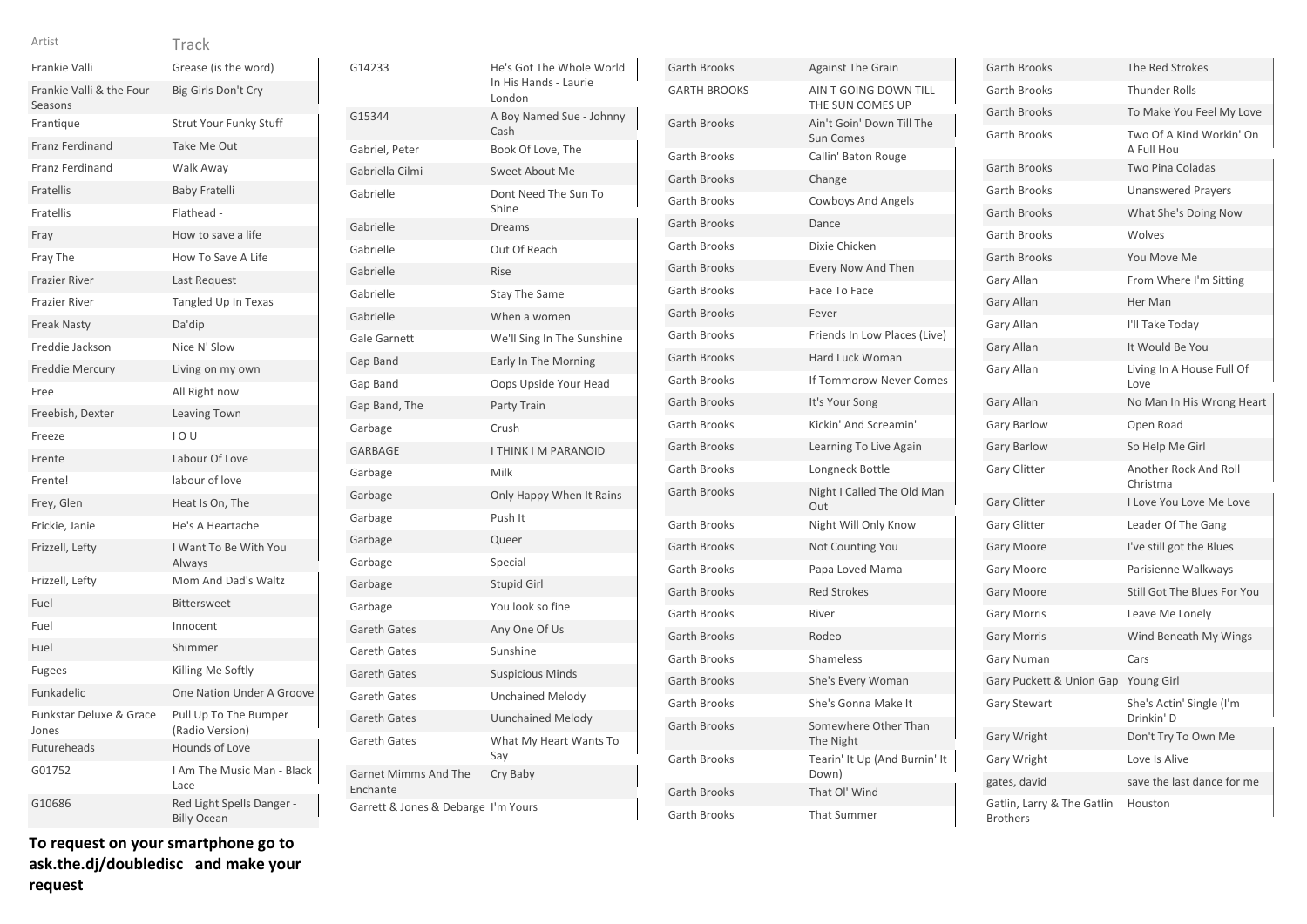| Gaye, Marvin       | Mercy Mercy Me                        |
|--------------------|---------------------------------------|
| gayle, crystal     | if you ever change your<br>mind       |
| Geggy Tah          | Whoever You Are                       |
| <b>Gene Autry</b>  | Back In The Saddle Again              |
| Gene Chandler      | Duke Of Earl                          |
| Gene Loves Jezebel | Jealous                               |
| <b>Gene Pitney</b> | If I Didn't Have A Dime               |
| <b>Gene Pitney</b> | Mecca                                 |
| <b>Gene Pitney</b> | Only Love Can Break A<br>Heart        |
| <b>Gene Pitney</b> | <b>Town Without Pity</b>              |
| <b>Gene Watson</b> | <b>Fourteen Carat Mind</b>            |
| Gene Watson        | Love In The Hot Afternoon             |
| Gene Watson        | Old Porch Swing                       |
| Gene Watson        | Should I Come Home (Or<br>Should I Go |
| Gene Watson        | You Gave Me A Mountain                |
| Genesis            | easy Lover                            |
| Genesis            | <b>Follow You Follow Me</b>           |
| Genesis            | Hold On My Heart                      |
| Genesis            | I can't Dance                         |
| Genesis            | In Too Deep                           |
| Genesis            | Jesus He Knows Me                     |
| Genesis            | Mama                                  |
| Genesis            | Nothin' Bout Me                       |
| Genesis            | That's All                            |
| Genesis            | <b>Trick Of Tail</b>                  |
| Gentry, Montgomery | Self Made Man                         |
| George Benson      | In Your Eyes                          |
| george Benson      | Turn your love around                 |
| George Ducas       | Every Time She Passes By              |
| George Ducas       | Hello Cruel World                     |
| George Ducas       | <b>Lipstick Promises</b>              |
| George Hamilton IV | Abilene                               |
| George Harrison    | All Those Years Ago                   |

| George Harrison                                      | Give me Love Give me<br>peace on Earth |
|------------------------------------------------------|----------------------------------------|
| George Harrison                                      | My Sweet Lord                          |
| George Jones                                         | <b>Billy B Bad</b>                     |
| George Jones                                         | Door                                   |
| George Jones                                         | <b>Finally Friday</b>                  |
| George Jones                                         | Good Year For The Roses                |
| George Jones                                         | Honky Tonk Myself To<br>Death          |
| George Jones                                         | Honky Tonk Song                        |
| George Jones                                         | I Always Get Lucky With                |
| George Jones                                         | I Don't Need Your Rockin'<br>Chai      |
| George Jones                                         | I Don't Need Your Rockin'<br>Chair     |
| George Jones                                         | I've Still Got Some Hurtin'<br>Left To |
| George Jones                                         | Just One More                          |
| George Jones                                         | One I Loved Back Then (The<br>Corvette |
| George Jones                                         | Race Is On                             |
| George Jones                                         | Visit                                  |
| George Jones                                         | Walk Through This World<br>With Me     |
| George Jones                                         | Walls Can Fall                         |
| George Jones                                         | Wrong's What I Do Best                 |
| George Jones And Alan<br>Jackson                     | Good Year For The Roses                |
| George Jones And S<br>Kershaw                        | Never Bit A Bullet Like This<br>Before |
| George Jones And Tammy<br>Wynett                     | Golden Ring                            |
| George Jones And Tammy<br>Wynett                     | If God Met You                         |
| George Jones And Tammy<br>Wynett                     | Near You                               |
| George Jones And Tammy<br>Wynett                     | Two Story House                        |
| George Jones And Tammy We're Gonna Hold On<br>Wynett |                                        |
| George Michael                                       | Amazing                                |

| george michael                             | careless whisper                                                                                              |
|--------------------------------------------|---------------------------------------------------------------------------------------------------------------|
| George Michael                             | Careless Whisper*                                                                                             |
| George Michael                             | Faith                                                                                                         |
| George Michael                             | Fast Love                                                                                                     |
| George Michael                             | Flawless (Go To The City)                                                                                     |
| George Michael                             | Freedom 90                                                                                                    |
| George Michael                             | Freek                                                                                                         |
| George Michael                             | <b>Heal The Pain</b>                                                                                          |
| George Michael                             | I Believe (When I Fall In<br>Love It W                                                                        |
| George Michael                             | Jesus To A Child                                                                                              |
| George Michael                             | Shoot The Dog<br>(Instrumental Track With<br>Background<br>Vocals)[Karaoke in the style<br>of George Michael] |
| George Michael &<br><b>Whitney Houston</b> | If I Told You That                                                                                            |
| George Michael And<br>Queen                | Somebody To Love                                                                                              |
| George Strait                              | Ace In The Hole                                                                                               |
| George Strait                              | All My Ex's Live In Texas                                                                                     |
| George Strait                              | Am I Blue                                                                                                     |
| George Strait                              | <b>Baby Blue</b>                                                                                              |
| George Strait                              | Baby Your Baby                                                                                                |
| George Strait                              | Baby's Gotten Good At<br>Goodbye                                                                              |
| George Strait                              | Big One                                                                                                       |
| George Strait                              | <b>Blue Clear Sky</b>                                                                                         |
| George Strait                              | Carried Away                                                                                                  |
| George Strait                              | Carrying Your Love With Me                                                                                    |
| George Strait                              | Check Yes Or No                                                                                               |
| George Strait                              | Chill Of An Early Fall                                                                                        |
| George Strait                              | Cowboy Rides Away                                                                                             |
| George Strait                              | Down And Out                                                                                                  |
| George Strait                              | Easy Come Easy Go                                                                                             |
| George Strait                              | Fire I Can't Put Out                                                                                          |
| George Strait                              | Fireman                                                                                                       |

| George Strait | <b>Fool Hearted Memory</b>                    |
|---------------|-----------------------------------------------|
| George Strait | Gone As A Girl Can Get                        |
| George Strait | Heartland                                     |
| George Strait | I Can Still Make Cheyenne                     |
| George Strait | I Just Want To Dance With<br>You              |
| George Strait | I Know She Still Loves Me                     |
| George Strait | I Met A Friend Of Yours<br>Today              |
| George Strait | I'd Like To Have That One<br>Back             |
| George Strait | If I Know Me                                  |
| George Strait | If You Ain't Lovin'                           |
| George Strait | If You're Thinking You Want                   |
| George Strait | It Ain't Cool To Be Crazy<br>About You        |
| George Strait | I've Come To Expect It<br>From You            |
| George Strait | Just Look At Me                               |
| George Strait | King Of Broken Hearts                         |
| George Strait | Lead On                                       |
| George Strait | Let's Fall To Pieces Together                 |
| George Strait | Love Without End Amen                         |
| George Strait | Lovesick Blues                                |
| George Strait | Marina Del Rey                                |
| George Strait | Meanwhile                                     |
| George Strait | Nobody Has To Get Hurt                        |
| George Strait | Nobody In His Right Mind<br><b>Would Have</b> |
| George Strait | One Night At A Time                           |
| George Strait | Overnight Mail                                |
| George Strait | Right Or Wrong                                |
| George Strait | <b>Round About Way</b>                        |
| George Strait | So Much Like My Dad                           |
| George Strait | Thoughts Of A Fool                            |
| George Strait | Today My World Slipped<br>Away                |
| George Strait | True                                          |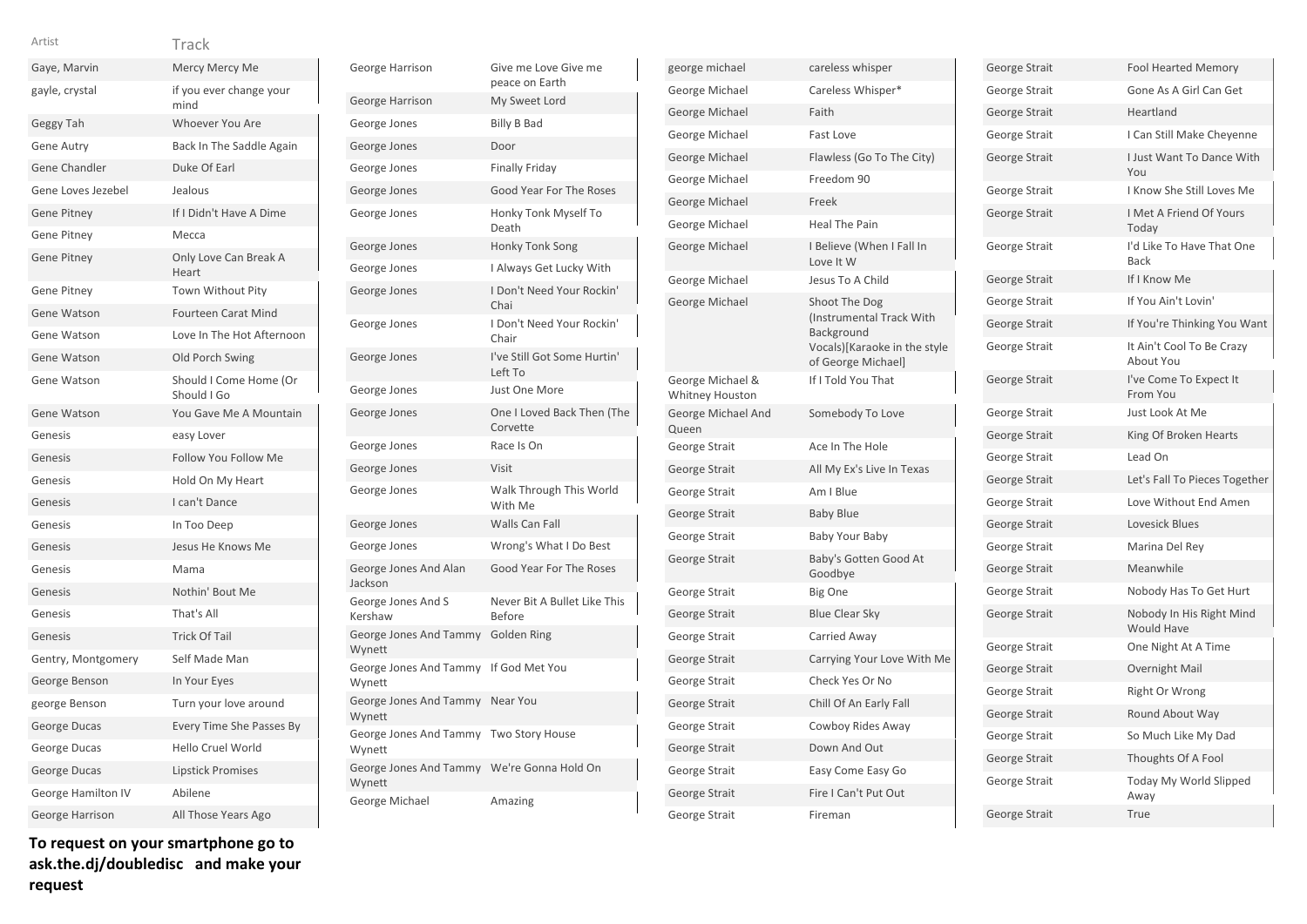### Track Artist

|                                           | I I ALN                                |
|-------------------------------------------|----------------------------------------|
| George Strait                             | We Really Shouldn't Be<br>Doing This   |
| George Strait                             | When Did You Stop Loving<br>Me         |
| George Strait                             | <b>Without Me Around</b>               |
| George Strait                             | You Can't Make A Heart<br>Love Somebod |
| George Strait                             | You Know Me Better Than<br>That        |
| George Strait                             | You Look So Good In Love               |
| George Strait                             | You're Something Special<br>To Me      |
| <b>Gerald Levert</b>                      | <b>Answering Service</b>               |
| <b>Gerald Levert</b>                      | Can't Help Myself                      |
| Geri Haliwell                             | It's Raining Men                       |
| <b>Geri Haliwell</b>                      | Ride it                                |
| Geri Haliwell-                            | Mi Chico Latino                        |
| Geri Halliwell                            | Calling                                |
| Geri Halliwell                            | Lift Me Up                             |
| Geri Halliwell                            | Look at me                             |
| Geri Halliwell                            | Mi Chico Latino                        |
| Geri Halliwell                            | Scream If You Wanna Go<br>Faster       |
| Gerry & The Pacemakers                    | Don't Let The Sun Catch<br>You Crying  |
| Gerry & The Pacemakers                    | Ferry Cross the Mersey                 |
| Gerry & The Pacemakers                    | You'll Never Walk Alone                |
| Gerry And The Pacemakers How Do You Do It |                                        |
| Gettin' Jiggy Wit It                      | Smith, Will                            |
| Gibb, Andy                                | Love Is Thicker Than Water             |
| Gibson Brothers                           | Que Sera Mi Vida                       |
| <b>Gibson Miller Band</b>                 | Johnny Get Your Gun                    |
| <b>Gibson Miller Band</b>                 | Red White And Blue Collar              |
| gibson, don                               | sea of heartbreak                      |
| gibson, don                               | woman sensuous woman                   |
| Gil Grand                                 | Let's Start Livin'                     |
| Gilbert O'sullivan                        | Alone Again Naturally                  |
| Gilbert O'sullivan                        | Ooh Baby                               |
|                                           |                                        |

| Gill, Vince                     | <b>Feels Like Love</b>               |
|---------------------------------|--------------------------------------|
| Gilley, Mickey                  | Here Comes The Hurt Again            |
| gilley, mickey                  | that's all that matters to me        |
| Gilman, Billy                   | Oklahoma                             |
| Gilman, Billy                   | One Voice                            |
| <b>Gin Blossoms</b>             | Allison Rd                           |
| <b>Gin Blossoms</b>             | As Long As It Matters                |
| Gin Blossoms                    | Day Job                              |
| <b>Gin Blossoms</b>             | <b>Follow You Down</b>               |
| <b>Gin Blossoms</b>             | Hey Jealously                        |
| Gina G                          | Gimme Some Love                      |
| Gina G                          | Ooh Aah Just A Little Bit            |
| Gina Thompson                   | Things That You Do                   |
| Gino Vannelli                   | I Just Wanna Stop                    |
| Ginuwine                        | Pony                                 |
| Giorio Moroder & Phil<br>Oakley | <b>Together In Electric Dreams</b>   |
| <b>GIRLFRIEND</b>               | <b>AVRIL LAVIGNE</b>                 |
| Girls Aloud                     | Biology                              |
| Girls aloud                     | I'll Stand by you                    |
| <b>Girls Aloud</b>              | Jump                                 |
| <b>Girls Aloud</b>              | Life Got Cold                        |
| <b>Girls Aloud</b>              | Love Machine                         |
| <b>Girls Aloud</b>              | No Good Advice                       |
| <b>Girls Aloud</b>              | See The Day                          |
| <b>Girls Aloud</b>              | The promise                          |
| <b>Girls Aloud</b>              | The Show                             |
| Girls Aloud vs Sugababes        | Walk this way                        |
| Girls Aloud vs Sugababes        | Walk This Way (EK)                   |
| Girls Aloud                     | Life Got Cold                        |
| Glaa Kid Feat Shola Ama         | Taboo                                |
| Gladys Knight                   | Licence To Kill                      |
| Gladys Knight & the Pips        | Help me make it through<br>the night |
| <b>Glass Tiger</b>              | Someday                              |
|                                 |                                      |

| <b>Gleaming Spires</b>                  | Are You Ready For The Sex<br>Girls                                   |
|-----------------------------------------|----------------------------------------------------------------------|
| <b>Glee Cast</b>                        | Don't Stop Believin'                                                 |
| Glen Campbell                           | Country Boy (You Got Your<br>Feet In L                               |
| Glen Campbell                           | Dreams Of The Everyday<br>Housewife                                  |
| Glen Campbell                           | Everything A Man Could<br><b>Ever Need</b>                           |
| Glen Campbell                           | Gentle On My Mind                                                    |
| Glen Campbell                           | I Wanna Live                                                         |
| Glen Campbell                           | Lady Like You                                                        |
| Glen Campbell                           | WICHITA LINEMAN                                                      |
| Glen Campbell,                          | Gentle On My Mind -                                                  |
| Glenn Frey                              | I've Got Mine                                                        |
| <b>GLENN MEDEIROS</b>                   | <b>NOTHING'S GONNA</b><br>CHANGE MY LOVE FOR YOU                     |
| Gloria Estefan                          | <b>Everlasting Love</b>                                              |
| Gloria Estefan                          | It's Too Late                                                        |
| Gloria Estefan                          | Nayib's Song (I Am Here<br>For You)                                  |
| Gloria Estefan                          | Oye Mi Canto                                                         |
| Gloria Estefan                          | <b>Turn The Beat Around</b>                                          |
| Gloria Estefan                          | You'll Be Mine                                                       |
| Gloria Estefan & Miami<br>Sound Machine | Hold Me, Thrill Me, Kiss Me<br>(In The Style Of 'Gloria<br>Estefan') |
| Gloria Gaynor                           | I am What I am                                                       |
| Gloria Gaynor                           | I Will Survive                                                       |
| Gloria Hardiman                         | Meet Me With Your Black<br>Drawers On                                |
| <b>Gnarls Barkley</b>                   | <b>Smiley Faces</b>                                                  |
| Go Go's                                 | Our Lips Are Sealed                                                  |
| Go Go's, The                            | Vacation                                                             |
| Go West                                 | We Close our eyes                                                    |
| go west                                 | what you won't do for love                                           |
| Godsmack                                | Greed                                                                |
| Goldfrapp                               | Rocket                                                               |
| Goldfrapp                               | Strict Machine -                                                     |

| Goldie Lookin Chain      | Guns Don't Kill People                 |
|--------------------------|----------------------------------------|
| Goldie Lookin' Chain     | Guns Don't Kill People,<br>Rapper      |
| Goldie Looking Chain     | Your Mothers Got A Penis               |
| Goo Goo Dolls            | Broadway                               |
| goo goo dolls            | dizzy                                  |
| Goo Goo Dolls            | Iris                                   |
| Goo Goo Dolls            | Iris City Of Angels                    |
| Goo Goo Dolls            | Long Way Down                          |
| Goo Goo Dolls            | Naked                                  |
| Goo Goo Dolls            | Name                                   |
| Goo Goo Dolls            | Slide                                  |
| <b>Good Charlotte</b>    | Girl & Boys                            |
| Good Charlotte           | Girls & Boys                           |
| <b>Good Charlotte</b>    | Hold On                                |
| <b>Good Charlotte</b>    | Keep Your Hands Off My<br>Girl -       |
| Good Charlotte           | Lifestyles Of The Rich And<br>Famous   |
| Good Charlotte wyocal    | Hold On                                |
| Good Charlotte wyocal    | Lifestyles Of The Rich And<br>Famous   |
| Goodies                  | Funky Gibbon                           |
| Goodies                  | <b>Goodies Theme</b>                   |
| Goons                    | <b>Ying Tong Song</b>                  |
| Gordon Lightfoot         | Sundown                                |
| Gordon Lightfoot         | Wreck Of The Edmund<br>Fitzgerald      |
| Gordon, Nina             | Tonight And The Rest Of<br>My Life     |
| Gore, Lesley             | That's The Way Boys Are                |
| Gore, Lesley             | You Don't Own Me                       |
| Gorillaz                 | 19-2000                                |
| Gorillaz                 | Clint Eastwood                         |
| Gorillaz                 | Stylo                                  |
| Gorillaz feat De La Soul | Feel Good Inc                          |
| gosdin, vern             | who you gonna blame it on<br>this time |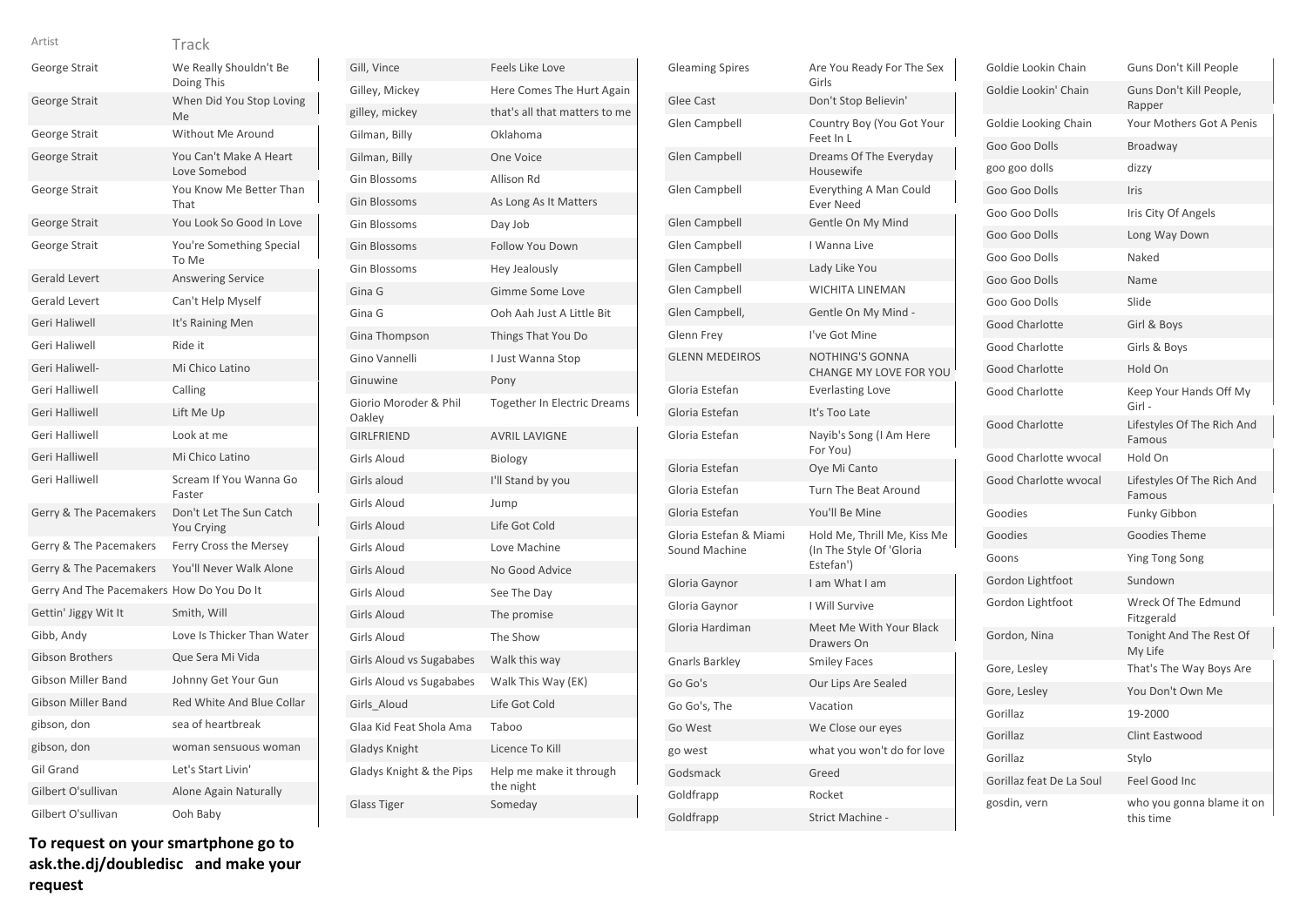| w<br>٧ | v |
|--------|---|
|        |   |

| Gotye Feat. Kimbra               | Somebody That I Used To<br>Know   |
|----------------------------------|-----------------------------------|
| Grace Jones                      | Pull up to the bumper             |
| Gracin, Josh                     | I Want To Live                    |
| Graham Brown                     | Don't Go To Strangers             |
| <b>Graham Brown</b>              | Wine Into Water                   |
| <b>Grand Funk Railroad</b>       | We're An American Band            |
| <b>Grand Master Flash</b>        | Message, The                      |
| <b>Grandmaster Flash</b>         | The Message                       |
| Grant Gogi                       | Wayward Wind                      |
| <b>Grant Lee Buffalo</b>         | <b>Truly Truly</b>                |
| grant, amy                       | good for me                       |
| Grascals & Dolly Parton          | Viva Las Vegas                    |
| <b>Grass Roots</b>               | <b>Temptation Eyes</b>            |
| Grass Roots, The                 | Heaven Knows                      |
| Gray, David                      | Babylon                           |
| Gray, Macy                       | Why Didn't You Call Me            |
| Grease                           | <b>Greased Lightning</b>          |
| Grease John Travolta &<br>Olivia | You're The One That I Want        |
| <b>Great Plains</b>              | Dancin' With The Wind             |
| <b>Great Plains</b>              | Healin' Hands                     |
| Greatest Love Of All, The        | Houston, Whitney                  |
| Green Day                        | American Idiot                    |
| Green Day                        | <b>Basket Case</b>                |
| Green Day                        | Boulevard of broken<br>Dreams     |
| Green Day                        | <b>Brain Stew</b>                 |
| Green Day                        | I Fought The Law                  |
| Green Day                        | Wake Me Up When<br>September Ends |
| Green Day                        | <b>Walking Contradiction</b>      |
| Green Green Grass Of<br>Home     | <b>Tom Jones</b>                  |
| Greenbaum, Norman                | Spirit In The Sky                 |
| Greenday                         | American Idiot                    |
| Greenwood, Lee                   | I Don't Mind The Thorns           |

| greenwood, lee           | i o u                                |
|--------------------------|--------------------------------------|
| Greenwood, Lee           | It Turns Me Inside Out               |
| Greg Kihn Band, The      | Jeopardy                             |
| gregg, ricky lynn        | to find where i belong               |
| <b>Gretchen Peters</b>   | I Ain't Ever Satisfied               |
| <b>Gretchen Peters</b>   | When You Are Old                     |
| Griggs, Andy             | Waitin' On Sundown                   |
| Griggs, Andy             | You Made Me That Way                 |
| <b>GROOVE ARMADA</b>     | I SEE YOU BABY (SHAKIN'<br>$THAT **$ |
| Groove Theory            | <b>Baby Luv</b>                      |
| Groove Theory            | <b>Tell Me</b>                       |
| Groovegrass Boyz         | Macarena                             |
| Guess Who                | Laughing                             |
| Guess Who                | Share The Land                       |
| Guess Who, The           | No Time                              |
| Guess Who, The           | <b>These Eyes</b>                    |
| Guess Who, The           | Undun                                |
| <b>Guilty Conscience</b> | Eminem                               |
| gun                      | word up                              |
| Guns 'n' Roses           | Sweet Child O'mine                   |
| <b>Guns N Roses</b>      | My Michelle                          |
| Guns 'n' Roses           | Paradise City                        |
| Guns 'n' Roses           | Since I Don't Have You               |
| Guns N' Roses            | My Michelle                          |
| Guster                   | Fa Fa (Never Be The Same<br>Again)   |
| Gwen Stefan              | Wind it up                           |
| Gwen Stefani             | Cool                                 |
| Gwen Stefani             | Luxurious                            |
| Gwen Stefani             | What You Waiting For                 |
| Gwen Stefani feat Akon   | <b>Sweet Escape</b>                  |
| Gwen Stefani feat. Akon  | The Sweet Escape                     |
| Gwen Stefani Ft. Akon    | The Sweet Escape                     |
| <b>Gym Class Heroes</b>  | <b>Cupids Chokehold</b>              |

| Gym Class Heroes        | Cupids<br>Chokehold/Breakfast In        |
|-------------------------|-----------------------------------------|
| <b>Gym Class Heroes</b> | <b>Stereo Hearts</b>                    |
| H & Claire              | All Out Of Love                         |
| H & Claire              | <b>Half A Heart</b>                     |
| H Town                  | Thin Line Between Love<br>And Hate      |
| Haddaway                | Haddaway - Catch A<br>Fire_Radio Edit   |
| Haddaway                | I Miss you                              |
| Haddaway                | What Is Love                            |
| Hagar, Sammy            | I Can't Drive 55                        |
| Haggard, Merle          | Carolyn                                 |
| Hair                    | Ain't Got No                            |
| Hair                    | Ain't Got No (Reprise)                  |
| Hair                    | Air                                     |
| Hair                    | Aquarius                                |
| Hair                    | <b>Black Boys</b>                       |
| Hair                    | Donna                                   |
| Hair                    | Easy To Be Hard                         |
| Hair                    | Flesh Failures (Let The<br>Sunshine In) |
| Hair                    | <b>Frank Mills</b>                      |
| Hair                    | <b>Going Down</b>                       |
| Hair                    | <b>Good Morning Starshine</b>           |
| Hair                    | Hair                                    |
| Hair                    | I Believe In Love                       |
| Hair                    | I Got Life                              |
| Hair                    | Manchester England                      |
| Hair                    | Manchester England<br>(Reprise)         |
| Hair                    | My Conviction                           |
| Hair                    | Sodomy                                  |
| Hair                    | What A Piece Of Work Is<br>Man          |
| Hair                    | Where Do I Go                           |
| Hair                    | White Boys                              |

| Haircut 100              | <b>Fantastic Day</b>                      |
|--------------------------|-------------------------------------------|
| Hal Ketchum              | Five O'clock World                        |
| Hal Ketchum              | Hang In There Superman                    |
| Hal Ketchum              | I Miss My Mary                            |
| Hal Ketchum              | Mama Knows The Highway                    |
| Hal Ketchum              | Past The Point Of Rescue                  |
| Hal Ketchum              | <b>Small Town Saturday Night</b>          |
| Hal Ketchum              | Someplace Far Away                        |
| Hal Ketchum              | <b>Stay Forever</b>                       |
| Hal Ketchum              | Sure Love                                 |
| Hal Ketchum              | That's What I Get (For<br>Losing You)     |
| Hal Ketchum              | Tonight We Just Might Fall<br>In Love     |
| Hal Ketchum              | <b>Veil Of Tears</b>                      |
| haley, bill & the comets | shake, rattle & roll                      |
| Hall & Oates             | Maneater                                  |
| Hall, Daryl & John Oates | Out Of Touch                              |
| hall, tom t.             | i love                                    |
| hamilton, george iv      | abilene                                   |
| Hammond, Albert          | It Never Rains In Southern<br>California  |
| Hank Locklin             | Let Me Be The One                         |
| <b>Hank Locklin</b>      | Please Help Me I'm Falling<br>$(\ln$      |
| Hank Locklin             | Plese Help Me Im Falling                  |
| <b>Hank Snow</b>         | I Don't Hurt Anymore                      |
| <b>Hank Snow</b>         | I've Been Everywhere                      |
| <b>Hank Snow</b>         | Rhumba Boogie                             |
| Hank Thompson            | Rub A Dub Dub                             |
| Hank Thompson            | Wild Side Of Life                         |
| <b>Hank Williams</b>     | <b>Hey Good Looking</b>                   |
| <b>Hank Williams</b>     | <b>Take These Chains From</b><br>My Heart |
| Hank Williams            | <b>Wedding Bells</b>                      |
| <b>Hank Williams</b>     | Why Don't You Love Me                     |
| Hank Williams Jnr        | Both Sides Of Goodbye                     |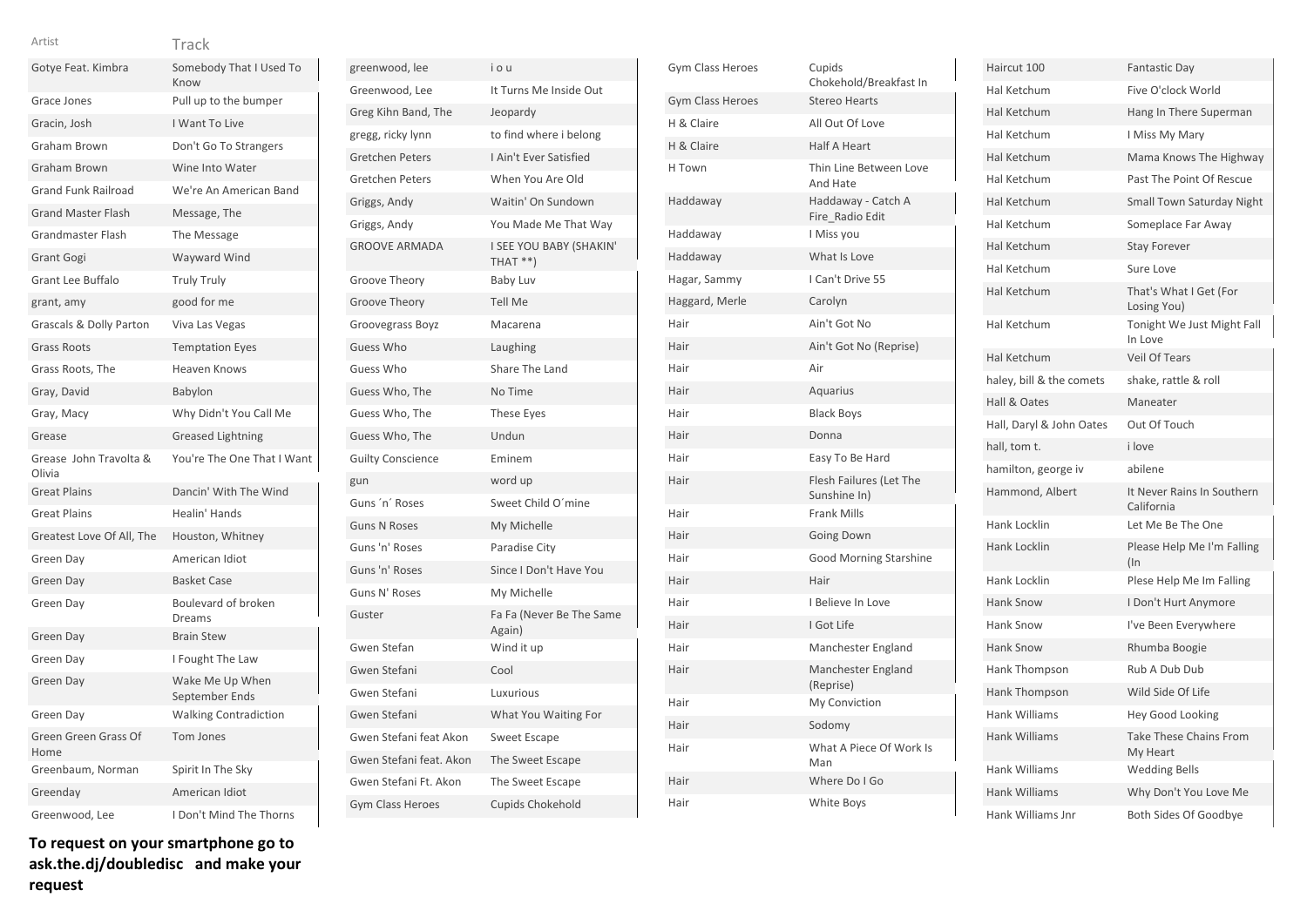| . .<br>٧ | w |  |
|----------|---|--|
|          | ٠ |  |
|          |   |  |

| Artist                                    | Track                                         |
|-------------------------------------------|-----------------------------------------------|
| Hank Williams Jnr                         | <b>Country State Of Mind</b>                  |
| Hank Williams Jnr                         | Dixie On My Mind                              |
| Hank Williams Jnr                         | Don Juan D'bubba                              |
| Hank Williams Jnr                         | <b>Eleven Roses</b>                           |
| Hank Williams Jnr                         | Everything Comes Down To<br>Money And         |
| Hank Williams Jnr                         | Houston We Have A<br>Problem                  |
| Hank Williams Jnr                         | I'm For Love                                  |
| Hank Williams Jnr                         | Whiskey Bent And Hell<br>Bound                |
| Hank Williams Jnr                         | Women I've Never Had                          |
| Hanson                                    | I Will Come To You                            |
| Hanson                                    | If Only                                       |
| Hanson                                    | Mmm Bop                                       |
| Hanson                                    | Penny and me                                  |
| Hanson                                    | This Time Around                              |
| Hanson                                    | Weird                                         |
|                                           |                                               |
| Hanson                                    | Where's The Love                              |
| Happy birthday                            | altered images                                |
| Hard Fi                                   | Living for the weekend                        |
| Hard Fi-                                  | Suburban Knights                              |
| Harold Melvin and the<br><b>Bluenotes</b> | if you don't know me by<br>now                |
| Harper, Ben & Innocent<br>Criminals       | <b>Steal My Kisses</b>                        |
| Harris, Emmylou                           | <b>Blue Kentucky Girl</b>                     |
| Harris, Emmylou                           | Heaven Only Knows                             |
| Harris, Emmylou                           | You Never Can Tell C'est La<br>Vie            |
| Harris, Rolf                              | Tie Me Kangaroo Down,<br>Sport                |
| Harry Chapin                              | Cat's In The Cradle                           |
| Harry Connick Jnr                         | Do You Know What It<br><b>Means To Miss N</b> |
| Harry Connick Jnr                         | Hear Me In The Harmony                        |
| Harry Connick Jnr                         | It Had To Be You                              |

| Harry Enfield          | Loads A Money                                 |
|------------------------|-----------------------------------------------|
| Harry Nillson          | Everybody's Talkin'                           |
| Harry Nillson          | <b>Without You</b>                            |
| Harry Nillsson         | Without you                                   |
| Hart, Beth             | Delicious Surprise (I Believe)                |
| Hart, Freddie          | Easy Loving                                   |
| Hart, Tara Lyn         | Don't Ever Let Me Go                          |
| Hart, Tara Lyn         | That's When You Came<br>Along                 |
| <b>Harvey Danger</b>   | <b>Flagpole Sitta</b>                         |
| Harvey, PJ             | One Line                                      |
| Haven                  | Say Something                                 |
| Hawkins, Edwin Singers | Lay Down Melanie                              |
| Hayes, Wade            | Goodbye Is The Wrong<br>Way To Go             |
| Hayes, Wade            | Up North (Down South,<br>Back East, Out West) |
| <b>Head East</b>       | Never Been Any Reason                         |
| Head, Roy              | <b>Treat Her Right</b>                        |
| Hear' Say              | Lovin' Is Easy                                |
| Hearsay                | The Way To Your Love                          |
| Hear'Say               | Everybody                                     |
| Hear'say               | Eveybody                                      |
| Hear'say               | Lovin' is easy                                |
| Hear'say               | Pure And Simple                               |
| Heart                  | Alone                                         |
| Heart                  | Dog And Butterfly                             |
| Heart                  | Dreamboat Annie                               |
| Heart                  | Even It Up                                    |
| Heart                  | Nothin' At All                                |
| Heart                  | Straight On                                   |
| Heart                  | Stranded                                      |
| <b>Heather Nova</b>    | London Rain                                   |
| Heatherly, Eric        | Flowers On The Wall                           |
| Heatherly, Eric        | Swimming In Champagne                         |
| Heatherly, Eric        | Wrong Five O'Clock                            |

| Heatwave                         | Always and Forever                   |
|----------------------------------|--------------------------------------|
| Heatwave                         | Boogie nights                        |
| <b>Heavy Nova</b>                | Walk This World                      |
| Heights                          | How Do You Talk To An<br>Angel       |
| Helen Darling                    | I Haven't Found It Yet               |
| Helen Reddy                      | Ain't No Way To Treat A<br>Lady      |
| Helen Reddy                      | I Don't Know How To Love<br>Him      |
| Helen Reddy                      | You And Me Against The<br>World      |
| Hello Goodbye                    | Here in your arms                    |
| <b>Helping Haiti</b>             | <b>Everybody Hurts</b>               |
| Hendrix, Jimi                    | <b>Red House</b>                     |
| Henley, Don                      | All She Wants To Do Is<br>Dance      |
| Henley, Don                      | For My Wedding                       |
| <b>Henson Cargill</b>            | Skip A Rope                          |
| Hepburn                          | I Quit                               |
| Herman's Hermits                 | I'm Into Something Good              |
| <b>Herman's Hermits</b>          | There's A Kind Of Hush               |
| <b>Hermes House Band</b>         | <b>Country Roads</b>                 |
| Hermes House Band                | Que Sera Sera                        |
| Herndon, Ty                      | Love Like That, A                    |
| Hi Five                          | Never Should've Let You Go           |
| <b>High School Musical</b>       | <b>Breaking Free</b>                 |
| Highway 101                      | Bed You Made For Me, The             |
| Highway 101                      | Somewhere Tonight                    |
| Highway 101                      | Walkin Talkin Cryin Barely<br>Beatin |
| Highway 101                      | Who's Gonna Love You                 |
| Highway 101 And Paulette<br>Carl | It Must Be Love                      |
| Highwaymen                       | It Is What It Is                     |
| highwaymen, the                  | it is what it is                     |
| <b>Hilary Duff</b>               | So Yesterday                         |
| Hill, Dru                        | I Should Be                          |

| Hill, Faith           | <b>Breathe</b>                             |
|-----------------------|--------------------------------------------|
| Hill, Faith           | Bringing Out The Elvis                     |
| Hill, Faith           | Cry                                        |
| Hill, Faith           | I Can't Do That Anymore                    |
| Hill, Faith           | I Got My Baby                              |
| Hill, Faith           | That's How Love Moves                      |
| Hill, Faith           | There Will Come A Day                      |
| hill, lauryn          | ex-factor                                  |
| <b>Hillary Duff</b>   | So Yesterday                               |
| Hives                 | Walk Idiot Walk                            |
| Hives, The            | Walk Idiot Walk                            |
| Hoku                  | Another Dumb Blonde                        |
| Hoku                  | Perfect Day                                |
| Hole                  | Celebrity Skin                             |
| Hole                  | <b>Gold Dust Woman</b>                     |
| Hole                  | Malibu                                     |
| <b>Hollies</b>        | <b>Bus Stop</b>                            |
| <b>Hollies</b>        | Carrie Anne                                |
| <b>Hollies</b>        | He Aint Heavy He's my<br><b>Brother</b>    |
| <b>Hollies</b>        | The Air that we Breathe                    |
| Hollies, The          | Long Cool Woman In A<br><b>Black Dress</b> |
| Hollies, The          | On A Caroousel                             |
| <b>Holly Dunn</b>     | Are You Ever Gonna Love<br>Me              |
| <b>Holly Dunn</b>     | As Long As You Belong To<br>Me             |
| <b>Holly Dunn</b>     | It's Not About Blame                       |
| <b>Holly Dunn</b>     | No Love Have I                             |
| Holly Dunn            | You Really Had Me Going                    |
| <b>Holly Valance</b>  | Down Boy                                   |
| <b>Holly Valance</b>  | <b>Naughty Girl</b>                        |
| <b>Holly Vallance</b> | State of Mind                              |
| Holly, Buddy          | Everyday                                   |
| Holmes, Rupert        | Him                                        |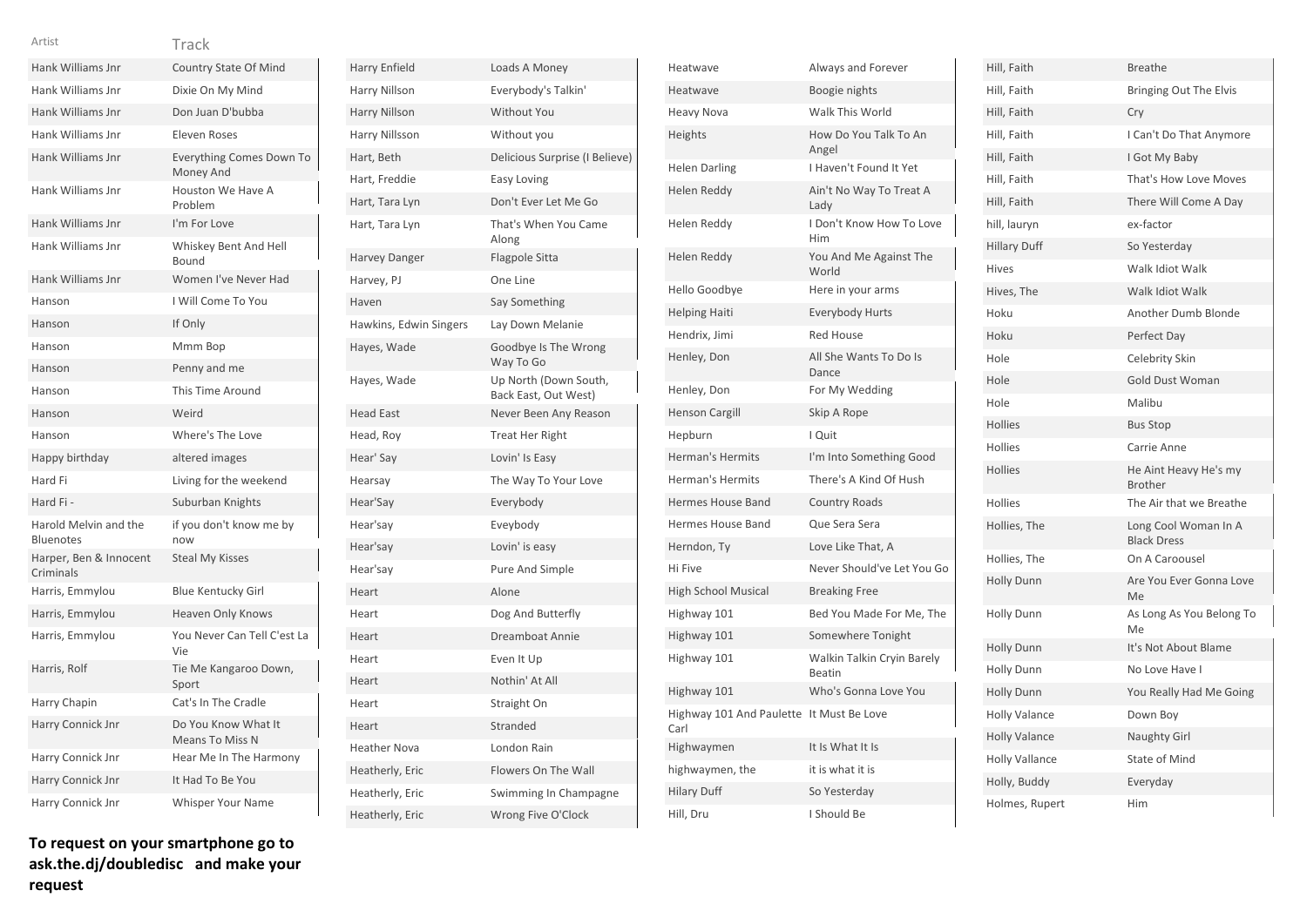|  | ٧ |  |
|--|---|--|
|  |   |  |

| Holy, Steve                    | <b>Blue Moon</b>                                      |
|--------------------------------|-------------------------------------------------------|
| Holy, Steve                    | Hunger, The                                           |
| Hondells, The                  | Little Honda                                          |
| Honey Cone                     | Want Ads                                              |
| Honeymoon Suite                | New Girl Now                                          |
| Honeyz                         | Never Let You Down                                    |
| Hoobastank                     | Crawling In The Dark                                  |
| Hoobastank                     | Reason, The                                           |
| Hooker, John Lee               | Boom Boom Boom                                        |
| <b>Hoosiers</b>                | Worried about Rav                                     |
| Hootie And The Blowfish        | Drowning                                              |
| Hootie And The Blowfish        | Hannah Jane                                           |
| Hootie And The Blowfish        | Hold My Hand                                          |
| Hootie And The Blowfish        | I Go Blind                                            |
| <b>Hootie And The Blowfish</b> | I Will Wait                                           |
| Hootie And The Blowfish        | Let Her Cry                                           |
| Hootie And The Blowfish        | Old Man And Me                                        |
| Hootie And The Blowfish        | Only Lonely                                           |
| <b>Hootie And The Blowfish</b> | Only Wanna Be With You                                |
| Hootie And The Blowfish        | Sad Caper                                             |
| Hootie And The Blowfish        | Time                                                  |
| Hootie And The Blowfish        | <b>Tucker's Town</b>                                  |
| Horace Brown                   | One For The Money                                     |
| Horace Brown                   | Things We Do For Love                                 |
| Hornry                         | Mousse T                                              |
| <b>Hot Chocolate</b>           | Every One Is A Winner                                 |
| <b>Hot Chocolate</b>           | Everyone's A Winner                                   |
| <b>Hot Chocolate</b>           | It Started with a kiss                                |
| <b>Hot Chocolate</b>           | No Doubt About It                                     |
| <b>Hot Chocolate</b>           | You Sexy Thing                                        |
| Hot Fox Karaoke                | Black Or White (In The<br>Style Of 'Michael Jackson') |
| Hot Fox Karaoke                | Combine Harvester (In The<br>Style Of 'The Wurzels')  |
| Hot Fox Karaoke                | Everybody Hurts (In The<br>Style Of 'r.e.m.')         |

House Martins Happy Hour Housemartins Happy Hour houston, david woman always knows, a houston, evans & kelly heartbreak hotel Houston, Whitney You Give Good Love Houston, Whitney & Enrique Iglesias Could I Have This Kiss Forever Houston, Whitney & Enrique Iglesias Same Script, Different Cast Howard Jones A Little Bit Of Snow Howard Jones Lift Me Up Howard Jones New Song Howard, Rebecca Lynn Out Here In The Water Howlin' Wolf Smokestack Lightning Hue & Cry Labour Of Love Huey Lewis If This Is It Huey Lewis & The News If This Is It Huey Lewis And The News But It's Alright Huey Lewis And The News Do You Believe In Love Huey Lewis And The News Hip To Be Square Huey Lewis And The News Jacob's Ladder Huey Lewis And The News Some Kind Of Wonderful Hugh Grant And Haley Bennett Way Back Into Love Human League Don't You Want Me Human League Don't you want me baby Human League Human Human League Keep Feeling Fascination Humble Pie I Don't Need No Doctor I Didn't Mean To Turn You Palmer, Robert On I WANNA HAVE YOUR BABIES NATASHA BEDINGFIELD I5 Distracted Ian Dury & the Blockheads What a waste Ian Van Dahl Castles In The Sky Ian Van Dahl I Will

| Ian Van Dahl                            | Reason                                   |
|-----------------------------------------|------------------------------------------|
| <b>Icicle Works</b>                     | Whisper To A Scream (Birds<br>Fly)       |
| Ides Of March, The                      | Vehicle                                  |
| Idina Menzel                            | Minuet                                   |
| Idols                                   | Happy Xmas (war is over)                 |
| iglesias, enrique                       | hero                                     |
| Iglesias, Enrique                       | Sad Eyes                                 |
| li D Extreme                            | If I Knew Then What I<br><b>Know Now</b> |
| <b>IIO</b>                              | Rapture                                  |
| Ike & Tina Turner                       | <b>Nutbush City Limits</b>               |
| Ike & Tina Turner                       | <b>Proud Mary</b>                        |
| I'M GONNA BE (500<br>MILES)             | PROCLAIMERS (COMIC<br>RELIEF 2007        |
| Imaani                                  | Where Are You                            |
| Imani Coppola                           | Legend Of A Cowgirl                      |
| Immature                                | Lover's Groove                           |
| Immature                                | Please Don't Go                          |
| <b>Immature And Smooth</b><br>And Ed Fr | Watch Me Do My Thing                     |
| In My Bed                               | Hill, Dru                                |
| In The End                              | Linkin Park                              |
| In The Morning                          | Razorlight                               |
| Inaya Day                               | Nasty Girl                               |
| Incubus                                 | <b>Drive</b>                             |
| Incubus                                 | Pardon Me                                |
| Indigo Girls                            | <b>Least Complicated</b>                 |
| Indigo Girls                            | Power Of Two                             |
| Indigo Girls                            | Shame On You                             |
| <b>INNA</b>                             | Hot                                      |
| <b>Inner Circle</b>                     | Sweat (A La La La La Long)               |
| Inner Circle, The                       | <b>Bad Boys</b>                          |
| Inxs                                    | <b>Beautiful Girl</b>                    |
| Inxs                                    | <b>Elegantly Wasted</b>                  |
| <b>Irene Cara</b>                       | Fame                                     |

| Irene Cara                 | Flashdance                        |
|----------------------------|-----------------------------------|
| Iron Maiden                | Different World                   |
| Iron Maiden                | The Evil Men Do                   |
| Isaacs, Sonya              | <b>Barefoot In The Grass</b>      |
| Isaacs, Sonya              | How Can I Forget                  |
| Isaacs, Sonya              | On My Way To You                  |
| <b>Isaak Chris</b>         | Somebody's Crying                 |
| isaak, chris               | can't do a thing                  |
| <b>Isley Bros</b>          | Fight The Power                   |
| <b>Isley Brothers</b>      | It's Your Thing                   |
| <b>Isley Brothers</b>      | Tears                             |
| It Bites                   | <b>Calling All The Heroes</b>     |
| Ivory Joe Hunter           | Since I Met You Baby              |
| Ivy Queen                  | Papi Te Quiero                    |
| lyaz                       | Replay                            |
| J C Chasez                 | <b>Blowing Me Up</b>              |
| J Dee And The Starlighters | <b>Peppermint Twist</b>           |
| J Geils Band               | Detroit Breakdown                 |
| J Giels Band               | Centrefold                        |
| Ja Rule & Ashanti          | Mesmerize                         |
| Ja Rule & Bobby Brown      | Thug Lovin'                       |
| Jack Greene                | All The Time                      |
| Jack Greene                | There Goes My Everything          |
| Jack Greene Jeannie Seely  | Wish I Didn't Have To Miss<br>You |
| Jack Ingram                | Flutter                           |
| Jack Ingram                | Wherever You Are                  |
| Jack Johnson, -            | Good People                       |
| Jack Jones                 | The Impossible Dream              |
| Jack Jones                 | Wives and lovers                  |
| Jack Penate -              | Torn On The Platform              |
| Jackie Trent               | Make it easy on yourself          |
| Jackie Wilson              | I Get The Sweetest Feeling        |
| Jackie Wilson              | <b>Reet Petite</b>                |
| Jackson 5                  | Blame It On The Boogie            |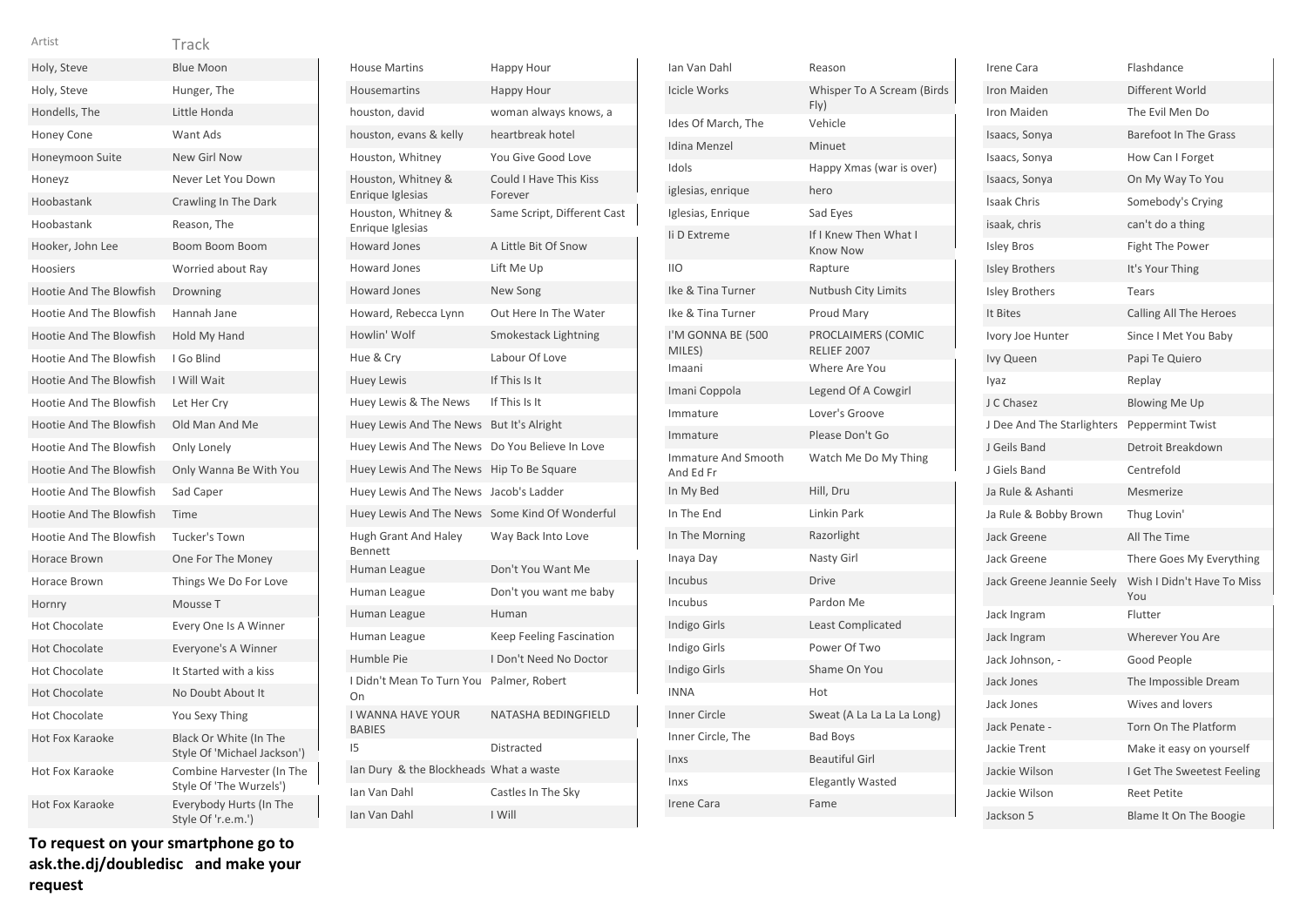| Jackson 5          | I Want You Back                   |
|--------------------|-----------------------------------|
| Jackson 5          | Never Can Say Goodbye             |
| Jackson Browne     | I'm The Cat                       |
| Jackson Browne     | My Problem Is You                 |
| Jackson Browne     | Somebody's Baby                   |
| Jackson, Alan      | Blues Man, The                    |
| Jackson, Alan      | It Must Be Love                   |
| Jackson, Alan      | It's Alright To Be A Redneck      |
| jackson, alan      | livin' on love                    |
| Jackson, Alan      | Too Much Of A Good Thing          |
| Jackson, Alan      | Www.Memory                        |
| Jackson, Freddie   | Love Me Down                      |
| Jackson, Joe       | <b>Sunday Papers</b>              |
| jackson, michael   | man in the mirror                 |
| Jackson, Micheal   | Don't Stop 'Til You Get<br>Enough |
| Jackson, Micheal   | P.Y.T. (Pretty Young Thing)       |
| Jackson, Micheal   | Rock With You                     |
| Jackson, Micheal   | Wanna Be Startin'<br>Somethin'    |
| Jackson, Stonewall | Don't Be Angry                    |
| Jacksons           | Can You Feel It                   |
| Jacksons, The      | Shake Your Body                   |
| Jade               | Every Day Of The Week             |
| Jaheim & Tha Rayne | Fabulous                          |
| Jaimeson           | Complete                          |
| Jake Owen          | Yee Haw                           |
| Jakie Deshannon    | What the world needs now          |
| Jamaica            | Tell Me Where It Hurts            |
| Jamelia            | DJ                                |
| Jamelia            | No More                           |
| Jamelia            | See it in a Boys Eyes             |
| Jamelia            | See It In A Boy's Eyes            |
| Jamelia            | Something About You               |
| Jamelia            | Stop                              |

| Jamelia                           | Superstar                      |
|-----------------------------------|--------------------------------|
| James                             | <b>Fred Astaire</b>            |
| James                             | Sound -                        |
| James And Bobby Purify            | Shake A Tail Feather           |
| James Blunt                       | Goodbye My Lover               |
| James Blunt                       | High                           |
| James Blunt -                     | 1973                           |
| James Bonamy                      | I Don't Think I Will           |
| James Bonamy                      | Naked To The Pain              |
| James Bonamy                      | She's Got A Mind Of Her<br>Own |
| James Brown                       | I Got You                      |
| James Brown                       | I'll Go Crazy                  |
| James Brown                       | Living In America              |
| James Brown                       | Papa Don't Take No Mess        |
| James Brown                       | Pleasepleaseplease             |
| James Brown                       | Sex Machine                    |
| James Brown                       | This is a Mans World           |
| James Darren                      | Goodbye Cruel World            |
| James House                       | Little By Little               |
| James House                       | This Is Me Missing You         |
| James Ingram                      | <b>Just Once</b>               |
| James Ingram                      | Someone Like You               |
| James Ingram                      | Where Did My Heart Go          |
| James Morrison                    | Wonderful World                |
| <b>James Morrison</b>             | You Give Me Something          |
| James Morrison Feat.<br>Nelly Fur | <b>Broken Strings</b>          |
| James O' Hara                     | <b>50000 Names</b>             |
| James Taylor                      | Little More Time With You      |
| James Taylor                      | Never Die Young                |
| James Taylor                      | <b>Steamroller Blues</b>       |
| James, Etta                       | At Last                        |
| James, Joni                       | Why Don't You Believe Me       |
| James, Tommy & The<br>Shondells   | Hanky Panky                    |

| James, Tommy & The<br>Shondells                       | Mony Mony                        |
|-------------------------------------------------------|----------------------------------|
| James Morrison Feat. Ne Broken Strings<br>lly Furtado |                                  |
| Jamie Benson                                          | Stay                             |
| Jamie Cullum                                          | Frontin'                         |
| Jamie Walters                                         | Hold On                          |
| Jamie Walters                                         | Why                              |
| Jamiraquoi                                            | Little L                         |
| Jamiraquoi                                            | You Give Me Something            |
| Jamiroquai                                            | Canned heat                      |
| Jamiroquai                                            | Corner Of The Earth              |
| <b>JAMIROQUAI</b>                                     | <b>DEEPER UNDERGROUND</b>        |
| Jamiroquai                                            | Love Foolosophy                  |
| Jamiroquai                                            | Virtual Insanity                 |
| Jan & Dean                                            | Drag City                        |
| Jan & Dean                                            | Little Old Lady From<br>Oasadena |
| Jan & Dean                                            | <b>Surf City</b>                 |
| Jan Beard                                             | Speakin' Of The Devil            |
| Jana                                                  | Ooh Baby, Baby                   |
| Jane Childs                                           | Don't Wanna Fall In Love         |
| Jane Wiedlin                                          | <b>Rush Hour</b>                 |
| Jane's Addiction                                      | <b>Been Caught Stealing</b>      |
| Janet Jackson                                         | All For You                      |
| Janet Jackson                                         | <b>Black Cat</b>                 |
| Janet Jackson                                         | Dosen't Really Matter            |
| Janet Jackson                                         | Runaway                          |
| Janet Jackson                                         | Son Of A Gun                     |
| Janet Jackson                                         | <b>Together Again</b>            |
| Janet Jackson                                         | <b>Twenty Foreplay</b>           |
| Janet Jackson                                         | What Have You Done<br>Latlev     |
| Janet Jackson                                         | What Have You Done For<br>Me     |
| Janet Jackson                                         | When I Think Of You              |
| Janet Jackson                                         | You Want This                    |

| Janie Fricke                        | Let's Stop Talking About It      |
|-------------------------------------|----------------------------------|
| Janie Fricke                        | She's Single Again               |
| Janie Fricke                        | Tell Me A Lie                    |
| Janie Fricke                        | Your Heart's Not In It           |
| Janis lan                           | Days Like These                  |
| Jann Arden                          | <b>Good Mother</b>               |
| Jann Arden                          | Insensitive                      |
| Japan                               | <b>I Second That Emotion</b>     |
| Jarreau, Al                         | Boogie Down                      |
| Jars Of Clay                        | Flood                            |
| Jason Derulo                        | In My Head                       |
| <b>Jason Mraz</b>                   | I'm Yours                        |
| Jason Nevins & Holly<br>lames       | I'm In Heaven                    |
| Jason Nevins Feat Holly<br>James    | I'm In Heaven                    |
| Jason Sellers                       | I'm Your                         |
| Jason Sellers                       | That Does It                     |
| Javine                              | Surrender                        |
| Javine                              | <b>Touch My Fire</b>             |
| Jay And The Techniques              | Apples Peaches Pumpkin<br>Pie    |
| Jay Ferguson                        | Thunder Island                   |
| Jay Sean                            | Ride it                          |
| Jay Sean feat. Lil Wayne            | Down                             |
| Jay Z                               | <b>Empire State Of Mind</b>      |
| Jay Z                               | Girls Girls Girls                |
| Jay Z feat. Rihanna &<br>Kanye West | Run This Town                    |
| Jayhawks, The                       | I'm Gonna Make You Love<br>Me    |
| Jay-Z                               | Hard Knock Life                  |
| Jay-Z & Beyonce Knowles             | Modern Day Bonnie And<br>Clyde   |
| Jay-Z feat. Alicia Keys             | <b>Empire State Of Mind</b>      |
| Jay-Z-Amli-Ja Rule                  | Can I Get A                      |
| Jedward Ft. Vanilla Ice             | Under Pressure (Ice Ice<br>Baby) |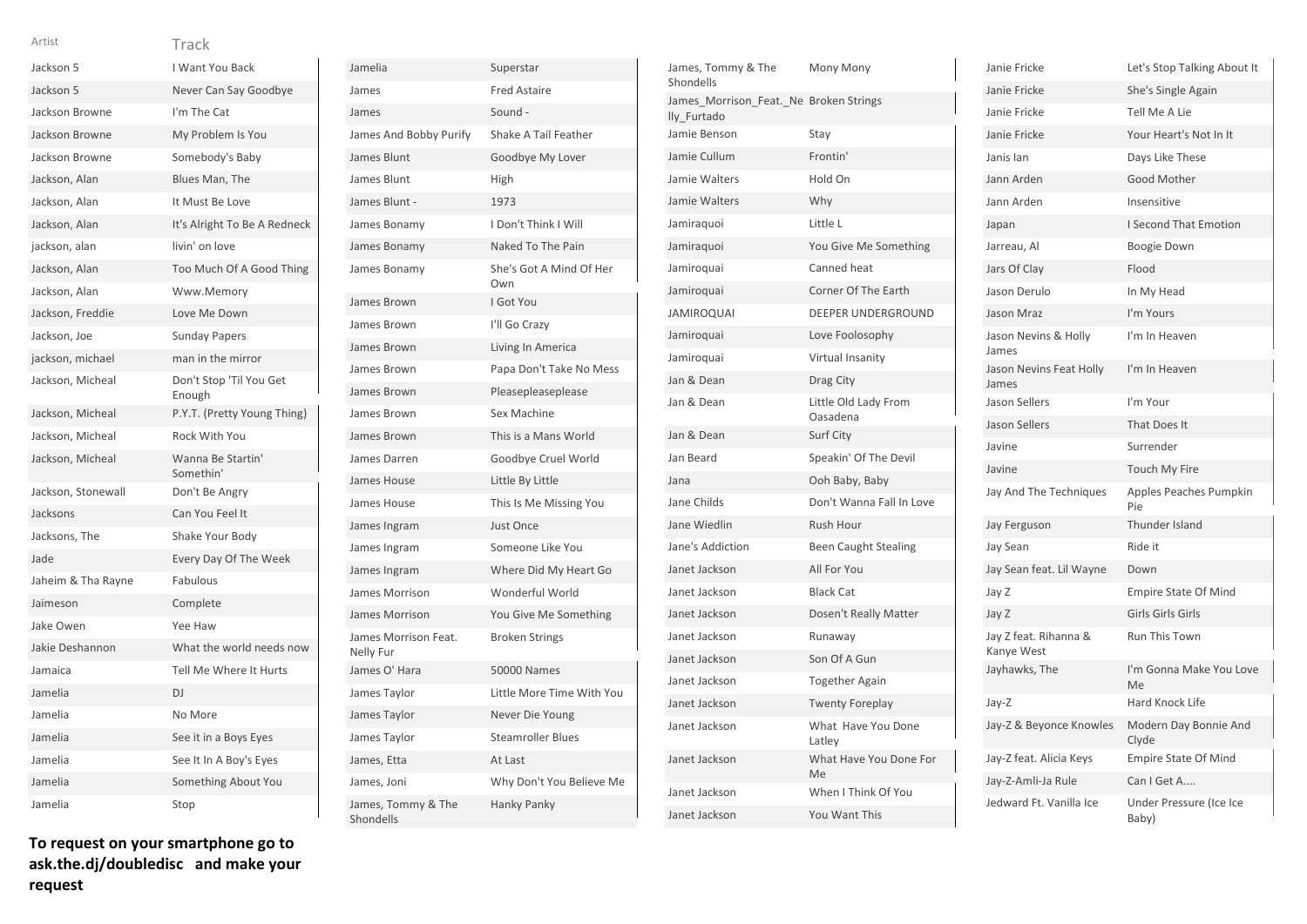| Artist                    | Track                                                                                                                |
|---------------------------|----------------------------------------------------------------------------------------------------------------------|
| <b>Jeff Bates</b>         | The Love song                                                                                                        |
| Jeff Beck                 | Hi Ho Silver Lining                                                                                                  |
| Jeff Carson               | Cheatin' On Her Heart                                                                                                |
| Jeff Carson               | Not On Your Love                                                                                                     |
| Jeff Carson               | Shine On                                                                                                             |
| Jeff Carson               | <b>That Last Mile</b>                                                                                                |
| <b>Jeff Carson</b>        | Yeah Buddy                                                                                                           |
| <b>Jeff Healey</b>        | Confidence Man                                                                                                       |
| Jeff Healey Band          | Lost In Your Eyes                                                                                                    |
| Jeff Moore                | She's Over You                                                                                                       |
| Jefferson Airplane        | Somebody To Love                                                                                                     |
| Jefferson Starship        | Count On Me                                                                                                          |
| Jem                       | They                                                                                                                 |
| Jem                       | Wish I                                                                                                               |
| Jenifer Lopez             | Play                                                                                                                 |
| Jenifer Lopez & Ll Cool J | All I Have                                                                                                           |
| Jennifer Ellison          | Baby I Don't Care                                                                                                    |
| Jennifer Ellison          | Bye Bye Boy                                                                                                          |
| Jennifer Lopez            | Ain't It Funny                                                                                                       |
| Jennifer Lopez            | Baby I love you                                                                                                      |
| Jennifer Lopez            | Crazy little thing called love                                                                                       |
| Jennifer Lopez            | <b>Get Right</b>                                                                                                     |
| Jennifer Lopez            | If You Had My Love                                                                                                   |
| Jennifer Lopez            | If You Have My Love                                                                                                  |
| Jennifer Lopez            | I'm Glad                                                                                                             |
| Jennifer Lopez            | I'm Gonna Be Allright                                                                                                |
| Jennifer Lopez            | I'm Gonna Be Alright<br>(Instrumental Track With<br>Background<br>Vocals)[Karaoke in the style<br>of Jennifer Lopez] |
| <b>JENNIFER LOPEZ</b>     | <b>IM REAL</b>                                                                                                       |
| Jennifer Lopez            | I'm Real                                                                                                             |
| Jennifer Lopez            | Waiting for tonight                                                                                                  |
| Jennifer Love Hewitt      | How Do I Deal                                                                                                        |
| Jennifer Paige            | Sober                                                                                                                |

**To request on your smartphone go to ask.the.dj/doubledisc and make your request**

| Jennifer Rush                       | Power Of Love                          |
|-------------------------------------|----------------------------------------|
| Jennifer Warnes                     | Right Time Of The Night                |
| Jennings, Waylon                    | Amanda                                 |
| Jennings, Waylon                    | Good Ol' Boys                          |
| Jennings, Waylon                    | I Ain't Living Long Like This          |
| jennings, waylon                    | rose in paradise                       |
| Jennings, Waylon                    | You Can Have Her                       |
| Jenny Simpson                       | <b>Ticket Out Of Kansas</b>            |
| Jentina                             | <b>Bad Ass Strippa</b>                 |
| Jerry Butler                        | Only The Strong Survive                |
| Jerry Cantrell                      | Leave Me Alone                         |
| Jerry Jeff Walker                   | Up Against The Wall You<br>Redneck     |
| Jerry Lee Lewis                     | <b>Breathless</b>                      |
| Jerry Lee Lewis                     | What's Made Milwaukee<br>Famous        |
| Jerry Lee Lewis                     | What's Made Milwaukee<br>Famous (Has M |
| Jerry Reed                          | Amos Moses                             |
| Jerry Reed                          | <b>East Bound And Down</b>             |
| Jerry Reed                          | <b>Eastbound And Down</b>              |
| Jerry Reed                          | Lord Mr Ford                           |
| Jerry Reed                          | She Got The Gold Mine I<br>Got The Sha |
| Jerry Reed                          | When You're Hot You're<br>Hot          |
| Jesse Hunter                        | By The Way She's Lookin'               |
| Jessi Colter                        | I'm Not Lisa                           |
| Jessi Colter                        | What's Happened To Blue<br>Eyes        |
| Jessica Andrews                     | I Will Be There For You                |
| Jessica Andrews                     | There's more to me than<br>vou         |
| Jessica Simpson                     | Irresisitible                          |
| Jessica Simpson & Ashlee<br>Simpson | Little Drummer Boy                     |
| Jessie J and BOB                    | Price tag                              |
| Jessie J Feat BOB                   | Price Tag (for Female Vocal<br>Only)   |

| Jessie J. Feat. Ariana<br>Grande & Nicki Minaj | <b>Bang Bang</b>                       |
|------------------------------------------------|----------------------------------------|
| Jessie J and B O B                             | Price_Tag                              |
| Jesus Jones                                    | Right Here Right Now                   |
| Jet                                            | Are You Gonna Be My Girl               |
| Jet                                            | Cold Hard B****                        |
| Jethro Tull                                    | Locomotive Breath                      |
| Jets                                           | Make It Real                           |
| Jett, Joan & The<br><b>Blackhearts</b>         | <b>Crimson And Clover</b>              |
| Jewel                                          | <b>Foolish Games</b>                   |
| Jewel                                          | Hands                                  |
| Jewel                                          | Who Will Save Your Soul                |
| Jewel                                          | You Were Meant For Me                  |
| <b>Jewel Akens</b>                             | <b>Birds And The Bees</b>              |
| Jewish                                         | Adom Adom                              |
| Jewish                                         | Al Hol Eleh                            |
| Jewish                                         | Bo Jenkes Mit Mandlin                  |
| Jewish                                         | Dayenu                                 |
| Jewish                                         | Havah Nagilah                          |
| Jewish                                         | Helleuya                               |
| Jewish                                         | Jerushalayim Shel Zahav                |
| Jewish                                         | Nanukah Medley                         |
| Jewish                                         | Natikva                                |
| Jewish                                         | Naveinu Shalom Aleichem                |
| Jewish                                         | Of 'n Pripitchok                       |
| Jewish                                         | Ose Shalom                             |
| Jewish                                         | Siman Tov                              |
| Jewish                                         | Tzena                                  |
| Jill Sobule                                    | I Kissed A Girl                        |
| Jim Brickman And Martina<br><b>McBr</b>        | Valentine                              |
| Jim Capaldi                                    | Love Hurts                             |
| Jim Croce                                      | I'll Have To Say I Love You<br>In A So |
| Jim Croce                                      | Workin' At The Car Wash<br>Rlues       |

| Jim Ed Brown           | Pop A Top                                  |
|------------------------|--------------------------------------------|
| Jim Lowe               | Green Door                                 |
| <b>Jim Reeves</b>      | Adios Amigo                                |
| <b>Jim Reeves</b>      | <b>Billy Bayou</b>                         |
| Jim Reeves             | <b>Distant Drums</b>                       |
| <b>Jim Reeves</b>      | Have I Told You Latley                     |
| <b>Jim Reeves</b>      | This Is It                                 |
| <b>Jim Reeves</b>      | Welcome to my world                        |
| Jim Stafford           | <b>Spiders And Snakes</b>                  |
| Jimi Hendrix           | Are You Experienced?                       |
| Jimmie Rodgers         | Kisses Sweeter Than Wine                   |
| Jimmy Buffett          | Another Saturday Night                     |
| Jimmy Buffett          | <b>Boat Drinks</b>                         |
| Jimmy Buffett          | Changes In Latitude<br>Changes In Atti     |
| Jimmy Buffett          | Cheeseburger In Paradise                   |
| Jimmy Buffett          | Come Monday                                |
| Jimmy Buffett          | Fins                                       |
| Jimmy Buffett          | Grapefruit Juicy Fruit                     |
| Jimmy Buffett          | He Went To Paris                           |
| Jimmy Buffett          | Livingstone Saturday Night                 |
| Jimmy Buffett          | Margaritaville                             |
| Jimmy Buffett          | <b>Pencil Thin Moustache</b>               |
| Jimmy Buffett          | Pirate Looks At Forty                      |
| Jimmy Buffett          | Son Of A Sailor                            |
| Jimmy Buffett          | Volcano                                    |
| Jimmy Buffett          | Why Don't We Get Drunk                     |
| Jimmy Clayton          | <b>Just A Dream</b>                        |
| Jimmy Cliff            | I can see clearly now the<br>rain has gone |
| Jimmy Cliff            | We All Are One                             |
| Jimmy Cliff            | Wonderful World Beautiful<br>People        |
| Jimmy Eat World        | Middle, The                                |
| Jimmy Eat World wvocal | Middle, The                                |
| Jimmy Hendrix          | <b>Purple Haze</b>                         |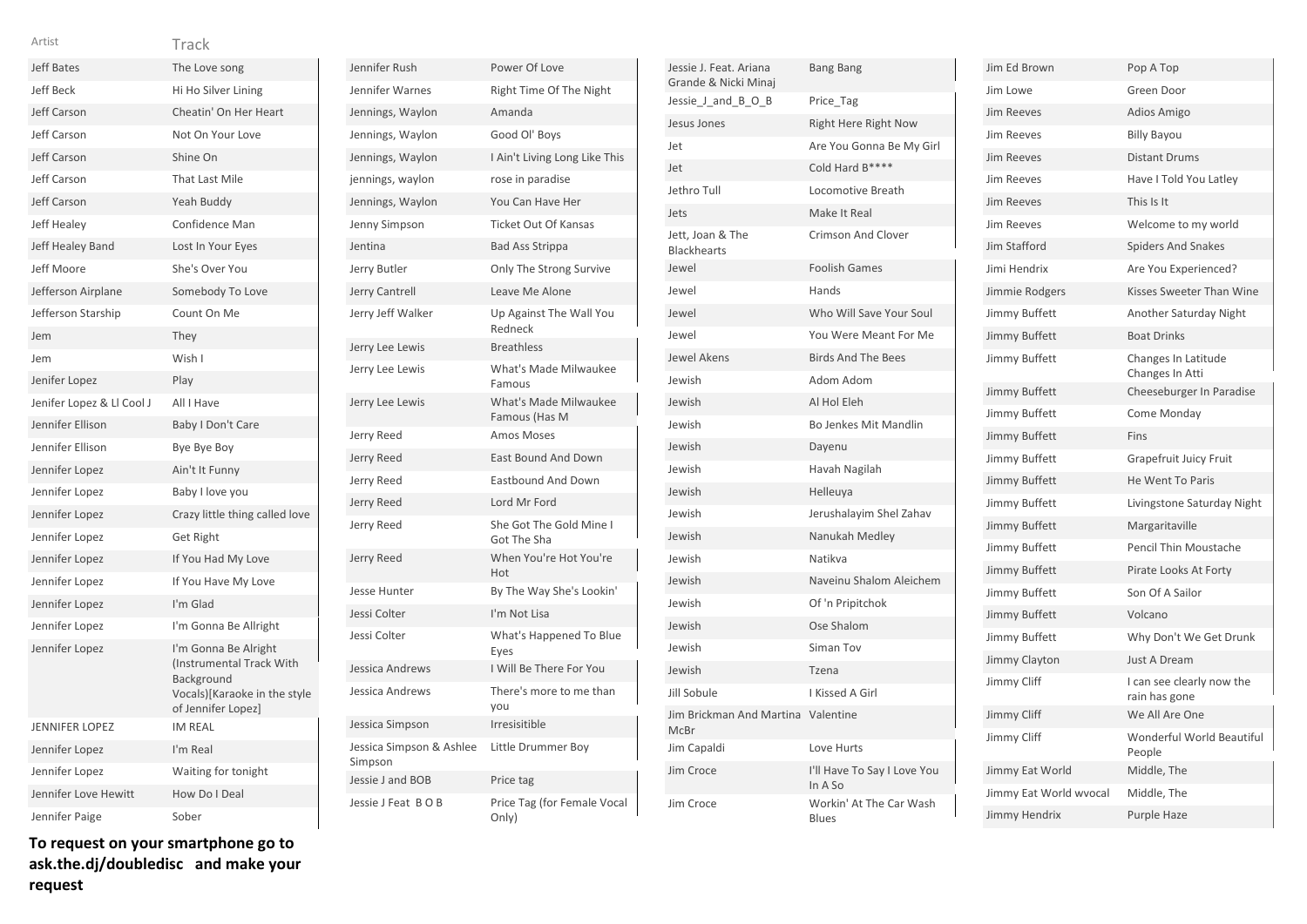| ٧ | v |  |  |  |
|---|---|--|--|--|
|   |   |  |  |  |

Jodeci Jodeci

| Jimmy Nail                              | Ain't No Doubt About it                   |
|-----------------------------------------|-------------------------------------------|
| Jimmy Newman                            | <b>Fallen Star</b>                        |
| Jimmy Ray                               | Are You Jimmy Ray                         |
| Jimmy Ruffin                            | I'll Say Forever My Love                  |
| Jimmy Ruffin                            | What becomes of the<br>broken hearted     |
| Jimmy Somerville                        | Never Can Say Goodbye                     |
| Jimmy Wayne                             | Stay gone                                 |
| JLS                                     | Beat Again [Radio<br>Edit]/Radio Edit     |
| <b>JLS</b>                              | Everybody in love                         |
| <b>JLS</b>                              | One shot                                  |
| JLS                                     | The club is alive                         |
| Jo Dee Messina                          | Bye Bye                                   |
| Jo Dee Messina                          | Do You Wanna Make<br>Something Of It      |
| Jo Dee Messina                          | <b>Heads Carolina Tails</b><br>California |
| Jo Dee Messina                          | I'm Alright                               |
| Jo Dee Messina                          | Not Going Down                            |
| Jo Dee Messina                          | <b>Stand Beside Me</b>                    |
| Jo Dee Messina                          | You're Not In Kansas Any<br>More          |
| Jo Jo                                   | Leave (Get out)                           |
| Jo Jo                                   | Too Little Too Late                       |
| Jo Jo feat bow wow                      | Baby It's You                             |
| Joan Jett                               | I Hate Myself For Loving<br>You           |
| Joan Jett                               | I Love Rock 'n' Roll                      |
| Joan Jett And The<br><b>Blackhearts</b> | Do You Wanna Touch Me<br>(Oh Yeah)        |
| Joan Jett And The<br><b>Blackhearts</b> | I Hate Myself For Loving<br>You           |
| Joan Osborne                            | One Of Us                                 |
| Joan Osborne                            | Right Hand Man                            |
| Joan Osborne                            | St Teresa                                 |
| Jocelyn Brown                           | Somebody else's guy                       |
| Jocelyn Enriquez                        | Do You Miss Me                            |
|                                         |                                           |

| Jodeci                           | Get On Up                             |
|----------------------------------|---------------------------------------|
| Jodeci                           | Love U 4 Life                         |
| Joe                              | All The Things (Your Man<br>Won't Do) |
| Joe                              | I Wanna Know                          |
| Joe Cocker                       | <b>Feeling Alright</b>                |
| Joe Cocker                       | Have A Little Faith                   |
| Joe Cocker                       | Unchain My Heart                      |
| Joe Cocker                       | When The Night Comes                  |
| Joe Diffie                       | <b>Behind Closed Doors</b>            |
| Joe Diffie                       | <b>Bigger Than The Beatles</b>        |
| Joe Diffie                       | COUNTRY                               |
| Joe Diffie                       | I'm In Love With A Capital<br>You     |
| Joe Diffie                       | John Deere Green                      |
| Joe Diffie                       | Life's So Funny                       |
| Joe Diffie                       | Next Thing Smokin'                    |
| Joe Diffie                       | Prop Me Up Beside The<br>Jukebox      |
| Joe Diffie                       | Ships That Don't Come In              |
| Joe Diffie                       | So Help Me Girl                       |
| Joe Diffie                       | <b>Startin' Over Blues</b>            |
| Joe Diffie                       | Texas Size Heartache                  |
| Joe Diffie                       | That Road Not Taken                   |
| Joe Diffie                       | Third Rock From The Sun               |
| Joe Diffie                       | This Is Your Brain                    |
| Joe Diffie                       | White Lightning                       |
| Joe Diffie                       | Whole Lotta Gone                      |
| Joe Dolan                        | Make me an Island                     |
| Joe Dolce                        | Shaddapa You Face                     |
| Joe Feat Mystikal                | Stutter                               |
| Joe Hamilton Frank And<br>Reynol | Don't Pull Your Love                  |
| Joe Jackson                      | Is She Really Going Out<br>With H     |
| Joe Nichols                      | To Tell You The Truth I Liec          |
| Joe South                        | <b>Games People Play</b>              |

| Joe Tex                   | Don't Wanna Be A Player                               |
|---------------------------|-------------------------------------------------------|
| Joe Walsh                 | Life's Been Good                                      |
| Joe Walsh And Steve Earle | Honey Don't                                           |
| Joel, Billy               | Captain Jack                                          |
| Joel, Billy               | Keeping The Faith                                     |
| Joel, Billy               | Longest Time, The                                     |
| Joel, Billy               | Matter Of Trust, A                                    |
| Joel, Billy               | Miami 2017 (Seen The<br>Lights Go Out On<br>Broadway) |
| Joel, Billy               | My Life                                               |
| Joel, Billy               | Scenes From An Italian<br>Restaurant                  |
| joel, billy               | shameless                                             |
| Joel, Billy               | This Is The Time                                      |
| joel, billy               | we didn't start the fire                              |
| Joel, Billy               | You're Only Human                                     |
| Joey McIntyre             | <b>Stay The Same</b>                                  |
| John And Audrey Wiggins   | Has Anyone Seen Amy                                   |
| John Anderson             | I Fell In The Water                                   |
| John Anderson             | I've Got It Made                                      |
| John Anderson             | Long Hard Lesson Learned                              |
| John Anderson             | Mississippi Moon                                      |
| John Anderson             | Money In The Bank                                     |
| John Anderson             | My Kind Of Crazy                                      |
| John Anderson             | Paradise                                              |
| John Anderson             | Seminole Wnd                                          |
| John Anderson             | Small Town                                            |
| John Anderson             | Solid Ground                                          |
| John Anderson             | Somebody Slap Me                                      |
| John Anderson             | <b>Straight Tequila Night</b>                         |
| John Anderson             | Takin' The Country Back                               |
| John Anderson             | When It Comes To You                                  |
| John Anderson             | Wild And Blue                                         |
| John Berry                | <b>Better Than A Biscuit</b>                          |
|                           |                                                       |

| John Berry                      | Change My Mind                      |
|---------------------------------|-------------------------------------|
| John Berry                      | I Think About It All The<br>Time    |
| John Berry                      | I Will If You Will                  |
| John Berry                      | Mind Of Her Own                     |
| John Berry                      | Over My Shoulder                    |
| John Berry                      | She's Taken A Shine                 |
| John Berry                      | Standing On The Edge                |
| John Berry                      | Stone                               |
| John Berry                      | What's In It For Me                 |
| John Berry                      | Your Love Amazes Me                 |
| John Conlee                     | <b>Backside Of Thirty</b>           |
| John Conlee                     | <b>Friday Night Blues</b>           |
| John Conlee                     | Lady Lay Down                       |
| John Conlee                     | Miss Emily's Pictures               |
| John Conlee                     | <b>Rose Colored Glasses</b>         |
| John Cougar Mellencamp          | Ain't Even Done With The<br>Night   |
| John Cougar Mellencamp          | Hurts So Good                       |
| John Cougar Mellencamp          | Key West Intermezzo                 |
| John Cougar Mellencamp          | <b>Small Town</b>                   |
| John denver                     | annie's song                        |
| John Denver                     | <b>Back Home Again</b>              |
| John Denver                     | I'm Sorry                           |
| John Denver                     | Rocky Mountain High -               |
| John Denver                     | Some Days Are Diamonds<br>Some Days |
| John Farnham                    | You're The Voice                    |
| John Fogerty                    | Premonition                         |
| John Fred & The Playboy<br>Band | Judy In Disguise                    |
| John Holt                       | Mr Bojangles                        |
| John Legend                     | <b>Ordinary People</b>              |
| John Lennon                     | <b>Beautiful Day</b>                |
| John Lennon                     | Happy Christmas (War Is<br>Over)    |
| John Mellencamp                 | Dance Naked                         |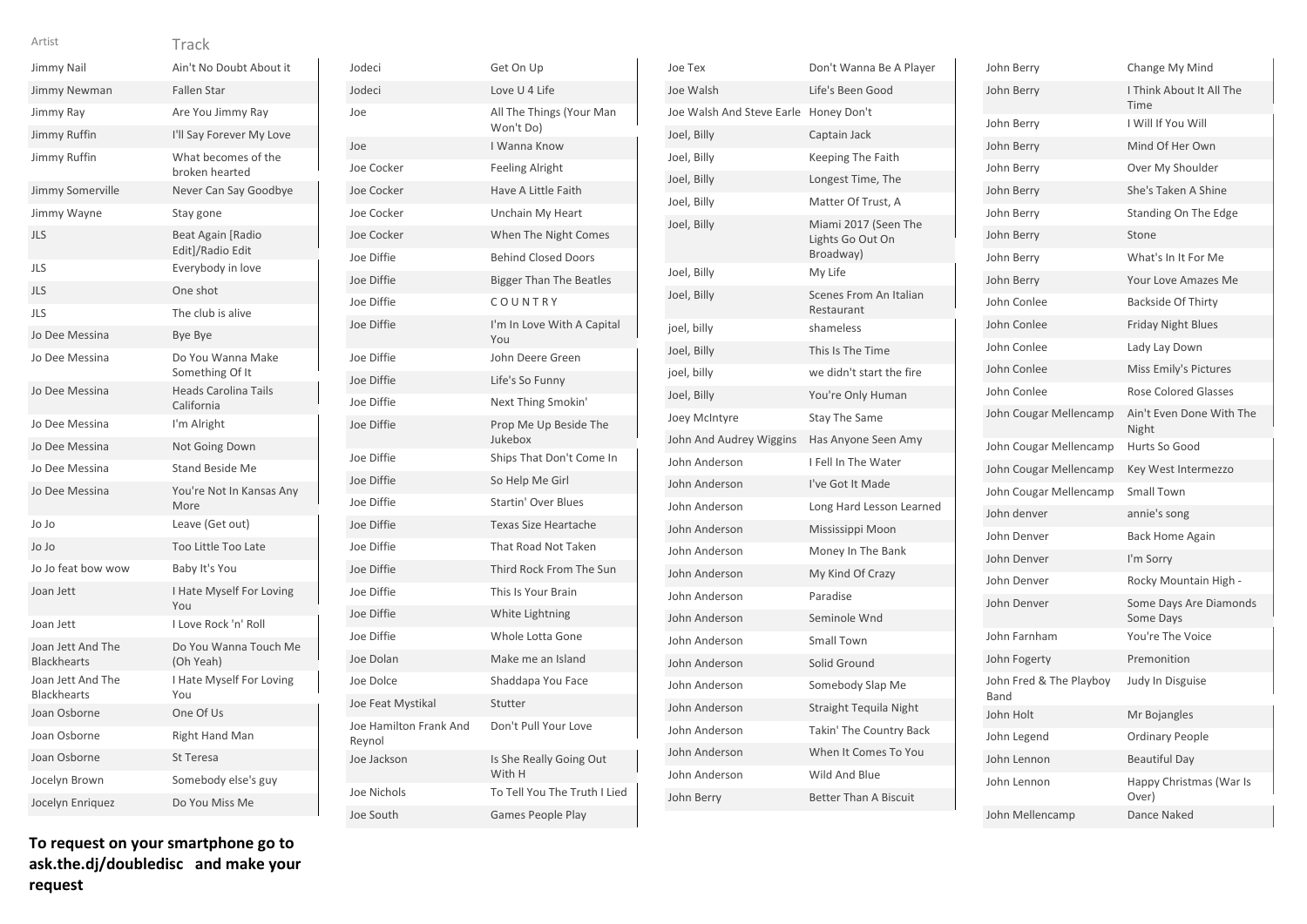| John Mellencamp                                 | Human Wheels                             |
|-------------------------------------------------|------------------------------------------|
| John Mellencamp                                 | I'm Not Running Anymore                  |
| John Mellencamp                                 | Junior                                   |
| John Mellencamp                                 | Just Another Day                         |
| John Mellencamp                                 | Key West Intermezzo (I<br>Saw You Firs   |
| John Mellencamp                                 | <b>Pink Houses</b>                       |
| John Mellencamp                                 | What If I Came Knocking                  |
| John Mellencamp                                 | Wild Night                               |
| John Mellencamp                                 | Your Life Is Now                         |
| John Michael Montgomery Ain't Got Nothin' On Us |                                          |
| John Michael Montgomery Angel In My Eyes        |                                          |
| John Michael Montgomery Cover You In Kisses     |                                          |
| John Michael Montgomery Cowboy Love             |                                          |
| John Michael Montgomery Dream On Texas Ladies   |                                          |
| John Michael Montgomery Heaven Sent Me You      |                                          |
| John Michael Montgomery Hold On To Me           |                                          |
| John Michael Montgomery How Was I To Know       |                                          |
| John Michael Montgomery I Miss You A Little     |                                          |
| John Michael Montgomery Line On Love            |                                          |
| John Michael Montgomery Long As I Live          |                                          |
| John Michael Montgomery Love Working On You     |                                          |
| John Michael Montgomery No Man's Land           |                                          |
| John Michael Montgomery Oh How She Shines       |                                          |
| John Michael Montgomery Sold                    |                                          |
| John Michael Montgomery Sold (The Grundy County | Auction Inc                              |
| John Parr                                       | <b>St Elmos Fire</b>                     |
| John Paul Young                                 | Love Is In The Air                       |
| John Schneider                                  | <b>Country Girls</b>                     |
| John Stewart                                    | Gold                                     |
| John Stewart                                    | We Don't Have To Take<br>Our Clothes Off |
| John Tesh And Dalia                             | Mother I Miss You                        |
| John Tesh And James<br>Ingram                   | Forever More I'll Be The<br>One          |

John Tesh And James Ingram Give Me Forever (I Do) John Travolta Greased Lightnin' John Travolta Greased Lightning John Travolta & Olivia Newton John Summer Nights John Travolta & Olivia Newton John You're the one that I want John Travolta & olivia Newton-John Grease John Waite **How Did I Get By Without** You John Waite Missing You John, Elton Bennie & The Jets John, Elton Blue Eyes John, Elton Border Song John, Elton Crocodile Rock John, Elton Don't Let The Sun Go Down On Me John, Elton Goodbye Yellow Brick Road John, Elton I'm Still Standing John, Elton Island Girl John, Elton Lucy In The Sky With Diamonds John, Elton Mona Lisas & Mad Hatters John, Elton Philadelphia Freedom John, Elton Rocket Man John, Elton Saturday Night's Alright For Fighting John, Elton Someday Out Of The Blue John, Elton Someone Saved My Life Tonight John, Elton Take Me To The Pilot John, Elton & Kiki Dee Don't Go Breaking My Heart John, Elton & The Backstreet Boys Friends Never Say Goodbye Johnnie Taylor Cheaper To Keep Her Johnnie Taylor Disco Lady Johnny Cash A boy named Sue

| Johnny Cash                         | A Thing Called Love                    |
|-------------------------------------|----------------------------------------|
| Johnny Cash                         | <b>Ballad Of A Teenage Queen</b>       |
| Johnny Cash                         | Don't Take Your Guns To<br>Town        |
| Johnny Cash                         | Drive On                               |
| Johnny Cash                         | <b>Get Rhythm</b>                      |
| Johnny Cash                         | Guess Things Happen That<br>Way        |
| Johnny Cash                         | Man In Black                           |
| Johnny Cash                         | One Piece At A Time                    |
| Johnny Cash                         | Ring Of Fire                           |
| Johnny Cash                         | <b>Understand Your Man</b>             |
| Johnny Cash                         | Ways Of A Woman In Love                |
| Johnny Cash And June<br>Carter      | Jackson                                |
| Johnny Gill                         | Let's Get The Mood Right               |
| Johnny Gill                         | My My My                               |
| Johnny Gill And R<br>Troutman       | It's Your Body                         |
| Johnny Hates Jazz                   | <b>Turn Back The Clock</b>             |
| Johnny Horton                       | <b>Mansion You Stole</b>               |
| Johnny Horton                       | North To Alaska                        |
| Johnny Horton                       | <b>Sink The Bismarck</b>               |
| Johnny Horton                       | When It's Springtime In<br>Alaska (It' |
| Johnny Kidd and the<br>Pirates      | Shaking all over                       |
| Johnny Lee                          | Bet Your Heart On Me                   |
| Johnny Lee                          | Cherokee Fiddle                        |
| Johnny Mathis                       | Begin The Beguine                      |
| Johnny Mathis                       | Have Yourself A Merry<br>Little C      |
| Johnny Mathis                       | <b>Twelfth Of Never</b>                |
| Johnny Mathis                       | When A Child Is Born                   |
| Johnny Mathis & Deniece<br>Williams | Too Much, Too Little, Too<br>Late      |
| Johnny Paycheck                     | Someone To Give My Love<br>To          |
| Johnny Paycheck                     | Take This Job And Shove It             |

| Johnny Rivers                  | rockin' pneumonia boogie<br>woogie flu        |
|--------------------------------|-----------------------------------------------|
| Johnny Rodriguez               | Ridin' My Thumb To Mexico                     |
| Johnny Rodriguez               | You Always Come Back (To<br><b>Hurting Me</b> |
| Johnny Rodriguez               | You Can Say That Again                        |
| Johnny Rodriguez               | Love Put A Song In My<br>Heart                |
| Johnny Taylor                  | Who's Making Love                             |
| Johnson, Carolyn Dawn          | Georgia                                       |
| Johny Winter                   | Mojo Boogie                                   |
| Jojo                           | Leave (Get Out)                               |
| JoJo                           | Too Little Too Late (EK)                      |
| Jolie & Wanted                 | I Would                                       |
| Jon B                          | <b>Pretty Girl</b>                            |
| jon b                          | they don't know                               |
| Jon B And Babyface             | Someone To Love                               |
| Jon Randall                    | I Came Straght To You                         |
| <b>Jon Randall</b>             | She Don't Believe In<br>Fairytales            |
| Jon Secada                     | I'm Free                                      |
| Jon Secada And Shanice         | If I Never Knew You                           |
| Jonathan King                  | Una Paloma Blanca                             |
| Jones, Donell                  | You Know That I Love You                      |
| Jones, George                  | Her Name Is                                   |
| jones, george                  | i always get lucky with you                   |
| jones, george                  | i don't need your rockin'<br>chair            |
| Jones, George                  | Love Bug                                      |
| Jones, George                  | She's My Rock                                 |
| Jones, George                  | Sinners & Saints                              |
| Jones, George                  | Tell Me My Lying Eyes Are<br>Wrong            |
| Jones, Howard                  | <b>Everlasting Love</b>                       |
| Jones, Norah & Dolly<br>Parton | Creepin' In                                   |
| Jones, Tom                     | She's A Lady                                  |
| Joni Mitchell                  | California                                    |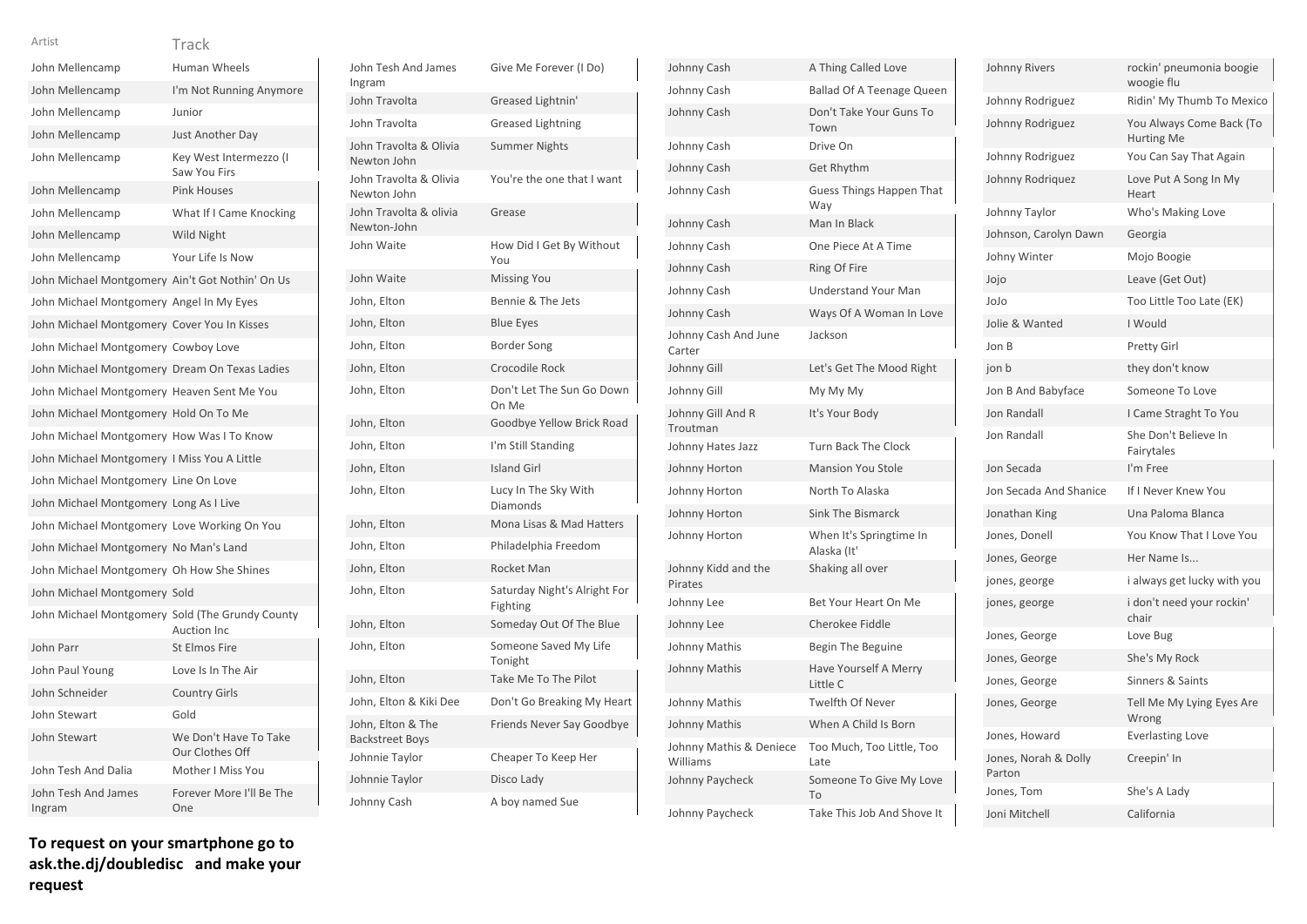|--|

| v |  | I<br>I |
|---|--|--------|
|   |  |        |
|   |  |        |

| Artist            | Track                                  |
|-------------------|----------------------------------------|
| Joni Mitchell     | You Turn Me On I'm A<br>Radio          |
| Jonney Lee        | One In A Million                       |
| Jonny Cash        | <b>Guess Things Happen That</b><br>Way |
| Jonny Lang        | Still Rainin'                          |
| Joplin, Janis     | Down On Me                             |
| Joplin, Janis     | Me And Bobby McGee                     |
| Joplin, Janis     | Piece Of My Heart                      |
| Joplin, Janis     | Summertime                             |
| Joplin, Janis     | Try (Just A Little Bit Harder)         |
| Jordan Hill       | For The Love Of You                    |
| Jordan Hill       | Remember Me This Way                   |
| Jordan, Montell   | This Is How We Do It                   |
| Jordin Sparks     | <b>Battlefield</b>                     |
| Jose Feliciano    | <b>Feliz Navidad</b>                   |
| Joshua Kadison    | Beau's All Night Radio Love            |
| Joshua Kadison    | Jessie                                 |
| Joshua Kadison    | Picture Postcards From L A             |
| Josie Cotton      | Johnny Are You Queer                   |
| <b>Joss Stone</b> | Fell in Love With A Boy                |
| Joss Stone        | Right To Be Wrong                      |
| <b>Joss Stone</b> | Super Duper Love                       |
| <b>Joss Stone</b> | Tell Me Bout It                        |
| <b>Joss Stone</b> | Tell Me 'Bout It (EK)                  |
| <b>Joss Stone</b> | You Had Me                             |
| Journey           | Any Way You Want It                    |
| Journey           | Don't Stop Believing                   |
| Journey           | If He Should Break Your<br>Heart       |
| journey           | lights                                 |
| Journey           | Message Of Love                        |
| Journey           | Open Arms                              |
| Journey           | Send Her My Love                       |
| Journey           | Separate Ways                          |
| Journey           | Wheel In The Sky                       |
|                   |                                        |

| Journey             | When You Love A Woman                  |
|---------------------|----------------------------------------|
| Journey             | Who's Crying Now                       |
| <b>Joy Division</b> | Love will tear us apart                |
| J'son               | I'll Never Stop Loving You             |
| <b>Judas Priest</b> | Turbo Lover                            |
| Judd, Cledus T.     | My Cellmate Thinks I'm<br>Sexy         |
| Judd, Wynonna       | Going Nowhere                          |
| judd, wynonna       | only love                              |
| Judds               | Born To Be Blue                        |
| Judds               | Change Of Heart                        |
| Judds               | Don't Be Cruel                         |
| Judds               | I Know Where I'm Going                 |
| Judds               | John Deere Tractor                     |
| Judds               | Mama He's Crazy                        |
| Judds               | One Man Woman                          |
| Judds               | Why Not Me                             |
| judds, the          | don't be cruel                         |
| Judds, The          | Maybe Your Baby's Got The<br>Blues     |
| Judds, The          | One Hundred & Two                      |
| Judds, The          | Rockin' With The Rhythm<br>Of The Rain |
| Judds, The          | Stuck In Love                          |
| Jude Cole           | Believe In You                         |
| <b>Judy Garland</b> | When You're Smiling                    |
| Jules, Gary         | Mad World                              |
| Julie London        | Cry Me A River                         |
| Junior              | Mama Used to say                       |
| <b>Junior Brown</b> | My Wife Thinks You're Dead             |
| Junior Senior       | Move Your Feet                         |
| junior senior -     | rhythm bandits                         |
| Just Jack           | Starz In Their Eyes (EK)               |
| Just Jack           | Starz in thier eyes                    |
| Justin Beiber       | Sorry                                  |
| Justin Bieber       | Baby                                   |

| Justin Bieber                         | Up                                            |
|---------------------------------------|-----------------------------------------------|
| Justin Bieber & Ludacris              | Baby                                          |
| Justin Hayward                        | Forever Autumn                                |
| <b>Justin Timberlake</b>              | I'm Lovin It                                  |
| <b>Justin Timberlake</b>              | Rock Your Body                                |
| <b>Justin Timberlake</b>              | Sexy Back                                     |
| <b>Justin Timberlake</b>              | What Goes Around                              |
| <b>Justin Timberlake</b>              | What Goes Around (EK)                         |
| <b>Justin Timerlake</b>               | I'm Lovin it                                  |
| Justin Bieber                         | Sorry                                         |
| Juvenile, Manny Fresh &<br>L'il Wayne | Back That Azz Up                              |
| K C and the Sunshine Band             | That's the way (I Like it)                    |
| K Ci And Jojo                         | All My Life                                   |
| K Ci And Jojo                         | You Bring Me Up                               |
| K D Lang                              | If I Were You                                 |
| K D Lang                              | Joker                                         |
| K D Lang                              | Miss Chatelaine                               |
| K D Lang                              | Sexuality                                     |
| KT Oslin                              | 80's Ladies                                   |
| KT Oslin                              | <b>Come Next Monday</b>                       |
| KT Oslin                              | Feeding A Hungry Heart                        |
| KT Oslin                              | Hold Me                                       |
| KT Oslin                              | New Way Home                                  |
| KT Oslin                              | Silver Tongue And Gold<br><b>Platted Lies</b> |
| <b>KT Tunstall</b>                    | Suddenly I See                                |
| <b>KT Tunstall</b>                    | Under the Weather                             |
| K.C. & The Sunshine Band              | Keep It Comin' Love                           |
| K7                                    | Come Baby Come                                |
| Kaci                                  | I Think I Love You                            |
| <b>Kaiser Chiefs</b>                  | Everything is Average                         |
| Kaiser Chiefs                         | <b>Everything Is Average</b><br>Nowadays      |
| Kaiser Chiefs                         | I Predict A Riot                              |
| Kaiser Chiefs                         | Oh My God                                     |

| Kaiser Chiefs                    | Ruby                                                                   |
|----------------------------------|------------------------------------------------------------------------|
| Kajagoogoo                       | To Shy                                                                 |
| Kandi                            | Don't Think I'm Not                                                    |
| Kansas                           | Carry On Wayward Son                                                   |
| Kanye West Feat Jamie<br>Foxx    | Gold digger                                                            |
| Kaoma                            | Lambada                                                                |
| Karaoke                          | Ain't Nobody (Karaoke-<br>Version) As Made Famous<br>By: Chaka Khan    |
| Karaoke                          | My Prerogative (Karaoke-<br>Version) As Made Famous<br>By: Bobby Brown |
| Karaoke                          | Rihanna-SOS                                                            |
| Karaoke - Traditional            | Karaoke - Happy Birthday                                               |
| Karaoke All Stars                | I'll Be Home For Christmas<br>(in the style of Carpenters)             |
| Karaoke Ameritz                  | Don't Stop The Music (In<br>The Style Of Rihanna)                      |
| Karaoke Star Explosion           | Single Ladies (Put A Ring<br>On It) (Karaoke Version)                  |
| <b>KAREN RAMIREZ</b>             | <b>LOOKING FOR LOVE</b>                                                |
| Karla Bonoff And Nitty<br>Gritty | You Believed In Me                                                     |
| Karyn White                      | Superwoman                                                             |
| Kasabian                         | Empire                                                                 |
| Kate Bush                        | Babooshka                                                              |
| Kate Bush                        | King Of The Mountain                                                   |
| Kate Bush                        | <b>Running Up That Hill</b>                                            |
| <b>Kate Nash</b>                 | Do Wah Doo                                                             |
| Kate Nash                        | Pumpkin Soup                                                           |
| Kate Winslet                     | What If                                                                |
| Katharine McPhee                 | Somewhere Over The<br>Rainbow                                          |
| Kathy Mattea                     | 455 Rocket                                                             |
| Kathy Mattea                     | Asking Us To Dance                                                     |
| Kathy Mattea                     | <b>Burnin' Old Memories</b>                                            |
| Kathy Mattea                     | Clown In Your Rodeo                                                    |
| Kathy Mattea                     | Come From The Heart                                                    |
|                                  |                                                                        |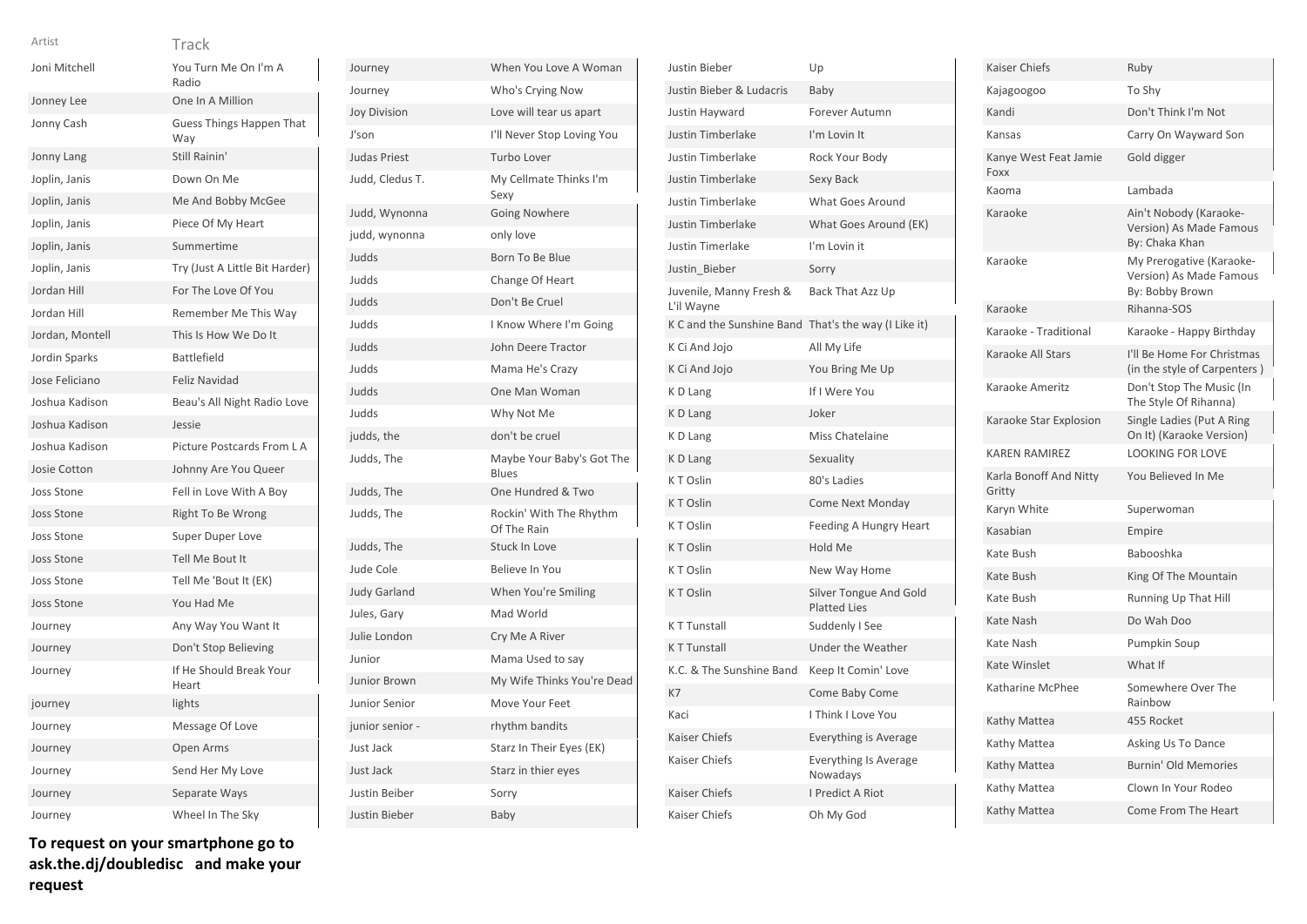| Artist                   | Track                                         |
|--------------------------|-----------------------------------------------|
| Kathy Mattea             | Few Good Things Remain                        |
| Kathy Mattea             | I'm On Your Side                              |
| Kathy Mattea             | Life As We Knew It                            |
| Kathy Mattea             | Love At The Five And Dime                     |
| Kathy Mattea             | Love Travels                                  |
| Kathy Mattea             | Maybe She's Human                             |
| Kathy Mattea             | <b>Patiently Waiting</b>                      |
| Kathy Mattea             | Standing Knee Deep In A<br><b>River Dying</b> |
| Kathy Mattea             | Time Passes By                                |
| Kathy Mattea             | Where've You Been                             |
| Kathy Mattea             | Whole Lotta Holes                             |
| Kathy Troccoli           | Tell Me Where It Hurts                        |
| Katie Melua              | Crawling Up A Hill                            |
| Katie Melua              | <b>Nine Million Bicycles</b>                  |
| Katrina & The Waves      | <b>Walking On Sunshine</b>                    |
| <b>Katy Perry</b>        | I Kissed a Girl                               |
| <b>Kay Starr</b>         | Side By Side                                  |
| Kayne West feat Jamie    | <b>Gold Digger</b>                            |
| Foxx                     |                                               |
| KC & The Sunshine Band   | Shake Shake Shake (Shake<br>Your              |
| KC & The Sunshine Band   | Shake Shake Shake (Shake<br>Your Booty)       |
| Kc And The Sunshine Band | Get Down Tonight                              |
| Kc And The Sunshine Band | I'm Your Boogie Man                           |
| Kc And The Sunshine Band | Please Don't Go                               |
| Kc And The Sunshine Band | Shake Shake Shake Shake                       |
| KC and the sunshine band | Thats the way (I like it)                     |
| Keane                    | <b>Everybodys Changing</b>                    |
| Keane                    | Is It Any Wonder                              |
| <b>KEEP ON MOVIN</b>     | <b>FIVE</b>                                   |
| Keisha White             | I Choose Life                                 |
| <b>Keith Gattis</b>      | Little Drops Of My Heart                      |
| <b>Keith Gattis</b>      | <b>Real Deal</b>                              |

| Keith Harling                  | There Goes The<br>Neighborhood     |
|--------------------------------|------------------------------------|
| Keith Harling                  | Write It In Stone                  |
| Keith Martin                   | Never Find Someone Like<br>You     |
| Keith Perry                    | All I Give A Darn About Is<br>You  |
| Keith Stegall                  | 1969                               |
| Keith Stegall                  | Fifty Fifty                        |
| Keith Sweat                    | Just A Touch                       |
| Keith Sweat                    | Keep It Comin'                     |
| Keith Sweat                    | Keep it coming                     |
| Keith Sweat                    | Twisted                            |
| Keith Sweat And Anthea<br>Cage | Nobody                             |
| Keith Whitley                  | I Wonder Do You Think Of<br>Me     |
| Keith Whitley                  | I'm No Stranger To The Rain        |
| Keith Whitley                  | I'm Over You                       |
| Keith Whitley                  | It Ain't Nothin'                   |
| Keith Whitley                  | Somebody's Doin' Me Right          |
| Keith, Toby                    | Country Comes To Town              |
| Keith, Toby                    | I Love This Bar                    |
| Keith, Toby                    | <b>Stays In Mexico</b>             |
| Keith, Toby                    | Whiskey Girl                       |
| Keith, Toby                    | You Shouldn't Kiss Me Like<br>This |
| Kelis                          | <b>Trick Me</b>                    |
| Kelis                          | Young Fresh N New                  |
| Kelis Feat Cee Lo              | Lil' Star                          |
| Kelis feat Too Short           | Bossy                              |
| Kelis Ft Cee Lo                | Lil Star                           |
| Kelis ft Cee Lo                | Lil Star (EK)                      |
| Kelis Ft. Cee Lo               | Lil' Star                          |
| Keller, Joanie                 | <b>Three Little Teardrops</b>      |
| Kellie Coffey                  | Whatever it takes                  |
| Kellie Osbourne                | Papa Don't Preach                  |

| <b>Kelly Clarkson</b>  | Because of you           |
|------------------------|--------------------------|
| Kelly Clarkson         | Breakaway                |
| Kelly Clarkson         | Miss Independent         |
| Kelly Clarkson         | Never Again              |
| Kelly Lorraine         | Tell it to my heart      |
| Kelly Lorrena          | Tell It To My Heart      |
| Kelly Roland           | Train On A Track         |
| Kelly Rowland          | Train On A Track         |
| Kelly Rowland Feat Eve | <b>Like This</b>         |
| Kelly Rowland ft Eve   | Like This                |
| <b>Kelly Willis</b>    | Heaven's Just A Sin Away |
| Kelly, R.              | I Wish                   |
| Ken Boothe             | Everything I Own         |
| Ken Dodd               | Happiness                |
| Ken Dodd               | Tears                    |
| Ken Mellons            | I Can Bring Her Back     |
| <b>Ken Mellons</b>     | Rub A Dubbin             |
| Ken Mellons            | Stranger In Your Eyes    |
| <b>Ken Mellons</b>     | Where Forever Begins     |
| Kendalls               | <b>Sweet Desire</b>      |
| kendalls, the          | sweet desire             |
| Kenny Chesney          | All I Need To Know       |
| Kenny Chesney          | Back In My Arms Again    |
| Kenny Chesney          | Chance                   |
| Kenny Chesney          | Grandpa Told Me          |
| Kenny Chesney          | <b>How Forever Feels</b> |
| Kenny Chesney          | I Will Stand             |
| Kenny Chesney          | Me And You               |
| Kenny Chesney          | She's Got It All         |
| Kenny Chesney          | When I Close My Eyes     |
| Kenny Lattimore        | For You                  |
| Kenny Lattimore        | If I Lose My Woman       |
| Kenny Lattimore        | Never Too Busy           |
| Kenny Loggins          | For The First Time       |

| Kenny Loggins                                 | I Am Not Hiding                           |
|-----------------------------------------------|-------------------------------------------|
| Kenny Loggins                                 | Nobody's Fool                             |
| Kenny Loggins (footloose)                     | Footloose                                 |
| Kenny Rogers                                  | Daytime Friends                           |
| <b>Kenny Rogers</b>                           | I Prefer The Moonlight                    |
| Kenny Rogers                                  | If You Want To Find Love                  |
| Kenny Rogers                                  | Love Will Turn You Around                 |
| Kenny Rogers                                  | <b>Missing You</b>                        |
| <b>Kenny Rogers</b>                           | OI' Red                                   |
| Kenny Rogers                                  | Someone Must Feel Like A<br>Fool Tonig    |
| <b>Kenny Rogers</b>                           | THE GAMBLER                               |
| Kenny Rogers                                  | Tomb Of The Unknown<br>Love               |
| Kenny Rogers                                  | Vows Go Unbroken                          |
| Kenny Rogers                                  | You Decorated My Life                     |
| Kenny rogers & dolly<br>parton                | islands in the stream                     |
| Kenny Rogers And Dolly<br>Parton              | With Bells On                             |
| kenny rogers, & the 1st<br>edition            | ruby don't take your love<br>to town      |
| Kenny Wayne Shepherd                          | Born With A Broken Heart                  |
| Kenny Wayne Shepherd                          | Deja Voodoo                               |
| Kenny Wayne Shepherd                          | Everything Is Broken                      |
| Kenny Wayne Shepherd<br>Band                  | Last Goodbye                              |
| Kenny Wayne Sheppard<br>Band                  | <b>Blue On Black</b>                      |
| Kentucky Headhunters                          | Walk Softly On This Heart                 |
| kentucky headhunters, the rock 'n' roll angel |                                           |
| kershaw, sammy                                | haunted heart                             |
| Kevin Lyttle                                  | Turn Me on                                |
| Kevin Sharp                                   | If She Only Knew                          |
| Kevin Sharp                                   | If You Love Somebody                      |
| Kevin Sharp                                   | Love Is All That Really<br><b>Matters</b> |
| Kevin Sharp                                   | She's Sure Taking It Well                 |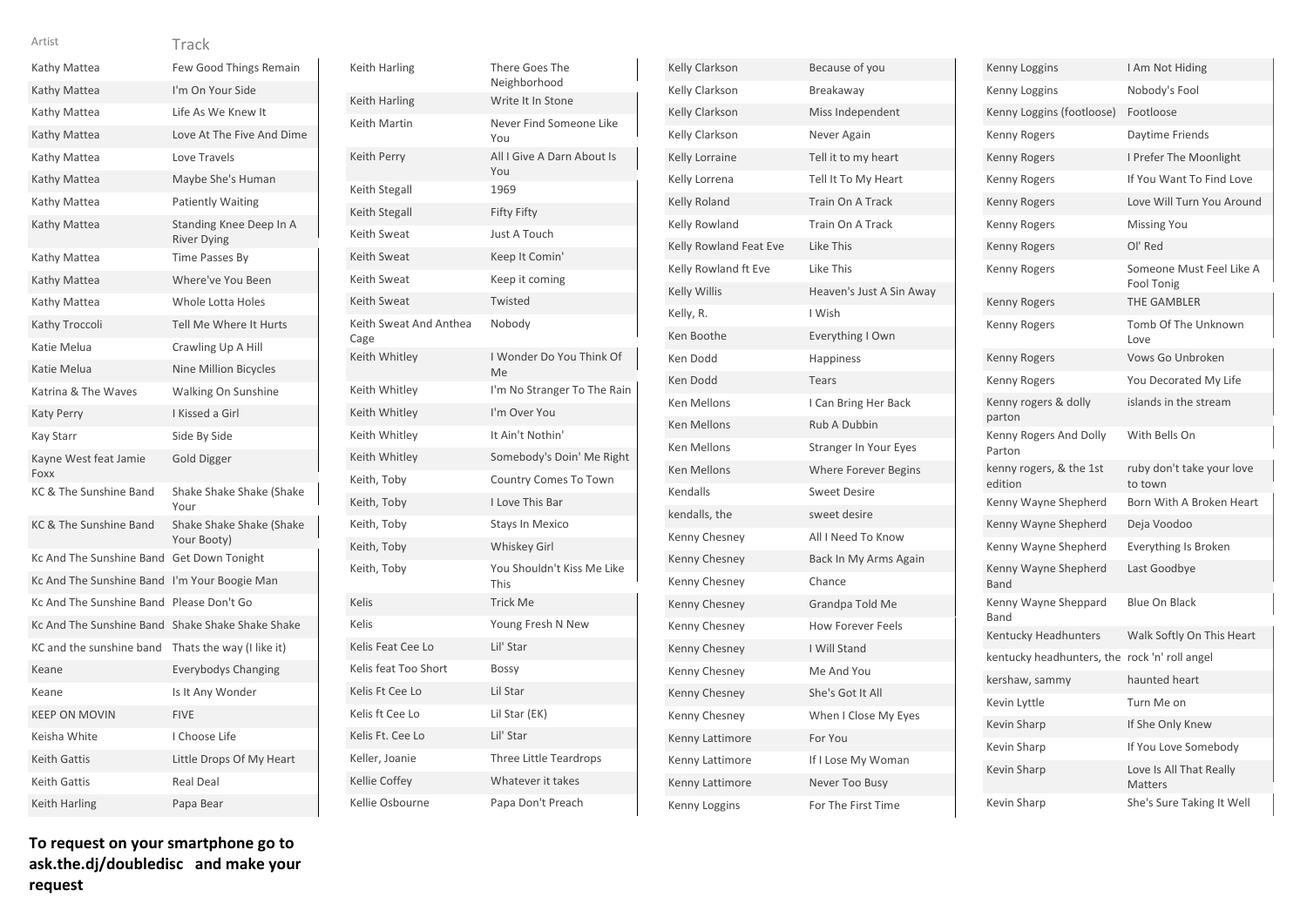| Keys, Alicia             | Diary                                  |
|--------------------------|----------------------------------------|
| Keys, Alicia             | Empire State Of Mind (Pt 2)            |
| Khaleel                  | No Mercy                               |
| <b>Kid Rock</b>          | <b>American Bad Ass</b>                |
| Kid Rock / Sheryl Crow   | Picture                                |
| Kids From Fame, The      | Starmaker                              |
| Kieth Harling            | Coming Back For You                    |
| Kiki Dee                 | Star                                   |
| KiKi Dee & Elton John    | Don't Go Breaking My Heart             |
| Kiki Dee Band            | I've Got The Music In Me               |
| Killers                  | Mr Brightside                          |
| Killers                  | Somebody Told Me                       |
| Killers                  | When you were young                    |
| <b>Kim Carnes</b>        | <b>Bette Davis eyes</b>                |
| <b>Kim Carnes</b>        | <b>Betty Davis Eyes</b>                |
| <b>Kim Carnes</b>        | Crazy In The Night (Barking<br>At Airp |
| Kim Richey               | From Where I Stand                     |
| Kim Richey               | I Know                                 |
| Kim Wilde                | Kids In America                        |
| Kim Wilde                | You Keep Me Hanging On                 |
| Kim Wilde & Mel Smith    | Rockin' Around The<br>Christmas T      |
| Kim Wilde & Mel Smith    | Rockin' Around The<br>Christmas Tree   |
| Kina                     | <b>Girl From The Gutter</b>            |
| King Of Wishful Thinking | Go West                                |
| King, Albert             | Born Under A Bad Sign                  |
| King, B.B.               | Why I Sing The Blues                   |
| King, Carole             | It's Too Late                          |
| King, Evelyn Champagne   | Love Come Down                         |
| King, Evelyn Champagne   | Shame                                  |
| Kings Of Leon            | Sex On Fire                            |
| King's X                 | Summerland                             |
| Kingsmen                 | Louie, Louie                           |
| kingsmen, the            | louie, louie                           |

**To request on your smartphone go to ask.the.dj/doubledisc and make your request**

| Kingston Trio, The        | <b>Tom Dooley</b>                            |
|---------------------------|----------------------------------------------|
| Kinks                     | Sunny Afternoon                              |
| Kinks                     | You Really Got Me                            |
| Kinks, The                | All Day & All Of The Night                   |
| Kinleys                   | Dance In The Boat                            |
| Kinleys                   | Just Between You And Me                      |
| Kinleys                   | Please                                       |
| Kinleys                   | You Make It Seem So Easy                     |
| Kinleys, The              | $l'm$ In                                     |
| Kinleys, The              | She Ain't The Girl For You                   |
| Kinleys, The              | She Ain't The Girl For You<br>(Duet Version) |
| Kiss                      | <b>Beth</b>                                  |
| kiss                      | detroit rock city                            |
| Kiss                      | Hard Luck Woman                              |
| <b>KISS</b>               | I Love It Loud                               |
| Kiss                      | Psycho Circus                                |
| <b>Kiss</b>               | <b>You Wanted The Best</b>                   |
| Kitty Wells               | Heartbreak U S A                             |
| Kitty Wells               | Mommy For A Day                              |
| Kitty Wells               | Password                                     |
| Kitty Wells               | Will Your Lawyer Talk To<br>God              |
| Kitty Wells               | You Don't Hear                               |
| KLF & Tammy Wynette       | <b>Justified &amp; Ancient</b>               |
| Knack                     | Good Girls Don't                             |
| Knack                     | My Sharona                                   |
| Knight, Gladys & The Pips | On And On                                    |
| Kooks                     | She Moves in Her own way                     |
| KOOL THE GANG             | TOO HOT                                      |
| Kool & The Gang           | Cherish                                      |
| Kool & The Gang           | Jungle Boogie                                |
| Korn                      | Somebody Someone                             |
| Kraftwerk                 | The Model                                    |
| <b>Krauss And Station</b> | When You Say Nothing At<br>All               |

| Krauss, Alison                         | Maybe                           |
|----------------------------------------|---------------------------------|
| Krauss, Alison                         | Scarlet Tide, The               |
| kravitz, lenny                         | again                           |
| <b>Kris Kross</b>                      | Jump                            |
| Kris Tyler                             | What A Woman Knows              |
| Kristian Leontinou                     | Shining                         |
| Kristian Leontiou                      | Story Of My Life                |
| K's Choice                             | <b>Everything For Free</b>      |
| K's Choice                             | Not An Addict                   |
| Kt Oslin                               | Hey Bobby                       |
| KT Tunstall -                          | Hold On                         |
| Kylie                                  | On A Night Like This            |
| Kylie & Robbie Williams                | Kids                            |
| Kylie Minogue                          | Can't Get You Out Of My<br>Head |
| Kylie Minogue                          | Come Into My World              |
| Kylie Minogue                          | I Believe In You                |
| Kylie Minogue                          | i should be so lucky            |
| Kylie Minogue                          | In Your Eyes                    |
| Kylie Minogue                          | Slow                            |
| Kylie Minogue                          | Spinning Around                 |
| <b>Kylie Minogue</b>                   | Wow                             |
| Kylie Minogue & Jason<br>Donovan       | Especially for you              |
| Kylie Mynogue                          | Giving up on You                |
| Kym Marsh                              | Cry                             |
| <b>Kym Sims</b>                        | Too Blind To See It             |
| Kyu Sakamoto                           | Sukiyaki                        |
| L Gatlin And The Gatlin<br><b>Bros</b> | Take Me To Your Lovin'<br>Place |
| La Bouche                              | Be My Lover                     |
| La Bouche                              | <b>Sweet Dreams</b>             |
| La Roux                                | In For the kill                 |
| Labelle                                | Lady Marmalade                  |
| Labelle, Patti                         | Love, Need And Want You         |
| LaBelle, Patti                         | <b>New Attitude</b>             |

| Labi Siffre                      | (something inside) So<br>Strong        |
|----------------------------------|----------------------------------------|
| Lacy J Dalton                    | <b>Black Coffee</b>                    |
| Lacy J Dalton                    | Takin' It Easy                         |
| Lady Dynamite                    | It Takes More                          |
| Lady Gaga                        | <b>Bad Romance</b>                     |
| Lady Gaga                        | <b>Just Dance</b>                      |
| Lady Gaga                        | Paparazzi                              |
| Lady GaGa                        | Poker Face                             |
| Landscape                        | Einstein A Go Go                       |
| Lari White                       | Don't Fence Me In                      |
| Lari White                       | Lead Me Not                            |
| Lari White                       | Now I Know                             |
| Lari White                       | Ready Willing And Able                 |
| Lari White                       | <b>Stepping Stone</b>                  |
| Lari White                       | Take Me                                |
| Lari White                       | Test                                   |
| Lari White                       | That's How You Know<br>(When You're In |
| Lari White                       | What A Woman Wants                     |
| Lari White                       | Wild At Heart                          |
| Lari White                       | Wishes                                 |
| Larry Gatlin                     | Night Time Magic                       |
| Larry Gatlin And The<br>Gatlin B | All The Gold In California             |
| Larry Stewart                    | Always A Woman                         |
| Larry Stewart                    | <b>Heart Like A Hurricane</b>          |
| Larry Stewart                    | Losing Your Love                       |
| Larry Stewart                    | Rockin The Rock                        |
| Larry Stewart                    | Rockin' The Rock                       |
| Larry Stewart                    | Why Can't You                          |
| Larry Williams                   | <b>Short Fat Fannie</b>                |
| Las Ketchup                      | The Ketchup Song                       |
| Lasgo                            | Pray                                   |
| Lasgo                            | Something                              |
| Lauper, Cyndi                    | Money Changes Everything               |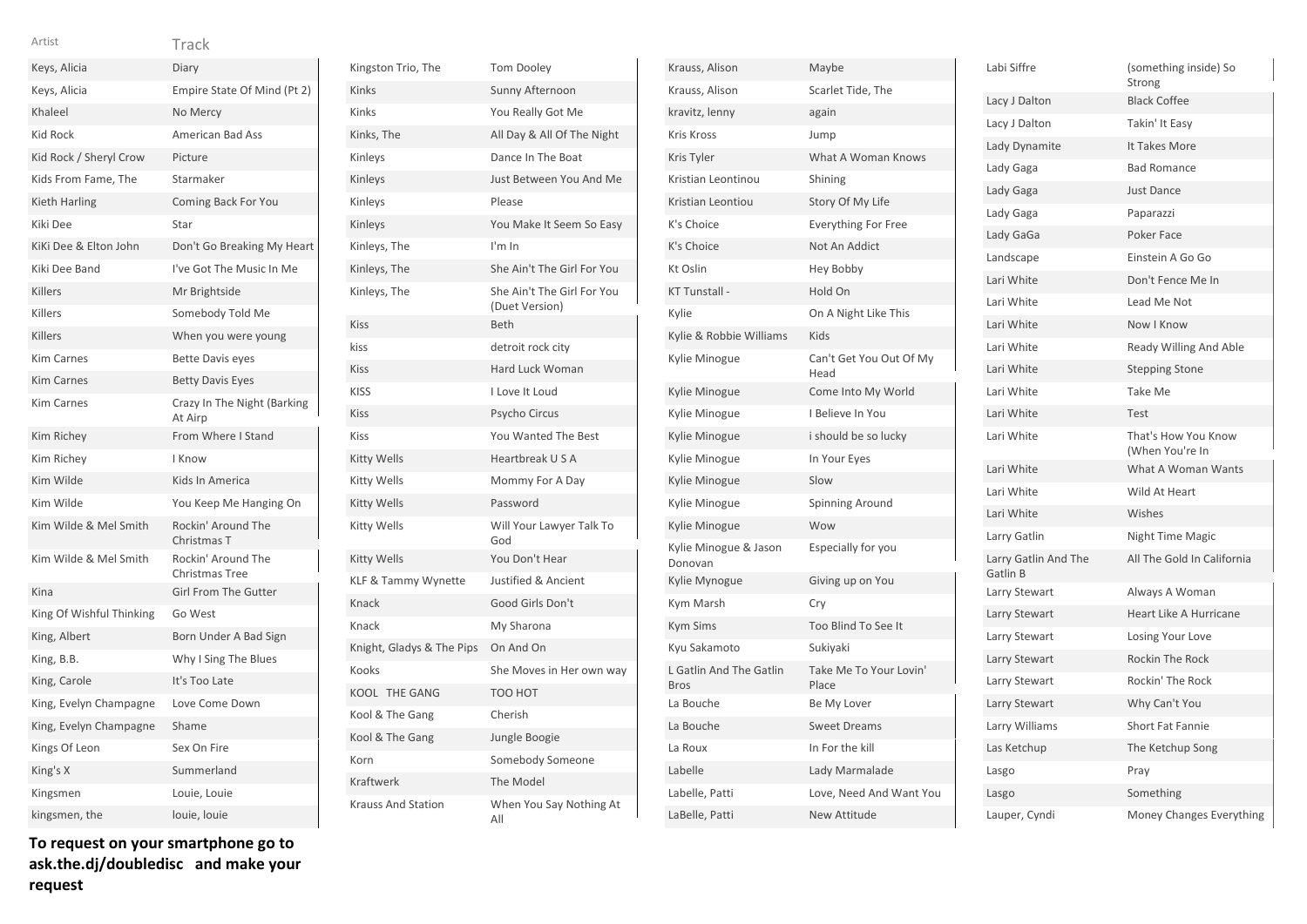| Laura Branigan                          | Didn't We Almost Win It All           |
|-----------------------------------------|---------------------------------------|
| Laura Branigan                          | Gloria                                |
| Laura Branigan                          | Self Control                          |
| Laura Creamer And Jim<br><b>Brickma</b> | By Heart                              |
| Lauren Hill (Sister Act 2)              | Oh Happy Days                         |
| Lauren Waterworth                       | <b>Baby Now</b>                       |
| Laurie London                           | He's Got The Whole World<br>In Hi     |
| Lavigne, Avril                          | Don't Tell Me                         |
| Lavigne, Avril                          | My Happy Ending                       |
| Lawrence Welk                           | Alley Cat                             |
| lawrence, tracy                         | can't break it to my heart            |
| Lawrence, Tracy                         | Lonely                                |
| lawrence, tracy                         | sticks and stones                     |
| Leann Rimes                             | Blue                                  |
| <b>Leann Rimes</b>                      | Clinging To A Saving Hand             |
| Leann Rimes                             | Commitment                            |
| <b>Leann Rimes</b>                      | <b>Feels Like Home</b>                |
| Leann Rimes                             | God Bless America                     |
| <b>Leann Rimes</b>                      | How Do I Live                         |
| <b>Leann Rimes</b>                      | Hurt Me                               |
| <b>Leann Rimes</b>                      | <b>I Know Who Holds</b><br>Tomorrow   |
| Leann Rimes                             | I Want To Be A Cowboy's<br>Sweetheart |
| <b>LeAnn Rimes</b>                      | Life Goes On                          |
| Leann Rimes                             | Light In Your Eyes                    |
| <b>Leann Rimes</b>                      | Looking Through Your Eyes             |
| Leann Rimes                             | Nothin' New Under The<br>Moon         |
| <b>Leann Rimes</b>                      | On The Side Of Angels                 |
| Leann Rimes                             | One Way Ticket (Because I<br>Can)     |
| Leann Rimes                             | <b>Ten Thousand Angels Cried</b>      |
| Leann Rimes                             | These Arms Of Mine                    |
| Leann Rimes                             | <b>Unchained Melody</b>               |

| <b>Leann Rimes</b>             | You Light Up My Life                     |
|--------------------------------|------------------------------------------|
| LeAnn Rimes & Ronan<br>Keating | Last Thing On My Mind                    |
| Leanne Rhimes                  | Can't fight the moonlight                |
| <b>Leanne Rimes</b>            | Can't Fight The Moonlight                |
| Leanne Rimes                   | How Do I Live Without You                |
| Leanne Rimes                   | I Need You                               |
| led zeppelin                   | black dog                                |
| Led Zeppelin                   | D'yer Mak'er                             |
| Led Zeppelin                   | <b>How Many More Times</b>               |
| Led Zeppelin                   | Misty Mountain Hop                       |
| Led Zeppelin                   | Stairway to Heaven                       |
| Led Zeppelin                   | Whole Lotta Love                         |
| Lee Ann Womack                 | <b>Buckaroo</b>                          |
| Lee Ann Womack                 | Fool                                     |
| Lee Ann Womack                 | I'll Think Of A Reason Later             |
| Lee Ann Womack                 | Little Past Little Rock                  |
| Lee Ann Womack                 | Never Again Again                        |
| Lee Ann Womack                 | You've Got To Talk To Me                 |
| Lee Greenwood                  | Dixie Road                               |
| Lee Greenwood                  | Going Going Gone                         |
| Lee Greenwood                  | <b>Great Defenders</b>                   |
| Lee Greenwood                  | I Never Thought Your<br>Memory Would E   |
| Lee Greenwood                  | 10U                                      |
| Lee Greenwood                  | IOU                                      |
| Lee Greenwood                  | Mornin' Ride                             |
| Lee Greenwood                  | Somebody's Gonna Love<br>You             |
| Lee Marvin                     | Wandrin' Star                            |
| Lee Mead                       | Any Dream Will Do                        |
| Lee Roy Parnell                | All That Matters Any More                |
| Lee Roy Parnell                | Givin' Water To A<br><b>Drowning Man</b> |
| Lee Roy Parnell                | <b>Heart's Desire</b>                    |
| Lee Roy Parnell                | If The House Is Rockin'                  |

| Lee Roy Parnell | Little Bit Of You                      |
|-----------------|----------------------------------------|
| Lee Roy Parnell | Love Without Mercy                     |
| Lee Roy Parnell | On The Road                            |
| Lee Roy Parnell | Power Of Love                          |
| Lee Roy Parnell | We All Get Lucky<br>Sometimes          |
| Lee Roy Parnell | What Kind Of Fool Do You<br>Think I Am |
| Lee Roy Parnell | You Can't Get There From<br>Here       |
| Lee, Brenda     | I Want To Be Wanted                    |
| Lee, Johnny     | Be There For Me Baby                   |
| Lee, Johnny     | Sounds Like Love                       |
| Lefty Frizzell  | Always Late With Your<br><b>Kisses</b> |
| Lefty Frizzell  | Give Me More More More<br>(Of Your Kis |
| Lefty Frizzell  | I Love You A Thousand<br>Ways          |
| Leigh, Danni    | Honey I Do                             |
| Leigh, Danni    | I Don't Feel That Way<br>Anymore       |
| Lemar           | 50 50                                  |
| Lemar           | 50/50                                  |
| Lemar           | Dance with you                         |
| Lemar           | Don't Give It Up                       |
| Lemar           | If There's Any Justice                 |
| Lemar           | Time to Grow                           |
| Lemonheads      | If I Could Talk I'd Tell You           |
| Len             | <b>Steal My Sunshine</b>               |
| Len             | <b>Steal My Sushine</b>                |
| Len Barry       | 123                                    |
| Lena Martell    | One day at a time                      |
| Lena Zavaroni   | He's Making Eyes At Me                 |
| Lena Zavaroni   | Ma (He's Making Eyes At<br>Me)         |
| Lene Marlin     | Where I'm headed                       |
| Lene Martin     | Unforgivable Sinner                    |

| Lennon, John                     | Nobody Told Me                         |
|----------------------------------|----------------------------------------|
| Lennox, Annie                    | <b>Train In Vain</b>                   |
| Lenny Kravitz                    | America                                |
| Lenny Kravitz                    | American Woman                         |
| Lenny Kravitz                    | Are You Gonna Go My Way                |
| Lenny Kravitz                    | Fly Away                               |
| Lenny Kravitz                    | Heaven Help                            |
| Lenny Kravitz                    | Thinking Of You                        |
| Leon Russell                     | Roll In My Baby's Arms                 |
| Leon Russell                     | Tight Rope                             |
| Leona Lewis                      | A moment like this                     |
| Leona Lewis                      | <b>Bleeding Love</b>                   |
| Leona Lewis                      | Happy                                  |
| Leroy Van Dyke                   | Auctioneer                             |
| Leroy Van Dyke                   | If A Woman Answers (Hang<br>Up The Pho |
| Leroy Van Dyke                   | Walk On By                             |
| Lesley Gore                      | California Nights                      |
| Lesley Gore                      | It's My Party                          |
| Lesley Gore                      | Maybe I Know                           |
| Less Than Jake                   | History Of A Boring Town               |
| Let loose                        | Crazy for you                          |
| Letters To Cleo                  | Dangerous Type                         |
| Letters To Cleo                  | Here And Now                           |
| Level 42                         | Lessons in Love                        |
| Level 42                         | Level Lounge                           |
| Levert, Gerald                   | Mr. Too Damn Good                      |
| Lewis, Huey & Gwyneth<br>Paltrow | Cruisin'                               |
| Lewis, Leona                     | I Got You                              |
| Lfo                              | I Don't Wanna Kiss You<br>Goodnight    |
| Lfo (Lyte Funkie Ones)           | <b>Summer Girls</b>                    |
| libertines                       | Don't look back into the sun           |
| Libertines                       | What Became Of The Likely<br>Lads      |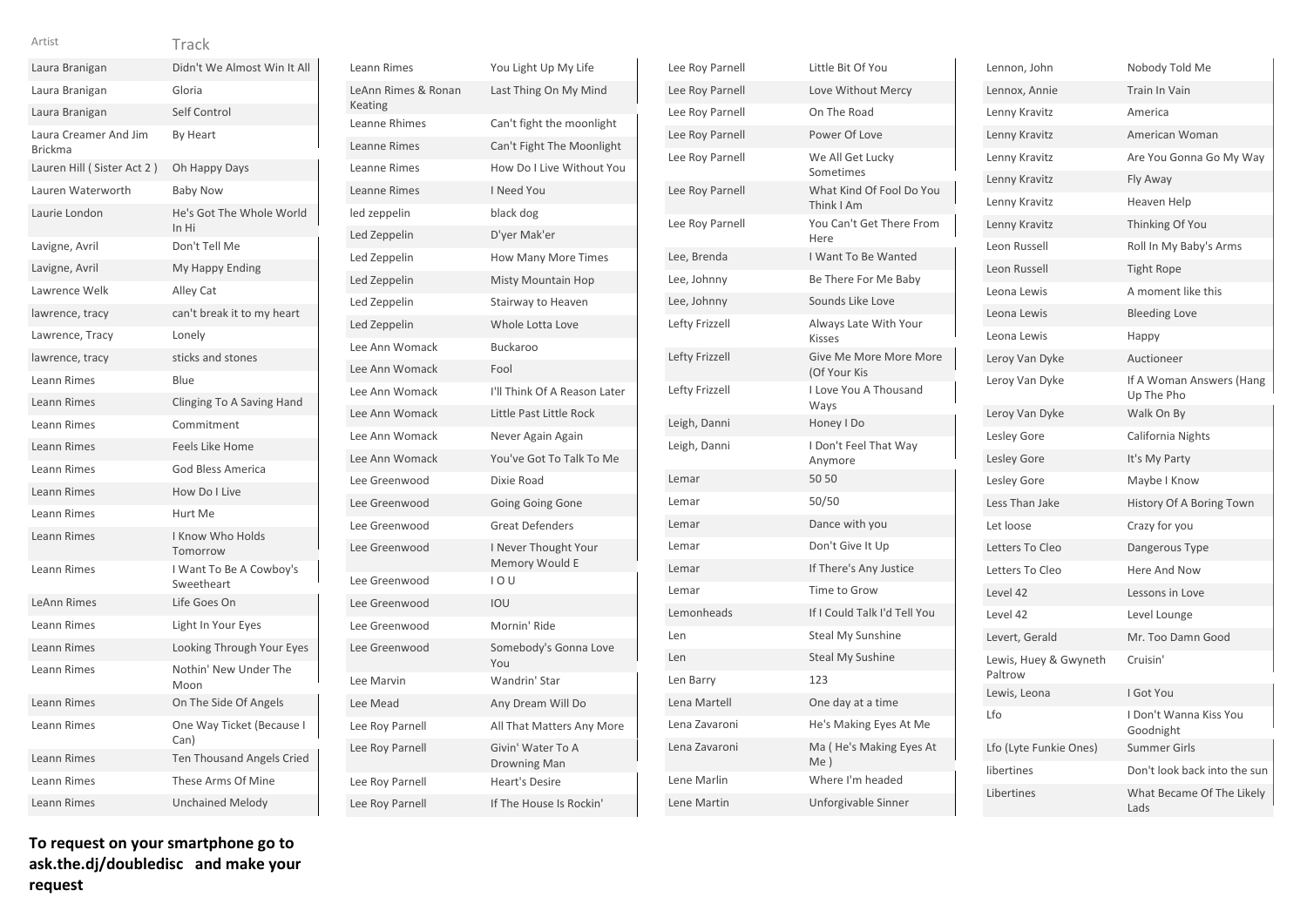| w | v |
|---|---|
|   | ۹ |

| Artist                                  | Track                   |
|-----------------------------------------|-------------------------|
| Libertines, The                         | Can't Stand Me Now      |
| Liberty                                 | Doing It                |
| Liberty                                 | Thinkin' It Over        |
| Liberty                                 | Who Do You Love Now     |
| Liberty X                               | <b>Everybody Cries</b>  |
| Liberty X                               | Everybody Cries-        |
| Liberty X                               | Got To Have Your Love   |
| Liberty X                               | Holding On For You      |
| Liberty X                               | Night To Remember       |
| Liberty X Ft Rev Run                    | Song 4 Lovers           |
| lifehouse                               | hanging by a moment     |
| Lightfoot, Gordon                       | Circle Is Small, The    |
| Lighthouse Family                       | High                    |
| Lighthouse Family                       | Ocean Drive             |
| Lighthouse Family                       | Rain Cloud              |
| Lighthouse Family                       | Run                     |
| Lil Chris                               | Checkin It Out          |
| Lila McCann                             | <b>Almost Over You</b>  |
| Lila McCann                             | Down Came A Blackbird   |
| Lila McCann                             | I Wanna Fall In Love    |
| Lila McCann                             | To Get Me To You        |
| Lila McCann                             | With You                |
| Lila McCann                             | Yippy Ky Yay            |
| Lily Allen                              | Ldn                     |
| Lily Allen                              | Littlest Things         |
| Lily Allen                              | Not Fair                |
| Lily Allen                              | Smile                   |
| Limidee                                 | Never Leave You         |
| LIMMIE AND THE FAMILY<br><b>COOKING</b> | YOU CAN DO MAGIC        |
| Limp Bizkit                             | <b>Behind Blue Eyes</b> |
| Limp Bizkit                             | Boiler                  |
| Limp Bizkit                             | <b>Break Stuff</b>      |
| Limp Bizkit                             | Don't go off wandering  |
| Limp Bizkit                             | <b>Full Nelson</b>      |

| Limp Bizkit        | My Generation                               |
|--------------------|---------------------------------------------|
| Limp Bizkit        | My Way                                      |
| Limp Bizkit        | Rollin                                      |
| Limp Bizkit        | Rollin'                                     |
| Limp Bizkit        | Take a look around                          |
| Limp Bizkit        | Take A Look Around (MI-2)                   |
| Lina Santiago      | Feels So Good (Show Me<br>Your Love)        |
| Lina Santiago      | Just Because I Love You                     |
| Linda Davis        | How Can I Make You Love<br>Me               |
| Linda Davis        | I Wanna Remember This                       |
| Linda Davis        | I'm Yours                                   |
| Linda Davis        | Love Story In The Making                    |
| Linda Davis        | Some Things Are Meant To<br>Вe              |
| Linda Davis        | Walk Away                                   |
| Linda Ronstadt     | <b>Blue Train</b>                           |
| Linda Ronstadt     | How Do I Make You                           |
| Linda Ronstadt     | Just One Look                               |
| Linda Ronstadt     | Long Long Time                              |
| Linda Ronstadt     | Silver Threads And Golden<br><b>Needles</b> |
| Linda Ronstadt     | Walk On                                     |
| Linda Ronstadt     | You're No Good                              |
| LINDISFARNE        | <b>LADY ELE</b>                             |
| Lindisfarne        | Meet Me On the Corner                       |
| Lindisfarne        | Run For Home                                |
| Lindsey Buckingham | Soul Drifter                                |
| Linkin Park        | Crawling                                    |
| Linkin Park        | Faint                                       |
| linkin Park        | Forgotten                                   |
| Linkin Park        | In The End                                  |
| Linkin Park        | One Step Closer                             |
| Linkin Park        | Papercut                                    |
| Linkin Park        | Point Of Authority                          |

| <b>Linkin Park</b>                | Points Of Authority             |
|-----------------------------------|---------------------------------|
| Linkin Park                       | Pushing me Away                 |
| Linkin Park                       | Runaway                         |
| <b>Linkin Park</b>                | Somewhere I Belong              |
| Lio                               | Rapture                         |
| Lion King                         | Queen of the Jungle             |
| Lion King, The -                  | He Lives In You                 |
| Lionel Cartwright                 | Be My Angel                     |
| Lionel Cartwright                 | <b>Standing On The Promises</b> |
| Lionel Cartwright                 | What Kind Of Fool               |
| Lionel Richie                     | All Night Long                  |
| <b>Lionel Richie</b>              | Angel                           |
| <b>Lionel Richie</b>              | Dancing On The Ceiling          |
| <b>Lionel Richie</b>              | Do It To Me                     |
| Lionel Richie                     | Hello                           |
| <b>Lionel Richie</b>              | <b>Ordinary Girl</b>            |
| Lionel Richie                     | Penny Lover                     |
| lionel Richie                     | Say you Say me                  |
| Lionel Richie                     | Stuck On You                    |
| <b>Lionel Richie</b>              | You Are                         |
| Lionel Richie & Enrique<br>Iglesi | To Love A Woman                 |
| <b>Lionel Ritchie</b>             | <b>Ballerina Girl</b>           |
| Lionel Ritchie                    | You Are                         |
| Lipps Inc.                        | Funkytown                       |
| Lisa Brokop                       | Ain't Enough Roses              |
| Lisa Brokop                       | Before He Kissed Me             |
| Lisa Brokop                       | Give Me A Ring Sometime         |
| Lisa Brokop                       | One Of Those Nights             |
| Lisa Brokop                       | She Can't Save Him              |
| Lisa Brokop                       | When You Get To Be You          |
| Lisa Brokop                       | Who Needs You                   |
| Lisa Loeb                         | All Day                         |
| Lisa Loeb                         | I Do                            |
| Lisa Loeb                         | Let's Forget About It           |

| Lisa Loeb                         | Say I Missed You                    |
|-----------------------------------|-------------------------------------|
| Lisa Loeb                         | Stay                                |
| Lisa Loeb                         | <b>Waiting For Wednesday</b>        |
| <b>Lisa Loeb And Nine Stories</b> | Do You Sleep                        |
| Lisa Loeb And Nine Stories        | Stay (I Missed You)                 |
| Lisa Loeb And Nine Stories        | Stay I Missed You)                  |
| Lisa Loeb And The Nine            | Do You Sleep                        |
| Lisa Loeb And The Nine<br>Storie  | Taffy                               |
| Lisa Scott-Lee                    | Lately                              |
| Lisa Stanfield                    | Change                              |
| Lisa Stansfield                   | All Around The World                |
| Lita Ford                         | Kiss Me Deadly                      |
| Lita Ford And Ozzy<br>Osbourne    | Close My Eyes Forever               |
| Little Anthony                    | Tears On My Pillow                  |
| Little Big Town                   | Bring It On Home (Radio<br>Version) |
| Little Boots                      | New In Town                         |
| Little Eva                        | Keep Your Hands Off My<br>Baby      |
| little feat                       | dixie chicken                       |
| Little Feat                       | Fat Man In The Bathtub              |
| Little Feat                       | Oh Atlanta                          |
| Little Mix                        | Shout Out to My Ex                  |
| Little Richard                    | Tutti Frutti                        |
| Little River Band                 | Night Owls                          |
| Little River Band                 | Take It Easy On Me                  |
| Little Texas                      | Amy's Back In Austin                |
| Little Texas                      | <b>Country Crazy</b>                |
| Little Texas                      | <b>God Blessed Texas</b>            |
| Little Texas                      | I'd Rather Miss You                 |
| Little Texas                      | Kick A Little                       |
| Little Texas                      | Life Goes On                        |
| Little Texas                      | My Love                             |
| Little Texas                      | Southern Grace                      |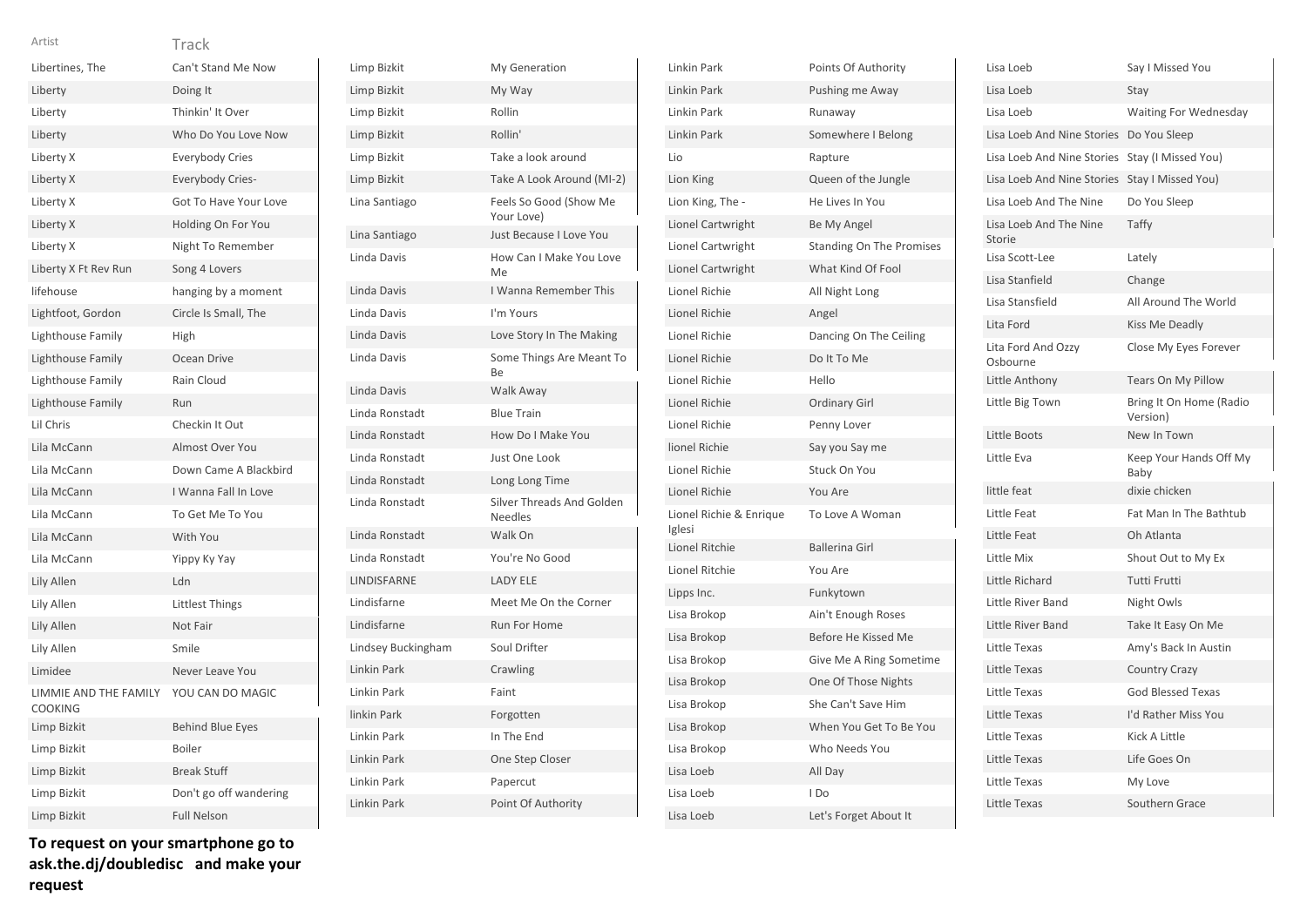| w | v   |  |
|---|-----|--|
|   | ___ |  |

| Artist                           | Track                                        |
|----------------------------------|----------------------------------------------|
| Little Texas                     | What Might Have Been                         |
| Little Texas                     | You And Forever And Me                       |
| Live                             | All Over You                                 |
| Live                             | I Alone                                      |
| Live                             | Lakini's Juice                               |
| Live                             | <b>Lightning Crashes</b>                     |
| Live                             | <b>White Discussion</b>                      |
| Livin' Joy                       | Dreamer                                      |
| Living Colour                    | <b>Cult Of Personality</b>                   |
| Living Colour                    | Love Rears it's Ugly Head                    |
| Livvy Franc                      | Now I'm That Bitch                           |
| Liz Phair                        | Polyester Bride                              |
| LI Cool J                        | Hey Lover                                    |
| Il cool j                        | hush                                         |
| LL Cool J                        | Hush (Pop Mix)                               |
| LL Cool J Feat Jennifer<br>Lopez | <b>Control Myself</b>                        |
| Lloyd Cole & the<br>Commotions   | Lost Weekend                                 |
| LMC vs U2                        | Take Me to the Clouds<br>Above               |
| <b>LMFAO</b>                     | Party Rock Anthem                            |
| Lobo                             | Don't Expect Me To Be<br>Your Friend         |
| Lobo                             | Don't Tell Me Goodnight                      |
| Lobo                             | I'd love you to love me                      |
| Lobo                             | I'd Love you to Want Me                      |
| Lobo                             | Where Were You When I<br>Was Falling In Love |
| Local                            | All The Kids Are Right                       |
| locklin, hank                    | please help me, i'm falling                  |
| Loggins & Messina                | Danny's Song                                 |
| loggins, kenny                   | this is it                                   |
| Lolly                            | Mickey-                                      |
| Lolly                            | Viva La Radio                                |
| London Beat                      | Come Back                                    |
|                                  |                                              |

| London Beat                       | I've been thinking about<br>vou       |
|-----------------------------------|---------------------------------------|
| Lonestar                          | Amazed                                |
| Lonestar                          | Come Cryin' To Me                     |
| Lonestar                          | <b>Everything's Changed</b>           |
| Lonestar                          | Let's Be Us Again                     |
| Lonestar                          | No News                               |
| Lonestar                          | Runnin' Away With My<br>Heart         |
| Lonestar                          | Sav When                              |
| Lonestar                          | Smile                                 |
| Lonestar                          | Tell Her                              |
| Lonestar                          | Tequila Talkin'                       |
| Lonestar                          | <b>What About Now</b>                 |
| Lonestar                          | When Cowboys Didn't<br>Dance          |
| Lonestar                          | You Walked In                         |
| Lonnie Donegan                    | <b>Rock Island Line</b>               |
| Lonnie Donegan,                   | Jack O' Diamonds -                    |
| Lopez, Jennifer                   | If You Had My Love                    |
| Lopez, Jennifer                   | Love Don't Cost A Thing               |
| Lopez, Jennifer & Ll Cool J       | All I Have                            |
| Loreena McKennitt                 | Mummers' Dance                        |
| Loretta Lynn                      | Don't Come Home A<br>Drinkin'         |
| Loretta Lynn                      | One's On The Way                      |
| Loretta Lynn                      | Out Of My Head And Back<br>In My Bed  |
| Loretta Lynn                      | Rated X                               |
| Loretta Lynn                      | Somebody Somewhere<br>Don't Know What |
| Loretta Lynn                      | When The Tingle Becomes<br>A Chill    |
| Loretta Lynn                      | Your Squaw Is On The<br>Warpath       |
| Loretta Lynn                      | You're Looking At Country             |
| Loretta Lynn And Conway<br>Twitt. | After The Fire Is Gone                |

| Loretta Lynn And Conway<br>Twitt | Feelings                                  |
|----------------------------------|-------------------------------------------|
| Loretta Lynn And Conway<br>Twitt | Louisiana Woman<br>Mississippi Man        |
| loretta lynn,                    | lonesome 77203                            |
| Lorrie Morgan                    | Back In Your Arms Again                   |
| Lorrie Morgan                    | Dear Me                                   |
| Lorrie Morgan                    | Don't Stop In My World                    |
| Lorrie Morgan                    | Don't Worry Baby                          |
| Lorrie Morgan                    | <b>Five Minutes</b>                       |
| Lorrie Morgan                    | Go Away                                   |
| Lorrie Morgan                    | Good As I Was To You                      |
| Lorrie Morgan                    | Half Enough                               |
| Lorrie Morgan                    | I Didn't Know My Own<br>Strength          |
| Lorrie Morgan                    | I Guess You Had To Be<br>There            |
| Lorrie Morgan                    | I Just Might Be                           |
| Lorrie Morgan                    | I'm Not That Easy To Forget               |
| Lorrie Morgan                    | One Of Those Nights<br>Tonight            |
| Lorrie Morgan                    | Out Of Your Shoes                         |
| Lorrie Morgan                    | <b>Standing Tall</b>                      |
| Lorrie Morgan                    | War Paint                                 |
| Lorrie Morgan                    | You'd Think He'd Know Me<br><b>Better</b> |
| Lorrie Morgan And Jon<br>Randall | By My Side                                |
| Los Del Rio                      | Macarena                                  |
| Los Del Rios                     | Macarena                                  |
| Los Lobos                        | La Bamba                                  |
| Lou Bega                         | Mambo No 5                                |
| Lou Bega-                        | Mambo no 5                                |
| Lou Rawls                        | You'll Never Find Another<br>Love Like    |
| Lou reed                         | Satellite of Love                         |
| Louis Prima & Keely Smith        | That Old Black Magic                      |
| Louis Seville                    | Ya Mo B there                             |

| Louisana's Leroux      | New Orleans Ladies                             |
|------------------------|------------------------------------------------|
| Louise                 | 2 Faced                                        |
| Louise                 | Naked                                          |
| Louise                 | Stuck In The Middle With<br>You                |
| loveless, patty        | night's too long, the                          |
| Loveless, Patty        | <b>Strong Heart</b>                            |
| Loveless, Patty        | That's The Kind Of Mood<br>$l'm$ In            |
| Loverboy               | Hot Girls In Love                              |
| Loverboy               | Working For The Weekend                        |
| Lovin' Spoonful        | Summer In The City                             |
| Ltd                    | Every Time I Turn Around<br>Back In Love Again |
| Lucie Silvas           | What You're Madre Of                           |
| Lucinda Williams       | Right In Time                                  |
| Lulu                   | To Sir With Love -                             |
| Luman, Bob             | Still Loving You                               |
| Luman, Bob             | When You Say Love                              |
| Lumidee                | Never Leave You                                |
| Lumidee                | Never Leave You (Uh Oouh<br>O <sub>O</sub>     |
| Luscious Jackson       | Naked Eye                                      |
| <b>Luther Vandross</b> | <b>Always And Forever</b>                      |
| <b>Luther Vandross</b> | Dance With My Father                           |
| <b>Luther Vandross</b> | Don't Want To Be A Fool                        |
| <b>Luther Vandross</b> | Going In Circles                               |
| <b>Luther Vandross</b> | Here and Now                                   |
| <b>Luther Vandross</b> | I Can Make It Better                           |
| <b>Luther Vandross</b> | I Know                                         |
| <b>Luther Vandross</b> | I Really Didn't Mean It                        |
| <b>Luther Vandross</b> | If Only For One Night                          |
| <b>Luther Vandross</b> | Little Miracles Happen<br><b>Every Day</b>     |
| <b>Luther Vandross</b> | Since You've Been Gone                         |
| <b>Luther Vandross</b> | Sometimes It's Only Love                       |
| <b>Luther Vandross</b> | Stop To Love                                   |

Twitt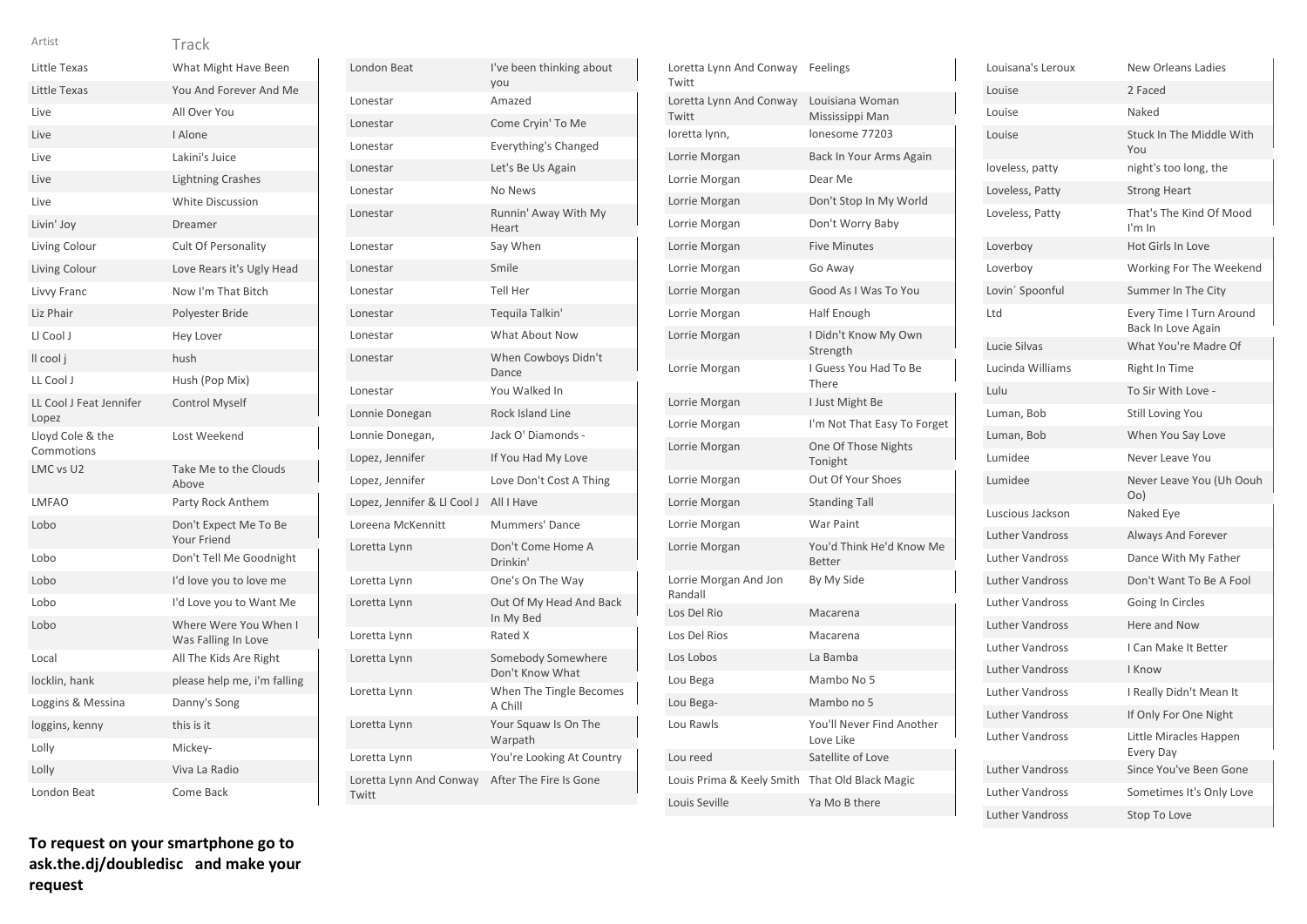| ٧ |  |  |
|---|--|--|
|   |  |  |

| Artist                                  | Track                                |
|-----------------------------------------|--------------------------------------|
| <b>Luther Vandross</b>                  | Your Secret Love                     |
| <b>Luther Vandross And</b><br>Mariah Ca | <b>Endless Love</b>                  |
| Lutricia Mc Neal                        | Stranded                             |
| Lutricia Mcneal                         | Ain't That Just The Way              |
| Lyn Anderson                            | Rose Garden                          |
| Lynn Anderson                           | Listen To A Country Song             |
| Lynn, Barbara                           | You'll Lose A Good Thing             |
| Lynn, Loretta                           | Country In My Genes                  |
| Lynn, Loretta                           | Love Is The Foundation               |
| Lynn, Loretta                           | They Don't Make 'Em Like<br>My Daddy |
| Lynne, Shelby                           | Gotta Get Back                       |
| Lynns                                   | Nights Like These                    |
| Lynns                                   | Woman To Woman                       |
| Lynyrd Skynyrd                          | <b>Balad Of Curtis Loew</b>          |
| Lynyrd Skynyrd                          | Call Me The Breeze                   |
| Lynyrd Skynyrd                          | Don't Ask Me No Questions            |
| Lynyrd Skynyrd                          | Free Bird                            |
| Lynyrd Skynyrd                          | <b>Gimme Back My Bullets</b>         |
| Lynyrd Skynyrd                          | <b>Gimme Three Steps</b>             |
| Lynyrd Skynyrd                          | Needle And The Spoon                 |
| Lynyrd Skynyrd                          | Poison Whiskey                       |
| Lynyrd Skynyrd                          | Saturday Night Special               |
| Lynyrd Skynyrd                          | <b>Swamp Music</b>                   |
| Lynyrd Skynyrd                          | Sweet Home Alabama                   |
| Lynyrd Skynyrd                          | <b>That Smell</b>                    |
| Lynyrd Skynyrd                          | What's Your Name                     |
| Lynyrd Skynyrd                          | Working For McA                      |
| Lynyrd Skynyrd                          | You Got That Right                   |
| M                                       | Pop Muzik                            |
| M C Hammer                              | U Can't Touch This                   |
| M People                                | Angel Street                         |
| M <sub>2</sub> M                        | <b>Mirror Mirror</b>                 |
| Mac Davies                              | Texas In My Rear View<br>Mirror      |

| <b>Mac Davies</b>     | You're My Best Friend     |
|-----------------------|---------------------------|
| Mac Davis             | Stop And Smell The Roses  |
| Mac Warner            | <b>Bridge Washed Out</b>  |
| Macy Gray             | I Try                     |
| Macy Gray             | <b>Sexual Revolution</b>  |
| Macy Gray             | Still                     |
| Macy Gray             | Sweet Baby                |
| Macy Gray             | When I See                |
| Macy Gray             | Why Didn't You Call Me    |
| Mad' House            | Holiday                   |
| Mad'House             | Like A Prayer             |
| <b>Madison Avenue</b> | Dont call me baby         |
| <b>MADISON AVENUE</b> | <b>DON'T CALL ME BABY</b> |
| <b>Madison Avenue</b> | Who The Hell Are You      |
| <b>Madness</b>        | <b>Baggy Trousers</b>     |
| Madness               | Cardiac Arrest            |
| Madness               | Driving in my Car         |
| Madness               | Embarrassment             |
| Madness               | <b>Grey Day</b>           |
| Madness               | House of Fun              |
| <b>Madness</b>        | It must be love           |
| Madness               | Michael Caine             |
| Madness               | My Girls                  |
| Madness               | Night Boat to Cairo       |
| Madness               | One Better Day            |
| <b>Madness</b>        | Our House                 |
| <b>Madness</b>        | Shut Up                   |
| Madness               | The Sun & the Rain        |
| Madness               | Wings of a Dove           |
| Madness-              | Lovestruck                |
| Madonna               | Amazing                   |
| Madonna               | American Life             |
| Madonna               | Angel                     |
| Madonna               | <b>Beautiful Stranger</b> |

| Madonna | Celebration                      |
|---------|----------------------------------|
| Madonna | Cherish                          |
| Madonna | Crazy For You                    |
| Madonna | Die Another Day                  |
| Madonna | Don't Tell Me                    |
| Madonna | Dress You Up                     |
| Madonna | Erotica                          |
| Madonna | <b>Express Yourself</b>          |
| madonna | fever                            |
| Madonna | Frozen                           |
| Madonna | Hanky Panky                      |
| Madonna | Holiday                          |
| Madonna | Hollywood                        |
| Madonna | Hung Up                          |
| Madonna | Impressive Instant               |
| Madonna | Into The Groove                  |
| Madonna | Justify My Love                  |
| Madonna | Like A Prayer                    |
| Madonna | Like A Virgin                    |
| Madonna | Live To Tell                     |
| Madonna | Love Don't Live Here<br>Anymore  |
| Madonna | Lucky Star                       |
| madonna | <b>Material Girl</b>             |
| Madonna | Music                            |
| madonna | nothing really matters           |
| Madonna | Papa don't preach                |
| Madonna | Power Of Goodbye                 |
| Madonna | Rain                             |
| Madonna | Santa Baby                       |
| Madonna | Secret                           |
| Madonna | Sorry                            |
| Madonna | Take A Bow                       |
| Madonna | This Used To Be My<br>Playground |

| Madonna                       | True Blue (In The Style Of<br>'Madonna') |
|-------------------------------|------------------------------------------|
| Madonna                       | Vogue                                    |
| Madonna                       | What It Feels Like For A Girl            |
| Madonna                       | Who's That Girl                          |
| Madonna                       | Who's that Girl?                         |
| Madonna                       | You Must Love Me                         |
| Madonna                       | You'll See                               |
| Magnapop                      | Open The Door                            |
| Malmsteen, Yngwie             | <b>Heaven Tonight</b>                    |
| Mama Cass                     | Dream A Little Dream Of<br>Me            |
| Mamas & The Papas             | Creeque Alley                            |
| Mamas & The Papas             | Monday Monday                            |
| Mamas & The Papas, The        | Words Of Love                            |
| mamas and papas               | california dreaming                      |
| Mammas & Papas                | Monday Monday                            |
| <b>Manchester United</b>      | Lift it High (All about belief)          |
| mandrell, barbara             | only a lonely heart knows                |
| <b>Mandy Barnett</b>          | Maybe                                    |
| Mandy Barnett                 | Simple I Love You                        |
| <b>Manfred Mann</b>           | Quinn The Eskimo (The<br>Mighty Quinn)   |
| <b>Manhattan Transfer</b>     | Too Busy Thinkind About<br>My Baby       |
| <b>Manhatten Transfer</b>     | Chanson D'Amour                          |
| <b>Manic Street Preachers</b> | <b>Found That Soul</b>                   |
| <b>Manic Street Preachers</b> | Let Robeson Sing                         |
| <b>Manic Street Preachers</b> | <b>Motorcycle Emptiness</b>              |
| <b>Manic Street Preachers</b> | Ocean Spray                              |
| <b>Manic Street Preachers</b> | So Why So Sad?                           |
| <b>Manic Street Preachers</b> | The Masses Against The                   |
|                               | Classes                                  |
| Manilow, Barry                | Tryin' To Get The Feeling<br>Again       |
| Marc Anthony And T<br>Arena   | I Want To Spend My<br>Lifetime Loving    |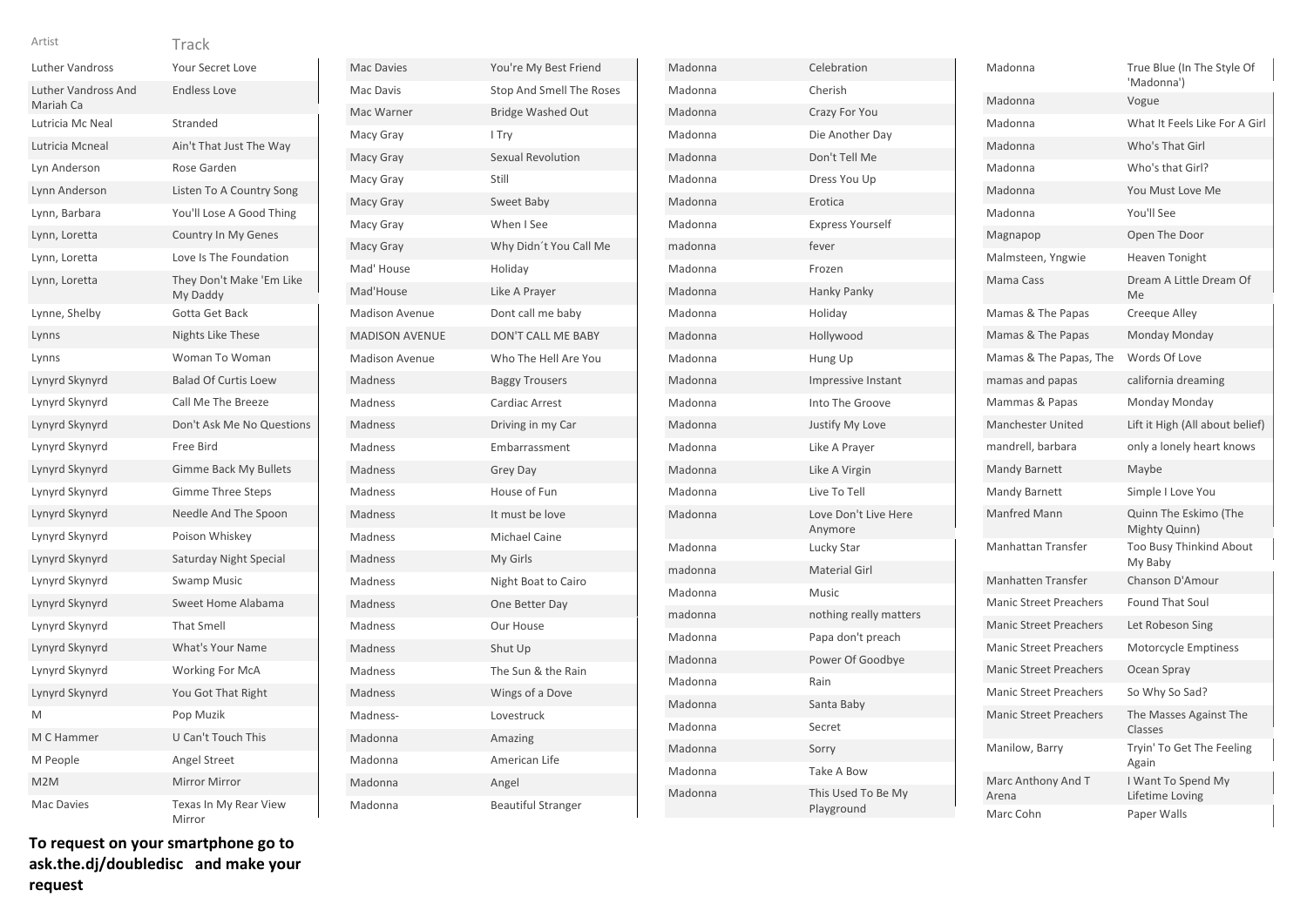| Artist                         | Track                              |
|--------------------------------|------------------------------------|
| Marc Cohn                      | <b>Walking in Memphis</b>          |
| Marcia Griffiths               | <b>Electric Boogie</b>             |
| <b>Marcus Hummon</b>           | Honky Tonk Mona Lisa               |
| Marcy Playground               | Sex And Candy                      |
| Maria Carey                    | All I Want For Christmas Is<br>Yo  |
| Mariah Carey                   | All I Want For Christmas Is<br>You |
| <b>Mariah Carey</b>            | All In Your Mind                   |
| Mariah Carey                   | Always Be My Baby                  |
| Mariah Carey                   | Anytime You Need A Friend          |
| Mariah Carey                   | <b>Butterfly</b>                   |
| Mariah Carey                   | Can't Let Go                       |
| Mariah Carey                   | Don't Forget About Us              |
| Mariah Carey                   | Dreamlover                         |
| Mariah Carey                   | Emotions                           |
| Mariah Carey                   | Fantasy                            |
| Mariah Carey                   | Forever                            |
| Mariah Carey                   | Hero                               |
| Mariah Carey                   | Honey                              |
| <b>Mariah Carey</b>            | I Don't Wanna Cry                  |
| Mariah Carey                   | I Still Believe                    |
| Mariah Carey                   | Make It Happen                     |
| Mariah Carey                   | My All                             |
| <b>Mariah Carey</b>            | Never Forget You                   |
| Mariah Carey                   | Never Too Far                      |
| Mariah Carey                   | Someday                            |
| Mariah Carey                   | Through The Rain                   |
| Mariah Carey                   | <b>Underneath The Stars</b>        |
| Mariah Carey                   | We Belong Together                 |
| Mariah Carey                   | <b>Without You</b>                 |
| Mariah Carey                   | You Need Me                        |
| Mariah Carey & Westlife        | <b>Against All Odds</b>            |
| Mariah Carey And Boyz 2<br>Men | One Sweet Day                      |

| Mariah Carey Whitney<br>Houston     | When You Believe                    |
|-------------------------------------|-------------------------------------|
| Marie Osmond                        | Read My Lips                        |
| Marie Osmond                        | There's No Stoppin' Your<br>Heart   |
| Marilyn Manson                      | <b>Tainted Love</b>                 |
| Marilyn Martin                      | Through His Eyes                    |
| Marilyn Scott                       | Last Day                            |
| Marilyn Scott                       | <b>Starting To Fall</b>             |
| Mario                               | Here I Go Again                     |
| Mario                               | Let me Love You                     |
| <b>Mario Winans</b>                 | I Don't Wanna Know                  |
| <b>Mario Winans</b>                 | Never really was                    |
| Mario Winans feat Enya &<br>P Diddy | I Don't wanna Know                  |
| Mark And Sam                        | Measure of a Man                    |
| Mark Chesnutt                       | Almost Goodbye                      |
| <b>Mark Chesnutt</b>                | <b>Broken Promise Land</b>          |
| Mark Chesnutt                       | <b>Bubba Shot The Jukebox</b>       |
| <b>Mark Chesnutt</b>                | Down In Tennessee                   |
| Mark Chesnutt                       | Goin' Through The Big D             |
| Mark Chesnutt                       | Gonna Get A Life                    |
| Mark Chesnutt                       | I Don't Want To Miss A<br>Thing     |
| <b>Mark Chesnutt</b>                | I Might Even Quit Lovin' You        |
| Mark Chesnutt                       | It Wouldn't Hurt To Have<br>Wings   |
| <b>Mark Chesnutt</b>                | It's A Little Too Late              |
| Mark Chesnutt                       | It's Not Over                       |
| <b>Mark Chesnutt</b>                | Let It Rain                         |
| <b>Mark Chesnutt</b>                | Ol' Country                         |
| <b>Mark Chesnutt</b>                | Old Flames Have New<br><b>Names</b> |
| <b>Mark Chesnutt</b>                | <b>Thank God For Believers</b>      |
| <b>Mark Chesnutt</b>                | Too Cold At Home                    |
| <b>Mark Chesnutt</b>                | Trouble                             |
| <b>Mark Chesnutt</b>                | Wherever You Are                    |
|                                     |                                     |

| <b>Mark Chesnutt</b>               | Wrong Place Wrong Time                      |
|------------------------------------|---------------------------------------------|
| Mark Collie                        | Born To Love You                            |
| Mark Collie                        | Hard Lovin' Woman                           |
| Mark Collie                        | Lipstick Don't Lie                          |
| Mark Collie                        | Love To Burn                                |
| Mark Collie                        | She's Never Comin' Back                     |
| Mark Collie                        | Something's Gonna Change<br><b>Her Mind</b> |
| Mark Collie                        | <b>Steady As She Goes</b>                   |
| Mark Collie                        | Three Words Two Hearts<br>One Night         |
| Mark Knopfler                      | Nobody's Got The Gun                        |
| Mark Morrison                      | Return Of The Mack                          |
| Mark Nesler                        | Used To The Pain                            |
| Mark Ronson & Amy<br>Winehouse     | Valerie                                     |
| Mark Ronson Daniel<br>Merriweather | Stop Me                                     |
| Mark Ronson feat Amy<br>Winehouse  | Valerie                                     |
| Mark Wills                         | Don't Laugh At Me                           |
| Mark Wills                         | High Low And In Between                     |
| Mark Wills                         | I Do (Cherish You)                          |
| Mark Wills                         | Jacob's Ladder                              |
| Mark Wills                         | Places I've Never Been                      |
| Mark Wills                         | Wish You Were Here                          |
| Maroon 5                           | <b>Harder To Breathe</b>                    |
| Maroon 5                           | It Makes Me Wonder                          |
| Maroon 5                           | Must Get Out                                |
| Maroon 5                           | She Will Be Loved                           |
| Maroon 5                           | <b>Sunday Morning</b>                       |
| Maroon 5                           | This Love                                   |
| Maroon 5 Feat Christina<br>Aguile  | Moves Like Jagger                           |
| <b>Marshall Tucker Band</b>        | Fire On The Mountain                        |
| marshall tucker band, the          | can't you see                               |
| Martha and the Muffins             | Echo beach                                  |

| Martha Reeve and the<br>Vandellas | Dancing in the street                  |
|-----------------------------------|----------------------------------------|
| Martin Page                       | In The House Of Stone And<br>Light     |
| Martin Page                       | Keeper Of The Flame                    |
| Martin, Dean & Ricky<br>Nelson    | My Rifle, My Pony And Me               |
| Martin, Ricky                     | She Bangs                              |
| Martin, Ricky & Daddy<br>Yankee   | Drop It On Me                          |
| Martina McBride                   | <b>Broken Wing</b>                     |
| <b>Martina McBride</b>            | <b>Great Disguise</b>                  |
| Martina McBride                   | <b>Happy Girl</b>                      |
| Martina McBride                   | <b>Heart Trouble</b>                   |
| Martina McBride                   | Life Number 9                          |
| <b>Martina McBride</b>            | Phones Are Ringin' All Over<br>Town    |
| Martina McBride                   | Safe In The Arms Of Love               |
| <b>Martina McBride</b>            | Swingin' Doors                         |
| <b>Martina McBride</b>            | That Wasn't Me                         |
| Martina McBride                   | <b>Time Has Come</b>                   |
| Martina McBride                   | Where I Used To Have A<br>Heart        |
| Martina McBride                   | <b>Wild Angels</b>                     |
| <b>Martina McBride</b>            | <b>Wrong Again</b>                     |
| <b>Martine Mccuctheon</b>         | I'm Over You                           |
| <b>Martine McCutcheon</b>         | Perfect Moment                         |
| <b>MARTINE MCCUTCHEON</b>         | TALKING IN YOUR SLEEP                  |
| Martine McCutcheon-               | Ive got You                            |
| Marty Brown                       | You Can't Wrap Your Arms<br>Around A M |
| Marty Haggard                     | Amnesia                                |
| Marty Haggard                     | Hello God                              |
| Marty Haggard                     | In The Afterlife                       |
| <b>Marty Robbins</b>              | A white sport coat                     |
| <b>Marty Robbins</b>              | Among My Souvenirs                     |
| <b>Marty Robbins</b>              | Big Iron                               |
| <b>Marty Robbins</b>              | Devil Woman                            |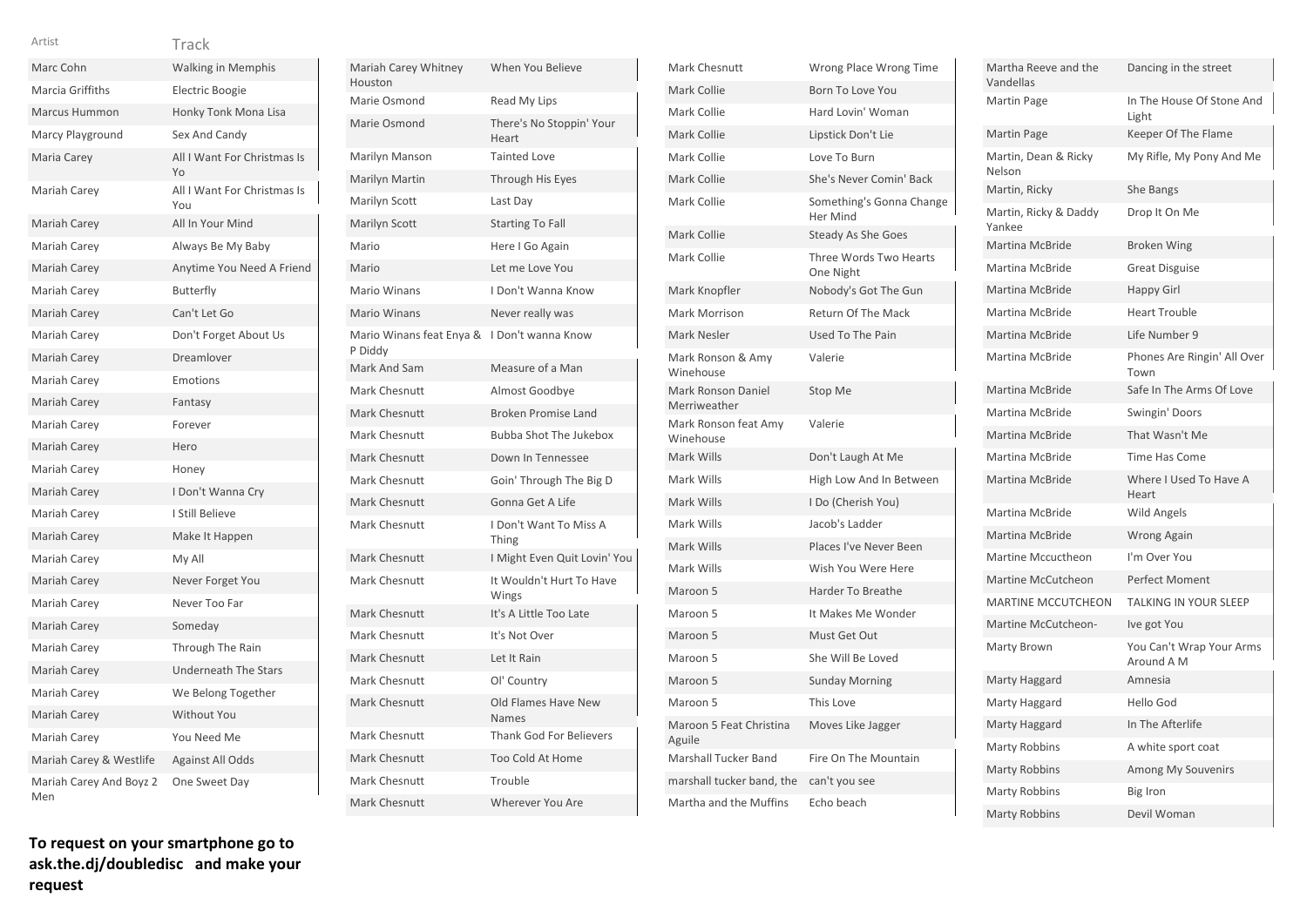| Artist                                  | Track                                   |
|-----------------------------------------|-----------------------------------------|
| <b>Marty Robbins</b>                    | Don't Worry                             |
| <b>Marty Robbins</b>                    | El Paso                                 |
| <b>Marty Robbins</b>                    | I'll Go On Alone                        |
| <b>Marty Robbins</b>                    | <b>Ribbon Of Darkness</b>               |
| Marty Robbins                           | Story Of My Life                        |
| <b>Marty Stuart</b>                     | <b>Burn Me Down</b>                     |
| <b>Marty Stuart</b>                     | Hey Baby                                |
| <b>Marty Stuart</b>                     | If I Ain't Got You                      |
| <b>Marty Stuart</b>                     | If I Give My Soul                       |
| <b>Marty Stuart</b>                     | Kiss Me I'm Gone                        |
| Marty Stuart                            | Little Things                           |
| <b>Marty Stuart</b>                     | Now That's Country                      |
| <b>Marty Stuart</b>                     | Sweet Love                              |
| <b>Marty Stuart</b>                     | Thanks To You                           |
| <b>Marty Stuart</b>                     | That's What Love's About                |
| <b>Marty Stuart</b>                     | You Can't Stop Love                     |
| <b>Marty Stuart And Travis</b><br>Tritt | Honky Tonkin's What I Do<br><b>Best</b> |
| Marvelous 3                             | Freak Of The Week                       |
| Marvin Gaye                             | I heard it through the grape<br>vine    |
| Marvin Gaye                             | What's Going On                         |
| Marvin Gaye & Tammy<br>Terrell          | Ain't No Mountain High<br>Enough        |
| Marvin Gaye & Tammy<br>Terrell          | Ain't Nothing Like The Real<br>Thing    |
| Marvin Gaye & Tammy<br>Terrell          | It Takes Two                            |
| marx, richard                           | angelia                                 |
| marx, richard                           | hazard                                  |
| Mary Chapin Carpenter                   | Going Out Tonight                       |
| Mary Chapin Carpenter                   | Grow Old With Me                        |
| Mary Chapin Carpenter                   | Hard Way                                |
| Mary Chapin Carpenter                   | He Thinks He'll Keep Her                |
| Mary Chapin Carpenter                   | House Of Cards                          |
| Mary Chapin Carpenter                   | Only A Dream                            |
| Mary Chapin Carpenter                   | <b>Right Now</b>                        |

| Mary Chapin Carpenter  | Stones In The Road           |
|------------------------|------------------------------|
| Mary Chapin Carpenter  | Why Walk When You Can<br>Fly |
| Mary Ford And Les Paul | Vaya Con Dios                |
| Mary J Blige           | Be Happy                     |
| Mary J Blige           | Family Affair                |
| Mary J Blige           | <b>Going Down</b>            |
| Mary J Blige           | Love Is All We Need          |
| Mary J Blige           | No More Drama                |
| Mary J Blige           | Not Gon' Crv                 |
| Mary J Blige           | <b>Real Love</b>             |
| Mary J. Blige          | Dance For Me                 |
| Mary Jane Girls        | In My House                  |
| Mary Johnson           | I'll pick a Rose for my Rose |
| Mary Mary              | Shakles (Praise You)         |
| Mary Wells             | My Guy                       |
| Matchbox               | <b>Rockabilly Rebel</b>      |
| Matchbox 20            | Bent                         |
| matchbox 20            | disease                      |
| Matchbox 20            | Mad Season                   |
| matchbox twenty        | back to good                 |
| Matchbox Twenty        | If You're Gone               |
| Matchbox Twenty        | Long Day                     |
| Matchbox Twenty        | Push                         |
| <b>Matchbox Twenty</b> | <b>Real World</b>            |
| Mathis, Johnny         | It's Not For Me To Say       |
| Matraca Berg           | <b>Back In The Saddle</b>    |
| Matt Bianco            | Get Out Of Your Lazy Bed     |
| Matt King              | Woman Like You               |
| Mattea, Kathy          | <b>BFD</b>                   |
| Mattea, Kathy          | Goin' Gone                   |
| mattea, kathy          | she came from fort worth     |
| mattea, kathy          | time passes by               |
| Mattea, Kathy          | <b>Trouble With Angels</b>   |
| Mattea, Kathy          | You're The Power             |
|                        |                              |

| <b>Matthew Sweet</b>              | Sick Of Myself                                    |
|-----------------------------------|---------------------------------------------------|
| <b>Matthew Wilder</b>             | <b>Break My Stride</b>                            |
| Maurice Williams & The<br>Zodiacs | Stay                                              |
| <b>Mavericks</b>                  | All That Heaven Will Allow                        |
| <b>Mavericks</b>                  | All You Ever Do Is Bring Me<br>Down               |
| <b>Mavericks</b>                  | Dance The Night Away                              |
| Mavericks                         | Here Comes The Rain                               |
| <b>Mavericks</b>                  | I Don't Care(If You Love Me<br>Anymore            |
| <b>Mavericks</b>                  | I Should Have Been True                           |
| Mavericks                         | <b>Missing You</b>                                |
| Mavericks                         | Someone should tell her                           |
| <b>Mavericks</b>                  | There Goes My Heart                               |
| <b>Mavericks</b>                  | To Be With You                                    |
| Mavericks                         | What A Cryin Shame                                |
| Maxi Priest                       | Close To You                                      |
| <b>Maxine Nightingale</b>         | <b>Right Back Where We</b><br><b>Started Fr</b>   |
| Maxine Nightingale                | <b>Right Back Where We</b><br><b>Started From</b> |
| Maxwell                           | Ascension (Don't Ever<br>Wonder)                  |
| Maxwell                           | Suitelady (The Proposal<br>Jam)                   |
| Maxwell                           | Sumthin' Sumthin'                                 |
| Mazzy Star                        | Fade Into You                                     |
| Mc Cartney & Jackson              | The Girl Is Mine                                  |
| <b>MC</b> Hammer                  | <b>Addams Groove</b>                              |
| Mc Potts                          | Put Me Out Of My Misery                           |
| McAlyster                         | I Know How The River Feels                        |
| McAnally, Shane                   | Run Away                                          |
| mcbride & the ride                | hangin' in and hangin' on                         |
| McBride And The Ride              | <b>Been There</b>                                 |
| McBride And The Ride              | Can I Count On You                                |
| McBride And The Ride              | Going Out Of My Mind                              |
| McBride And The Ride              | Hurry Sundown                                     |

| McBride And The Ride    | Just One Night                             |
|-------------------------|--------------------------------------------|
| McBride And The Ride    | Love On The Loose Heart<br>On The Run      |
| McBride And The Ride    | Somebody Will                              |
| McBride, Martina        | How Far                                    |
| McBride, Martina        | There You Are                              |
| McCabe, Coley           | Grow Young With You                        |
| McCann, Lila            | <b>Kiss Me Now</b>                         |
| McCartney, Paul         | Coming Up (Live Version)                   |
| McCartney, Paul         | Jet                                        |
| mccartney, paul & wings | band on the run                            |
| mcclain, charly         | radio heart                                |
| McClain, Charly         | Sentimental Ol' You                        |
| McCoy, Neal             | <b>Every Man For Himself</b>               |
| Mccoy, Neal             | Forever Works For Me                       |
| McCready, Mindy         | Scream                                     |
| McDaniels, Gene         | Hundred Pounds Of Clay, A                  |
| McDonald, Michael       | Ain't No Mountain High<br>Enough           |
| mcdonald, michael       | matters of the heart                       |
| McDowell, Ronnie        | You're Gonna Ruin My Bad<br>Reputation     |
| McEntire, Reba          | Can't Even Get The Blues<br>No More        |
| McEntire, Reba          | Have I Got A Deal For You                  |
| McEntire, Reba          | I Don't Think Love Ought<br>To Be That Way |
| McEntire, Reba          | I'll Be                                    |
| McEntire, Reba          | I'm Not That Lonely Yet                    |
| McEntire, Reba          | Last One To Know, The                      |
| McEntire, Reba          | One Promise Too Late                       |
| McEntire, Reba          | Today All Over Again                       |
| McEntire, Reba          | We're So Good Together                     |
| McEntire, Reba          | You Lift Me Up To Heaven                   |
| <b>McFly</b>            | Five Colours In Her Hair                   |
| <b>McFly</b>            | I Wanna Hold You                           |
| <b>McFlv</b>            | I'll Be Ok                                 |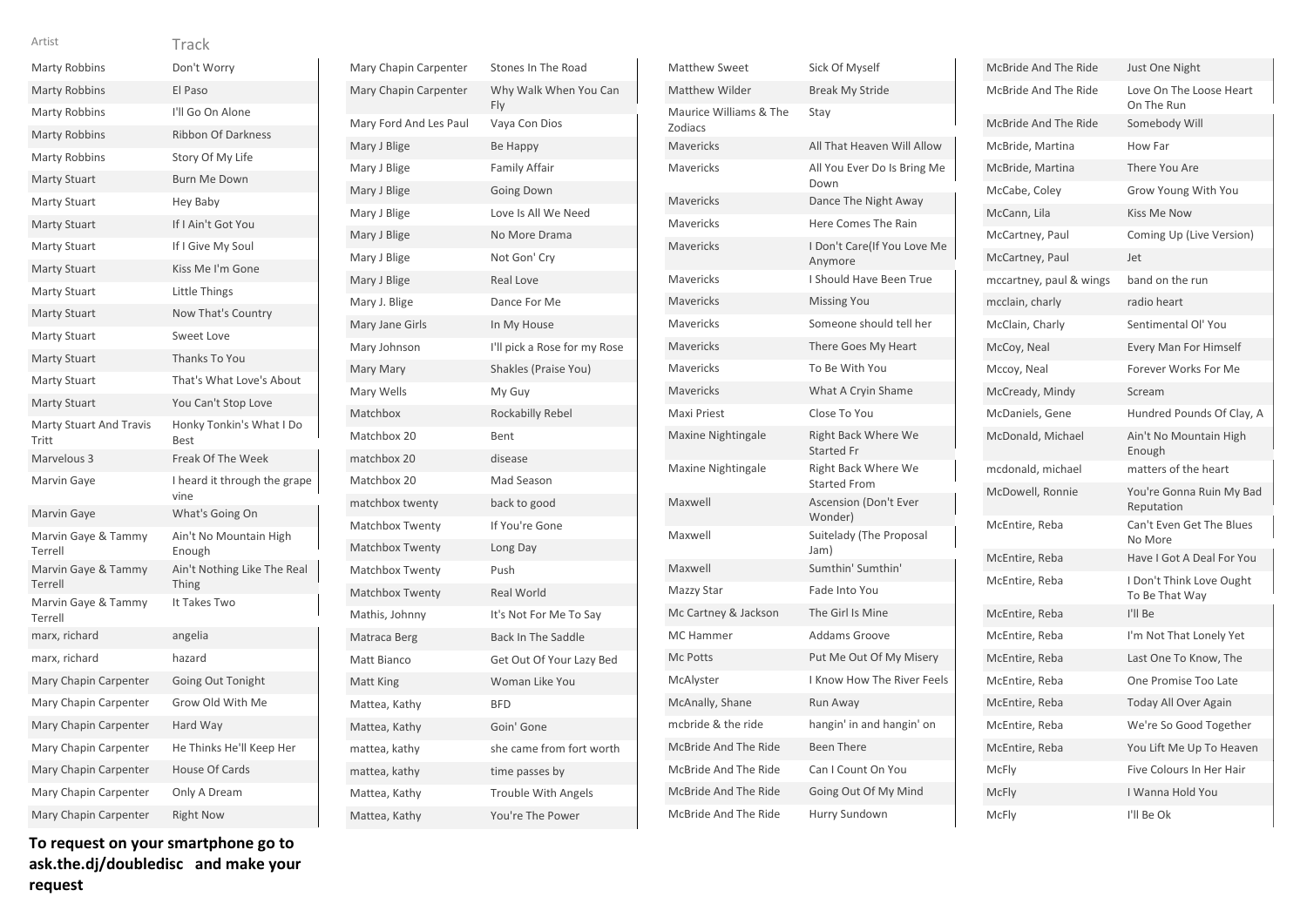| Artist                 | Track                                                                    |
|------------------------|--------------------------------------------------------------------------|
| <b>McFly</b>           | Obviously                                                                |
| McFly                  | <b>That Girl</b>                                                         |
| McFly                  | Transylvania                                                             |
| McGraw, Tim            | My Next Thirty Years                                                     |
| McGraw, Tim            | Real Good Man                                                            |
| McGraw, Tim            | Some Things Never Change                                                 |
| McGraw, Tim            | Southern Voice                                                           |
| McGraw, Tim            | Things Change                                                            |
| McGuire, Barry         | <b>Eve Of Destruction</b>                                                |
| McIntyre, Joey         | I Love You Came Too Late                                                 |
| McKee, Maria           | If Love Is A Red Dress                                                   |
| McKenzie, Scott        | San Francisco                                                            |
| McKnight, Brian        | 6, 8, 12                                                                 |
| McLachlan, Sarah       | Stupid                                                                   |
| McLean, Don            | And I Love You So                                                        |
| Me Julie               | Me Julie                                                                 |
| Meat Loaf & Cher       | Dead Ringer For Love                                                     |
| Meatloaf               | I'd Lie For You (And That's<br>The Tru                                   |
| Meatloaf               | You Took The Words Right<br>Out Of My Mouth (Made<br>Famous by Meatloaf) |
| Meatloaf & Ellen Foley | Paradise By The Dashboard<br>Light                                       |
| Meatloaf /             | Paradise By The Dashboard<br>Light                                       |
| Megadeth               | Angry Again                                                              |
| Mel B                  | Lullaby                                                                  |
| Mel B                  | <b>Tell Me</b>                                                           |
| Mel C                  | I Turn To You                                                            |
| Mel C-                 | Goin Down                                                                |
| Mel Carter             | Hold Me, Thrill Me, Kiss Me                                              |
| Mel McDaniel           | Big Ole Brew                                                             |
| Mel McDaniel           | Louisiana Saturday Night                                                 |
| <b>Mel Tillis</b>      | <b>Good Woman Blues</b>                                                  |
| <b>Mel Tillis</b>      | Southern Rains                                                           |

| Mel Tillis And Sherry Bryc | Take My Hand                           |
|----------------------------|----------------------------------------|
| Melanie                    | <b>Brand New Key</b>                   |
| Melanie                    | Look What They've Done<br>To My Song   |
| Melanie C                  | If that were me                        |
| Melanie G                  | Word Up                                |
| Melba Moore                | This Is It                             |
| Melissa Etheridge          | <b>Bring Me Some Water</b>             |
| Melissa Etheridge          | Come To My Window                      |
| Melissa Etheridge          | I Want To Come Over                    |
| Melissa Etheridge          | If I Wanted To                         |
| Melissa Etheridge          | I'm The Only One                       |
| Melissa Etheridge          | Nowhere To Go                          |
| Melissa Etheridge          | <b>Similar Features</b>                |
| Melissa Etheridge          | Your Little Secret                     |
| Melissa Manchester         | Midnight Blue (I Think We<br>Can Make  |
| Mellencamp, John Cougar    | Yours Forever (The Perfect<br>Storm)   |
| Melodie Chittenden         | <b>Broken Road</b>                     |
| Melodie Crittenden         | I Should've Known                      |
| Men at Work                | Down Under                             |
| Men At Work                | Who Can It Be Now                      |
| Men Of Vizion              | House Keeper                           |
| <b>Men Without Hats</b>    | Safety Dance                           |
| Mena, Maria                | You're The Only One                    |
| <b>Meredith Brooks</b>     | <b>Bitch</b>                           |
| <b>Meredith Brooks</b>     | I Need                                 |
| <b>Meredith Brooks</b>     | What Would Happen                      |
| Meri Wilson                | Peter The Meter Reader                 |
| Merle Haggard              | America First                          |
| Merle Haggard              | Fightin' Side Of Me                    |
| Merle Haggard              | I Think I'll Just Stay Here<br>And Dri |
| Merle Haggard              | If We Make It Through<br>December      |

| Merle Haggard             | If We're Not Back In Love<br>By Monday |
|---------------------------|----------------------------------------|
| Merle Haggard             | Let's Chase Each Other<br>Around The R |
| Merle Haggard             | That's The Way Love Goes               |
| Merle Haggard             | <b>Truck Driver's Blues</b>            |
| Merle Haggard             | Twinkle Twinkle Lucky Star             |
| Merle Haggard Leona Willi | <b>Bull And The Beaver</b>             |
| Merril Bainbridge         | Lonely                                 |
| Merril Bainbridge         | Mouth                                  |
| Merril Bainbridge         | <b>Under The Water</b>                 |
| Merry Clayton             | Yes                                    |
| Messina, Jo Dee           | Because You Love Me                    |
| Messina, Jo Dee           | <b>No Time For Tears</b>               |
| Messina, Jo Dee           | That's The Way                         |
| Metallica                 | Enter Sandman                          |
| Metallica                 | I Disappear                            |
| Metallica                 | No Leaf Clover                         |
| Metallica                 | No Leaf Clover (Live<br>Version)       |
| Metallica                 | <b>Nothing Else Matters</b>            |
| Metallica                 | <b>Turn The Page</b>                   |
| Metallica                 | Until It Sleeps                        |
| Mexico 70                 | I Want You                             |
| Miami Sound Machine       | Doctor Beat                            |
| Mica Paris                | Whisper A Prayer                       |
| <b>Michael Andrews</b>    | Mad World                              |
| Michael Ball              | One Step Out Of Time                   |
| <b>Michael Ball</b>       | With One Look                          |
| Michael Bolton            | <b>Best Of Love</b>                    |
| Michael Bolton            | Can I Touch You There                  |
| Michael Bolton            | Georgia On My Mind                     |
| Michael Bolton            | How Am I Supposed To Live<br>Without Y |
| Michael Bolton            | Love Is A Wonderful Thing              |
| Michael Bolton            | Love Is The Power                      |

| Michael Bolton          | Love So Beautiful                      |
|-------------------------|----------------------------------------|
| Michael Bolton          | <b>Missing You Now</b>                 |
| Michael Bolton          | Safe Place From The Storm              |
| Michael Bolton          | Sittin' On The Dock Of The<br>Bay      |
| Michael Bolton          | Soul Provider                          |
| Michael Bolton          | <b>This River</b>                      |
| Michael Bolton          | <b>Time Love And Tenderness</b>        |
| Michael Bolton          | To Love Somebody                       |
| Michael Bolton          | When I'm Back On My Feet<br>Again      |
| Michael Buble           | Everything                             |
| Michael Buble           | Home                                   |
| Michael English         | Your Love Amazes Me                    |
| Michael Jackson         | Ben                                    |
| Michael Jackson         | <b>Billie Jean</b>                     |
| Michael Jackson         | <b>Black Or White</b>                  |
| Michael Jackson         | Childhood                              |
| Michael Jackson         | Cry                                    |
| Michael Jackson         | Dirty Diana                            |
| Michael Jackson         | Don't Stop Till You Get<br>Enough      |
| Michael Jackson         | Earth Song                             |
| Michael Jackson         | <b>Heal The World</b>                  |
| Michael Jackson         | One Day In Your Life                   |
| Michael Jackson         | <b>One More Chance</b>                 |
| Michael Jackson         | She's Out Of My Life                   |
| Michael Jackson         | Thriller                               |
| Michael Jackson         | You Are Not Alone                      |
| Michael Jackson         | You Rock My World                      |
| Michael McDonald        | I Keep Forgettin' (Every<br>Time You'r |
| Michael McDonald        | Matters Of The Heart                   |
| <b>Michael Peterson</b> | By The Book                            |
| <b>Michael Peterson</b> | Drink Swear Steal And Lie              |
| Michael Peterson        | From Here To Eternity                  |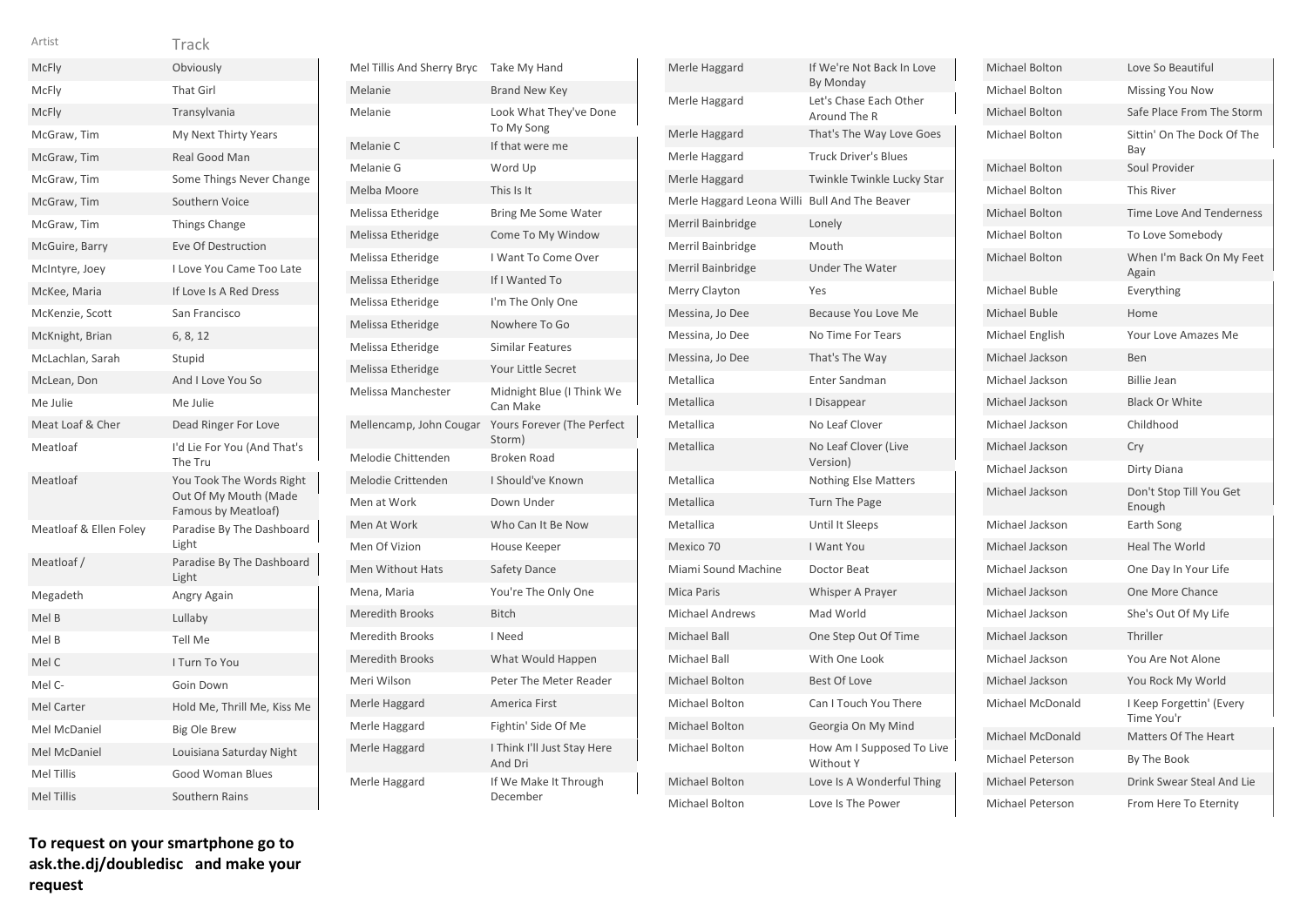| Michael Peterson               | Too Good To Be True            |
|--------------------------------|--------------------------------|
| Michael Peterson               | When The Bartender Cries       |
| Michael Sembello               | Maniac                         |
| Michael W Smith                | Matter Of Time                 |
| michael, george                | i believe                      |
| Michael, George                | Waiting For That Day           |
| MICHELLE BRANCH                | <b>EVERYWHERE</b>              |
| Michelle Lewis                 | Nowhere And Everywhere         |
| Michelle Wright                | Answer Is Yes                  |
| Michelle Wright                | Nobody's Girl                  |
| Michelle Wright                | One Good Man                   |
| Mick Jagger & Joss Stone       | Lonely this Christmas          |
| <b>Mickey Gilley</b>           | Don't The Girls All Get Pretti |
| Mickey Gilley                  | <b>Headache Tomorrow</b>       |
| Mickey Gilley                  | I Overlooked An Orchid         |
| Mickey Gilley                  | Lonely Nights                  |
| <b>Mickey Gilley</b>           | She's Pulling Me Back Again    |
| Mickey Gilly                   | That's All That Matters        |
| Middleman, Georgia             | Kick Down The Door             |
| Middleman, Georgia             | No Place Like Home             |
| Midnight Oil                   | <b>Beds Are Burning</b>        |
| <b>Mighty Mighty Bosstones</b> | Impression That I Get          |
| <b>Mighty Mighty Bosstones</b> | <b>Rascal King</b>             |
| Mighty Mighty Bosstones        | So Sad To Say                  |
| Mika                           | <b>Grace Kelly</b>             |
| Mika                           | Love Today                     |
| Mika                           | We Are Golden                  |
| Mike & The Mechanics           | Living Years, The              |
| Mike + The Mechanics           | The Living Years               |
| Mike And The Mechanics         | All I Need Is A Miracle        |
| Mike And The Mechanics         | Over My Shoulder               |
| Mike Oldfield                  | Moonlight Shadow               |
| Mike Reid                      | As Simple As That              |
| Mike Reid                      | Walk On Faith                  |

| Mike Sarne & Wendy<br>Richards   | Come Outside                           |
|----------------------------------|----------------------------------------|
| Mila Mason                       | Closer To Heaven                       |
| Mila Mason                       | Dark Horse                             |
| Mila Mason                       | <b>Strong One</b>                      |
| Mila Mason                       | That's Enough Of That                  |
| Mila Mason                       | That's The Kinda Love (That<br>I'm Tal |
| Mila Mason                       | This Heart                             |
| Miley Cyrus                      | Party In The U.S.A.                    |
| <b>Miley Cyrus</b>               | Party In The Usa                       |
| Miley Cyrus                      | The Climb                              |
| Milian, Christina &<br>Fabolous  | Dip It Low                             |
| Milk and Sugar                   | Let The Sun Shine In                   |
| Milk Inc                         | Walk On Water                          |
| Milli Vanilli                    | Girl You Know It's True                |
| Millie                           | My Boy Lollipop                        |
| milsap, ronnie                   | back on my mind again                  |
| milsap, ronnie                   | pure love                              |
| Mindbenders                      | A groovy kind of love                  |
| Mindy McCready                   | Girl's Gotta Do What A<br>Girl's Got   |
| Mindy McCready                   | Guys Do It All The Time                |
| Mindy McCready                   | Other Side Of This Kiss                |
| Mindy McCready                   | <b>Ten Thousand Angels</b>             |
| Mindy McCready                   | What If I Do                           |
| Mindy McCready                   | You'll Never Know                      |
| Mindy McCready And<br>Richie McD | Maybe He'll Notice Her<br><b>Now</b>   |
| Mini Viva                        | I Left My Heart In Tokyo               |
| <b>Mint Condition</b>            | What Kind Of Man Would I<br>Be         |
| <b>MIS TEEQ</b>                  | <b>ONE NIGHT STAND</b>                 |
| <b>Missing Persons</b>           | Walking In LA                          |
| <b>Missing Persons</b>           | Words                                  |
| <b>Missy Elliot</b>              | One Minute Man                         |
|                                  |                                        |

| <b>Missy Elliot</b>                        | Work It                                          |
|--------------------------------------------|--------------------------------------------------|
| Missy Misdemeanor<br>Elliott & Faith Evans | Burnin' Up                                       |
| Mis-Teeg                                   | All I Want                                       |
| Mis-teeg                                   | Can't Get It Back                                |
| Mis-Teeg                                   | One Night Stand                                  |
| mis-teeq -                                 | can't get it back                                |
| Mitch Miller And His<br>Orchestr           | <b>Yellow Rose Of Texas</b>                      |
| Mitchell, Guy                              | <b>Singing The Blues</b>                         |
| <b>Mobiles</b>                             | Drowning In Berlin                               |
| Moby                                       | Porcelain                                        |
| Moby                                       | We Are All Made Of Stars                         |
| Modjo                                      | Chillin'                                         |
| Modjo                                      | Lady (Hear Me Tonight)                           |
| Moe Bandy                                  | Americana                                        |
| Moe Bandy                                  | Hank Williams You Wrote<br>My Life               |
| Moe Bandy                                  | I Cheated Me Right Out Of<br>You                 |
| Moe Bandy                                  | It's A Cheating Situation                        |
| Mojo Nixon                                 | Don Henley Must Die                              |
| Molly Hatchet                              | Flirtin' With Disaster                           |
| Mona Lisa                                  | <b>You Said</b>                                  |
| Monica                                     | Before You Walk Out Of My<br>Life                |
| Monica                                     | Don't Take It Personal (Just<br>One Of           |
| Monica                                     | For You I Will                                   |
| Monica                                     | Why I Love You So Much                           |
| Monkees                                    | A Little Bit Of Me A Little<br><b>Bit Of You</b> |
| Monkees                                    | Daydream Believer                                |
| Monkees                                    | Hey Hey We're The<br>Monkees                     |
| <b>Monkees</b>                             | I'm A Believer                                   |
| <b>Monkees</b>                             | I'm Not Your Stepping<br>Stone                   |
| Monkees                                    | Last Train to Clarksville                        |

| Monkees                     | Mary, Mary                                |
|-----------------------------|-------------------------------------------|
| Monkees                     | She                                       |
| Monkees                     | Valleri                                   |
| Monkees, The                | Hey Hey We're The<br><b>Monkees</b>       |
| Monkess                     | Words                                     |
| montana, billy              | didn't have you                           |
| Montell Jordan              | Falling                                   |
| Montell Jordan              | This Is How We Do It                      |
| Montell Jordan              | What's On Tonight                         |
| Montgomery Gentry           | All Night Long                            |
| <b>Montgomery Gentry</b>    | <b>Hillbilly Shoes</b>                    |
| <b>Montgomery Gentry</b>    | If You Ever Stop Loving Me                |
| Montgomery, John<br>Michael | Friends                                   |
| Montgomery, John<br>Michael | Goes Good With Beer                       |
| Montgomery, John<br>Michael | Little Girl, The                          |
| montgomery, john            | sold                                      |
| Montgomery, John<br>Michael | You Are                                   |
| <b>Monty Holmes</b>         | Alone                                     |
| <b>Monty Holmes</b>         | Leave My Mama Out Of<br>This              |
| Monty Python                | Always Look On The Bright<br>Side         |
| Monty Python                | Always look on the Bright<br>side of life |
| Monty Python                | <b>Galaxy Song</b>                        |
| Moore, Mandy                | I Wanna Be With You                       |
| Moorer, Allison             | Send Down An Angel                        |
| Morcheeba                   | Rome Wasn't Built in a Day                |
| Morcheeba                   | World Lookin' In                          |
| Morecombe & wise            | Bring me Sunshine                         |
| Morgan, Craig               | Something To Write Home<br>About          |
| Morgan, Debelah             |                                           |
|                             | Dance With Me                             |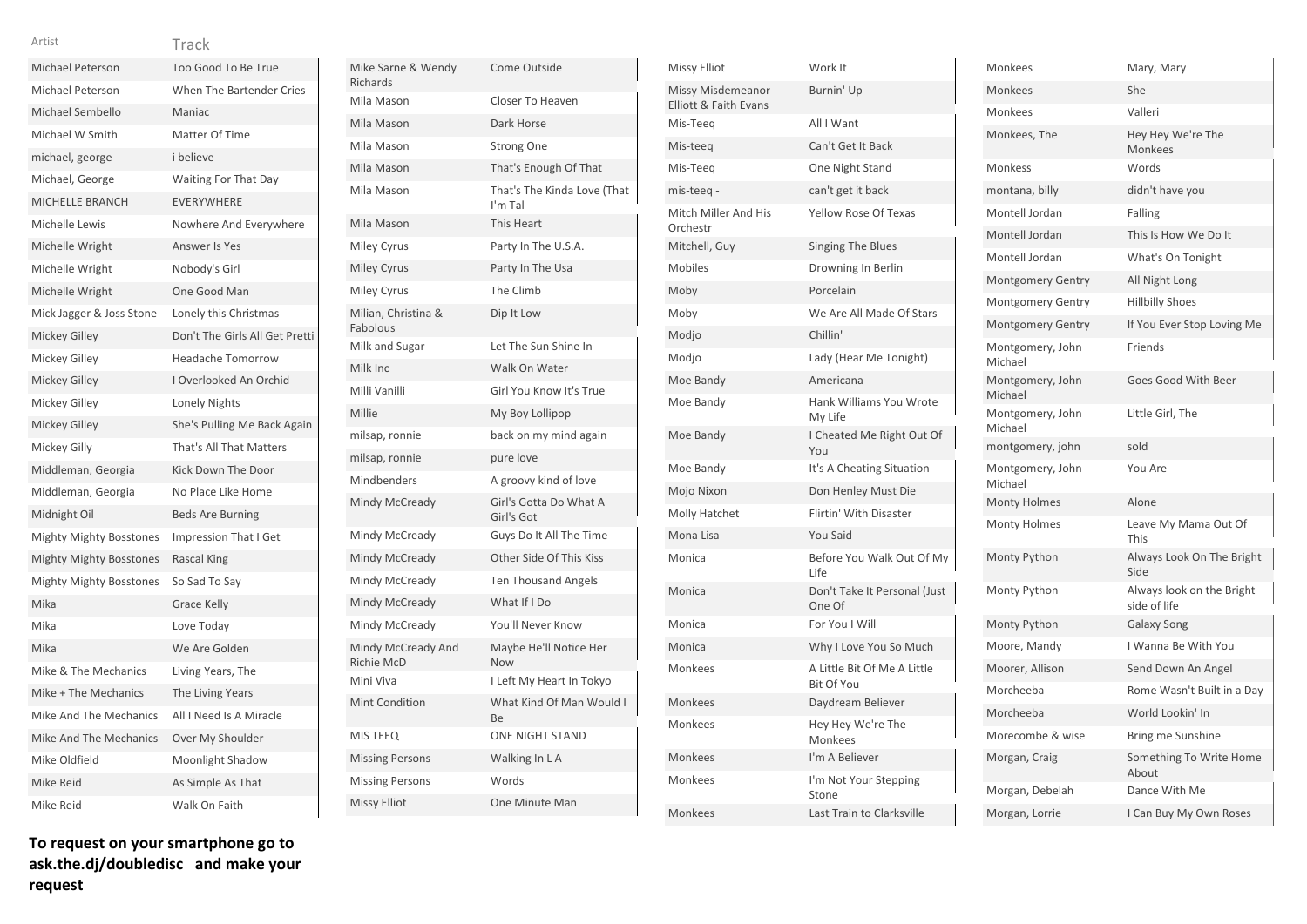| Morrisey                        | Let me Kiss you              |
|---------------------------------|------------------------------|
| Morrissey                       | First Of The Gang To Die     |
| Morrissey                       | Suedehead                    |
| Motels                          | <b>Suddenly Last Summer</b>  |
| Motels                          | <b>Total Control</b>         |
| Motels, The                     | Only The Lonely              |
| Mother's Finest                 | <b>Baby Love</b>             |
| Mother's Finest                 | <b>Truth'll Set You Free</b> |
| Motley Crue                     | <b>Home Sweet Home</b>       |
| Motorhead                       | The Ace of Spades            |
| Moulin Rouge                    | Because We Can               |
| <b>Moulin Rouge</b>             | Come What May                |
| Moulin Rouge                    | Diamond Dogs                 |
| Moulin Rouge                    | Nature Boy                   |
| Moulin Rouge                    | One Day I'll Fly Away        |
| Moulin Rouge                    | Rhythm Of The Night          |
| Moulin Rouge                    | Your Song                    |
| Mousse T (Feat Emma<br>Lanford) | Is It Cause I'm Cool         |
| <b>Moving Pictures</b>          | What About Me                |
| M-people                        | Just For You                 |
| Mr Big                          | To be with you               |
| Mr Big                          | Wild World                   |
| Mr Jones                        | Destiny                      |
| Mr Mister                       | Kyrie                        |
| Ms Dynamite                     | <b>Brother</b>               |
| Ms Dynamite                     | Dy-na-mi-tee                 |
| Ms Dynamite                     | Judgement Day                |
| Ms Dynamite                     | Put Him Out                  |
| Mud                             | Lonely This Christmas        |
| Mud                             | The Cat Crept In             |
| Mud                             | The Secrets You Keep         |
| Mud                             | <b>Tiger Feet</b>            |
| <b>Muddy Waters</b>             | Rollin' And Tumblin          |
| mullins, shawn                  | shimmer                      |

**To request on your smartphone go to ask.the.dj/doubledisc and make your request**

| Mumba, Samantha        | Gotta Tell You                         |
|------------------------|----------------------------------------|
| Mungo Jerry            | In The Summertime                      |
| <b>Muppets</b>         | Theme to show                          |
| Murray Head            | One Night In Bangkok                   |
| Murray, Anne           | <b>Blessed Are The Believers</b>       |
| Murray, Anne           | <b>Broken Hearted Me</b>               |
| murray, anne           | love song                              |
| Murray, Anne           | Now And Forever (You And<br>Me)        |
| Muse                   | <b>Butterflies &amp; Hurricanes</b>    |
| Muse                   | <b>Feeling Good</b>                    |
| Muse                   | Sing For Absoloution                   |
| Muse                   | Time is running out                    |
| <b>Musical Chicago</b> | All I Care About                       |
| <b>Musical Chicago</b> | All That Jazz                          |
| Musical Chicago        | Class                                  |
| <b>Musical Chicago</b> | <b>Funny Hunny</b>                     |
| Musical Chicago        | Me & My Baby                           |
| Musical Chicago        | Mr Celophane                           |
| <b>Musical Chicago</b> | Nowadays                               |
| <b>Musical Chicago</b> | Razzle Dazzle                          |
| <b>Musical Youth</b>   | Pass The Dutchie                       |
| Musiq                  | Just Friends (Sunny)                   |
| Mutya Buena            | <b>Real Girl</b>                       |
| My Chemical Romance    | <b>Welcome To The Black</b><br>Parade  |
| My Fair Lady           | On The Street Where You<br>Live        |
| Myles, Alannah         | <b>Black Velvet</b>                    |
| N 2 U                  | I Miss You                             |
| N Sync                 | Girlfriend                             |
| N Sync                 | God Must Have Spent A<br>Little More T |
| N Sync                 | I Want You Back                        |
| N Sync                 | I'll never stop                        |
| N Sync                 | It's Gonna Be Me                       |
|                        |                                        |

| N Sync                                | This I Promise You                |
|---------------------------------------|-----------------------------------|
| 'N Sync                               | <b>Tearing Up My Heart</b>        |
| $N*E*R*D$                             | <b>She Wants To Move</b>          |
| N.O.R.E. & Nina Sky &<br>Daddy Yankee | Oye Mi Canto (Radio<br>Version)   |
| Nancy & Frank Sinatra                 | Something Stupid                  |
| Nancy Sinatra                         | These Boots Are Made For<br>Walki |
| Napoleon XIV                          | They're Coming To Take<br>Me Away |
| Nat Cole King,                        | When I Fall In Love -             |
| Nat King Cole                         | Christmas Song                    |
| Nat King Cole                         | <b>For Sentimental Reasons</b>    |
| Nat King Cole And Natalie<br>Col      | When I Fall In Love               |
| Natalie Cole                          | I've Got Love On My Mind          |
| Natalie Cole                          | Love                              |
| Natalie Cole                          | Our Love                          |
| Natalie Cole                          | Smile Like Yours                  |
| Natalie Cole                          | <b>Take A Look</b>                |
| Natalie Cole                          | Wild Women Do                     |
| Natalie Imbruglia                     | Beauty On The Fire                |
| Natalie Imbruglia                     | Smoke                             |
| Natalie Imbruglia                     | That Day                          |
| Natalie Imbruglia                     | Torn                              |
| Natalie Imbruglia                     | Wrong Impression                  |
| Natalie Merchant                      | <b>Break Your Heart</b>           |
| Natalie Merchant                      | Carnival                          |
| Natalie Merchant                      | Jealousy                          |
| Natalie Merchant                      | <b>Kind And Generous</b>          |
| Natalie Merchant                      | Life Is Sweet                     |
| Natalie Merchant                      | Wonder                            |
| Natasha Beddingfield                  | <b>These Words</b>                |
| Natasha Bedingfield                   | I Bruise Easily                   |
| Natasha Bedingfield                   | I wanna have your babies          |
| <b>Nathan Morris</b>                  | Wishes                            |

| Naughton, David                | Making It                                |
|--------------------------------|------------------------------------------|
| Naughty Boy Feat. Sam<br>Smith | La La La                                 |
| Naughty By Nature              | O.P.P.                                   |
| Nazareth                       | Hair Of The Dog                          |
| Nazareth                       | Love Hurts                               |
| Neal McCoy                     | For A Change                             |
| Neal McCoy                     | Going Going Gone                         |
| <b>Neal McCoy</b>              | Hillbilly Rap                            |
| Neal McCoy                     | I Was                                    |
| <b>Neal McCoy</b>              | If I Was A Drinkin' Man                  |
| Neal McCoy                     | If You Can't Be Good (Be<br>Good At It   |
| <b>Neal McCoy</b>              | Love Happens Like That                   |
| Neal McCoy                     | Party On                                 |
| <b>Neal McCoy</b>              | Shake                                    |
| Neal McCoy                     | That Woman Of Mine                       |
| <b>Neal McCov</b>              | Then You Can Tell Me<br>Goodbye          |
| Neal McCoy                     | They're Playing Our Song                 |
| <b>Neal McCoy</b>              | You Gotta Love That                      |
| Neil Diamond                   | He Ain't Heavy He's My<br><b>Brother</b> |
| Neil Diamond                   | Hello Again                              |
| Neil Diamond                   | Marry Me                                 |
| <b>Neil Diamond</b>            | September Morn'                          |
| Neil Diamond                   | Song Sung Blue                           |
| <b>Neil Diamond</b>            | <b>Sweet Caroline</b>                    |
| Neil Sedaka                    | Breaking Up Is Hard To Do<br>(Slow Ver   |
| Neil Sedaka                    | <b>Happy Birthday Sweet</b><br>Sixteen   |
| Neil Sedaka                    | Laughter In The Rain                     |
| Neil Sedaka                    | Oh Carol                                 |
| Neil Young                     | Old Man                                  |
| Nellie ft tim mcgraw           | Over And Over                            |
| Nelly                          | Country Grammar (Hot)                    |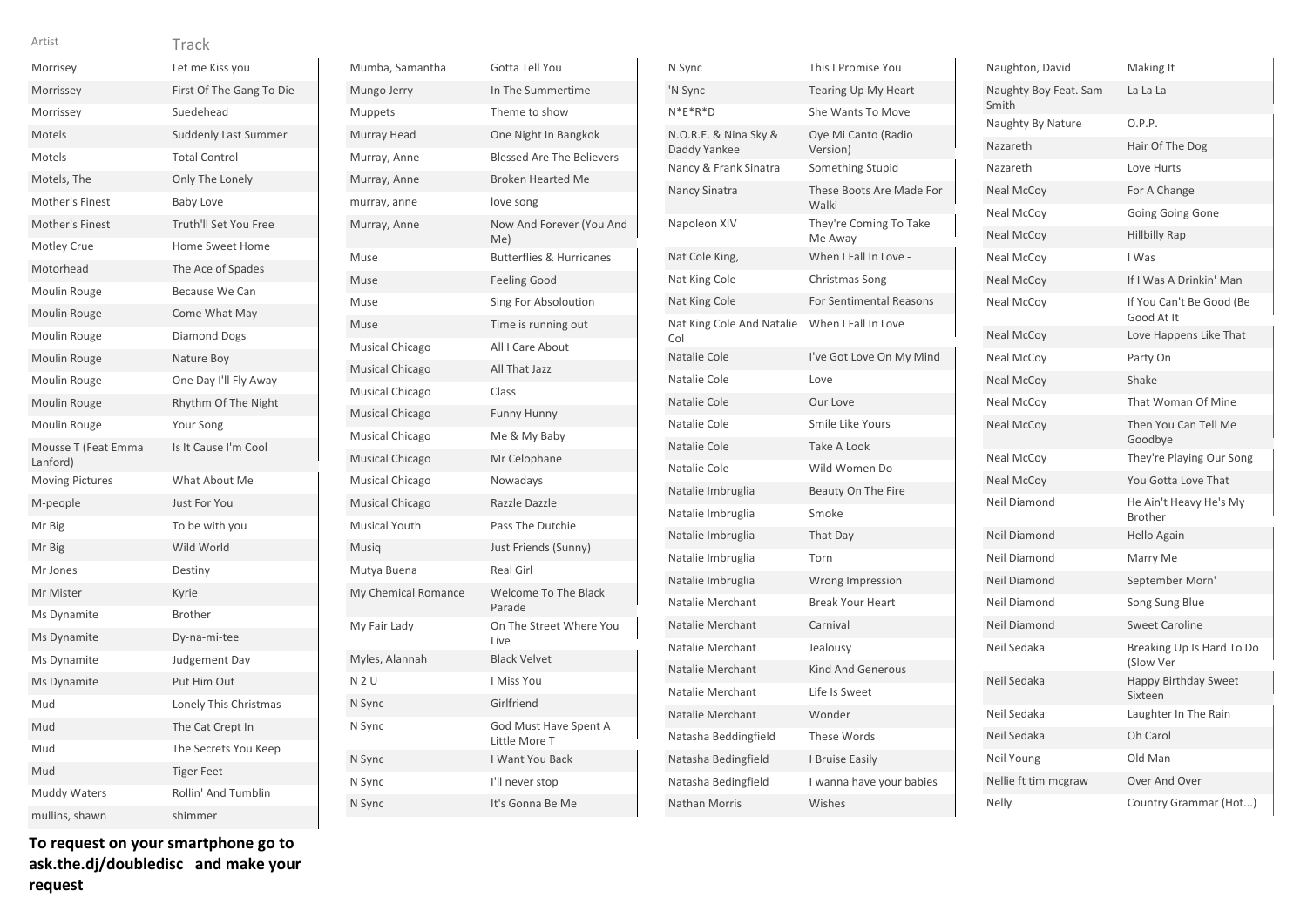| Artist                     | Track                                  |
|----------------------------|----------------------------------------|
| Nelly                      | Dilemma                                |
| Nelly                      | <b>Flap Your Wings</b>                 |
| Nelly                      | Hot In Here                            |
| Nelly                      | My Place                               |
| Nelly                      | Nellyville                             |
| Nelly                      | Ride With Me                           |
| Nelly & Christina Aguilera | <b>Tilt Ya Head Back</b>               |
| Nelly & St. Lunatics       | Air Force Ones                         |
| Nelly (Feat Jaheim)        | My Place                               |
| Nelly feat. City Spud      | Ride Wit Me                            |
| Nelly Furtado              | Forca                                  |
| Nelly Furtado              | I'm Like A Bird                        |
| <b>Nelly Furtado</b>       | Maneater                               |
| Nelly Furtado              | On the Radio (Remember<br>the Day      |
| <b>Nelly Furtado</b>       | Powerless                              |
| Nelly Furtado              | Promiscuous                            |
| <b>Nelly Furtado</b>       | Say it right                           |
| Nelly Furtado              | Try                                    |
| Nelly Furtado              | Turn Off The Light                     |
| Nelly R Kelly Ashanti      | Wonderful                              |
| Nelson                     | Can't Live Without Your<br>Love And Af |
| nelson, ricky              | poor little fool                       |
| Nelson, Ricky              | Young World                            |
| Nelson, Willie             | Me And Paul                            |
| nelson, willie             | whiskey river                          |
| Nena                       | 99 Red Balloons                        |
| Neneh Cherry               | <b>Buffalo Stance</b>                  |
| Nesbitt, Jim               | <b>Running Bare</b>                    |
| <b>New Edition</b>         | Candy Girl                             |
| <b>New Edition</b>         | Hit Me Off                             |
| <b>New Edition</b>         | If This Isn't Love                     |
| New Edition                | I'm Still In Love With You             |
| <b>New Edition</b>         | One More Day                           |

| New Kids On The Block                    | Step By Step                             |
|------------------------------------------|------------------------------------------|
| New Order                                | Crystal                                  |
| <b>New Radicals</b>                      | You get what you give                    |
| Newton                                   | Sometimes when we touch                  |
| Newton, Juice                            | Break It To Me Gently                    |
| Newton, Wayne                            | Danke Schoen                             |
| Newton-John, Olivia                      | Physical                                 |
| <b>Next</b>                              | I Still Love You                         |
| Next                                     | <b>Too Close</b>                         |
| Next & Lil' Mo                           | Wifev                                    |
| Ne-Yo                                    | Because Of You                           |
| Nice & Slow                              | Usher                                    |
| Nichols, Joe                             | If Nobody Believed In You                |
| <b>Nick Carter</b>                       | Help Me                                  |
| Nick Cave & The Bad Seeds Red Right Hand |                                          |
| Nick Gilder                              | Hot Child In The City                    |
| Nick Kershaw                             | The Riddle                               |
| <b>Nick Lowe</b>                         | Cruel to be Kind                         |
| Nickel Creek                             | Reasons Why                              |
| Nickelback                               | Feelin' Way Too Damn<br>Good             |
| nickelback                               | how you remind me                        |
| Nickelback                               | Rockstar                                 |
| NICKLEBACK                               | <b>HOW U REMIND ME</b>                   |
| Nickleback                               | Too Bad                                  |
| Nicole & Natalie Appleton                | Fantasy                                  |
| Nik Kershaw                              | The Riddle                               |
| Nike Lowe                                | I Love The Sound Of<br><b>Breaking G</b> |
| Nikki French                             | <b>Total Eclipse Of The Heart</b>        |
| Nikki Webster                            | <b>Strawberry Kisses</b>                 |
| Nina Sky                                 | Move Ya Body                             |
| Nine Days                                | Absolutely (Story Of A Girl)             |
| Nine Days                                | If I Am                                  |
| Nirvana                                  | <b>Heart Shaped Box</b>                  |

| Nirvana                                        | Man Who Sold The World                                                      |
|------------------------------------------------|-----------------------------------------------------------------------------|
| Nirvana                                        | Smells Like teen Spirit                                                     |
| Nirvana                                        | You Know You're Right                                                       |
| <b>Nitty Gritty Dirt Band</b>                  | American Dream                                                              |
| Nitty Gritty Dirt Band                         | Dance Little Jean                                                           |
| Nitty Gritty Dirt Band                         | Fishin' In The Dark                                                         |
| <b>Nitty Gritty Dirt Band</b>                  | <b>High Horse</b>                                                           |
| Nitty Gritty Dirt Band                         | <b>Modern Day Romance</b>                                                   |
| nitty gritty dirt band, the                    | fishin' in the dark                                                         |
| Nivea, Brian Casey,<br><b>Brandon Casey</b>    | Don't Mess With My                                                          |
| <b>Nixons</b>                                  | Sister                                                                      |
| <b>Nixons</b>                                  | Wire                                                                        |
| Nizlopi                                        | <b>JCB Song</b>                                                             |
| No Doubt                                       | Bathwater                                                                   |
| No Doubt                                       | Don't Speak                                                                 |
| No Doubt                                       | Excuse Me Mr                                                                |
| No Doubt                                       | <b>Hella Good</b>                                                           |
| No Doubt                                       | <b>Hey Baby</b>                                                             |
| No Doubt                                       | Just A Girl                                                                 |
| No Doubt                                       | Simple Kind Of Life                                                         |
| No Doubt                                       | Spiderwebs                                                                  |
| No Doubt                                       | <b>Sunday Morning</b>                                                       |
| No Doubt                                       | Underneath It All                                                           |
| No Mercy                                       | Please Don't Go                                                             |
| No Mercy                                       | Where Do You Go                                                             |
| <b>NO MORE</b>                                 | JAMELIA                                                                     |
| <b>Noissettes</b>                              | Never forget you                                                            |
| Nora Jones                                     | <b>Those Sweet Words</b>                                                    |
| Norah Jones                                    | Come Away With Me                                                           |
| Norah Jones                                    | Don't Know Why                                                              |
| Norman Greenbaum                               | Spirit In The Sky                                                           |
| Notorious Cherry Bombs,<br>The<br><b>NSYNC</b> | It's Hard To Kiss The Lips At<br>Night That Chews You<br><b>BYE BYE BYE</b> |

| N-Trance                         | <b>Staying Alive</b>                    |
|----------------------------------|-----------------------------------------|
| nugent, ted                      | free for all                            |
| Nutini                           | Last Request Paolo                      |
| O Town                           | All Or Nothing                          |
| O Town                           | Liquid Dreams                           |
| Oak Ridge Boys                   | I'll Be True To You                     |
| Oak Ridge Boys                   | It Takes A Little Rain (To<br>Make Lov  |
| Oak Ridge Boys                   | <b>Thank God For Kids</b>               |
| Oak Ridge Boys                   | This Crazy Love                         |
| Oakenfold                        | <b>Starry Eyed Surprise</b>             |
| Oakenfold & Shifty<br>Shellshock | <b>Starry Eyed Surprise</b>             |
| Oasis                            | All Around The World                    |
| Oasis                            | Champagne Supernova                     |
| Oasis                            | Don't Look Back In Anger                |
| Oasis                            | D'You Know What I Mean                  |
| Oasis                            | Go Let It Out                           |
| <b>OASIS</b>                     | <b>HINDU TIMES</b>                      |
| Oasis                            | Its Getting Better (Man)                |
| Oasis                            | Let There be love                       |
| Oasis                            | Little By Little                        |
| Oasis                            | Lyla                                    |
| Oasis                            | Some Might Say                          |
| Oasis                            | Stand By Me                             |
| Oasis                            | Stop Crying Your Heart Out              |
| Oasis                            | <b>Sunday Morning Call</b>              |
| Oasis                            | Wonderwall                              |
| Oasis-                           | Acquiesce                               |
| Ocean                            | Put Your Hand In The Hand               |
| Ocean Colour Scene               | Riverboat Song                          |
| Ocean, Billy                     | Get Outta My Dreams, Get<br>Into My Car |
| Ocean, Billy                     | Suddenly                                |
| Offspring                        | All I Want                              |
| Offspring                        | Gone Away                               |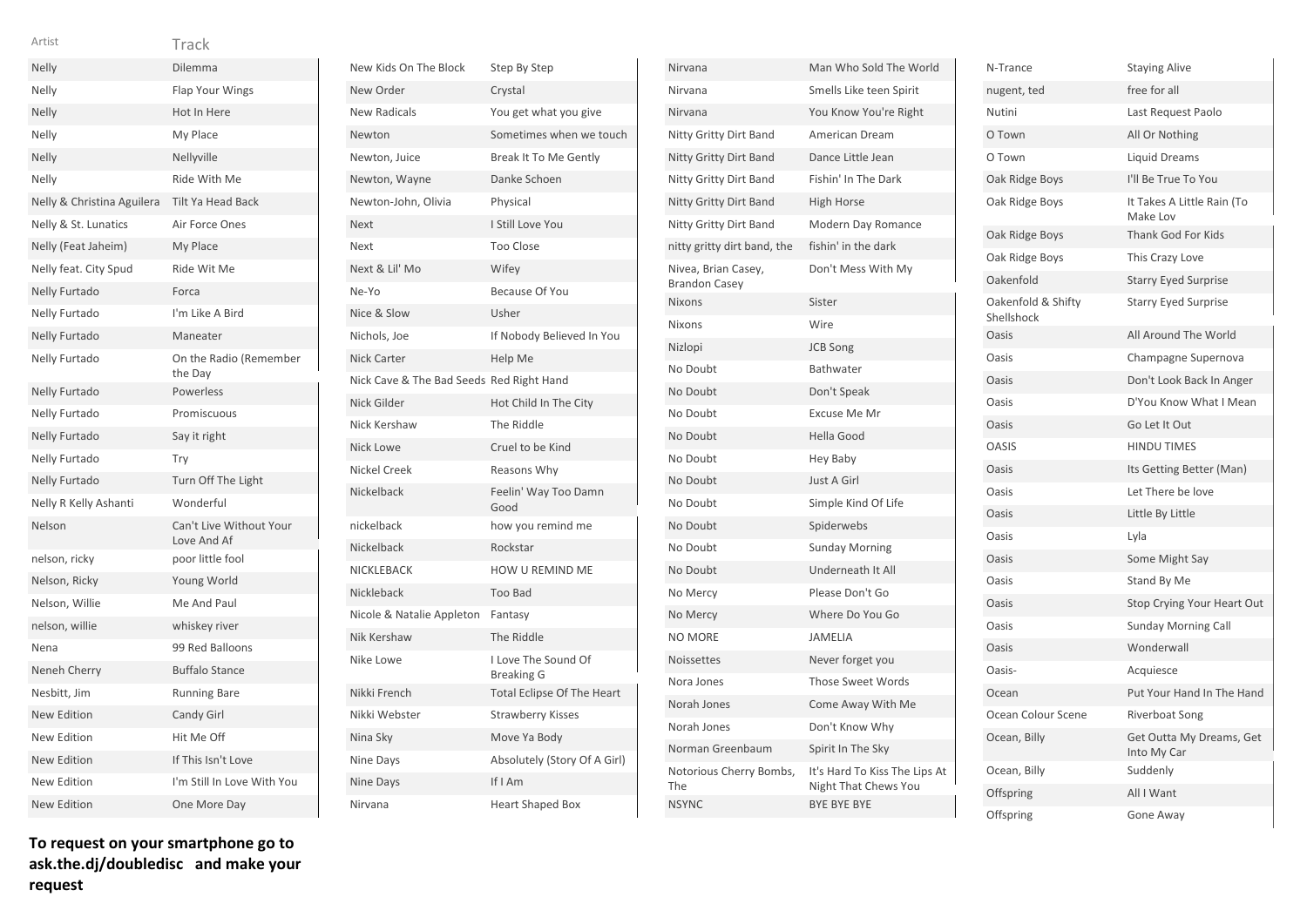# Offspring Original Prankster Offspring Pretty Fly (For A White Guy) Offspring Why Don't You Get A Job Offspring Why don't you get a job? Offspring, The Staring At The Sun Ohio Express Yummy Yummy Yummy Ohio Players Love Rollercoaster Oingo Boingo Little Girls O'jays Used To Be My Girl O'kaysions Girl Watcher Oklahoma Oklahoma Oleander **Are You There** Oleta Adams Never Knew Love Olivia Newton John Have You Never Been Mellow Olivia Newton John Hopelessly devoted to you Olivia Newton John Little More Love Olivia Newton John Physical Olivia Newton John Please Mr Please Olivia Newton-John Hopelessly Devoted To You Olivia Newton-John & John Travolta You're The One That I Want Olivia Newton-John & John Travolta You're The Only One I Want Olly Murs Dance With Me Tonight Olly Murs Dear Darlin' Olly Murs Feat. Rizzle Kicks Heart Skips A Beat Olympics Baby Hully Gully Olympics Western Movies Omar There's Nothing Like This Omar, Don Dile Omc How Bizarre Once Blue Save Me One Direction Gotta Be You One Direction Little Things [INSTR]

Artist **Track** 

One Direction One More Time O'Neal, Jamie OPM El Capitan Opm **Heaven Is A Halfpipe** Orbison, Roy Orchestral Manoeuvres The Dark Orgy Orlando, Tony & Dawn Orlando, Tony & Dawn Orleans Orson Oslin, K.T. Otis Redding Otis Redding Ottawan Ottowan our lady peace Our Lady Peace Our Lady Peace Outfield Outkast Outkast Outkast Outkast Outkast Overstreet, Paul Oxo P J & Duncan P M Dawn Paige, Jennifer paige, jennifer Paisley, Brad

|        | What Makes You Beautiful  | Pais |
|--------|---------------------------|------|
|        | Don't Think I'm Not       | Krau |
|        | There Is No Arizona       | Paln |
|        | El Capitan                | Pam  |
|        | Heaven Is A Halfpipe      | Pam  |
|        | <b>Running Scared</b>     | Pam  |
| $\sin$ | Enola Gay                 | Pam  |
|        | <b>Blue Monday</b>        | Pam  |
|        | Candida                   | Pam  |
|        | Knock Three Times         | Pam  |
|        | Dance With Me             | Pam  |
|        | <b>Happiness</b>          | Pam  |
|        | Do Ya                     | Pam  |
|        | Dock of the bay           | Pam  |
|        | Love Man                  | Pam  |
|        | Hands Up                  | Pam  |
|        | D.I.S.C.O                 | Pam  |
|        | 400 am                    | Pam  |
|        | Clumsy                    | Pam  |
|        | Somewhere out there       | Pani |
|        | Your Love                 | Pan  |
|        | Hey Ya                    | Pant |
|        | Hey Ya!                   | Pap  |
|        | Ms Jackson                | Pap  |
|        | Ms. Jackson               | Pari |
|        | Prototype                 | Pari |
|        | All The Fun               | Parl |
|        | <b>Whirly Girl</b>        |      |
|        | Let's Get Ready To Rumble | Parr |
|        | I Had No Right            | Part |
|        | <b>Beautiful</b>          | Part |
|        | crush                     | Part |
|        | We Danced                 | Part |

| Paisley, Brad & Alison<br><b>Krauss</b> | Whiskey Lullaby                        |
|-----------------------------------------|----------------------------------------|
| Palmer, Robert                          | <b>Addicted To Love</b>                |
| <b>Pam Tillis</b>                       | All Of This Love                       |
| <b>Pam Tillis</b>                       | All The Good Ones Are<br>Gone          |
| Pam Tillis                              | Betty's Got A Bass Boat                |
| <b>Pam Tillis</b>                       | <b>Blue Rose Is</b>                    |
| <b>Pam Tillis</b>                       | Do You Know Where Your<br>Man Is       |
| Pam Tillis                              | <b>Every Time</b>                      |
| <b>Pam Tillis</b>                       | I Ain't Never                          |
| Pam Tillis                              | I Said A Prayer For You                |
| <b>Pam Tillis</b>                       | I Was Blown Away                       |
| <b>Pam Tillis</b>                       | In Between Dances                      |
| <b>Pam Tillis</b>                       | It's Lonely Out There                  |
| <b>Pam Tillis</b>                       | Land Of The Living                     |
| <b>Pam Tillis</b>                       | Maybe It Was Memphis                   |
| Pam Tillis                              | Mi Vida Loca (My Crazy Life)           |
| <b>Pam Tillis</b>                       | <b>Shake The Sugar Tree</b>            |
| Pam Tillis                              | <b>Silver Wings</b>                    |
| Panic! At The Disco                     | I Write Sins Not Tragedies -           |
| Pantera                                 | Cowboys From Hell                      |
| Pantera                                 | Cowboy's From Hell                     |
| Papa Roach                              | Between Angels And Insects             |
| Papa Roach                              | <b>Last Resort</b>                     |
| Paris Hilton                            | <b>Stars Are Blind</b>                 |
| <b>Paris Sisters</b>                    | I Love How You Love Me                 |
| Parliament                              | Give Up The Funk (Tear The<br>Roof Off |
| Parr, John                              | St. Elmo's Fire (Man In<br>Motion)     |
| Parton, Dolly                           | But You Know I Love You                |
| Parton, Dolly                           | Don't Call It Love                     |
| Parton, Dolly                           | Real Love, The                         |
| Parton, Dolly                           | Seeker, The                            |
| Parton, Dolly                           | Think About Love                       |

| Parton, Dolly                    | You're The Only One                                                    |
|----------------------------------|------------------------------------------------------------------------|
| Partridge Family                 | Doesn't Somebody Want<br>To Be Wanted                                  |
| Partridge Family                 | I Think I Love You                                                     |
| Partridge Family                 | I Woke Up In Love This<br>Morning                                      |
| Partridge Family                 | I'll Meet You Halfway                                                  |
| Party Tyme Karaoke               | Kum Ba Yah (As Made<br>Famous by Various Artists)<br>[Karaoke Version] |
| Pasadenas                        | I'm Doing fine now                                                     |
| Pat Benatar                      | All Fired Up                                                           |
| Pat Benatar                      | <b>Heart Breaker</b>                                                   |
| Pat Benatar                      | Love Is A Battlefield                                                  |
| Pat Benatar                      | You Better Run                                                         |
| Pat Benetar                      | Fire and Ice                                                           |
| Pat Benetar                      | Love is a battlefield                                                  |
| Pat Benetar                      | Treat me right                                                         |
| Pat Benetar                      | <b>True Love</b>                                                       |
| Pat Benetar                      | We Belong                                                              |
| Pat Benetar                      | You Better run                                                         |
| Pat Boone                        | Moody River                                                            |
| Pat Boone                        | <b>Speedy Gonzales</b>                                                 |
| PATO BANTON                      | <b>BABY COME BACK</b>                                                  |
| Patricia Conroy                  | What Else Can I Do                                                     |
| Patrick Swayze                   | She's like the wind                                                    |
| Patsy Cline                      | Always                                                                 |
| Patsy Cline                      | <b>Blue Moon Of Kentucky</b>                                           |
| Patsy Cline                      | <b>Faded Love</b>                                                      |
| Patsy Cline                      | She's Got You                                                          |
| Patsy Cline                      | <b>Walking After Midnight</b>                                          |
| patsy cline,                     | crazy                                                                  |
| Patsy Kline                      | Crazy                                                                  |
| Patti Austin                     | If We're Not In Love                                                   |
| Patti Austin And James<br>Ingram | Baby Come To Me                                                        |

**To request on your smartphone go to ask.the.dj/doubledisc and make your request**

One Direction One Thing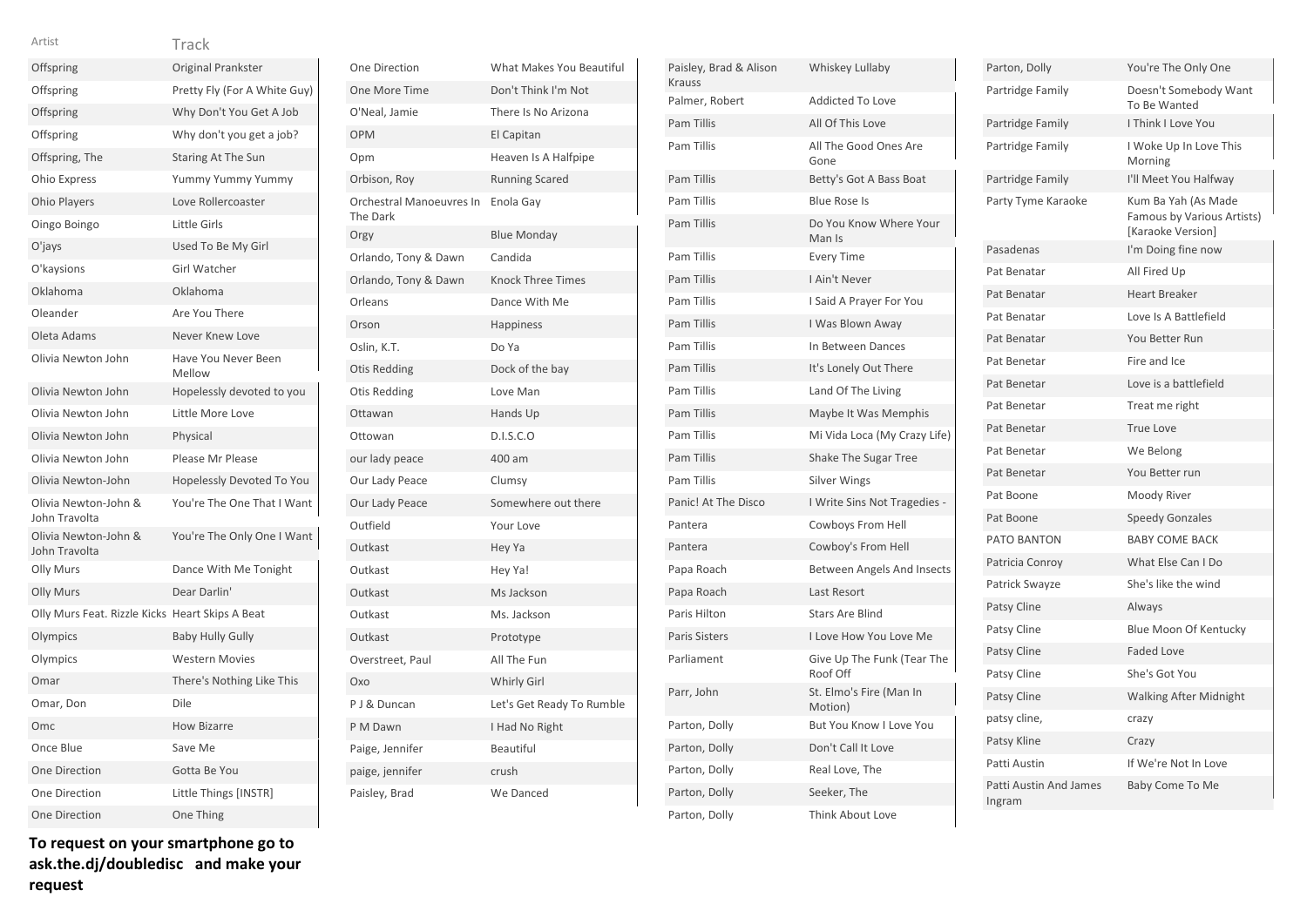| Artist                   | Track                                  |
|--------------------------|----------------------------------------|
| Patti Austin Jame Ingram | Baby Come to me                        |
| Patti Labelle            | If Only You Knew                       |
| Patti Labelle            | My Love Sweet Love                     |
| Patti Labelle            | When You Talk About Love               |
| Patti Labelle            | When You've Been Blessed<br>(Feels Lik |
| Patti Page               | Let Me Go Lover                        |
| Patti Page               | Old Cape Cod                           |
| Patti Rothberg           | Inside                                 |
| Patti Smith              | <b>Because The Night</b>               |
| <b>Patty Loveless</b>    | Blame It On Your Heart                 |
| Patty Loveless           | <b>Blue Memories</b>                   |
| Patty Loveless           | Can't Get Enough                       |
| Patty Loveless           | Can't Stop Myself From<br>Loving You   |
| Patty Loveless           | Chains                                 |
| Patty Loveless           | Don't Toss Us Away                     |
| <b>Patty Loveless</b>    | <b>Halfway Down</b>                    |
| Patty Loveless           | Here I Am                              |
| Patty Loveless           | High On Love                           |
| Patty Loveless           | Hurt Me Bad                            |
| <b>Patty Loveless</b>    | Like Water Into Wine                   |
| Patty Loveless           | Lonely Too Long                        |
| Patty Loveless           | On Down The Line                       |
| Patty Loveless           | She Drew A Broken Heart                |
| Patty Loveless           | <b>Thousand Times A Day</b>            |
| Patty Loveless           | Timber I'm Falling In Love             |
| Patty Loveless           | To Have You Back Again                 |
| Patty Loveless           | Trouble With The Truth                 |
| Patty Loveless           | You Can Feel Bad                       |
| Patty Loveless           | You Don't Seem To Miss Me              |
| Patty Smith & Don Henley | Sometimes Love just ain't<br>enough    |
| Patty Smyth              | Beat Of A Heart                        |
| Patty Smyth              | I Should Be Laughing                   |
| Patty Smyth              | <b>No Mistakes</b>                     |

| Paul Anka                       | Diana                                        |
|---------------------------------|----------------------------------------------|
| Paul Anka                       | It's Time To Cry                             |
| Paul Anka                       | Lonely Boy                                   |
| Paul Anka                       | You Are My Destiny                           |
| Paul Brandt                     | I Do                                         |
| Paul Brandt                     | I Meant To Do That                           |
| Paul Brandt                     | Little In Love                               |
| Paul Brandt                     | My Heart Has A History                       |
| Paul Carrack                    | For Once In Our Lives                        |
| Paul Davis                      | 65 Love Affair                               |
| Paul Jefferson                  | <b>Check Please</b>                          |
| Paul Jefferson                  | Fear Of A Broken Heart                       |
| <b>Paul Lekakis</b>             | <b>Boom Boom</b>                             |
| Paul McCartney                  | Frog Chorus                                  |
| Paul McCartney                  | Junior's Farm                                |
| Paul McCartney                  | With A Little Luck                           |
| Paul McCartney                  | World Tonight                                |
| Paul McCartney And M<br>Jackson | Girl Is Mine                                 |
| Paul Overstreet                 | Daddy's Come Around                          |
| Paul Overstreet                 | Even When It Don't Feel<br>Like It           |
| Paul Overstreet                 | Heroes                                       |
| Paul Overstreet                 | Richest Man On Earth                         |
| Paul Overstreet                 | Sowin' Love                                  |
| Paul Overstreet                 | We've Got To Keep On<br>Meeting Like T       |
| Paul Simon                      | You Can Call Me Al                           |
| Paul Weller                     | Thinking Of You                              |
| Paul Westerburg                 | Love Untold                                  |
| Paul Young                      | Come Back And Stay                           |
| Paul Young                      | Everytime You Go Away                        |
| Paul Young                      | Senza Una Donna                              |
| Paul Young                      | What Becomes Of The<br><b>Broken Hearted</b> |
| Paul, Sean                      | Gimme The Light                              |

| Paul, Sean                      | Like Glue                                     |
|---------------------------------|-----------------------------------------------|
| Paula Abdul                     | <b>Opposites Attract</b>                      |
| Paula Abdul                     | <b>Straight Up</b>                            |
| Paula Cole                      | I Don't Want To Wait                          |
| Paula Cole                      | Me                                            |
| Paula Cole                      | Where Have All The<br>Cowboys Gone            |
| Paulette Carlson                | Not With My Heart You<br>Don't                |
| Paulo Nutini                    | Pencil Full Of Lead                           |
| Payne, Leon                     | <b>Love You Because</b>                       |
| Peabo Bryson                    | <b>Closer Than Close</b>                      |
| Peabo Bryson                    | Why Goodbye                                   |
| Peabo Bryson And Lea<br>Salonga | How Wonderful We Are                          |
| Peach Union                     | On My Own                                     |
| <b>Peaches And Herb</b>         | Shake Your Groove Thing                       |
| Pearl Jam                       | Alive -                                       |
| Pearl Jam                       | <b>Better Man</b>                             |
| Pearl Jam                       | <b>Black</b>                                  |
| Pearl Jam                       | I Got Id                                      |
| Pearl Jam                       | Jeremy                                        |
| Pearl Jam                       | Who You Are                                   |
| Pendergrass, Teddy              | Love T.K.O.                                   |
| Penguins                        | Earth Angel (Will You Be<br>Mine)             |
| Peobo Bryson & Regina<br>Bell   | A Whole New World                             |
| Percy Sledge                    | When a man loves a<br>woman                   |
| Perfect Stranger                | Cut Me Off                                    |
| Perfect Stranger                | I'm A Stranger Here Myself                    |
| Perfect Stranger                | You Have The Right To<br><b>Remain Silent</b> |
| Perrry Como                     | And I Love You So                             |
| Perry Como                      | And I Love You So                             |
| Perry Como                      | Happy Yourself A Merry<br>Little Chris        |

| Perry Como                               | Hot Diggity Dog Ziggity<br><b>Boom</b> |
|------------------------------------------|----------------------------------------|
| Perry Como                               | It's Impossible                        |
| Pet Shop Boys                            | It's A Sin                             |
| Peter And Gordon                         | Lady Godiva                            |
| Peter Andre                              | Insania                                |
| Peter Andre                              | The Right Way                          |
| Peter Cetera                             | One Clear Voice                        |
| Peter Cetera                             | The Glory of Love                      |
| Peter Cetera And Crystal<br>Bern         | I Wanna Take Forever<br>Tonight        |
| Peter Frampton                           | Baby I Love Your Way                   |
| Peter Frampton                           | Day In The Sun                         |
| Peter Frampton                           | Out Of The Blue                        |
| Peter Frampton                           | Show me the way                        |
| Peter Gabriel                            | <b>Games Without Frontier</b>          |
| Peter Gabriel                            | In Your Eyes                           |
| Peter Gabriel                            | Lovetown                               |
| Peter Gabriel                            | Sledgehammer                           |
| Peter Paul & Mary                        | <b>Puff The Magic Dragon</b>           |
| Peter Tosh                               | Legalize It                            |
| Peter, Paul & Mary                       | Lemon Tree                             |
| Peter, Paul & Mary                       | Stewball                               |
| peterson, ray                            | tell laura i love her                  |
| Petty, Tom & The<br><b>Heartbreakers</b> | <b>Even The Losers</b>                 |
| Petula Clark                             | Downtown                               |
| Petula Clark                             | I Couldn't Live Without<br>Your L      |
| Petula Clark                             | I Couldn't Live Without<br>Your Love   |
| Phair, Liz                               | F##k & Run                             |
| <b>Phantom Planet</b>                    | California                             |
| Phats & Small                            | <b>Turn Around</b>                     |
| <b>Phil Collins</b>                      | A Groovy Kind Of Love                  |
| <b>Phil Collins</b>                      | Another Day in Paradise                |
| <b>Phil Collins</b>                      | Both Sides Of The Story                |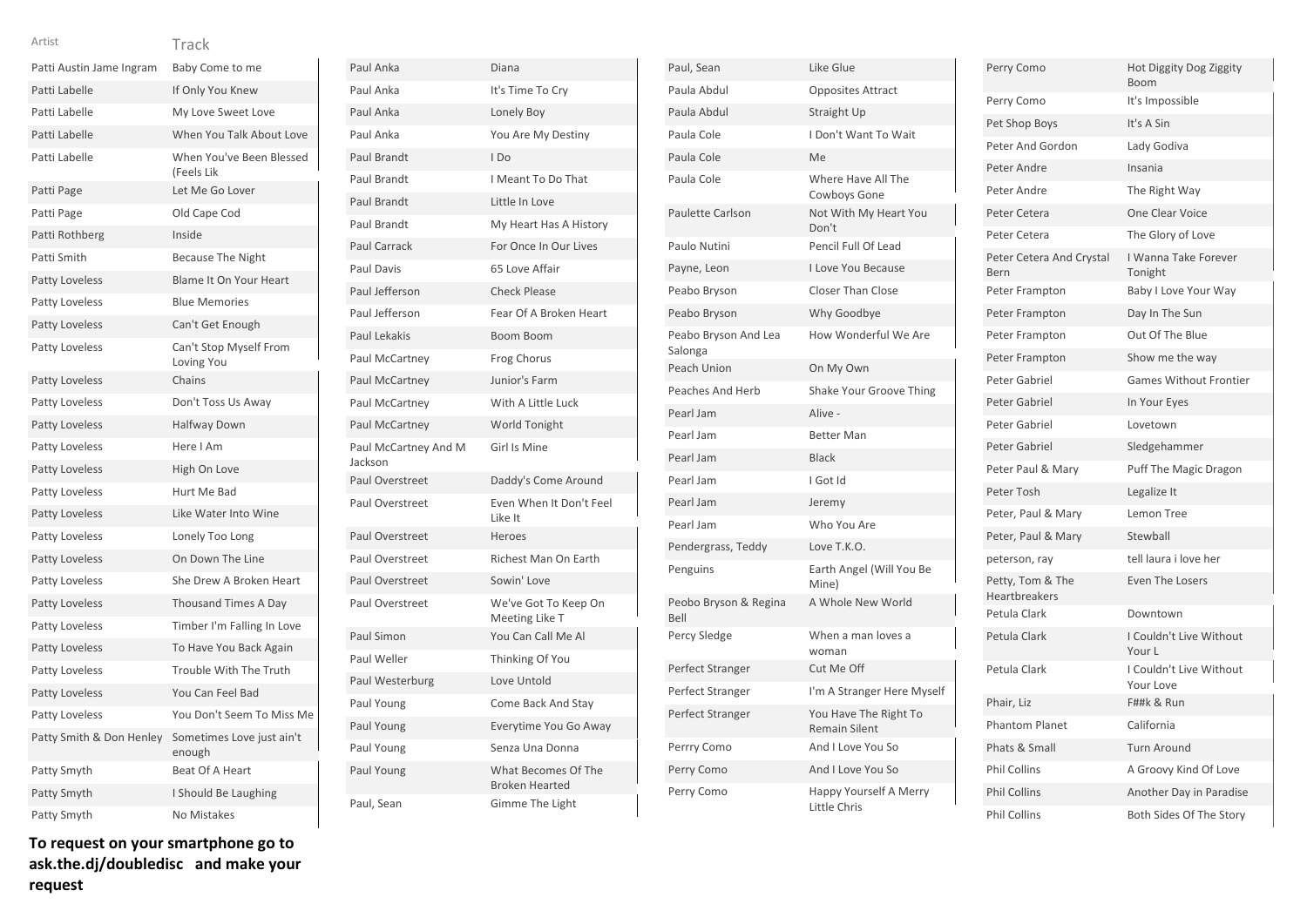| Artist                       | Track                                                    |
|------------------------------|----------------------------------------------------------|
| <b>Phil Collins</b>          | Can't Turn Back The Years                                |
| <b>Phil Collins</b>          | Dance Into The Light                                     |
| <b>Phil Collins</b>          | I Wish It Would Rain (In<br>The Style Of 'Phil Collins') |
| <b>Phil Collins</b>          | In the Air Tonight                                       |
| <b>Phil Collins</b>          | In The Air Tonight (In The<br>Style Of 'Phil Collins')   |
| <b>Phil Collins</b>          | One More Night                                           |
| <b>Phil Collins</b>          | Something Happened On<br>The Way To He                   |
| <b>Phil Collins</b>          | <b>True Colors</b>                                       |
| Phil Collins And Phil Bailey | Easy Lover                                               |
| <b>Phil Spector</b>          | Winter Wonderland                                        |
| Philip Claypool              | <b>Circus Leaving Town</b>                               |
| Philip Claypool              | Strength Of A Woman                                      |
| Phish                        | Free                                                     |
| Phish                        | <b>Heavy Things</b>                                      |
| Phixx                        | Strange love                                             |
| Pick A Part That's New       | Stereophonics                                            |
| Pickett, Wilson              | Land Of 1000 Dances                                      |
| Pickettywitch                | That Same Old Feeling                                    |
| Pink                         | Eighteen Wheeler -                                       |
| Pink                         | <b>Family Portrait</b>                                   |
| Pink                         | <b>Get The Party Started</b>                             |
| Pink                         | Just Like A Pill                                         |
| Pink                         | Last To Know                                             |
| Pink                         | Leave Me Alone (I'm                                      |
| Pink                         | Most Girls                                               |
| Pink                         | Nobody Knows                                             |
| Pink                         | Nobody Knows (EK)                                        |
| Pink                         | so what                                                  |
| Pink                         | Trouble                                                  |
| Pink                         | U and Ur Hand                                            |
| Pink                         | Who Knew                                                 |
| Pink-                        | Feel Good Time                                           |
| Pink Floyd                   | <b>Brain Damage Eclipse</b>                              |

| Pink Floyd             | Brain Damage/eclipse                          |
|------------------------|-----------------------------------------------|
| Pink Floyd             | <b>Breathe</b>                                |
| Pink Floyd             | Money                                         |
| Pink Floyd             | Take It Back                                  |
| Pink Floyd             | Wish You Were Here                            |
| Pinkard & Bowden       | <b>Guns Made America Great</b>                |
| Pinkard & Bowden       | Help Me Make It Through<br>The Yard           |
| Pitney, Gene           | It Hurts To Be In Love                        |
| <b>Pixies</b>          | Monkey Gone To Heaven                         |
| <b>Pixies</b>          | Where is my mind                              |
| Platters               | Magic Touch                                   |
| Platters               | With This Ring                                |
| Player                 | <b>Baby Come Back</b>                         |
| Poco                   | <b>Heart Of The Night</b>                     |
| Poco                   | Kind Woman (Live)                             |
| Poe                    | Angry Johnny                                  |
| Poe                    | Hello                                         |
| Poe                    | <b>Hey Pretty</b>                             |
| Pogues & Kirsty McColl | Fairytale of New York                         |
| Point Black            | <b>Stand Tough</b>                            |
| <b>Pointer Sisters</b> | Automatic                                     |
| <b>Pointer Sisters</b> | Im So Excited                                 |
| <b>Pointer Sisters</b> | I'm So Excited                                |
| pointer sisters        | I'm So Exited                                 |
| <b>Pointer Sisters</b> | Jump (For My Love)                            |
| Poison                 | Every Rose Has It's Thorn                     |
| Poison                 | Something To Believe In                       |
| Police                 | De Do Do Do, De Da Da Da                      |
| Police                 | Dont stand so close to me                     |
| Police                 | <b>Every Little Thing She Does</b><br>Is Magi |
| police                 | Every little thing she does is<br>magic       |
| Police                 | Message In A Bottle                           |
| Police                 | Roxanne                                       |

| police                  | Walking on the Moon                  |
|-------------------------|--------------------------------------|
| police, the             | every breath you take                |
| Police, The             | Walking On The Moon                  |
| Pony                    | Ginuwine                             |
| Pop Idols               | Ain't no Sunshine When<br>She's Gone |
| pop Idols               | Do You Know The Way To<br>San Jose   |
| pop Idols               | Evergreen                            |
| Pop Idols               | Flying Without Wings                 |
| Pop Idols               | I Wanna Dance with<br>Somebody       |
| Pop Idols               | I'm Not in Love                      |
| Pop Idols               | It's Not Unusual                     |
| Pop Idols               | Let's face the Music and<br>Dance    |
| Pop Idols               | Light my Fire                        |
| Pop Idols               | That Ole Devil called Love           |
| Pop Idols               | <b>Unchained Melody</b>              |
| Pop Idols               | Wake Me up Before you Go             |
|                         | Go                                   |
| Pop Idols               | Whole Again                          |
| Pop Idols               | Winner Takes it all                  |
| Pop, Iggy               | Lust For Life                        |
| Porter Wagoner          | <b>Satisfied Mind</b>                |
| portrait                | how deep is your love                |
| powell, jesse           | you                                  |
| <b>Power Station</b>    | Get It On                            |
| Precious                | Say it again                         |
| Precious-               | Say it Again                         |
| Prefab Sprout           | King of Rock and Roll                |
| Presidents Of The USA   | Dune Buggy                           |
| Presidents Of The USA   | Kitty                                |
| Presidents Of The USA   | Lump                                 |
| Presidents Of The U S A | Mach <sub>5</sub>                    |
| Presidents Of The U S A | Peaches                              |

| Pretenders                  | Back On The Chain Gang                 |
|-----------------------------|----------------------------------------|
| Pretenders                  | <b>Brass in Pocket</b>                 |
| Pretenders                  | Don't Get Me Wrong                     |
| Pretenders                  | Every Day Is Like Sunday               |
| Pretenders                  | Human                                  |
| Pretenders                  | I'll Stand By You                      |
| Pretenders                  | Middle Of The Road                     |
| Pretenders                  | Sense Of Purpose                       |
| Price, Kelly                | As We Lay                              |
| price, kelly                | friend of mine                         |
| Price, Kelly                | You Should've Told Me                  |
| Price, Ray                  | Crazy Arms                             |
| Price, Ray                  | She's Got To Be A Saint                |
| Pride, Charley              | Amazing Love                           |
| Pride, Charley              | She's Too Good To Be True              |
| Pride, Charley              | Shoulder To Cry On, A                  |
| Priest, Maxi                | Close To You                           |
| <b>Primal Scream</b>        | Country Girl                           |
| <b>Primal Scream</b>        | <b>Rocks</b>                           |
| <b>Primitive Radio Gods</b> | Standing Outside A Broken<br>Phone Boo |
| Prince                      | Betcha By Golly Wow                    |
| Prince                      | Controversy                            |
| Prince                      | Cream                                  |
| Prince                      | Do Me Baby                             |
| Prince                      | I Hate U                               |
| Prince                      | I Wanna Be Your Lover                  |
| Prince                      | <b>Kiss</b>                            |
| Prince                      | Let's Go Crazy                         |
| Prince                      | Little Red Corvette                    |
| Prince                      | Purple Rain                            |
| Prince                      | Sexy MF                                |
| Prince                      | Somebody's Somebody                    |
| Prince                      | When Doves Cry                         |
| Proclaimers                 | I'm Gonna Be (500 Miles)               |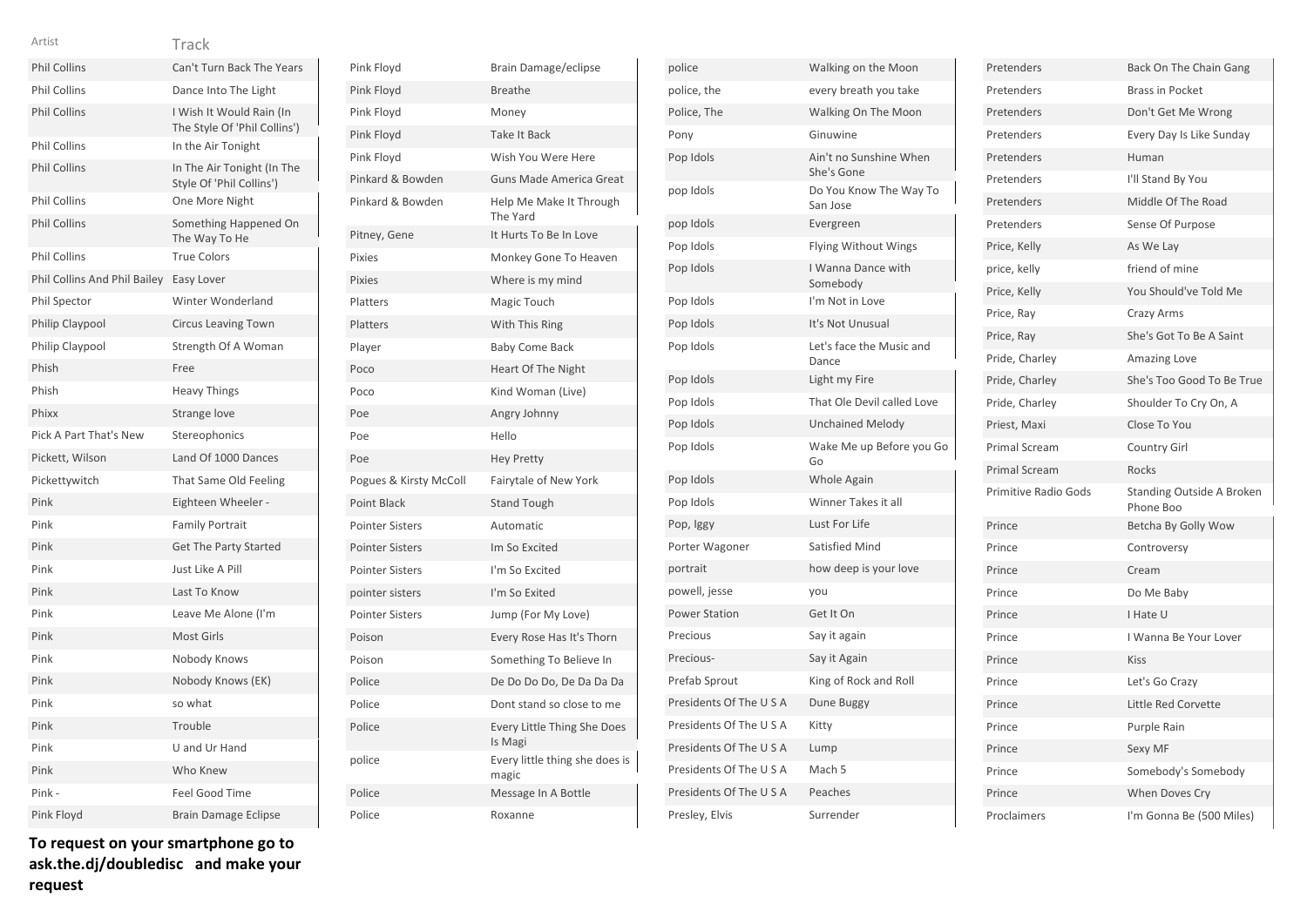| Proclaimers                           | I'm Gonna Be 500 Miles     |
|---------------------------------------|----------------------------|
| Proclaimers                           | I'm On My Way              |
| Proclaimers                           | Sunshine On Leith          |
| Procol Harum                          | Whiter Shade Of Pale       |
| Proctor, Rachel                       | Where I Belong             |
| Psychedelic Furs                      | Love My Way                |
| PUFF DADDY FEAT J PAGE                | <b>COME WITH ME</b>        |
| PUFF DADDY FEATURING<br><b>RAYVON</b> | <b>SATISFY YOU</b>         |
| Puff Johnson                          | Forever More               |
| Puff Johnson                          | Over And Over              |
| pure prairie league                   | amie                       |
| Pure Prairie League                   | Falling In And Out Of Love |
| Pure Prairie League                   | Let Me Love You Tonight    |
| Pure Soul                             | We Must Be In Love         |
| Pure Tone                             | <b>Addicted to Bass</b>    |
| <b>Pussycat Dolls</b>                 | Don't Cha                  |
| <b>Pussycat Dolls</b>                 | Hush Hush                  |
| <b>Pussycat Dolls</b>                 | Jai Ho                     |
| <b>Pussycat Dolls</b>                 | Stickwitu                  |
| <b>Pussycat Dolls</b>                 | When I grow up             |
| Quad City Dj's                        | C'mon Ride The Train       |
| Quarterflash                          | Take Me To Heart           |
| Queen                                 | 7 seas of Rhye             |
| Queen                                 | Another one bites the dust |
| Queen                                 | Bohemian Rhapsody          |
| Queen                                 | Breakthru'                 |
| Queen                                 | Don't Stop Me Now          |
| Queen                                 | Friens will be Friends     |
| Queen                                 | I want to break free       |
| Queen                                 | Innuendo                   |
| Queen                                 | It's a Kind of Magic       |
| Queen                                 | Killer Queen               |
| Queen                                 | One Vision                 |
| Queen                                 | Radio Ga Ga                |

| To request on your smartphone go to |  |  |
|-------------------------------------|--|--|
| ask.the.dj/doubledisc and make your |  |  |
| request                             |  |  |

| Queen                  | Radio Ga Ga (In The Style<br>Of 'Queen')          |
|------------------------|---------------------------------------------------|
| Queen                  | Radio Gaga                                        |
| Queen                  | Somebody to Love                                  |
| Queen                  | Thank God It's Christmas                          |
| Queen                  | The Days Of Our Lives                             |
| Queen                  | The Show must go on                               |
| queen                  | tie your mother down                              |
| Queen                  | <b>Under Pressure</b>                             |
| Queen                  | We are the Champions                              |
| Queen                  | We Are The Champions (In<br>The Style Of 'Queen') |
| Queen                  | We Will Rock You                                  |
| Queen                  | WHo wants to live forever                         |
| Queen & David Bowie    | <b>Under Pressure</b>                             |
| Quincy Jones And Tamia | You Put A Move On My<br>Heart                     |
| <b>REM</b>             | Daysleeper                                        |
| REM                    | <b>E Bow The Letter</b>                           |
| <b>REM</b>             | Imitation Of Life                                 |
| <b>REM</b>             | Shiny Happy People                                |
| <b>REM</b>             | The Great Beyond                                  |
| REM                    | What's The Frequency<br>Kenneth                   |
| R Kelly                | <b>Bump And Grind</b>                             |
| R Kelly                | Down Low (Nobody Has To<br>Know)                  |
| R Kelly                | <b>Gotham City</b>                                |
| R Kelly                | I Believe I Can Fly                               |
| R Kelly                | I Can't Sleep Baby (If I)                         |
| R Kelly                | If I could Turn back the<br>hand of time          |
| R Kelly                | Ignition                                          |
| R Kelly                | Snake                                             |
| R Kelly                | The Worlds Greatest                               |
| R Kelly                | The World's Greatest                              |
| R Kelly                | <b>Thoia Thoing</b>                               |
|                        |                                                   |

| R Kelly                 | <b>Thola Thoing</b>                        |
|-------------------------|--------------------------------------------|
| R Kelly                 | You Remind Me Of<br>Something              |
| R Kelly And Celine Dion | I'm Your Angel                             |
| R.E.M                   | It's The End Of The World<br>As We Know It |
| R.E.M.                  | Losing My Religion                         |
| Rabbitt, Eddie          | Rocky Mountain Music                       |
| Rachael Stevens         | More more more                             |
| Rachel Stephens         | More More More                             |
| <b>Rachel Stevens</b>   | Breathe In Breathe Out                     |
| <b>Rachel Stevens</b>   | <b>Funky Dory</b>                          |
| Rachel Stevens          | Negotiate With Love                        |
| <b>Rachel Stevens</b>   | So Good                                    |
| Rachel Stevens          | Some Girls                                 |
| Radiohead               | High And Dry                               |
| Radney Foster           | <b>Closing Time</b>                        |
| <b>Radney Foster</b>    | Nobody Wins                                |
| Radney Foster           | <b>Running Kind</b>                        |
| Radney Foster           | Willin' To Talk                            |
| Rafferty, Gerry         | Get It Right Next Time                     |
| Rage Against Machine    | How I Could Just Kill A Man                |
| Rainbow                 | Man On The Silver<br>Mountain              |
| Rainbow                 | Since You've Been Gone                     |
| Rainbow                 | Since You've Been Gone                     |
| Raitt, Bonnie           | Angel From Montgomery                      |
| Raitt, Bonnie           | Love Has No Pride                          |
| Ram Jam                 | <b>Black Betty</b>                         |
| ram jam band            | black betty                                |
| Ramones                 | Rock And Roll High School                  |
| randy Crawford          | Almaz                                      |
| Randy Crawford          | Cajun Moon                                 |
| Randy Crawford          | Mad Over You                               |
| Randy Crawford          | One Day I'll fly away                      |
| Randy Crawford          | Who's Crying Now                           |

| Randy Huston         | Let There Be One Cowboy<br>Left    |
|----------------------|------------------------------------|
| Randy Huston         | Lookin' The Wolf In The Eye        |
| Randy Newman         | <b>Short People</b>                |
| <b>Randy Travis</b>  | 1982                               |
| <b>Randy Travis</b>  | Are We In Trouble Now              |
| <b>Randy Travis</b>  | <b>Better Class Of Losers</b>      |
| <b>Randy Travis</b>  | <b>Box</b>                         |
| <b>Randy Travis</b>  | Cowboy Boogie                      |
| <b>Randy Travis</b>  | Forever Together                   |
| <b>Randy Travis</b>  | Hard Rock Bottom Of Your<br>Heart  |
| <b>Randy Travis</b>  | He Walked On Water                 |
| <b>Randy Travis</b>  | <b>Heroes And Friends</b>          |
| <b>Randy Travis</b>  | Hole                               |
| <b>Randy Travis</b>  | I'd Surrender All                  |
| <b>Randy Travis</b>  | If I Didn't Have You               |
| <b>Randy Travis</b>  | Is It Still Over                   |
| <b>Randy Travis</b>  | Look Heart No Hands                |
| <b>Randy Travis</b>  | No Place Like Home                 |
| <b>Randy Travis</b>  | Old Pair Of Shoes                  |
| <b>Randy Travis</b>  | Oscar The Angel                    |
| <b>Randy Travis</b>  | Out Of My Bones                    |
| <b>Randy Travis</b>  | Price To Pay                       |
| <b>Randy Travis</b>  | Spirit Of A Boy Wisdom Of<br>A Man |
| <b>Randy Travis</b>  | This Is Me                         |
| <b>Randy Travis</b>  | Too Gone Too Long                  |
| <b>Randy Travis</b>  | Wind In The Wire                   |
| <b>Randy Travis</b>  | Would I                            |
| Raphael Saadig       | Ask Of You                         |
| <b>Rascal Flatts</b> | Feels Like Today                   |
| <b>Rascal Flatts</b> | Prayin' For Daylight               |
| <b>Rascal Flatts</b> | This Everyday Love                 |
| Rascals              | Groovin'                           |
| Rascals, The         | Good Lovin'                        |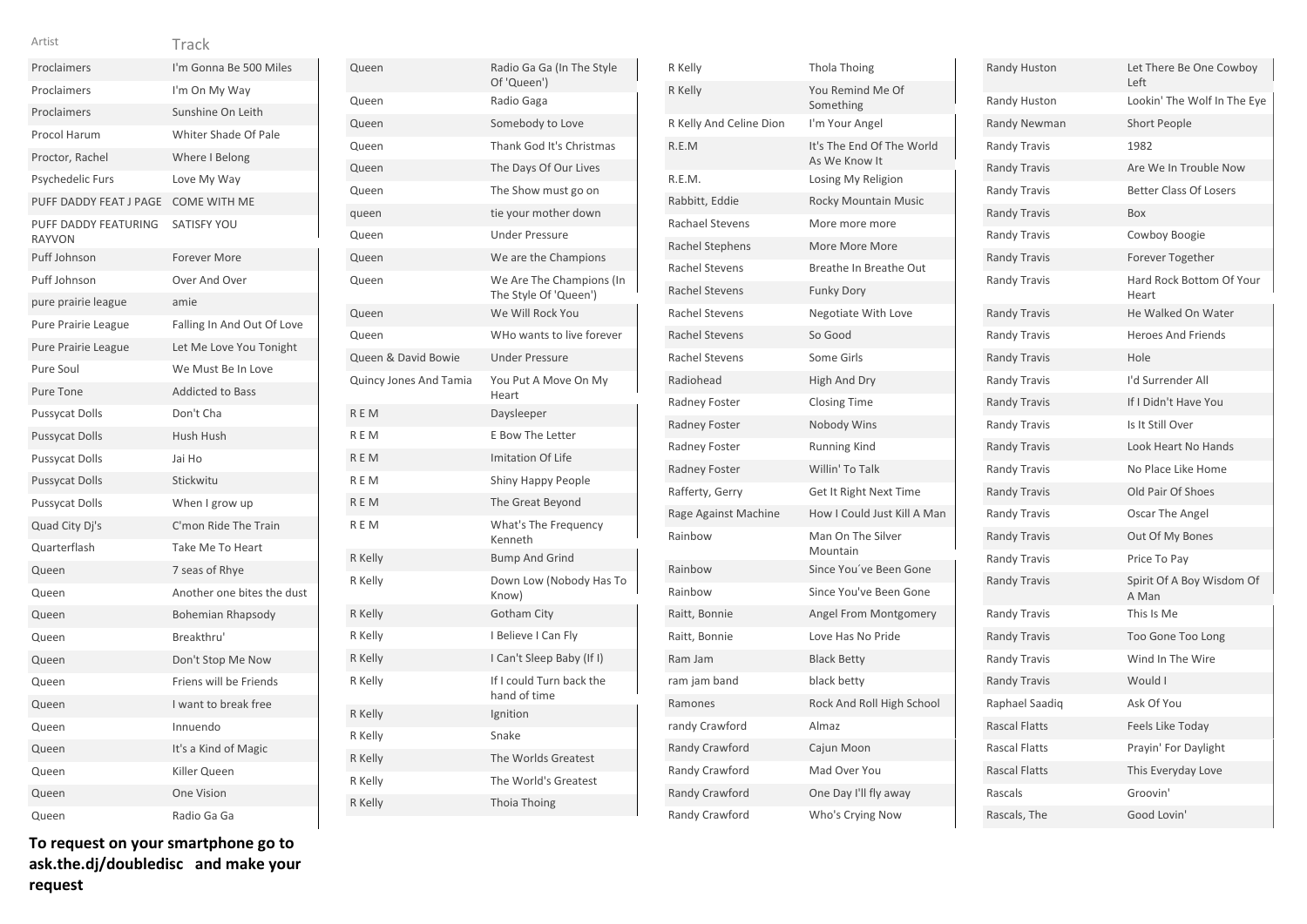|  | × |  |
|--|---|--|
|  |   |  |

| Artist                   | Track                                       |
|--------------------------|---------------------------------------------|
| Rasmus                   | In The Shadows                              |
| Raven, Eddy              | I'm Gonna Get You                           |
| Ray Anthony              | <b>Bunny Hop</b>                            |
| <b>Ray Charles</b>       | <b>Busted</b>                               |
| Ray Charles              | Hit The Road, Jack                          |
| <b>Ray Charles</b>       | I Got A Woman                               |
| Ray Charles              | I've Got A Woman                            |
| Ray Charles & Billy Joel | <b>Baby Grand</b>                           |
| Ray Parker Jnr           | Jamie                                       |
| Ray Peterson             | Tell Laura I Love Her                       |
| <b>Ray Price</b>         | Heartaches By The Number                    |
| <b>Ray Price</b>         | My Shoes Keep Walking<br><b>Back To You</b> |
| Ray Price                | Same Old Me                                 |
| <b>Ray Stevens</b>       | Guitarzan                                   |
| <b>Ray Stevens</b>       | Misty                                       |
| Ray Vega                 | Remember When                               |
| Raybon Brothers          | <b>Butterfly Kisses</b>                     |
| Raybon Brothers          | Way She's Looking                           |
| Raybon, Marty            | Cracker Jack Diamond                        |
| Raye, Collin             | She's All That                              |
| Razorlight               | Before I fall to pieces                     |
| Razorlight               | Golden Touch                                |
| Razorlight               | In The Morning                              |
| Razorlight               | Somewhere Else                              |
| Razrolight               | America                                     |
| Ready For The World      | Love You Down                               |
| Real McCoy               | Another Night                               |
| <b>Real McCoy</b>        | City Put The Country Back<br>In Me          |
| Real McCoy               | No Doubt About It                           |
| <b>Real Thing</b>        | you to me are everything                    |
| Reba McEntire            | And Still                                   |
| <b>Reba McEntire</b>     | <b>Baby's Gone Blues</b>                    |
| Reba McEntire            | Climb That Mountain High                    |

| <b>Reba McEntire</b> | Fallin' Out Of Love                    |
|----------------------|----------------------------------------|
| Reba McEntire        | Fancy                                  |
| Reba McEntire        | Fear Of Being Alone                    |
| Reba McEntire        | For Herself                            |
| <b>Reba McEntire</b> | For My Broken Heart                    |
| Reba McEntire        | Forever Love                           |
| Reba McEntire        | <b>Greatest Man I Never Knew</b>       |
| Reba McEntire        | He Wants To Get Married                |
| <b>Reba McEntire</b> | Heart Is A Lonely Hunter               |
| Reba McEntire        | How Was I To Know                      |
| <b>Reba McEntire</b> | I Won't Stand In Line                  |
| Reba McEntire        | I'd Rather Ride Around<br>With You     |
| Reba McEntire        | If I Had Only Known                    |
| Reba McEntire        | Is There Life Out There                |
| <b>Reba McEntire</b> | Lighter Shade Of Blue                  |
| Reba McEntire        | Little Girl                            |
| <b>Reba McEntire</b> | Little Rock                            |
| Reba McEntire        | Love Will Find Its Way To<br>You       |
| Reba McEntire        | On My Own                              |
| Reba McEntire        | One Last Good Hand                     |
| Reba McEntire        | Please Come To Boston                  |
| Reba McEntire        | Ring On Her Finger Time<br>On Her Hand |
| <b>Reba McEntire</b> | She's Callin' It Love                  |
| Reba McEntire        | Silly Me                               |
| <b>Reba McEntire</b> | Somebody Should Leave                  |
| Reba McEntire        | They Asked About You                   |
| Reba McEntire        | <b>Till Love Comes Again</b>           |
| Reba McEntire        | Till You Love Me                       |
| Reba McEntire        | Walk On                                |
| Reba McEntire        | What If It's You                       |
| Reba McEntire        | Will He Ever Go Away                   |
| Reba McEntire        | <b>Wrong Night</b>                     |
| <b>Reba McEntire</b> | You Lie                                |

| <b>Reba McEntire</b>                   | You're The First Time I<br>Thought Abo        |
|----------------------------------------|-----------------------------------------------|
| Reba McEntire And<br><b>Brooks And</b> | If You See Him If You See<br>Her              |
| Reba McEntire And Vince<br>Gill        | Oklahoma Swing                                |
| Rebekah                                | Sin So Well                                   |
| <b>Red Folev</b>                       | Chattanoogie Shoe Shine<br>Boy                |
| Red Hot Chili Peppers                  | Aeroplane                                     |
| Red Hot Chili Peppers                  | Californication                               |
| Red Hot Chilli Peppers                 | My Friends                                    |
| Red Hot Chilli Peppers                 | Tell me baby                                  |
| Red Hot Chilli Peppers                 | The Zephyr Song                               |
| <b>Red Peters</b>                      | <b>Ballad Of A Dog Named</b><br><b>Stains</b> |
| <b>Red Sovine</b>                      | <b>Teddy Bear</b>                             |
| Redbone                                | Come And Get Your Love                        |
| Redman & Vale                          | Squeezin' The Love Outta<br>You               |
| Rednex                                 | Cotton Eyed Joe                               |
| Reed, Jerry                            | <b>Bird</b>                                   |
| Reed, Jerry                            | I Love You What Can I Say                     |
| Reed, Lou                              | Sweet Jane                                    |
| Reef                                   | Place your hands                              |
| Reeves, Jim                            | Am I Losing You                               |
| Reeves, Jim                            | Blue Side Of Lonesome                         |
| Reeves, Jim                            | Welcome To My World                           |
| Reeves, Martha & The<br>Vandellas      | Love Is Like A Heatwave                       |
| Refreshments                           | <b>Banditos</b>                               |
| Refugee Camp All Stars<br>And La       | <b>Sweetest Thing</b>                         |
| Regina Belle                           | If I Could                                    |
| <b>REM</b>                             | At My Most Beautiful                          |
| <b>REM</b>                             | <b>Everybody Hurts</b>                        |
| <b>REM</b>                             | Man On The Moon                               |
| Rembrandts                             | I'll Be There For You                         |

| Rembrandts              | Just The Way It Is Baby              |
|-------------------------|--------------------------------------|
| Rembrandts, The         | I'll Be There For You                |
| Remy Zero               | Prophecy                             |
| REO Speedwagon          | Can't Fight This Feeling             |
| Reo Speedwagon          | Keep On Loving You                   |
| Republica               | Ready To Go                          |
| <b>Restless Heart</b>   | <b>Big Iron Horses</b>               |
| <b>Restless Heart</b>   | <b>Bluest Eyes In Texas</b>          |
| <b>Restless Heart</b>   | Dancy's Dream                        |
| <b>Restless Heart</b>   | <b>Fast Movin' Train</b>             |
| <b>Restless Heart</b>   | For Lack Of Better Words             |
| <b>Restless Heart</b>   | <b>Hold You Now</b>                  |
| <b>Restless Heart</b>   | I'll Still Be Loving You             |
| <b>Restless Heart</b>   | In This Little Town                  |
| <b>Restless Heart</b>   | Maverick                             |
| <b>Restless Heart</b>   | <b>Mending Fences</b>                |
| <b>Restless Heart</b>   | No End To This Road                  |
| restless heart          | that rock won't roll                 |
| restless heart          | wheels                               |
| <b>Restless Heart</b>   | When Somebody Loves You              |
| <b>Restless Heart</b>   | You Can Depend On Me                 |
| Return Of The Mack      | Morrison, Mark                       |
| Reverend and the makers | Heavyweight Champion of<br>the world |
| <b>Rhett Akins</b>      | Don't Get Me Started                 |
| <b>Rhett Akins</b>      | Love You Back                        |
| <b>Rhett Akins</b>      | More Than Everything                 |
| <b>Rhett Akins</b>      | That Ain't My Truck                  |
| <b>Rhett Akins</b>      | <b>Thousand Memories</b>             |
| <b>Rhett Akins</b>      | What They're Talkin' About           |
| <b>Rhian Benson</b>     | Say how I feel                       |
| Rhianna                 | Oh Baby                              |
| Rhonda Vincent          | What More Do You Want<br>From Me     |
| Rich McCready           | Thinkin' Strait                      |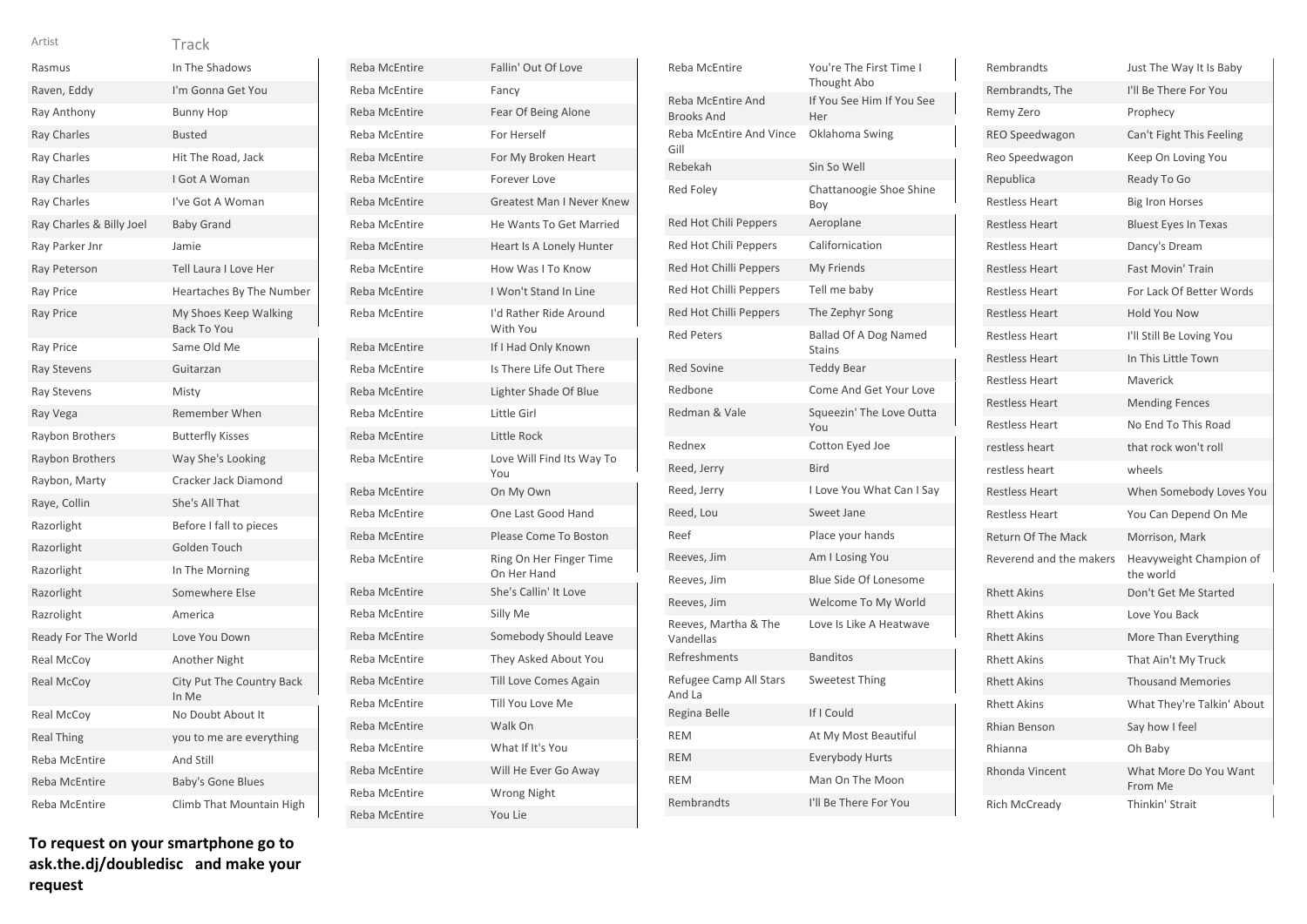| Artist                      | Track                       |
|-----------------------------|-----------------------------|
| Rich McCready               | When Hell Freezes Over      |
| Rich, John                  | I Pray For You              |
| <b>Richard Ashcroft</b>     | Break The Night with colour |
| <b>Richard Harris</b>       | <b>Macarthur Park</b>       |
| <b>Richard Marx</b>         | Angelia                     |
| <b>Richard Marx</b>         | Hazard                      |
| <b>Richard Marx</b>         | Love Unemotional            |
| <b>Richard Marx</b>         | Now And Forever             |
| <b>Richard Marx</b>         | <b>Right Here Waiting</b>   |
| <b>Richard Marx</b>         | <b>Take This Heart</b>      |
| <b>Richard Marx</b>         | Way She Loves Me            |
| Richard X & Kelis           | <b>Finest Dreams</b>        |
| <b>Richard X Feat Kelis</b> | <b>Finest Dreams</b>        |
| Richard, Cliff              | We Don't Talk Anymore       |
| Richey, Kim                 | Way It Never Was, The       |
| Richie Sambora              | In It For Love              |
| <b>Richie Valens</b>        | Come On Let's Go            |
| richie, lionel              | dancing on the ceiling      |
| <b>Rick Astley</b>          | Never Gonna Give You Up     |
| <b>Rick James</b>           | Give It To Me Baby          |
| Rick Springfield            | Don't Talk To Strangers     |
| <b>Rick Springfield</b>     | Jessie's Girl               |
| <b>Rick Trevino</b>         | <b>Bobbie Ann Mason</b>     |
| <b>Rick Trevino</b>         | Doctor Time                 |
| <b>Rick Trevino</b>         | Learning As You Go          |
| <b>Rick Trevino</b>         | Looking For The Night       |
| <b>Rick Trevino</b>         | Only Lonely Me              |
| <b>Rick Trevino</b>         | See Rock City               |
| <b>Rick Waller</b>          | I Will Always Love You      |
| Rickie Lee Jones            | Chuck E's In Love           |
| Rickie Lee Jones            | Danny's All Star Joint      |
| Ricky Lynn Gregg            | Can You Feel It             |
| Ricky Lynn Gregg            | If I Had A Cheatin' Heart   |
| Ricky Lynn Gregg            | Three Nickels And A Dime    |

Ricky Lynn Gregg To Find Where I Belong Ricky Martin I Don't Care Ricky Martin Livin' La Vida Loca Ricky Martin Livin the Vida Loca Ricky Martin Loaded Ricky Martin Saint Tropez Ricky Martin Shake Your Bon Bon Ricky Martin She Bangs Ricky Martin & C Aguilera Nobody Wants To Be Lonely Ricky Martin & Maya Ptivate Emotion Ricky Nelson Hello Mary lou Ricky Nelson It's Up To You Ricky Nelson Poor Little Fool Ricky Skaggs Back Where We Belong Ricky Skaggs Cat's In The Cradle Ricky Skaggs **Country Boy** Ricky Skaggs Crying My Heart Out Over You Ricky Skaggs Don't Cheat In Your Hometown Ricky Skaggs From The Word Love Ricky Skaggs Highway 40 Blues Ricky Skaggs **Honey Open That Door** Ricky Skaggs **I Wouldn't Change You If I** Could Ricky Skaggs Solid Ground Ricky Skaggs Thanks Again Ricky Skaggs When Ricky Skaggs Sharon White Love Can't Ever Get Better Than Thi Ricky Van Shelton Backroads Ricky Van Shelton Couple Of Good Years Left Ricky Van Shelton I Am A Simple Man Ricky Van Shelton I Meant Every Word He Said Ricky Van Shelton I'll Leave This Worl Loving You

| Ricky Van Shelton        | I've Cried My Last Tear For<br>You |
|--------------------------|------------------------------------|
| <b>Ricky Van Shelton</b> | Life Turned Her That Way           |
| Ricky Van Shelton        | Life's Little Ups And Downs        |
| <b>Ricky Van Shelton</b> | Living Proof                       |
| Ricky Van Shelton        | Lola's Love                        |
| <b>Ricky Van Shelton</b> | She Needs Me                       |
| Ricky Van Shelton        | Somebody Lied                      |
| Ricky Van Shelton        | Statue Of A Fool                   |
| Ricky Van Shelton        | Wear My Ring Around Your<br>Neck   |
| Ricky Van Shelton        | Where Was I                        |
| Ricky Van Shelton        | Wherever She Is                    |
| <b>Ricky Van Shelton</b> | Wild Man                           |
| Ricochet                 | Blink Of An Eye                    |
| Ricochet                 | Can't Stop Thinkin' About<br>That  |
| Ricochet                 | Connected At The Heart             |
| Ricochet                 | Daddy's Money                      |
| Ricochet                 | Do I Love You Enough               |
| Ricochet                 | Ease My Troubled Mind              |
| Ricochet                 | He Left A Lot To Be Desired        |
| Ricochet                 | <b>Honky Tonk Baby</b>             |
| Ricochet                 | Love Is Stronger Than Pride        |
| Ricochet                 | She's Gone                         |
| <b>Right Said Fred</b>   | Deeply Dippy (Single Mix)          |
| <b>Right Said Fred</b>   | I'm Too Sexy                       |
| Righteous brothers       | Unchained melody                   |
| Righteous brothers       | You've lost that loving<br>feeling |
| Righteous Brothers,      | The - Soul And Inspiration         |
| righteous brothers, the  | soul and inspiration               |
| Righteous Brothers, The  | You've Lost That Lovin'<br>Feeling |
| Rihanna                  | Disturbia                          |
| Rihanna                  | Man Down                           |
| Rihanna                  | Pon De Replay -                    |

| Rihanna                                      | <b>S &amp; M</b>                              |
|----------------------------------------------|-----------------------------------------------|
| Rihanna                                      | <b>S&amp;M</b>                                |
| Rihanna                                      | Umbrella                                      |
| Rihanna                                      | Unfaithful                                    |
| Rihanna -                                    | Shut Up And Drive                             |
| Rihanna Feat Calvin Harris                   | We Found Love                                 |
| Rihanna Feat, Calvin Harris We Found Love    |                                               |
| Rihanna Ft. Jeezy                            | Hard                                          |
| Rihanna_Feat_Calvin_Harr We Found Love<br>i٢ |                                               |
| Rimes, LeAnn                                 | I Need You                                    |
| Rimes, LeAnn                                 | I'll Get Even With You                        |
| Ringo Starr                                  | It Don't Come Easy                            |
| Ringo Starr                                  | Oh My My                                      |
| <b>Rio Mariner Parnell</b>                   | <b>Workin' Man's Blues</b>                    |
| <b>Rip Chords</b>                            | Hey Little Cobra                              |
| Rita coolidge                                | i'd rather leave while i'm in                 |
| Rita Coolidge                                | We're All Alone                               |
| Riva                                         | Who Do You Love Now                           |
| <b>River Road</b>                            | <b>Breathless</b>                             |
| <b>River Road</b>                            | I Broke It I'll Fix It                        |
| <b>River Road</b>                            | Nickajack                                     |
| <b>River Road</b>                            | Somebody Will                                 |
| rivers, johnny                               | rockin' pneumonia boogie<br>woogie flu        |
| Rivers, Johnny                               | <b>Swaying To The Music</b><br>(Slow Dancing) |
| <b>Rizzle Kicks</b>                          | Heart Skips a beat                            |
| <b>Rizzle Kicks</b>                          | Mama Do The Hump<br>(Clean)                   |
| Roachford                                    | The Way I Feel                                |
| Rob Crosby                                   | Fallin' In And Crawlin' Out                   |
| Robbie Neville                               | C'est La Vie                                  |
| Robbie Robertson                             | Somewhere Down The<br><b>Crazy River</b>      |
| Robbie Williams                              | <b>Advertising Space</b>                      |
| Robbie Williams                              | Ain't that a kick in the head                 |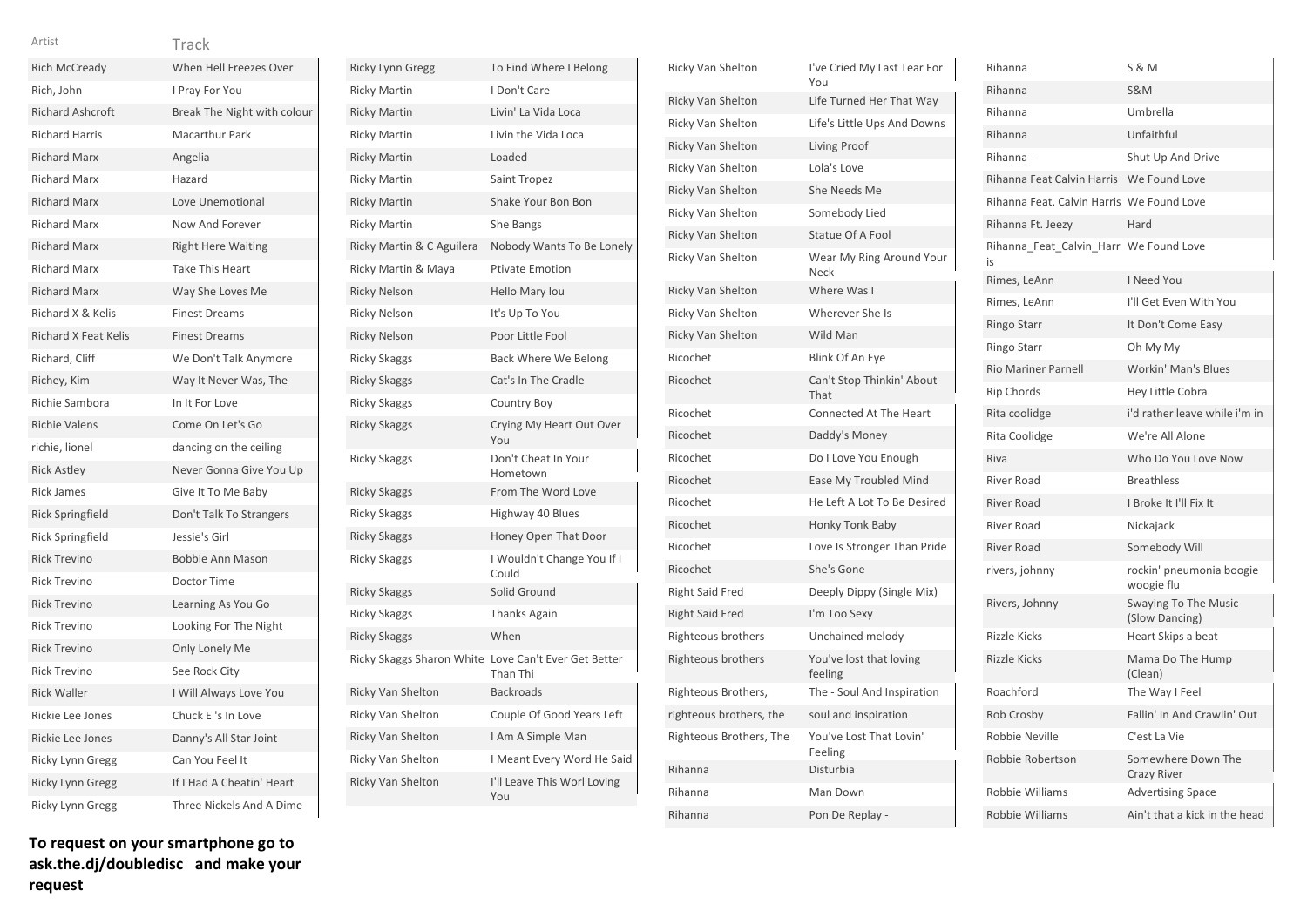|  | ×.<br>٧ |
|--|---------|
|  |         |
|  |         |
|  |         |
|  |         |
|  |         |

| Robbie Williams                                      | Angels                                   |
|------------------------------------------------------|------------------------------------------|
| Robbie Williams                                      | <b>Beyond The Sea</b>                    |
| Robbie Williams                                      | Come Undone                              |
| Robbie Williams                                      | Eternity                                 |
| Robbie Williams                                      | Feel                                     |
| Robbie Williams                                      | Have You met miss Jones                  |
| Robbie Williams                                      | I Will Talk And Hollywood<br>Will Listen |
| Robbie Williams                                      | It was a very good year                  |
| Robbie Williams                                      | Karma Killer                             |
| Robbie Williams                                      | Let Love Be Your Energy                  |
| Robbie Williams                                      | Let Me Entertain You                     |
| Robbie Williams                                      | Lovel                                    |
| Robbie Williams                                      | Mack the Knife                           |
| Robbie Williams                                      | Make Me Pure                             |
| Robbie Williams                                      | Me And my Shadow                         |
| <b>ROBBIE WILLIAMS</b>                               | MILLENIUM                                |
| Robbie Williams                                      | Misunderstood                            |
| Robbie Williams                                      | One for my baby                          |
| Robbie Williams                                      | Radio                                    |
| Robbie Williams                                      | Rock Dj                                  |
| Robbie Williams                                      | Rudebox                                  |
| Robbie Williams                                      | Sexed Up                                 |
| Robbie Williams                                      | She s The One - CK50                     |
| Robbie Williams                                      | She's the one                            |
| Robbie Williams                                      | Something stupid                         |
| Robbie Williams                                      | Straighten Up and Fly Right              |
| Robbie Williams                                      | Supreme                                  |
| Robbie Williams                                      | They Can't take that away<br>from me     |
| Robbie Williams                                      | Tripping                                 |
| Robbie Williams                                      | Well did you ever                        |
| Robbie Williams & Nichole Something Stupid<br>Kidman |                                          |
| Robbie Williams & Nicole<br>Kidma                    | Something Stupid                         |

**To request on your smartphone go to ask.the.dj/doubledisc and make your request**

| Robbie Williams,                                 | She's Madonna -                                      |
|--------------------------------------------------|------------------------------------------------------|
| robbins, marty                                   | don't worry about me                                 |
| Robbins, Marty                                   | Ruby Ann                                             |
| <b>Robert Palmer</b>                             | <b>Addicted To Love</b>                              |
| Robert Palmer                                    | Bad Case Of Loving You                               |
| <b>Robert Palmer</b>                             | Every Kinda People                                   |
| <b>ROBERT PALMER</b>                             | I' LL BE YOURS TONIGHT                               |
| <b>Robert Palmer</b>                             | Mercy Mercy Me / I want<br>you                       |
| Robert Palmer                                    | Simply Irresistable                                  |
| <b>Robert Plant</b>                              | 29 Palms                                             |
| Robert Plant                                     | I Believe                                            |
| <b>Robert Plant</b>                              | If I Were A Carpenter                                |
| Roberta Flack                                    | You Make Me Feel Brand<br>New                        |
| Roberta Flack & Donny<br>Hathaway                | The Closer I Get To You                              |
| Roberts, Julie                                   | <b>Break Down Here</b>                               |
| <b>Robin Beck</b>                                | <b>First Time</b>                                    |
| Robin Lee                                        | <b>Black Velvet</b>                                  |
| Robin S                                          | Show Me Love                                         |
| Robinson, Smokey                                 | Cruisin'                                             |
| Robinson, Smokey & The<br><b>Miracles</b>        | <b>I Second That Emotion</b>                         |
| Robson & Jerome                                  | I Believe                                            |
| Robyn                                            | Do You Know What It Takes                            |
| Robyn                                            | Do You Really Want Me                                |
| Robyn S                                          | Show me Love                                         |
| Rocky Horror Picture Show Dammit Janet           |                                                      |
| Rocky Horror Picture Show Eddie                  |                                                      |
| Rocky Horror Picture Show Fanfair Don't Dream It |                                                      |
|                                                  | Rocky Horror Picture Show Hot Patootie Bless My Soul |
| Rocky Horror Picture Show I Can Make You A Man   |                                                      |
| Rocky Horror Picture Show I Can Make You A Man   | Reprise                                              |
| Rocky Horror Picture Show I'm Going Home         |                                                      |

| Rocky Horror Picture Show Over At Frankenstein's             | Place                                                           |
|--------------------------------------------------------------|-----------------------------------------------------------------|
| Rocky Horror Picture Show Planet Schmanet Janet              |                                                                 |
| Rocky Horror Picture Show Rose Tint My World And             | Floor Show                                                      |
|                                                              | Rocky Horror Picture Show Science Fiction And Double<br>Feature |
| Rocky Horror Picture Show Superheroes                        |                                                                 |
| Rocky Horror Picture Show Sweet Transvestite                 |                                                                 |
| Rocky Horror Picture Show Sword Of Damocles                  |                                                                 |
| Rocky Horror Picture Show Time Warp                          |                                                                 |
| Rocky Horror Picture Show Timewarp                           |                                                                 |
|                                                              | Rocky Horror Picture Show Touch A Touch A Touch Me              |
| Rocky Horror Picture Show Wild And Untamed Thing             |                                                                 |
| rocky horror picture show, dammit janet<br>the               |                                                                 |
| rocky horror picture show, eddie<br>the                      |                                                                 |
| rocky horror picture show, fanfare don't dream it<br>the     |                                                                 |
| rocky horror picture show, hot patootie bless my soul<br>the |                                                                 |
| rocky horror picture show, i can make you a man<br>the       |                                                                 |
| rocky horror picture show, i can make you a man<br>the       | reprise                                                         |
| rocky horror picture show, i'm going home<br>the             |                                                                 |
| rocky horror picture show,<br>the                            | over at the frankenstein<br>place                               |
| rocky horror picture show, planet sachmanet janet<br>the     |                                                                 |
| rocky horror picture show,<br>the                            | rose tint my world floor<br>show                                |
| rocky horror picture show, science fiction double<br>the     | feature                                                         |
| rocky horror picture show,<br>the                            | science fiction double<br>featurereprise                        |
| rocky horror picture show, super heroes<br>the               |                                                                 |
| rocky horror picture show, sweet transvestite<br>the         |                                                                 |

| rocky horror picture show, sword of damocles, the<br>the   |                                                                                       |
|------------------------------------------------------------|---------------------------------------------------------------------------------------|
| rocky horror picture show, time warp, the<br>the           |                                                                                       |
| rocky horror picture show, touch a touch a touch me<br>the |                                                                                       |
| rocky horror picture show, wild and untamed thing<br>the   |                                                                                       |
| Rod Stewart                                                | al don't want to talk about<br>it.                                                    |
| <b>Rod Stewart</b>                                         | <b>Broken Arrow</b>                                                                   |
| Rod Stewart                                                | Faith Of The Heart                                                                    |
| <b>Rod Stewart</b>                                         | Have I Told You Lately                                                                |
| <b>Rod Stewart</b>                                         | Hot Legs                                                                              |
| <b>Rod Stewart</b>                                         | I Don't Want To Talk About<br>It                                                      |
| Rod Stewart                                                | If We Fall In Love Tonight                                                            |
| <b>Rod Stewart</b>                                         | Leave Virginia Alone                                                                  |
| Rod stewart                                                | Maggie May                                                                            |
| <b>Rod Stewart</b>                                         | Ooh La La                                                                             |
| Rod Stewart                                                | Reason to believe                                                                     |
| <b>Rod Stewart</b>                                         | So Far Away                                                                           |
| Rod Stewart                                                | Some Guys Have All The<br>Luck                                                        |
| Rod Stewart                                                | This                                                                                  |
| Rod Stewart                                                | This old Heart of mine                                                                |
| Rod Stewart                                                | <b>Tom Trauberts Blues</b><br>(Waltzing Matilda)(As<br>Made Famous By Rod<br>Stewart) |
| Rod Stewart                                                | Tonight I'm Yours (Don't<br>Hurt Me)                                                  |
| <b>Rod Stewart</b>                                         | Tonight's The Night                                                                   |
| Rod Stewart                                                | Your Song                                                                             |
| Rod Stewart                                                | You're In My Heart                                                                    |
| <b>Rod Stuart</b>                                          | People Get Ready                                                                      |
| <b>Rodney Atkins</b>                                       | In A Heartbeat                                                                        |
| Rodney Croswell                                            | Please Remember Me                                                                    |
| Rodney Crowell                                             | <b>Big Heart</b>                                                                      |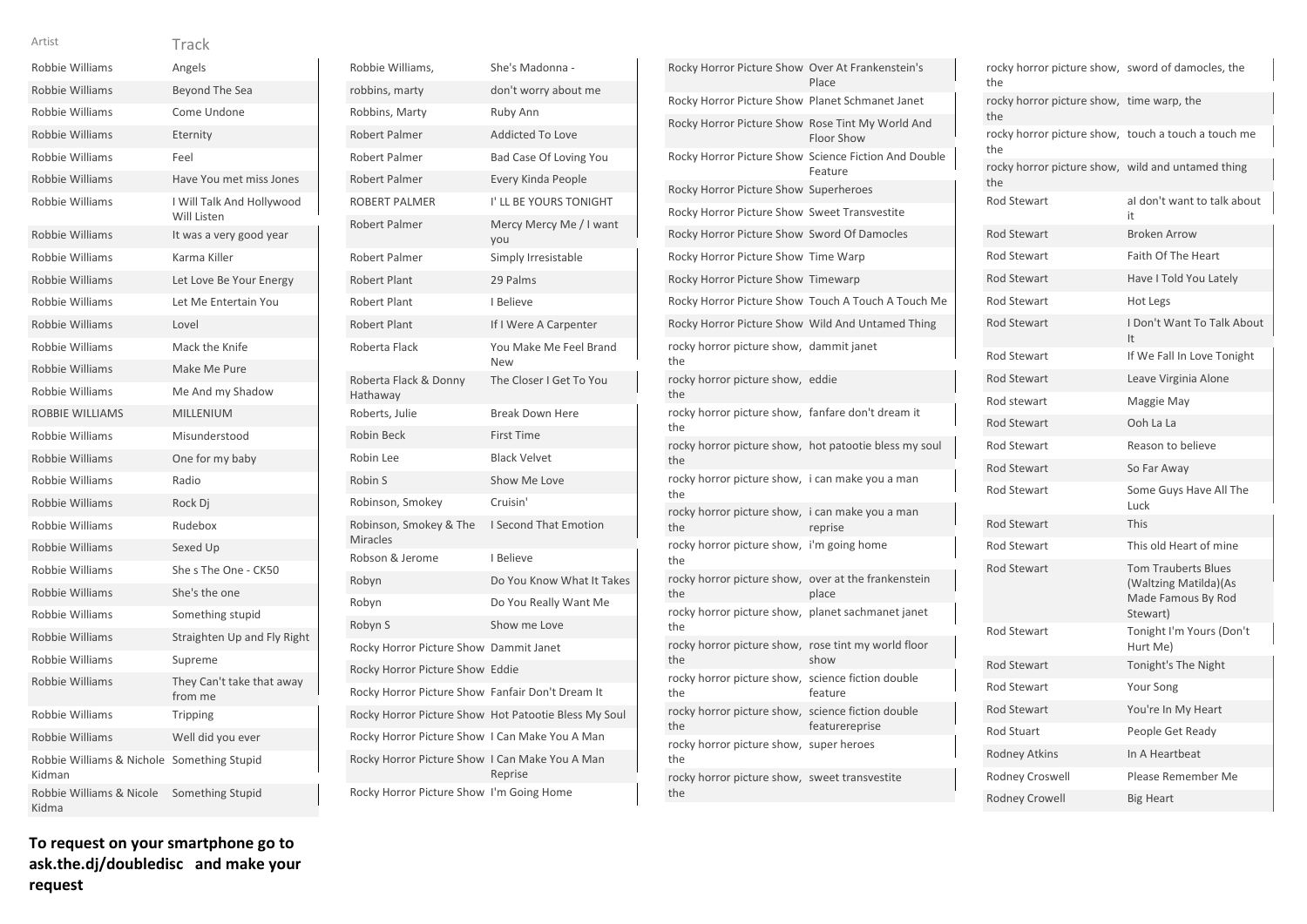### Track Artist

| Rodney Crowell                   | Even Cowgirls Get The Blues                    |
|----------------------------------|------------------------------------------------|
| <b>Rodney Crowell</b>            | I Couldn't Leave You If I<br><b>Tried</b>      |
| <b>Rodney Crowell</b>            | If Looks Could Kill                            |
| <b>Rodney Crowell</b>            | Let The Picture Paint Itself                   |
| Rodney Crowell                   | Please Remember Me                             |
| Rodney Crowell                   | She's Crazy For Leavin'                        |
| Rodney Crowell And R<br>Cash     | It's Such A Small World                        |
| Rodney Crowell And<br>Trisha Yea | I Don't Fall In Love So Easy                   |
| Rodriguez                        | Superman                                       |
| Rodriguez, Johnny                | Pass Me By (If You're Only<br>Passing Through) |
| rodriguez, johnny                | you always come back to<br>hurting me          |
| Roger Ballard                    | You Can't Get There From<br>Here               |
| Roger Miller                     | <b>Engine Number Nine</b>                      |
| Roger Miller                     | <b>England Swings</b>                          |
| Rogers, Kenny                    | He Will, She Knows                             |
| Rogers, Kenny                    | Love Or Something Like It                      |
| rogers, kenny                    | tomb of unknown love                           |
| Rogers, Roy & Dale Evans         | <b>Happy Trails</b>                            |
| Rogue Traders                    | Voodoo Child                                   |
| <b>Rolf Harris</b>               | Stairway To Heaven                             |
| <b>Rolf Harris</b>               | <b>Two Little Boys</b>                         |
| Roll Deep                        | <b>Good Times</b>                              |
| <b>Rolling Stones</b>            | Daddy Cool                                     |
| Rolling stones                   | <b>HONKY TONK WOMAN</b>                        |
| <b>Rolling Stones</b>            | Love Is Strong                                 |
| <b>Rolling Stones</b>            | Paint It Black                                 |
| <b>Rolling Stones</b>            | Satisfaction                                   |
| <b>Rolling Stones</b>            | Sympathy For The Devil                         |
| <b>Rolling Stones</b>            | Time Is On My Side                             |
| <b>Rolling Stones</b>            | You Can't Always Get What<br>You Want          |
| Romeo Void                       | Never Say Never                                |

| Ronan Keating                 | Father and Son                                                                                                     |
|-------------------------------|--------------------------------------------------------------------------------------------------------------------|
| Ronan Keating                 | I Hope You Dance                                                                                                   |
| Ronan Keating                 | I Love It When We Do                                                                                               |
| Ronan Keating                 | I Love It When We Do<br>Instrumental Track With<br>Background<br>Vocals)[Karaoke in the style<br>of Ronan Keating] |
| Ronan Keating                 | Iris                                                                                                               |
| Ronan Keating                 | Life Is A Rollercoaster                                                                                            |
| Ronan Keating                 | Life Is A Rollercoaster<br>[Karaoke Version]                                                                       |
| Ronan Keating                 | Lost For Words                                                                                                     |
| Ronan Keating                 | Love Won't Work                                                                                                    |
| Ronan Keating                 | Lovin' Each Day                                                                                                    |
| Ronan Keating                 | The Long Goodbye                                                                                                   |
| Ronan Keating                 | The Way You Make Me Feel                                                                                           |
| <b>Ronan Keating</b>          | When you say nothing at all                                                                                        |
| Ronan Keating & Lulu          | We've Got Tonight                                                                                                  |
| Ronan Keating & Yusuf         | Father & Son                                                                                                       |
| Ronan Keating/Leanne<br>Rimes | Last Thing on My Mind                                                                                              |
| Ronna Reeves                  | My Heart Wasn't In It                                                                                              |
| Ronna Reeves                  | Never Let Him See Me Cry                                                                                           |
| Ronna Reeves                  | Rodeo Man                                                                                                          |
| Ronna Reeves                  | That's All Right With Me                                                                                           |
| Ronnettes                     | Be My Baby                                                                                                         |
| Ronni Milsap                  |                                                                                                                    |
|                               | Don't You Ever Get Tired Of<br>Hurting                                                                             |
| <b>Ronnie Hawkins</b>         | Mary Lou                                                                                                           |
| Ronnie McDowell               | <b>Wandering Eyes</b>                                                                                              |
| Ronnie Milsap                 | All Is Fair In Love And War                                                                                        |
| Ronnie Milsap                 | Are You Lovin' Me Like I'm<br>Lovin' Y                                                                             |
| Ronnie Milsap                 | Back On My Mind Again                                                                                              |
| Ronnie Milsap                 | I Wouldn't Have Missed It<br>For The W                                                                             |

| Ronnie Milsap                   | I'm A Stand By My Woman<br>Man             |
|---------------------------------|--------------------------------------------|
| Ronnie Milsap                   | I'm Playing For You                        |
| Ronnie Milsap                   | Please Don't Tell Me How<br>The Story      |
| Ronnie Milsap                   | Pure Love                                  |
| Ronnie Milsap                   | She Keeps The Home Fires<br><b>Burning</b> |
| Ronnie Milsap                   | Since I Don't Have You                     |
| Ronnie Milsap                   | <b>Stranger Things Have</b><br>Happened    |
| Ronnie Milsap                   | There's No Getting Over Me                 |
| Ronnie Milsap                   | <b>True Believer</b>                       |
| Ronnie Milsap                   | Turn That Radio On                         |
| Ronnie Milsap                   | Woman In Love                              |
| Ronnie Mislap                   | Daydreams About Night<br><b>Things</b>     |
| Ronny & The Daytonas            | Gto                                        |
| Ronstadt, Linda                 | Poor Poor Pitiful Me                       |
| Room 5 feat. Oliver<br>Cheatham | Make Luv                                   |
| Rooster                         | Come Get Some                              |
| Rooster                         | Deep & Meaningless                         |
| Rosanne Cash                    | My Baby Thinks He's a Train                |
| Rosanne Cash                    | Runaway Train                              |
| Rosanne Cash                    | Seven Year Ache                            |
| Rose Royce                      | Car Wash                                   |
| Rose Royce                      | I'm Going Down                             |
| Rose Royce                      | Ooh Boy                                    |
| Rosie And The Originals         | Angel Baby                                 |
| Rosie Ribbons                   | Blink                                      |
| Rossington Collins Band         | Don't Misunderstand Me                     |
| Roxette                         | <b>Almost Unreal</b>                       |
| Roxette                         | <b>Dressed for Success</b>                 |
| Roxette                         | It Must Habe Been Love<br>(Karaoke)        |
| Roxette                         | It Must Have Been Love                     |
| Roxette                         | Listen To Your Heart                       |

| Roxette                         | Look, The                        |
|---------------------------------|----------------------------------|
| <b>Roxy Music</b>               | Love Is The Drug                 |
| <b>Roy Clark</b>                | Come Live With Me                |
| Roy Clark                       | Honeymoon Feelin'                |
| <b>Roy Clark</b>                | Thank God And Greyhound          |
| <b>Roy Clark</b>                | Yesterday When I Was<br>Young    |
| Roy Orbison                     | A Love So Beautiful              |
| Roy Orbison                     | California Blue                  |
| Roy Orbison                     | Oh Pretty Woman                  |
| Roy Orbison                     | Only The Lonely                  |
| Roy Orbison                     | You Got It                       |
| Royal Crown Revue               | Zip Gun Bop (Reloaded)           |
| Royal Guardsmen                 | Snoopy Vs. The Red Baron         |
| Rozalla                         | Everybody's Free                 |
| Rubettes                        | Sugar Baby Love                  |
| <b>Ruby &amp; The Romantics</b> | Our Day Will Come                |
| <b>Rufus</b>                    | Tell Me Something Good           |
| Rufus & Chaka Khan              | Ain't Nobody                     |
| Rufus & Chaka Khan              | <b>Sweet Thing</b>               |
| Rufus And Chaka Khan            | Hollywood                        |
| Rufus Wainwright                | Hallelujah                       |
| Run D.M.C.                      | It's Tricky                      |
| <b>Run Dmc</b>                  | You Be Illin'                    |
| Run Dmc Vs Jason Nevins         | Its Like That                    |
| Rundgren, Todd                  | Hello It's Me                    |
| Rundgren, Todd                  | I Saw The Light                  |
| <b>Rupert Holmes</b>            | Escape (The Pina Colada<br>Song) |
| <b>Rupert Holmes</b>            | Excape (The Pina Colada<br>Song) |
| rush                            | tom sawyer                       |
| Rushlow, Tim                    | <b>She Misses Him</b>            |
| <b>Russ Abbott</b>              | Atmosphere                       |
| Russel Watson                   | Where my heart will take<br>me   |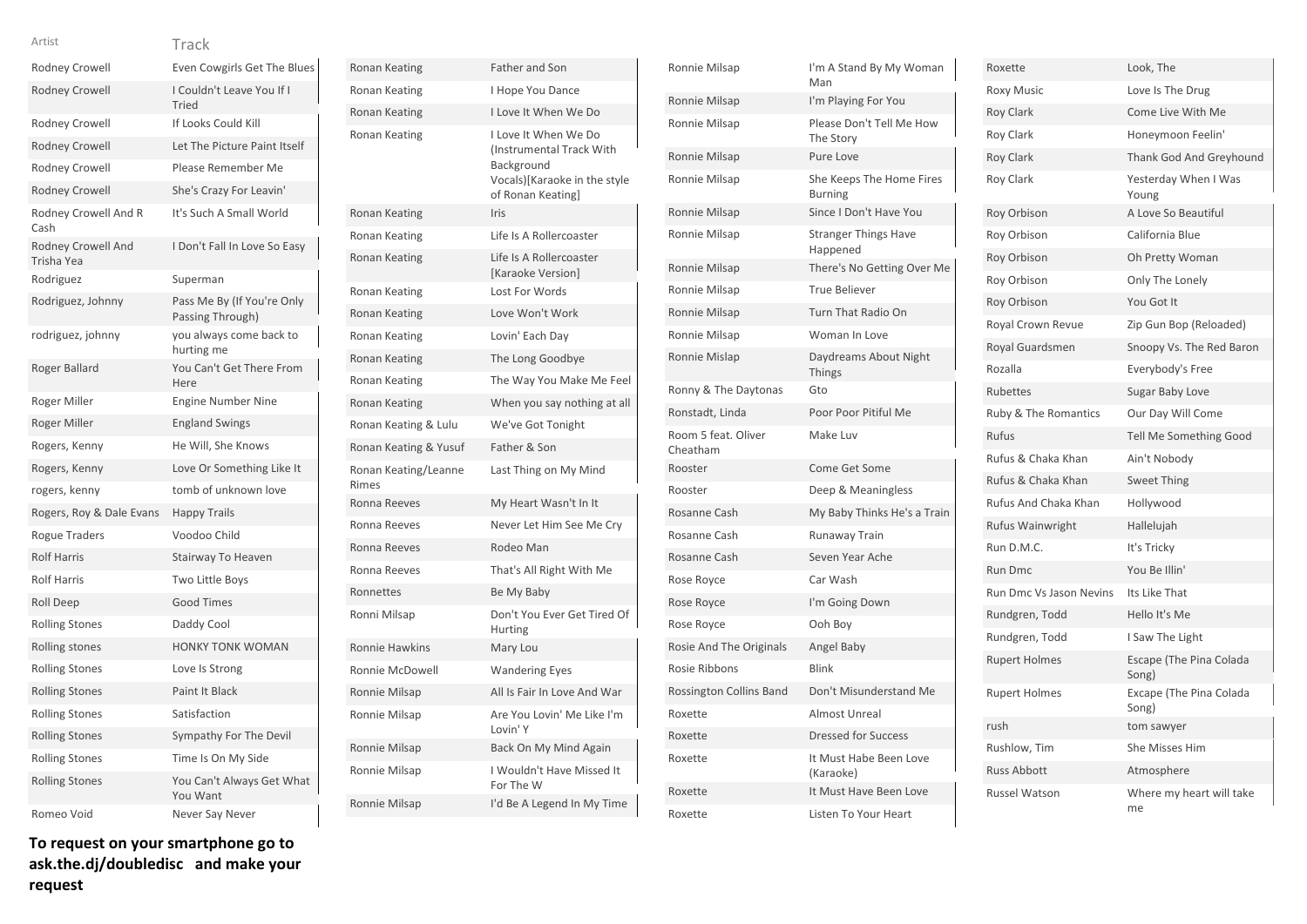| $\sim$<br>$\sim$<br>$\sim$ |  |
|----------------------------|--|
|                            |  |

Track

| ٧ | v  |  |  |
|---|----|--|--|
|   | __ |  |  |

| Rydell, Bobby       | Forget Him                       |
|---------------------|----------------------------------|
| S Club              | Alive                            |
| S Club              | Love Ain't Gonna Wait For<br>You |
| S Club              | Say Goodbye                      |
| S Club 7            | Bring it all back                |
| S Club <sub>7</sub> | Don't Stop Movin'                |
| S Club 7            | Have You Ever                    |
| S Club 7            | Natural                          |
| S Club <sub>7</sub> | Never Had A Dream Come<br>True   |
| S Club 7            | Reach                            |
| S Club 7            | Stand By Me                      |
| S Club 7            | You                              |
| S Club 7-           | Bring it All Back                |
| S Club 7-           | S Club Party                     |
| S Club 8            | Don't Tell Me You're Sorry       |
| S Club 8            | Fool no More                     |
| S Club Juniors      | <b>Automatic High</b>            |
| S Club Juniors      | <b>New Direction</b>             |
| S Club Juniors      | Puppy Love                       |
| S W V               | Rain                             |
| S W V               | Use Your Heart                   |
| S W V               | You're The One                   |
| S Wariner           | When I Could Come Home<br>To You |
| S.o.s Band          | Just Be Good To Me               |
| S.O.S. Band         | Just Be Good To Me               |
| S.O.S. Band         | the Finest                       |
| Sad Café            | <b>Every Day Hurts</b>           |
| sade                | cherish the day                  |
| Sade                | Hang On To Your Love             |
| Sade                | Kiss Of Life                     |
| Sade                | No Ordinary Love                 |
| Sade                | Paradise                         |
| Sade                | Your Love Is King                |

| To request on your smartphone go to |  |
|-------------------------------------|--|
| ask.the.dj/doubledisc and make your |  |
| request                             |  |

| Salt N Pepa                    | Push It                             |
|--------------------------------|-------------------------------------|
| Sam & Dave                     | Soul Man                            |
| Sam 69                         | If The Kids Are United              |
| Sam And Dave                   | Hold On I'm A Comin'                |
| Sam Cooke                      | Only Sixteen                        |
| Sam Cooke                      | Twistin' The Night Away             |
| Sam The Sham & The<br>Pharaohs | <b>Wooly Bully</b>                  |
| Samantha Cole                  | Happy With You                      |
| Samantha Fox                   | I Wanna Have Some Fun               |
| Samantha Fox                   | <b>Touch Me</b>                     |
| Samantha Mumba                 | Always Come Back To Your<br>Love    |
| Samantha Mumba                 | <b>Baby Come Over</b>               |
| Samantha Mumba                 | Gotta Tell You                      |
| Samantha Mumba                 | I'm Right Here                      |
| Samantha Mumba                 | Lately                              |
| Sammie                         | I Like It                           |
| Sammy Hagar                    | Little White Lie                    |
| Sammy Hagar                    | Your Love Is Driving Me<br>Crazy    |
| Sammy Kershaw                  | Anywhere But Here                   |
| Sammy Kershaw                  | Don't Go Near The Water             |
| Sammy Kershaw                  | Fit To Be Tied Down                 |
| Sammy Kershaw                  | <b>Haunted Heart</b>                |
| Sammy Kershaw                  | <b>Honky Tonk America</b>           |
| Sammy Kershaw                  | I Can't Reach Her Anymore           |
| Sammy Kershaw                  | I Know A Little                     |
| Sammy Kershaw                  | If You Ever Come This Way<br>Again  |
| Sammy Kershaw                  | Love Of My Life                     |
| Sammy Kershaw                  | Matches                             |
| Sammy Kershaw                  | Meant To Be                         |
| Sammy Kershaw                  | National Working Woman's<br>Holiday |
| Sammy Kershaw                  | One Day Left To Live                |

| Sammy Kershaw                    | Queen Of My Double Wide<br>Trailer                             |
|----------------------------------|----------------------------------------------------------------|
| Sammy Kershaw                    | Sammy Davis Jnr                                                |
| Sammy Kershaw                    | She Don't Know She's<br><b>Beautiful</b>                       |
| Sammy Kershaw                    | Southbound                                                     |
| Sammy Kershaw                    | Still Lovin' You                                               |
| Sammy Kershaw                    | Third Rate Romance                                             |
| Sammy Kershaw                    | <b>Too Far Gone To Leave</b>                                   |
| Sammy Kershaw                    | Vidalia                                                        |
| Sammy Kershaw                    | <b>Yard Sale</b>                                               |
| Sammy Kershaw                    | Your Tattoo                                                    |
| Sandi Thom                       | I Wish I Was A Punk Rocker<br>With Flowers In My Hair<br>Album |
| Sandi Thom                       | I Wish I Was A Punk Rocker<br>With Flowers In My Hair<br>Radio |
| Sandi Thom                       | What if i'm Right                                              |
| Sanford & Townsend Band          | Smoke From A Distant Fire                                      |
| Santana                          | <b>Black Magic</b>                                             |
| Santana                          | Everybody's Everything                                         |
| Santana                          | Maria Maria                                                    |
| santana                          | smooth                                                         |
| Santana                          | The Game Of Love                                               |
| Santana Ft. The Product G<br>& B | Maria Maria                                                    |
| Sara Evans                       | Cryin' Game                                                    |
| Sara Evans                       | No Place That Far                                              |
| Sara Evans                       | <b>Shame About That</b>                                        |
| Sara Evans                       | Three Chords And The Truth                                     |
| Sarah McLachan                   | Angel                                                          |
| Sarah McLachlan                  | Adia                                                           |
| Sarah McLachlan                  | Angel City Of Angels                                           |
| Sarah McLachlan                  | <b>Building A Mystery</b>                                      |
| Sarah McLachlan                  | I Will Remember You                                            |
| Sarah Michelle-Geller,           | Going Through The<br>Motions -                                 |

| Sarah Vaughan       | Whatever Lola Wants              |
|---------------------|----------------------------------|
| Sarah Whatmore      | When I Lost You                  |
| Saraya              | Love Has Taken Its Toll          |
| Sass Jordan         | You Don't Have To Remind<br>Me   |
| Saturdays           | Ego                              |
| Savage Garden       | Affirmation                      |
| Savage Garden       | <b>Animal Song</b>               |
| Savage Garden       | Crash And Burn                   |
| Savage Garden       | Hold Me                          |
| Savage Garden       | I Want You                       |
| Savage Garden       | To The Moon And Back             |
| Savage Garden       | Truly Madly deeply               |
| Sawyer Brown        | All These Years                  |
| Sawyer Brown        | Another Side                     |
| Sawyer Brown        | Boys And Me                      |
| Sawyer Brown        | Dirt Road                        |
| Sawyer Brown        | I Don't Believe In Goodbye       |
| Sawyer Brown        | Looking For Love                 |
| Sawyer Brown        | Perfect World                    |
| Sawyer Brown        | Round Here                       |
| Sawyer Brown        | She's Gettin' There              |
| Sawyer Brown        | Six Days On The Road             |
| Sawyer Brown        | Thank God For You                |
| Sawyer Brown        | This Night Won't Last<br>Forever |
| Sawyer Brown        | <b>This Time</b>                 |
| Sawyer Brown        | Treat Her Right                  |
| Sawyer Brown        | Walk                             |
| Sawyer Brown        | Wantin' And Havin' It All        |
| Saxon               | Wheels Of Steel                  |
| <b>SAY IT RIGHT</b> | <b>NELLY FURTADO</b>             |
| Sayer, Leo          | More Than I Can Say              |
| Scaffold            | Lilly The Pink                   |
| scaggs, boz         | fly like a bird                  |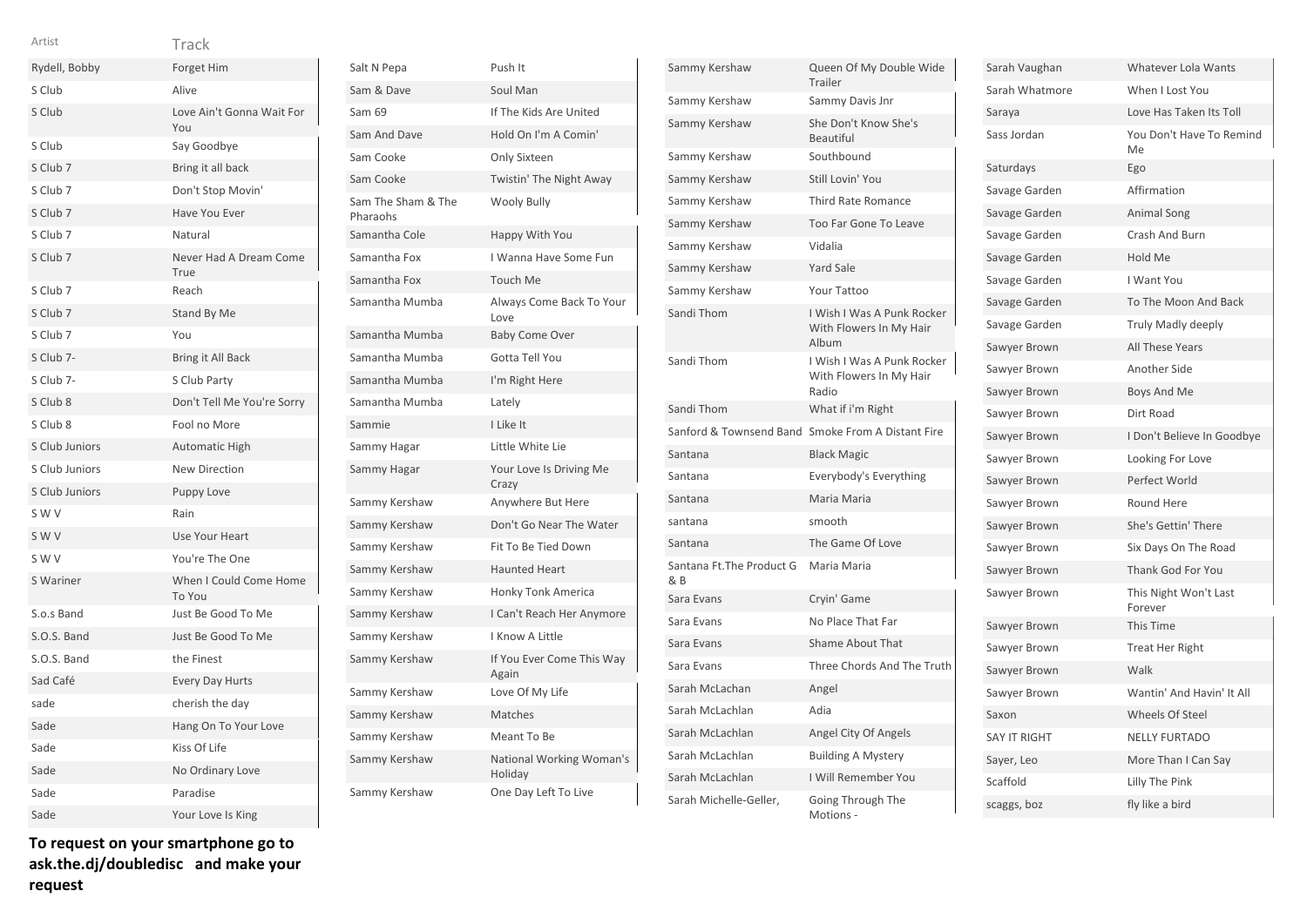| Track |
|-------|
|       |

| Scaggs, Boz                  | Lido Shuffle                  |
|------------------------------|-------------------------------|
| Scaggs, Boz                  | Miss Sun                      |
| Scandal                      | Goodbye To You                |
| Scandal                      | Warrior                       |
| Scarlet                      | Independent Love Song         |
| Schilling, Peter             | Major Tom (Coming Home)       |
| Schneider, John              | At The Sound Of The Tone      |
| Schultz, Mark                | He's My Son                   |
| <b>Scissor Sisters</b>       | Filthy/Gorgeous               |
| <b>Scissor Sisters</b>       | Filthy/Gourgeous              |
| <b>Scissor Sisters</b>       | Filthy-Gorgeous               |
| <b>Scissor Sisters</b>       | I don't fell like dancing     |
| <b>Scissor Sisters</b>       | Laura                         |
| <b>Scissor Sisters</b>       | Mary                          |
| <b>Scissor Sisters</b>       | She's my man                  |
| Scott Walker                 | Joanna                        |
| Scott, Jack                  | <b>Burning Bridges</b>        |
| Scouting for girls           | Elvis Ain't dead              |
| Screamin' Cheetah<br>Wheelie | <b>Boogie King</b>            |
| <b>Screaming Trees</b>       | All I Know                    |
| Script                       | The Man Who Can't Be<br>Moved |
| Scritti Politti              | The Word Girl                 |
| Seahorses                    | Love Is The Law -             |
| Seal                         | Crazy                         |
| Seal                         | Don't Cry                     |
| Seal                         | Fly Like An Eagle             |
| Seal                         | Human Beings                  |
| Seal                         | Kiss From A Rose              |
| Seal                         | Prayer For The Dying          |
| Seals & Croft                | <b>Get Closer</b>             |
| Seals And Croft              | Diamond Girl                  |
| Seals, Dan                   | I Will Be There               |
| Sean Paul                    | Get Busy                      |

| Sean, Jay Ft. Sean Paul &<br>Lil Jon | Do You Remember                       |
|--------------------------------------|---------------------------------------|
| Sedaka, Neil                         | Happy Birthday, Sweet<br>Sixteen      |
| Seekers                              | Georgy Girl                           |
| Seekers                              | I'll Never Find Another You           |
| Seekers, The                         | <b>Georgy Girl</b>                    |
| Seether Vs Amy Lee                   | <b>Broken</b>                         |
| seger, bob                           | real love, the                        |
| Seger, Bob & Silver Bullet<br>Band   | Fire Lake                             |
| Seger, Bob & Silver Bullet<br>Band   | Like A Rock                           |
| Selena                               | Boy Like That                         |
| Selena                               | Dreaming Of You                       |
| Selina                               | I Could Fall In Love                  |
| Sellers, Jason                       | Can't Help Calling Your<br>Name       |
| Seminole                             | She Knows Me By Heart                 |
| Semisonic                            | <b>Closing Time</b>                   |
| Semisonic                            | Secret Smile                          |
| Semisonic                            | Singing In My Sleep                   |
| Sensitivity                          | <b>Ralph Tresvant</b>                 |
| Seven Mary Three                     | Cumbersome                            |
| Seven Mary Three                     | Over Your Shoulder                    |
| Seven Mary Three                     | Water's Edge                          |
| <b>Sex Pistols</b>                   | My Way                                |
| SF215                                | Amazing-George Michael                |
| SF215                                | Baby I Love You-J Lo                  |
| <b>SF215</b>                         | Cry-Alex Parks                        |
| SF215                                | Obvious-Westlife                      |
| SF215                                | Red Blooded Woman-Kylie<br>Minogue    |
| SF215                                | She Believes (In Me)-Ronan<br>Keating |
| <b>SF215</b>                         | Thank You-Jamelia                     |
| SF215                                | <b>Toxic-Britney Spears</b>           |
| SF215                                | Who's David-Busted                    |

| SF215                                  | With A Little Help From My<br>Friends-Sam & Mark |
|----------------------------------------|--------------------------------------------------|
| SFWS010-03                             | Dire Straits - Romeo & Juliet                    |
| Sha na na                              | Born to Hand Jive                                |
| Sha Na Na                              | Tears on my Pillow                               |
| Shaft-                                 | Mucho Mambo                                      |
| Shaggy                                 | Angel                                            |
| Shaggy                                 | Boombastic                                       |
| Shaggy                                 | Dance & Shout                                    |
| Shaggy                                 | Hey Sexy Lady                                    |
| Shaggy                                 | It Wasn't Me                                     |
| Shaggy                                 | Oh Carolina                                      |
| Shaggy and Samantha Cole Luv Me Luv Me |                                                  |
| Shai                                   | Comforter                                        |
| Shai                                   | I Don't Wanna Be Alone                           |
| <b>Shaine Richie</b>                   | I'm your Man                                     |
| Shakespear's Sister                    | Stay                                             |
| <b>Shakin Stevens</b>                  | Green Door                                       |
| <b>Shakin Stevens</b>                  | Merry Christmas Everyone                         |
| <b>Shakin Stevens</b>                  | Oh Julie                                         |
| <b>Shakin Stevens</b>                  | This Ole House                                   |
| Shakin'Stevens & Bonnie<br>Taylor      | Rocking Good Way                                 |
| Shakira                                | Don't Bother                                     |
| Shakira                                | She Wolf                                         |
| Shakira                                | <b>Underneath Your Clothes</b>                   |
| Shakira                                | Whenever, Wherever                               |
| Shakira Feat Wyclef Jean               | Hips Dont lie                                    |
| Shalamar                               | A night to remember                              |
| Shamen                                 | Ebeneezer Goode                                  |
| Shana Petrone                          | Heaven Bound                                     |
| sha-na-na                              | born to hand jive                                |
| Shand, Remy                            | Take A Message                                   |
| <b>Shane McAnally</b>                  | Say Anything                                     |
| <b>Shane Richie</b>                    | I'm Your Man                                     |

| <b>Shane Stockton</b>           | Gonna Have To Fall                            |
|---------------------------------|-----------------------------------------------|
| Shane Stockton                  | Visions Of A Sunset                           |
| <b>Shane Stockton</b>           | What If I'm Right                             |
| Shangri Las                     | Remember Walking In The<br>Sand               |
| Shania Twain                    | Any Man Of Mine                               |
| Shania Twain                    | Dance With The One That<br><b>Brought You</b> |
| Shania Twain                    | Don't Be Stupid                               |
| Shania Twain                    | God Bless The Child                           |
| Shania Twain                    | Home Ain't Where His<br>Heart Is              |
| Shania Twain                    | Honey I'm Home                                |
| Shania Twain                    | If You're Not In It For Love                  |
| Shania Twain                    | I'm Gonna Getcha Good                         |
| Shania Twain                    | Is There Life After Love                      |
| Shania Twain                    | Ka-ching                                      |
| Shania Twain                    | Love Gets Me Every Time                       |
| Shania Twain                    | No One Needs To Know                          |
| Shania Twain                    | <b>Rock This Country</b>                      |
| Shania Twain                    | She Not Just A Pretty Face                    |
| Shania Twain                    | Thank You Baby                                |
| Shania Twain                    | That don't impress me<br>much                 |
| Shania Twain                    | What Made You Say That                        |
| <b>SHANIA TWAIN</b>             | <b>WHEN</b>                                   |
| Shania Twain                    | Whose Bed Have Your<br><b>Boots Been Unde</b> |
| Shania Twain                    | Woman In Me Needs The<br>Man In You           |
| Shania Twain                    | You Win My Love                               |
| Shania Twain                    | You're Still The One                          |
| Shania Twain-                   | Man I feel like a woman                       |
| Shania Twain And Bryan<br>White | From This Moment On                           |
| Shanice                         | <b>Love Your Smile</b>                        |
| Shanice                         | Yesterday                                     |
| Shanks & Bigfoot                | Sweet like chocolate                          |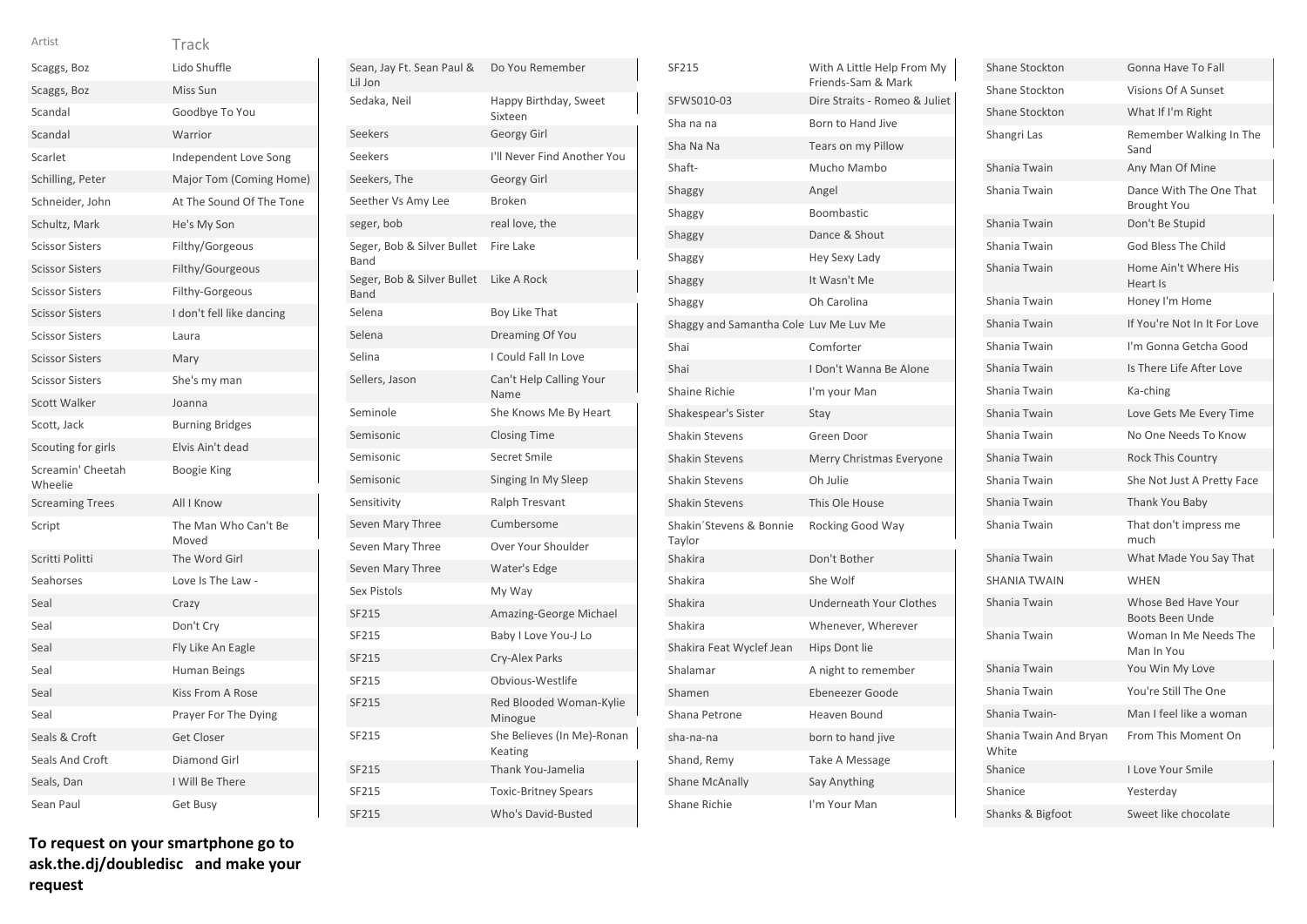| Shannon Brown        | I Won't Lie                                |
|----------------------|--------------------------------------------|
| shannon, del         | runaway                                    |
| Shapeshifters        | Lolas Theme                                |
| Sharp, Kevin         | Nobody Knows                               |
| Shaun Colvin         | When The Rainbow Comes                     |
| Shawn Colvin         | Get Out Of This House                      |
| Shawn Colvin         | Nothin On Me                               |
| Shawn Colvin         | <b>Sunny Came Home</b>                     |
| <b>Shawn Mullins</b> | Lullaby                                    |
| Shayne Ward          | Thats My Goal                              |
| Shayne Ward -        | If That's OK With you                      |
| Shaznay Lewis        | I've Never Felt Like This<br><b>Before</b> |
| Shaznay Lewis        | You                                        |
| She Moves            | <b>Breaking All The Rules</b>              |
| <b>Shed Seven</b>    | Disco Down                                 |
| <b>Shed Seven</b>    | She Left Me On A Friday                    |
| <b>SHeDAISY</b>      | I Will, But                                |
| SHeDAISY             | Lucky 4 You (Tonight I'm<br>Just Me)       |
| Sheena Easton        | morning train 9 to 5                       |
| Sheena Easton        | Nearness Of You                            |
| Sheena Easton        | Sugar Walls                                |
| Sheena Easton        | You Could Have Been With<br>Me             |
| Sheila E             | Glamorous Life                             |
| Shelby Lynne         | Another Chance At Love                     |
| Shelton, Blake       | Some Beach                                 |
| shelton, ricky van   | just as i am                               |
| Shenandoah           | Always Have Always Will                    |
| Shenandoah           | Darned If I Do                             |
| Shenandoah           | Darned If I Don't (Danged If               |
| shenandoah           | darned if i don't danged if i<br>do        |
| Shenandoah           | Deeper Than That                           |
| Shenandoah           | <b>Ghost In The House</b>                  |

**To request on your smartphone go to ask.the.dj/doubledisc and make your request**

| Shenandoah                             | Heaven Bound (I'm Ready)               |
|----------------------------------------|----------------------------------------|
| Shenandoah                             | I Got You                              |
| Shenandoah                             | I'll Go Down Loving You                |
| Shenandoah                             | Janie Baker's Love Slave               |
| Shenandoah                             | Rock My Baby                           |
| Shenandoah And Alison<br><b>Krauss</b> | Somewhere In The Vicinity<br>Of The He |
| shepherd, kenny wayne                  | somehow somewhere<br>someway           |
| Sheriff                                | When I'm With You                      |
| Sherman, Bobby                         | Easy Come, Easy Go                     |
| Sherman, Bobby                         | Little Woman                           |
| Sherrie Austin                         | <b>Innocent Man</b>                    |
| <b>Sherrie Austin</b>                  | Lucky In Love                          |
| <b>Sherrie Austin</b>                  | One Solitary Tear                      |
| <b>Sherrie Austin</b>                  | Put Your Heart Into It                 |
| <b>Sheryl Crow</b>                     | Anything But Down                      |
| <b>Sheryl Crow</b>                     | Can't Cry Anymore                      |
| Sheryl Crow                            | Change                                 |
| <b>Sheryl Crow</b>                     | First Cut Is The Deepest               |
| <b>Sheryl Crow</b>                     | If It Makes You Happy                  |
| <b>Sheryl Crow</b>                     | Leaving Las Vegas                      |
| Sheryl Crow                            | My Favorite Mistake                    |
| <b>SHERYL CROW</b>                     | <b>SOAK UP THE SUN</b>                 |
| <b>Sheryl Crow</b>                     | <b>Strong Enough</b>                   |
| Sheryl Crow-                           | Sweet Child of Mine                    |
| <b>SHE'S MY MAN</b>                    | <b>SCISSOR SISTERS</b>                 |
| <b>Shirelles</b>                       | Baby It's You                          |
| <b>Shirelles</b>                       | Will you still love me<br>tomorrow     |
| <b>Shirley Bassey</b>                  | <b>Big Spender</b>                     |
| <b>Shirley Bassey</b>                  | Kiss Me Honey Honey Kiss<br>Me         |
| <b>Shirley Murdock</b>                 | As We Lay                              |
| <b>Shocking Blue</b>                   | Venus                                  |
| Shola Ama                              | You're The One That I Love             |
|                                        |                                        |

| Show Tune                   | Dreamgirls                             |
|-----------------------------|----------------------------------------|
| Show Tune                   | Get Me To The Church On<br>Time        |
| Show Tune                   | Getting To Know You                    |
| Show Tune                   | I Could Have Danced All<br>Night       |
| <b>Show Tune</b>            | Impossible Dream                       |
| Show Tune                   | Oh What A Beautiful<br>Morning         |
| Show Tune                   | <b>Seventy Six Trombones</b>           |
| Show Tune                   | Sixteen Going On<br>Seventeen          |
| Show Tune                   | Some Enchanted Evening                 |
| Show Tune                   | There's No Business Like<br>Showbusine |
| Show Tune                   | We're In The Money                     |
| Showaddy Waddy              | <b>Hey Rock And Roll</b>               |
| Showaddy Waddy              | Under The Moon Of Love                 |
| Shrek                       | <b>Swamp Dance Party</b>               |
| <b>SHY FX &amp; T POWER</b> | <b>SHAKE UR BODY</b>                   |
| Sigel, Beanie & Freeway     | Roc The Mic                            |
| Silk                        | Don't Rush                             |
| Silverchair                 | Abuse Me                               |
| Silverchair                 | <b>Pure Massacre</b>                   |
| Silverchair                 | Tomorrow                               |
| Simon & Garfunkel           | Bridge Over Troubled Water             |
| Simon And Garfunkel         | Boxer                                  |
| Simon And Garfunkel         | Cecilia                                |
| Simon And Garfunkel         | Mrs Robinson                           |
| Simon And Garfunkel         | Scarborough Fair                       |
| Simon Webb                  | <b>No Worries</b>                      |
| simon, carly                | like a river                           |
| Simon, Paul                 | Late In The Evening                    |
| Simon, Paul                 | You Can Call Me Al                     |
| Simple Minds                | Alive And Kicking                      |
| Simple Minds                | Don't You Forget About Me              |
| <b>Simple Minds</b>         | Waterfront                             |

| Simple Plan                          | Addicted                             |
|--------------------------------------|--------------------------------------|
| Simple Plan                          | Perfect                              |
| Simple Plan                          | Shut Up                              |
| Simple Plan                          | Untitled (How Can This<br>Happen     |
| Simple Plan wvocal                   | Addicted                             |
| Simple Plan wvocal                   | Perfect                              |
| Simply Red                           | Every Time We Say<br>Goodbye         |
| Simply Red                           | For Your Babies                      |
| Simply Red                           | <b>Holding Back The Years</b>        |
| Simply Red                           | Money's to Tight To<br>Mention       |
| Simply Red                           | <b>Stars</b>                         |
| Simply Red                           | Sunrise                              |
| Simply Red                           | You make me feel Brand<br><b>New</b> |
| Simpson, Ashlee                      | Pieces Of Me                         |
| Simpson, Jessica                     | I Think I'm In Love With You         |
| Simpsons                             | Do The Bartman                       |
| Sinatra                              | My Way                               |
| Sinatra, Frank                       | Love And Marriage                    |
| Sinead O'Conner                      | Nothing compares 2 U                 |
| Sinéad O'Connor                      | Nothing Compares To U                |
|                                      |                                      |
| Singletary, Daryle                   | <b>I Knew I Loved You</b>            |
| Siobhan Donaghy                      | Overrated                            |
| Siouxsie & The Banshees              | Dear Prudence                        |
| Siouxsie And The Banshees Peek-A-Boo |                                      |
| Sir Mix-a-lot                        | <b>Baby Got Back</b>                 |
| Sisgo                                | Incomplete                           |
| Sisgo                                | <b>Thong Song</b>                    |
| Sisgo                                | Unleash The Dragon                   |
| <b>Sister Hazel</b>                  | All For You                          |
| Sister Hazel                         | <b>Change Your Mind</b>              |
| <b>Sister Hazel</b>                  | Concede                              |
| <b>Sister Hazel</b>                  | Happy                                |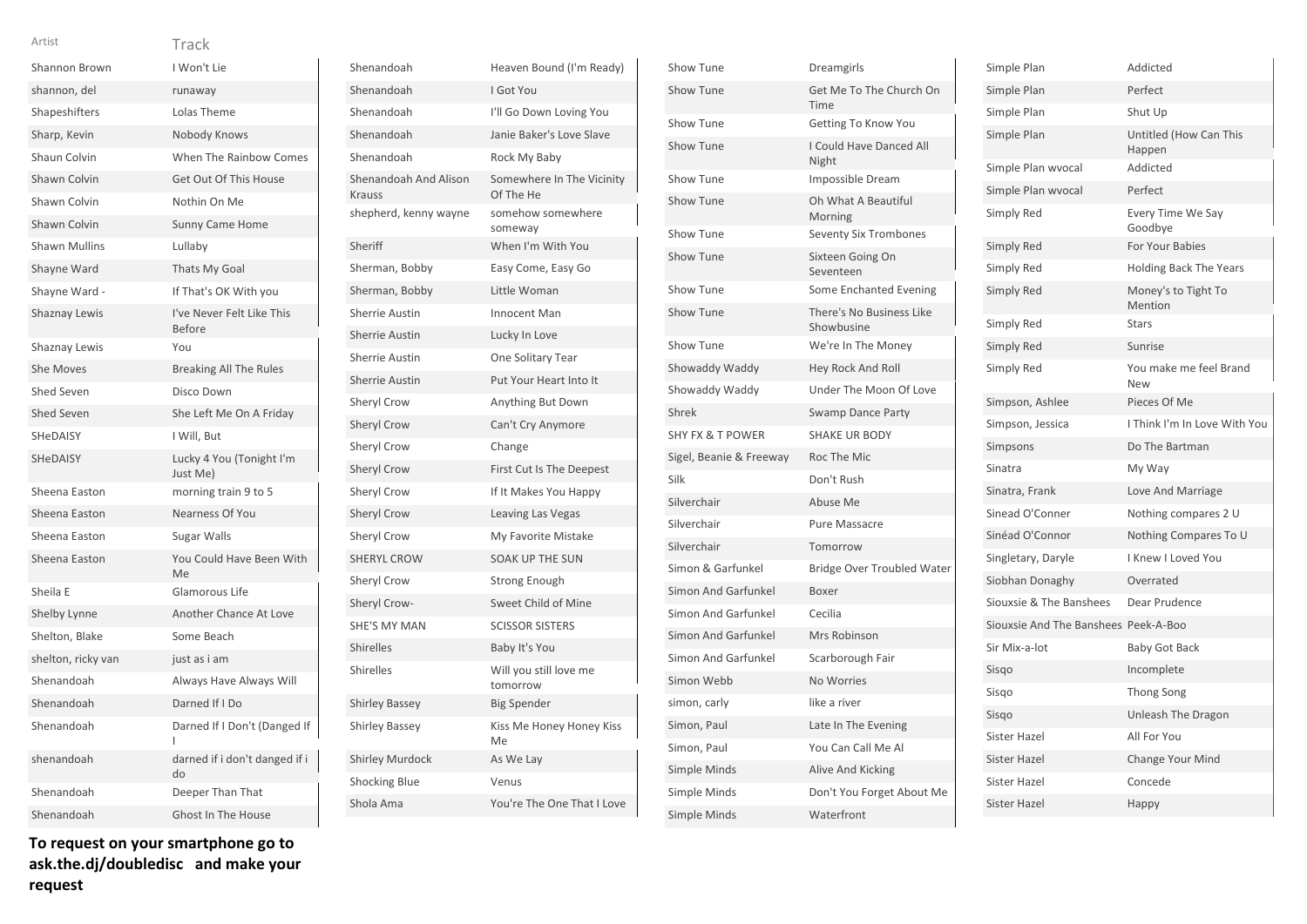| Sister Sledge                            | Frankie                               |
|------------------------------------------|---------------------------------------|
| Sister Sledge                            | We Are Family                         |
| SISTERS ARE DOING IT<br><b>FOR THEMS</b> | <b>FRANKLIN</b>                       |
| Sixpence none the richer                 | Kiss Me                               |
| Sixpence none the wiser-                 | Kiss Me                               |
| Skaggs, Ricky                            | Lovin' Only Me                        |
| Skaggs, Ricky                            | You May See Me Walkin'                |
| <b>Skip Ewing</b>                        | Answer To My Prayer                   |
| Skip Ewing                               | Burning A Hole In My Heart            |
| <b>Sky Kings</b>                         | <b>Picture Perfect</b>                |
| Skylark                                  | Wildflower                            |
| Slade                                    | Coz I Luv You                         |
| Slade                                    | Cum On Feel The Noize                 |
| Slade                                    | Mama Weer all Krazy now               |
| Slade                                    | Merry Christmas Everybody             |
| Slaughter                                | Fly To The Angels                     |
| Slim Harpo                               | I'm A King Bee                        |
| Slk                                      | Hooked On You                         |
| Sly & Robbie                             | Night Nurse                           |
| Sly And The Family Stone                 | Dance To The Music                    |
| Sly And The Family Stone                 | Thank You (Falletin Me Be<br>Mice Elf |
| Sly Fox                                  | Lets go all the way                   |
| <b>Small Faces</b>                       | All Or Nothing                        |
| Smash Mouth                              | All Star                              |
| Smash Mouth                              | Can't Get Enough Of You<br>Baby       |
| Smash Mouth                              | Do It Again                           |
| Smash Mouth                              | Then The Morning Comes                |
| Smash Mouth                              | Walkin' On The Sun                    |
| Smash Mouth                              | Waste                                 |
| Smash Mouth-                             | All Star                              |
| <b>Smashing Pumpkins</b>                 | 1979                                  |
| smashing pumpkins                        | ava adore                             |
| <b>Smashing Pumpkins</b>                 | <b>Bullet With Butterfly Wings</b>    |

**To request on your smartphone go to ask.the.dj/doubledisc and make your request**

| <b>Smashing Pumpkins</b>        | Muzzle                                 |
|---------------------------------|----------------------------------------|
| smashing pumpkins               | Perfect                                |
| <b>Smashing Pumpkins</b>        | Stand Inside Your Love                 |
| <b>Smashing Pumpkins</b>        | <b>Thirty Three</b>                    |
| <b>Smashing Pumpkins</b>        | Tonight Tonight                        |
| <b>Smashing Pumpkins</b>        | Zero                                   |
| <b>Smiley Lewis</b>             | I Hear You Knockin'                    |
| Smilez & Southstar              | Tell Me (What's Goin' On)              |
| Smith, Connie                   | Hurtin's All Over, The                 |
| Smith, Michael W.               | This Is Your Time                      |
| Smithereens, The                | <b>Blood &amp; Roses</b>               |
| Smiths                          | Heaven Knows I'm<br>Miserable Now      |
| Smiths                          | There's A Light That Never<br>Goe      |
| Smiths                          | There's A Light That Never<br>Goes Out |
| Smokey & Roy Chubby<br>Brown    | Living next door to Alice              |
|                                 |                                        |
| Smokey Robinson                 | Being With You                         |
| Smokey Robinson                 | Tears of a clown                       |
| Smokie                          | Lay Back To The Arms Of<br>Someon      |
| Smokie                          | Living Next Door To Alice              |
| Smokin' Armadillos              | Let Your Heart Lead Your<br>Mind       |
| Smokin' Armadillos              | Miracle Man                            |
| Snap                            | Rhythm is a Dancer                     |
| <b>Sneaker Pimps</b>            | 6 Underground                          |
| Snoop Dogg                      | From Tha Chuuuch To Da<br>Palace       |
| Snoop Dogg feat J<br>Timberlake | Signs                                  |
| Snoop Doggy Dogg                | <b>Gin And Juice</b>                   |
| <b>Snow Patrol</b>              | <b>Chasing Cars</b>                    |
| <b>Snow Patrol</b>              | <b>Signal Fire</b>                     |
| <b>Snow Patrol</b>              | <b>Spitting Games</b>                  |

| <b>Social Distortion</b> | I Was Wrong                            |
|--------------------------|----------------------------------------|
| Soft Cell                | Say Hello, Wave Goodbye                |
| Soft Cell                | <b>Tainted Love</b>                    |
| Solo                     | Heaven                                 |
| Something For The People | With You                               |
| Somewhere In The Night   | <b>Barry Manilow</b>                   |
| Son of Dork              | <b>Eddies Song</b>                     |
| Son of Dork              | <b>Ticket out of Loserville</b>        |
| Son Volt                 | Drown                                  |
| Sonique                  | Can't Make up my mind                  |
| Sonique                  | Feels so good                          |
| Sonique                  | I Put A Spell On You                   |
| Sonique                  | Sky                                    |
| Sonny Boy Williamson     | Bring It On Home                       |
| Sonny James              | Don't Keep Me Hangin' On               |
| Sonny James              | Since I Met You Baby                   |
| Sonny James              | Young Love                             |
| Sonny James              | You're The Only World I<br>Know        |
| Sons Of The Desert       | Albuquerque                            |
| Sons Of The Desert       | Change                                 |
| Sons Of The Desert       | Everybody's Gotta Grow Up<br>Sometime  |
| Sons Of The Desert       | <b>Leaving October</b>                 |
| Sons Of The Desert       | <b>What About You</b>                  |
| Sons Of The Desert       | <b>Whatever Comes First</b>            |
| Sons Of The Pioneers     | Cool Water                             |
| Sons Of The Pioneers     | <b>Tumbling Tumbleweeds</b>            |
| Sophie B Hawkins         | As I Lay Me Down                       |
| Sophie B Hawkins         | Damn I Wish I Was Your<br>Lover        |
| Sophie B Hawkins         | Only Love (The Ballad Of<br>Sleeping B |
| Sophie Ellis Bexter      | Mixed Up World                         |
| Sophie Ellis Bexter      | Music Gets The Best Of Me              |
| Sophie Ellis Bextor      | Catch You                              |

| Sophie Ellis Bextor  | Get Over You                               |
|----------------------|--------------------------------------------|
| Sophie Ellis Bextor  | Mixed Up World                             |
| Sophie Ellis Bextor  | Murder On The Dance Floor                  |
| Sophie Ellis Bextor  | Take Me Home                               |
| Soraya               | Suddenly                                   |
| Soul Asylum          | Misery                                     |
| Soul Asylum          | <b>Promises Broken</b>                     |
| Soul Coughing        | Circles                                    |
| <b>Soul Decision</b> | Faded                                      |
| Soul For Real        | Every Little Thing I Do                    |
| Soul II Soul         | <b>Back To Life</b>                        |
| Soul Survivors, The  | Expressway To Your Heart                   |
| sound choice         | Amazing                                    |
| sound choice         | Cadillac Ranch                             |
| sound choice         | <b>Gin And Juice</b>                       |
| sound choice         | I'm With You                               |
| sound choice         | Paradise                                   |
| sound choice         | Stingy                                     |
| sound choice         | Tell It Like It Is                         |
| Soundgarden          | <b>Black Hole Sun</b>                      |
| Soundgarden          | Blow Up The Outside World                  |
| Soundgarden          | <b>Burdening My Mind</b>                   |
| Soundgarden          | <b>Pretty Noose</b>                        |
| South Pacific        | Happy Talk                                 |
| South Sixty Five     | <b>Random Act Of Senseless</b><br>Kindness |
| Souther, J.D.        | You're Only Lonely                         |
| Space                | Female of the Species                      |
| Spacehog             | In The Meantime                            |
| Spandao Ballet       | True                                       |
| Spandau Ballet       | Chant No 1                                 |
| Spandau Ballet       | Communication                              |
| Spandau Ballet       | Fight for ourselves                        |
| Spandau Ballet       | Gold                                       |
| Spandau Ballet       | <b>Highly Strung</b>                       |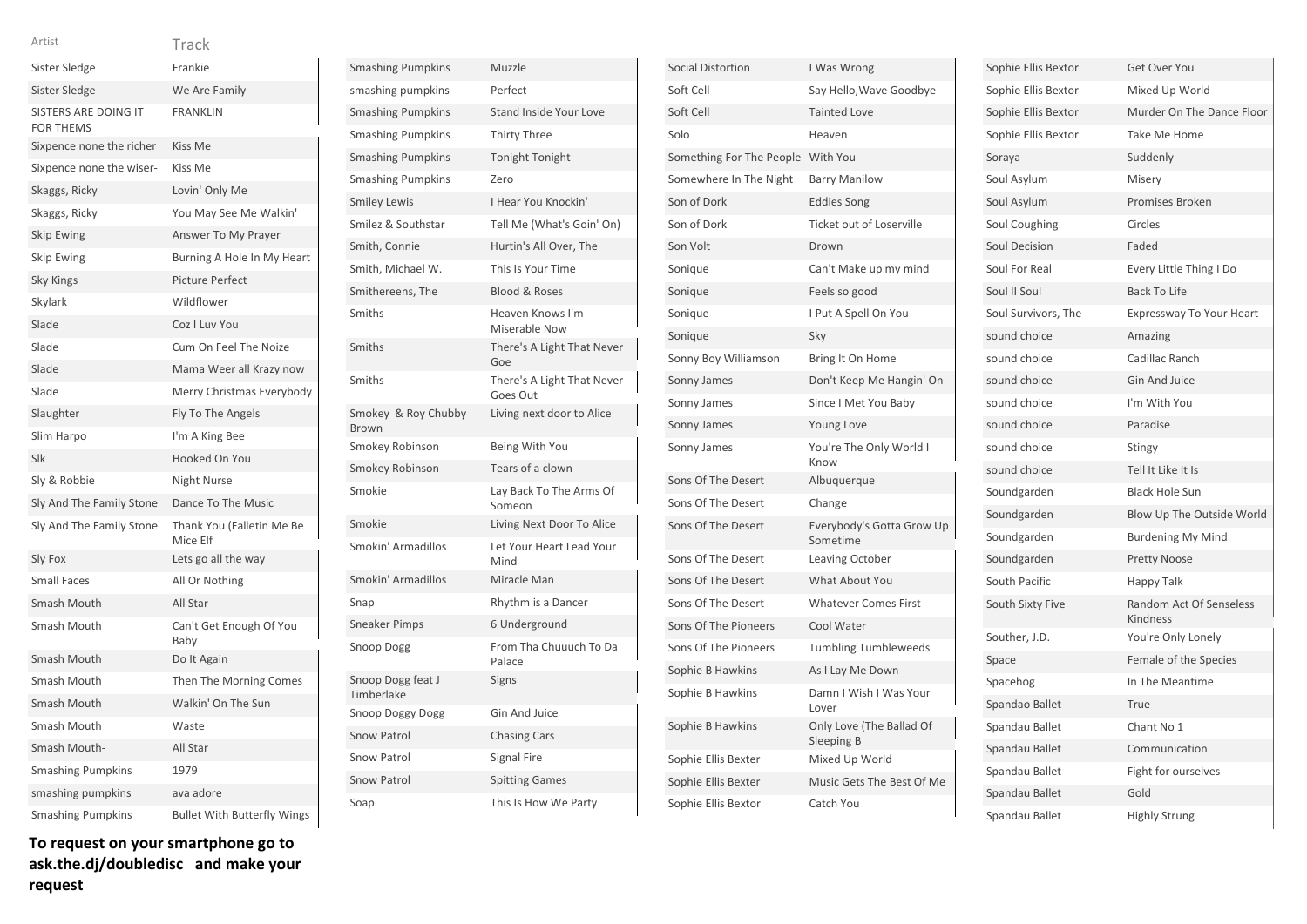| Spandau Ballet             | I'll Fly for You                             |
|----------------------------|----------------------------------------------|
| Spandau Ballet             | Instinction                                  |
| Spandau Ballet             | Lifeline                                     |
| Spandau Ballet             | Muscle Bound                                 |
| Spandau Ballet             | Only When You Leave                          |
| Spandau Ballet             | Paint me down                                |
| Spandau Ballet             | Round & round                                |
| Spandau Ballet             | The Freeze                                   |
| Spandau Ballet             | <b>Through the Barricades</b>                |
| Spandau Ballet             | To Cut a Long Story Short                    |
| Spandau Ballet             | true                                         |
| Sparks                     | <b>Beat The Clock</b>                        |
| Spears, Britney            | <b>Baby One More Time</b>                    |
| Spears, Britney            | Crazy (You Drive Me)                         |
| Spears, Britney            | Don't Let Me Be The Last<br><b>To Know</b>   |
| Spears, Britney            | Everytime                                    |
| Spears, Britney            | From The Bottom Of My<br><b>Broken Heart</b> |
| Spears, Britney            | Lucky                                        |
| Spears, Britney            | Oops! I Did It Again                         |
| Spears, Britney            | Sometimes                                    |
| Spears, Britney            | Stronger                                     |
| Spears, Britney            | Toxic                                        |
| Specials                   | A Message to You Rudy                        |
| <b>Specials</b>            | <b>Ghost Town</b>                            |
| <b>Spencer Davis Group</b> | Gimme Some Lovin'                            |
| Spencer Davis Group        | Gimme some loving                            |
| <b>Spice Girls</b>         | 2 Become 1                                   |
| <b>Spice Girls</b>         | Goodbye                                      |
| <b>Spice Girls</b>         | Holler                                       |
| <b>Spice Girls</b>         | My Strongest Suit                            |
| <b>Spice Girls</b>         | Say You'll Be There                          |
| <b>Spice Girls</b>         | Spice You Up                                 |
| <b>Spice Girls</b>         | Stop                                         |

**To request on your smartphone go to ask.the.dj/doubledisc and make your request**

| <b>Spice Girls</b>                               | <b>Too Much</b>                                    |
|--------------------------------------------------|----------------------------------------------------|
| <b>Spice Girls</b>                               | Viva Forever                                       |
| <b>Spice Girls</b>                               | Wannabe                                            |
| Spiller                                          | Groove Jet (If This Ain't<br>Love                  |
| Spin Doctors                                     | Have You Ever Seen The<br>Rain                     |
| Spin Doctors                                     | How Could You Want Him<br>(When You Kn             |
| Spin Doctors                                     | Jimmy Olsen's Blues                                |
| <b>Spinal Tap</b>                                | Sex Farm                                           |
| Spinners                                         | <b>Rubberband Man</b>                              |
| Spinners, The                                    | One Of A Kind                                      |
| Spinners, The                                    | They Just Can't Stop It (The<br>Games People Play) |
| Spitting Image                                   | The Chicken Song                                   |
| Splender                                         | I Think God Can Explain                            |
| Sponge                                           | Molly (Sixteen Candles)                            |
| Sponge                                           | Rainin'                                            |
| Sponge                                           | <b>Wax Ecstatic</b>                                |
| <b>Sporty Thieves</b>                            | No Pigeons                                         |
| Springfield, Dusty                               | I Only Wanna Be With You                           |
| Springfield, Dusty                               | Wishin' And Hopin'                                 |
| Springsteen, Bruce                               | Rosalita (Come Out Tonight)                        |
| Springsteen, Bruce & The<br><b>E Street Band</b> | Jersey Girl (Live Version)                         |
| Squeeze                                          | Cool for cats                                      |
| Squeeze                                          | Labeled with love                                  |
| Squier, Billy                                    | Everybody Wants You                                |
| Squirrel Nut Zippers                             | Hell                                               |
| <b>Squirrel Nut Zippers</b>                      | Suits Are Picking Up The Bill                      |
| SR71                                             | <b>Right Now</b>                                   |
| <b>Stabbing Westward</b>                         | What Do I Have To Do                               |
| Stacey Q                                         | Two Of Hearts                                      |
| Stafford, Jim                                    | Cow Patti                                          |
| Staind                                           | It's Been A While                                  |
| staind                                           | it's been awhile                                   |
|                                                  |                                                    |

| Standard                 | Agapa Me                           |
|--------------------------|------------------------------------|
| Standard                 | Aspres Kordeles                    |
| Standard                 | Chicken Dance                      |
| Standard                 | Come See Me                        |
| Standard                 | Den Pao Pouthena                   |
| Standard                 | <b>Eime Anevazmenos</b>            |
| Standard                 | Garifallo Sto Afti                 |
| Standard                 | Gia Pes Mou Ti Sou Ekana           |
| Standard                 | Greek Wedding Song                 |
| Standard                 | I'll Be Home For Christmas         |
| Standard                 | Lege Oti Thes                      |
| Standard                 | Maria Meta Kitrino                 |
| Standard                 | Melachrinaki (Debe Debe<br>Dai)    |
| Standard                 | My Grandfather's Clock             |
| Standard                 | Never On Sunday                    |
| Standard                 | Nina Na E Na E                     |
| Standard                 | Rojenkes Mit Mandlin               |
| Standard                 | Samiotissa                         |
| Standard                 | Simera Gamos Ginete                |
| Standard                 | Zorba The Greek                    |
| <b>Star Sailor</b>       | Born Again                         |
| <b>STAR SAILOR</b>       | POOR MISGUIDED FOOL                |
| Starland Vocal Band, The | Afternoon Delight                  |
| Starr, Ringo             | It Don't Come Easy                 |
| starr, ringo             | la de da                           |
| Starsailor               | <b>Born Again</b>                  |
| Starsailor               | Four To The Floor                  |
| Starsailor               | Lullaby                            |
| Starship                 | Sara                               |
| Starship                 | We built this city                 |
| <b>Statler Brothers</b>  | Do You Know You Are My<br>Sunshine |
| <b>Statler Brothers</b>  | Do You Remember These              |
| <b>Statler Brothers</b>  | I'll Go To My Grave Loving<br>You  |

| Statler Brothers, The  | Let's Get Started If We're<br>Gonna Break My Heart |
|------------------------|----------------------------------------------------|
| Statler Brothers, The  | Who Am I To Say                                    |
| Statler Brothers, The  | You'll Be Back (Every Night<br>In My Dreams)       |
| <b>Status Quo</b>      | Caroline                                           |
| <b>Status Quo</b>      | Rocking All Over The World                         |
| Status Quo             | <b>Whatever You Want</b>                           |
| Steam                  | Na Na Hey Hey Kiss Him<br>Goodbye                  |
| <b>Steel Pulse</b>     | Reggae Fever                                       |
| Steelheart             | I'll Never Let You Go (Angel<br>Eyes)              |
| <b>Steely Dan</b>      | Reeling In The Years                               |
| stefani, gwen & moby   | south side                                         |
| Stefy                  | Chelsea                                            |
| Stephanie Bentley      | Dead Ringer                                        |
| Stephanie Bentley      | <b>Hopechest Song</b>                              |
| Stephanie Bentley      | Once I Was The Light Of<br>Your Life               |
| <b>Stephanie Davis</b> | All In The Heart                                   |
| <b>Stephanie Davis</b> | Moonlighter                                        |
| <b>Stephanie Mills</b> | I Feel Good All Over                               |
| <b>Stephen Gately</b>  | New beginning                                      |
| Steppenwolf            | Born To Be Wild                                    |
| Steppenwolf            | Magic Carpet Ride                                  |
| <b>Steps</b>           | After the Love has gone                            |
| <b>Steps</b>           | <b>Chain Reaction</b>                              |
| Steps                  | Here And Now                                       |
| <b>Steps</b>           | I Know Him So Well                                 |
| <b>Steps</b>           | Last Thing On My Mind                              |
| <b>Steps</b>           | Love's got a hold of my<br>heart                   |
| <b>Steps</b>           | Stomp                                              |
| <b>Steps</b>           | Summer Of Love                                     |
| <b>Steps</b>           | The Way You Make Me Feel                           |
| <b>Steps</b>           | When I Said Goodbye                                |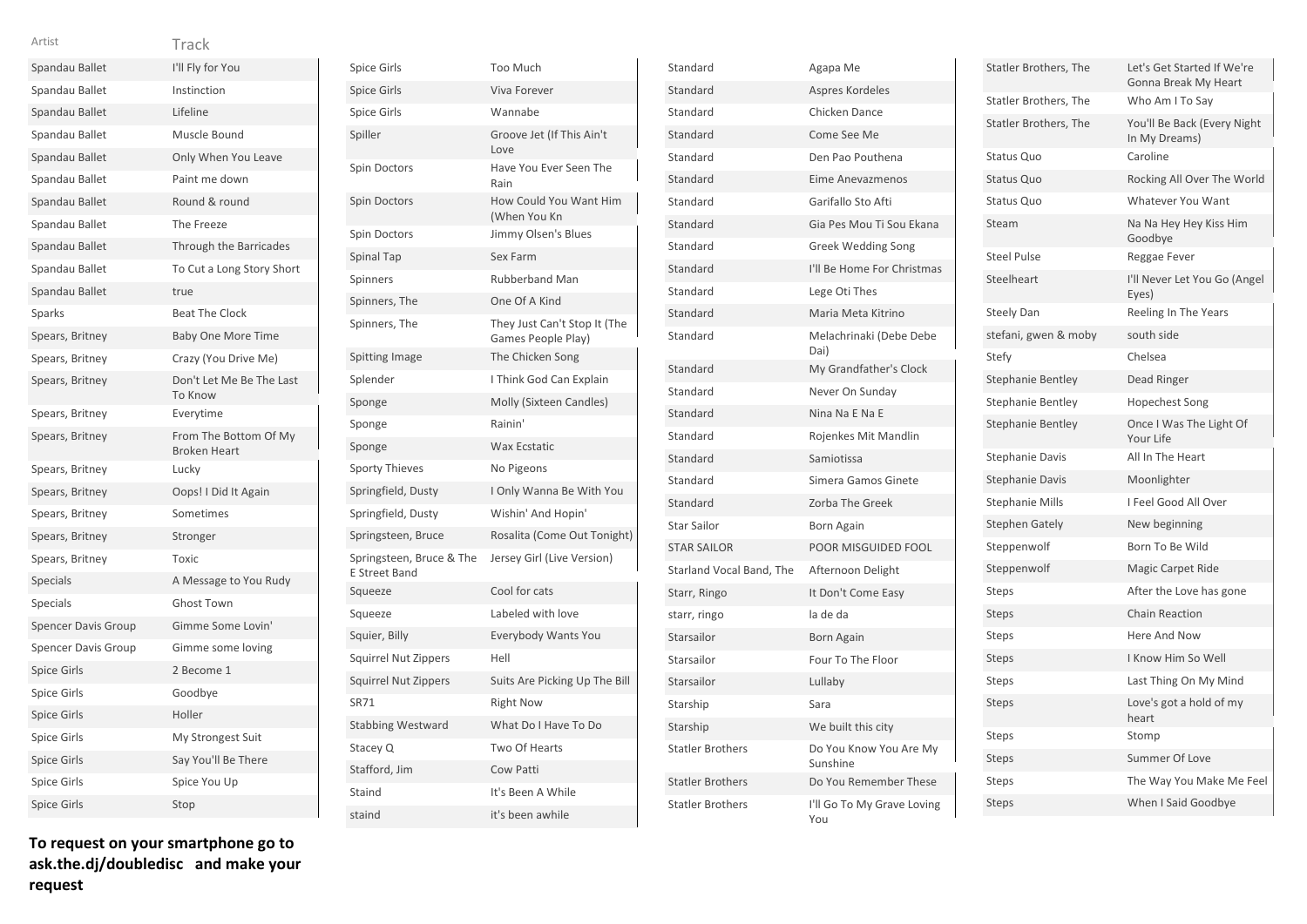| w | v |  |
|---|---|--|
|   |   |  |
|   |   |  |

| Artist                         | Track                                 |
|--------------------------------|---------------------------------------|
| Steps                          | When You're Looking Like<br>That      |
| <b>Steps</b>                   | Words Are Not Enough                  |
| Stereophonics                  | Dakota                                |
| Stereophonics                  | Everyday I Think Of Money             |
| Stereophonics                  | Have A Nice Day                       |
| Stereophonics                  | I Wouldn't Believe Your<br>Radio      |
| Stereophonics                  | Just looking                          |
| Stereophonics                  | Madame Helga                          |
| Stereophonics                  | Maybe Tomorrow                        |
| Stereophonics                  | Mr Writer                             |
| Stereophonics                  | Pick a Part Thats new                 |
| <b>STEREOPHONICS</b>           | <b>VEGAS 2 TIMES</b>                  |
| Stereophonics -                | Maybe Tomorrow                        |
| Steriophonics                  | Dakota                                |
| <b>Steve Azar</b>              | I Never Stopped Lovin' You            |
| <b>Steve Azar</b>              | Someday                               |
| <b>STEVE BALSAMO</b>           | <b>SUGAR FOR THE SOUL</b>             |
| Steve Brookstein               | <b>Against All Odds</b>               |
| <b>Steve Harley</b>            | Here Comes The Sun                    |
| <b>Steve Harley Full Monty</b> | Make Me Smile Come Up<br>And See      |
| <b>Steve Lawrence</b>          | <b>Pretty Blue Eyes</b>               |
| <b>Steve Miller Band</b>       | Joker                                 |
| <b>Steve Miller Band</b>       | Jungle Love                           |
| <b>Steve Miller Band</b>       | Rock'n'me                             |
| <b>Steve Miller Band</b>       | Swingtown                             |
| <b>Steve Miller Band</b>       | <b>Wide River</b>                     |
| steve miller band, the         | take the money and run                |
| <b>Steve Perry</b>             | <b>Missing You</b>                    |
| <b>Steve Perry</b>             | Oh Sherrie                            |
| <b>Steve Perry</b>             | When You're In Love (For<br>The First |
| <b>Steve Perry</b>             | You Better Wait                       |
| <b>Steve Wariner</b>           | Domino Theory                         |

Steve Wariner **Every Little Whisper** Steve Wariner **Heart Trouble** Steve Wariner Holes In The Floor Of Heaven Steve Wariner If I Didn't Love You Steve Wariner Leave Him Out Of This Steve Wariner **Lynda** Steve Wariner Precious Thing Steve Wariner Road Trippin' Steve Wariner Small Town Girl Steve Wariner Some Fools Never Learn Steve Wariner There For Awhile Steve Wariner Tips Of My Fingers Steve Wariner **Weekend** Steve Wariner What I Didn't Do Steve Wariner Where Did I Go Wrong Steve Wariner **Woman Loves** Steve Wariner And G Burnin' The Roadhouse Down Steve Wariner And L Nicolette That's How You Know When Love's Rig Steve Winwood Finer Things Steve Winwood Higher Love Steve Winwood Valerie Stevens, Cat Father & Son Stevens, Dodie Pink Shoelaces Stevens, Ray Haircut Song, The Stevens, Ray Mississippi Squirrel Revival Stevie Nicks Blue Denim Stevie Nicks Edge Of Seventeen Stevie Nicks If Anyone Falls Stevie Nicks **If You Ever Did Believe** Stevie Nicks Talk To Me Stevie Nicks & Tom Petty Stop Draggin' My Heart Around Stevie Nicks And Don Leather And Lace

Brooks

Henley

| Stevie Wonder              | Boogie On Reggae Woman                |
|----------------------------|---------------------------------------|
| Stevie Wonder              | Don't You Worry About A<br>Thing      |
| Stevie Wonder              | For Your Love                         |
| Stevie Wonder              | Higher Ground                         |
| Stevie Wonder              | I Wish                                |
| Stevie Wonder              | Isn't she lovely                      |
| Stevie Wonder              | Lately                                |
| Stevie Wonder              | Sir Duke                              |
| Stevie Wonder              | So What The Fuss                      |
| Stevie Wonder              | You are the sunshine of my<br>life    |
| Stewart, Al                | <b>Time Passages</b>                  |
| stewart, larry             | rockin' the rock                      |
| stewart, rod               | cigarettes and alcohol                |
| Stewart, Rod               | Having A Party                        |
| Stiltskin                  | Inside                                |
| Sting                      | After The Rain Has Fallen             |
| <b>Sting</b>               | <b>Desert Rose</b>                    |
| <b>Sting</b>               | <b>Fields of Gold</b>                 |
| Sting                      | If I Ever Lose My Faith In<br>You     |
| Sting                      | If You Love Somebody Set<br>Them Free |
| Sting                      | It's Probably Me                      |
| <b>Sting</b>               | Let Your Soul Be Your Pilot           |
| Sting                      | Nothing 'bout Me                      |
| <b>Sting</b>               | When We Dance                         |
| <b>Sting</b>               | You Still Touch Me                    |
| Sting Ft. Cheb Mami        | <b>Desert Rose</b>                    |
| Stir                       | New Beginning                         |
| <b>Stockhard Channing</b>  | Look at me I'm sandra Dee             |
| <b>Stone Roses</b>         | I Am The Resurrection                 |
| <b>Stone Sour</b>          | Bother                                |
| <b>Stone Sour</b>          | Inhale                                |
| <b>Stone Temple Pilots</b> | <b>Big Bang Baby</b>                  |

| <b>Stone Temple Pilots</b>       | Interstate Love Songs                         |
|----------------------------------|-----------------------------------------------|
| <b>Stone Temple Pilots</b>       | Lady Picture Show                             |
| <b>Stone Temple Pilots</b>       | Trippin' On A Hole In A<br>Paper Heart        |
| Stone, Doug                      | Surprise                                      |
| Stone, Joss                      | Fell In Love With A Boy                       |
| Stonewall Jackson                | Life To Go                                    |
| Stonewall Jackson                | Waterloo                                      |
| Stonewall Jackson                | Why I'm Walkin'                               |
| Strait, George                   | Don't Make Me Come Over<br>There And Love You |
| Strait, George                   | Famous Last Words Of A<br>Fool                |
| Strait, George                   | Go On                                         |
| Strait, George                   | I Hate Everything                             |
| Strait, George & Alan<br>Jackson | Murder On Music Row                           |
| <b>Stranglers</b>                | No More Heroes -                              |
| Stranglers                       | Peaches                                       |
| <b>Strawberry Alarm Clock</b>    | <b>Incense And Peppermints</b>                |
| Stray Cats, The                  | <b>Rock This Town</b>                         |
| <b>Street</b>                    | Dry Your Eyes                                 |
| <b>Streets</b>                   | Blinded By The Light                          |
| <b>Streets</b>                   | Dry You Eyes                                  |
| <b>Streets</b>                   | Fit but you know it                           |
| Streisand, Barbra                | Main EventFight, The                          |
| Streisand, Barbra                | Woman In Love                                 |
| <b>Strokes</b>                   | Last Night                                    |
| <b>Style Council</b>             | Walls                                         |
| <b>Stylistics</b>                | You Are Everything                            |
| Stylistics, The                  | I'm Stone In Love With You                    |
| Stylistics, The                  | You Make Me Feel Brand<br><b>New</b>          |
| Styx                             | Babe                                          |
| Styx                             | Lady                                          |
| styx                             | renegade                                      |
| Subababes                        | New Year                                      |
|                                  |                                               |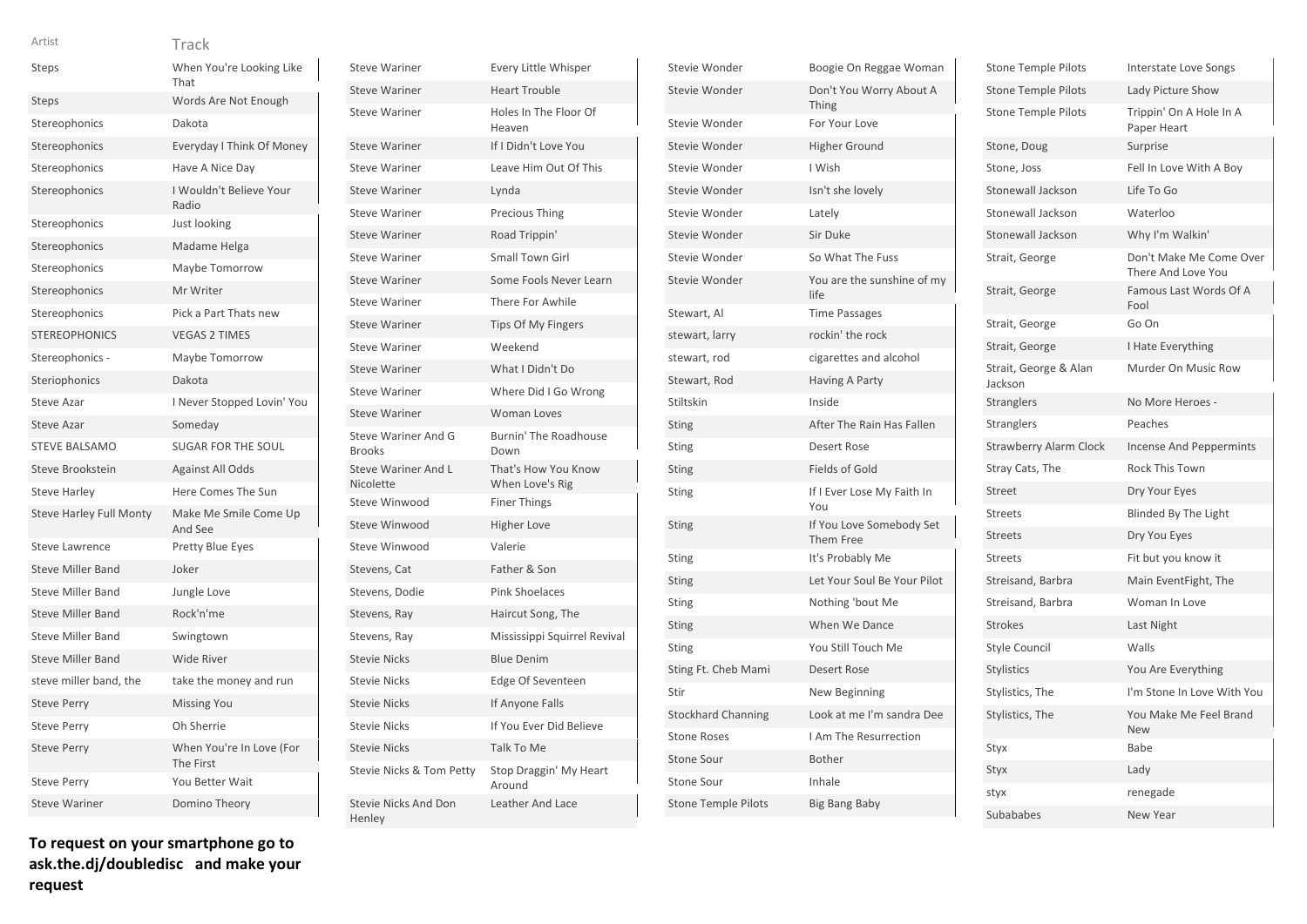| Artist                                    | Track                                  |
|-------------------------------------------|----------------------------------------|
| Sublime                                   | Santeria                               |
| Sublime                                   | What I Got                             |
| Sugababes                                 | About a girl                           |
| Sugababes                                 | About you now                          |
| Sugababes                                 | Caught In A Moment                     |
| Sugababes                                 | Easy                                   |
| Sugababes                                 | Get Sexy                               |
| Sugababes                                 | Hole in The Head                       |
| Sugababes                                 | I the middle                           |
| Sugababes                                 | Overload                               |
| Sugababes                                 | Push The Button                        |
| Sugababes                                 | Stronger                               |
| Sugababes                                 | Too Lost In You                        |
| Sugababes                                 | Ugly                                   |
| Sugababes                                 | Wear My Kiss                           |
| Sugababes Vs. Girls Aloud                 | Walk This Way                          |
| Sugar Ray                                 | Abracadabra                            |
| Sugar Ray                                 | <b>Every Morning</b>                   |
| Sugar Ray                                 | <b>Falls Apart</b>                     |
| Sugar Ray                                 | Fly                                    |
| Sugar Ray                                 | Someday                                |
| <b>SUGARBABES</b>                         | <b>FREAK LIKE ME</b>                   |
| Sugarbabes                                | New Year                               |
| Sugarbabes                                | Run For Cover                          |
| Sugarland                                 | Down In Mississippi (Up To<br>No Good) |
| <b>Sum 41</b>                             | In Too Deep                            |
| <b>Sum 41</b>                             | <b>Still Waiting</b>                   |
| Summer, Donna &<br><b>Brooklyn Dreams</b> | <b>Heaven Knows</b>                    |
| Summer, Donna &<br><b>Brooklyn Dreams</b> | Heaven Knows (Duet<br>Version)         |
| Summertime                                | DJ Jazzy Jeff & Fresh Prince           |
| <b>Super Furry Animals</b>                | Juxtaposed To You                      |
| <b>Super Sister</b>                       | <b>Summers Gonna Come</b>              |
| Superdrag                                 | Sucked Out                             |

| Supergrass          | Pumping on your Stereo          |
|---------------------|---------------------------------|
| Supergrass          | Seen The Light                  |
| Superman Lovers     | The Starlight                   |
| supernaw, doug      | reno                            |
| Supertramp          | Breakfast in america            |
| Supertramp          | Give A Little Bit               |
| Supremes            | You Can't Hurry Love            |
| Supremes            | You keep me hanging on          |
| Survivor            | Eye Of The Tiger                |
| Survivor            | I Can't Hold Back               |
| Survivor            | Search Is Over                  |
| Survivor (rocky)    | Eye Of The Tiger                |
| Susan Ashton        | Faith Of The Heart              |
| Susan Boyle         | <b>Wild Horses</b>              |
| Susan Maughan       | bobby's girl                    |
| Susanna Hoffs       | All I Want                      |
| Suzanne Vega        | Luka                            |
| Suzi Bogguss        | Drive South                     |
| Suzi Quatro         | Devilgate Drive                 |
| Suzi Quatro         | If You Can't Give Me Love       |
| Suzy Bogguss        | Aces                            |
| <b>Suzy Bogguss</b> | Cross My Broken Heart           |
| <b>Suzy Bogguss</b> | From Where I Stand              |
| <b>Suzy Bogguss</b> | Give Me Some Wheels             |
| <b>Suzy Bogguss</b> | Just Like The Weather           |
| <b>Suzy Bogguss</b> | No Way Out                      |
| <b>Suzy Bogguss</b> | Nobody Love Nobody Gets<br>Hurt |
| <b>Suzy Bogguss</b> | Somebody To Love                |
| <b>Suzy Bogguss</b> | Someday Soon                    |
| Suzy Bogguss        | Souvenirs                       |
| Suzy Bogguss        | You Never Will                  |
| Sweat, Keith        | I Want Her                      |
| Sweat, Keith        | <b>Just A Touch</b>             |
| Sweet               | <b>Ballroom Blitz</b>           |

| Sweet                                   | <b>Block Buster</b>                         |
|-----------------------------------------|---------------------------------------------|
| Sweet                                   | Hellraiser                                  |
| Sweet                                   | Little Willy                                |
| Sweethearts Of The Rodeo                | Midnight Girl And Sunset<br>Town            |
| sweethearts of the rodeo                | midnight girl in a sunset<br>town           |
| Swing Out Sister                        | Not Gonna Change                            |
| swirl 360                               | hey now now                                 |
| <b>SWV</b>                              | <b>Right Here</b>                           |
| SWV                                     | Weak                                        |
| Sylvers                                 | <b>Boogie Fever</b>                         |
| Sylvers                                 | Hot Line                                    |
| Sylvia                                  | Fallin' In Love                             |
| Sylvia                                  | Snapshot                                    |
| Sylvia                                  | Y Viva Espana                               |
| T G Sheppard                            | Do You Wanna Go To<br>Heaven                |
| T G Sheppard                            | I Loved 'em Every One                       |
| T G Sheppard                            | Last Cheater's Waltz                        |
| T G Sheppard                            | Party Time                                  |
| T G Sheppard                            | Slow Burn                                   |
| T G Sheppard                            | War Is Hell On The Home<br>Front Too        |
| T G Sheppard And Karen<br><b>Brooks</b> | <b>Faking Love</b>                          |
| T Graham Brown                          | I Tell It Like It Used To Be                |
| <b>T</b> Graham Brown                   | If You Could Only See Me<br>Now             |
| <b>TLC</b>                              | Creep                                       |
| TLC                                     | Diggin' On You                              |
| TLC                                     | Silly Ho                                    |
| TLC                                     | Waterfalls                                  |
| T Rex                                   | Telegram Sam                                |
| T Rex                                   | <b>Twentieth Century Boy</b>                |
| T Tucker And T G Brown                  | Don't Go Out                                |
| T Wynette And D Parton<br>And L         | Silver Threads And Golden<br><b>Needles</b> |

| T.V. Theme                       | Cheers                           |
|----------------------------------|----------------------------------|
| T.V. Theme                       | Monkees, The                     |
| T.V. Theme                       | Secret Agent Man                 |
| Taco                             | Puttin' On The Ritz              |
| <b>Taio Cruz</b>                 | <b>Break Your Heart</b>          |
| Take 6                           | You Can Never Ask Too<br>Much    |
| <b>Take That</b>                 | A Million Love Songs             |
| <b>Take That</b>                 | Babe                             |
| <b>Take That</b>                 | <b>Back For Good</b>             |
| <b>Take That</b>                 | Could It Be Magic                |
| <b>Take That</b>                 | I'd wait for life                |
| <b>Take That</b>                 | Patience                         |
| <b>Take That</b>                 | Rule The World                   |
| <b>Take That</b>                 | Shine                            |
| <b>Take That</b>                 | Shine (EK)                       |
| <b>Take That</b>                 | Sure                             |
| Take That-                       | Patience                         |
| <b>Talk Talk</b>                 | <b>Talk Talk</b>                 |
| Tammy Graham                     | Dozen Red Roses                  |
| <b>Tammy Graham</b>              | <b>Tell Me Again</b>             |
| <b>Tammy Wynette</b>             | DIVORCE                          |
| <b>Tammy Wynette</b>             | Good Lovin' (Makes It Right)     |
| Tammy Wynette                    | I Don't Wanna Play House         |
| Tammy Wynette                    | I'll See Him Through             |
| <b>Tammy Wynette</b>             | My Man (Understands)             |
| <b>Tammy Wynette</b>             | <b>Singing My Song</b>           |
| Tammy Wynette                    | Take Me To Your World            |
| <b>Tammy Wynette</b>             | Till I Get It Right              |
| <b>Tammy Wynette</b>             | You And Me                       |
| <b>Tammy Wynette</b>             | Your Good Girl's Gonna Go<br>Bad |
| Tammy Wynette And<br>David Houst | My Elusive Dreams                |
| Tammy Wynette And<br>Wynonna Jud | <b>Girl Thang</b>                |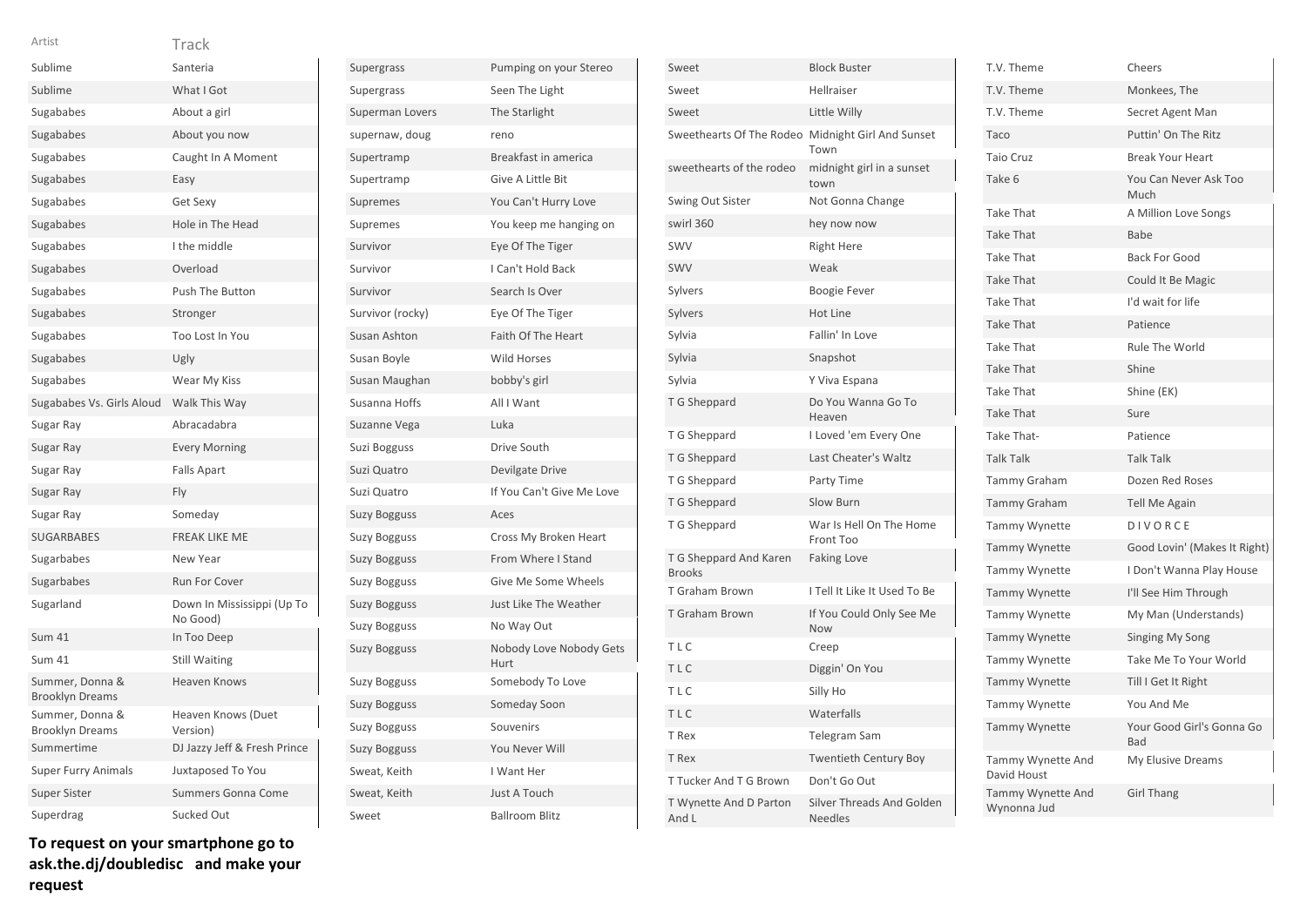| Artist        | Track                                  |
|---------------|----------------------------------------|
| Tamperer      | Feel It                                |
| Tamperer      | Hammer To The Heart                    |
| Tams, The     | What Kind Of Fool Do You<br>Think I Am |
| Tantric       | Breakdown                              |
| Tanya Tucker  | Already Gone                           |
| Tanya Tucker  | Between The Two Of Them                |
| Tanya Tucker  | Come In Out Of The World               |
| Tanya Tucker  | Find Out What's Happenin'              |
| Tanya Tucker  | Half The Moon                          |
| Tanya Tucker  | Hangin' In                             |
| Tanya Tucker  | If Your Heart Ain't Busy<br>Tonight    |
| Tanya Tucker  | It Won't Be Me                         |
| Tanya Tucker  | It's Only Over For You                 |
| Tanya Tucker  | I've Learned To Live                   |
| Tanya Tucker  | <b>Just Another Love</b>               |
| Tanya Tucker  | Let The Good Times Roll                |
| Tanya Tucker  | Little Things                          |
| Tanya Tucker  | Man That Turned My<br>Mama On          |
| Tanya Tucker  | My Arms Stay Open All<br>Night         |
| Tanya Tucker  | Oh What It Did To Me                   |
| Tanya Tucker  | Ridin' Out The Heartache               |
| Tanya Tucker  | San Antonio Stroll                     |
| Tanya Tucker  | Texas When I Die                       |
| Tanya Tucker  | <b>Walkin Shoes</b>                    |
| Tanya Tucker  | What Did I Do With Me                  |
| Tanya Tucker  | Without You What Do I Do<br>With       |
| Tanya Tucker  | Without You What Do I Do<br>With Me    |
| Tanya Tucker  | You Just Watch Me                      |
| tartist       | tsongtitle                             |
| Tasmin Archer | <b>Sleeping Satellite</b>              |

| <b>Tavares</b>                 | Heaven Must Be Missing<br>An Angel   |
|--------------------------------|--------------------------------------|
| <b>Taylor Dayne</b>            | Can't Get Enough Of Your<br>Love     |
| <b>Taylor Dayne</b>            | Don't Rush Me                        |
| <b>Taylor Dayne</b>            | <b>Heart Of Stone</b>                |
| <b>Taylor Dayne</b>            | Love will lead you back              |
| <b>Taylor Dayne</b>            | Tell It to My Heart                  |
| <b>Taylor Dayne</b>            | With Every Beat Of My<br>Heart       |
| <b>Taylor Hicks</b>            | Do I Make You Proud                  |
| <b>Taylor Swift</b>            | Love Story                           |
| Taylor, James & Carly<br>Simon | Mockingbird                          |
| Taylor, Koko                   | Wang Dang Doodle                     |
| <b>Tears For Fears</b>         | Break It Down Again                  |
| <b>Tears For Fears</b>         | Everybody Wants To Rule<br>The World |
| <b>Tears For Fears</b>         | Goodnight Song                       |
| <b>Tears For Fears</b>         | Mad World                            |
| <b>Tears For Fears</b>         | Shout                                |
| <b>Tears For Fears</b>         | Sowing The Seeds Of Love             |
| <b>Ted Nugent</b>              | Free For All                         |
| <b>Ted Nugent</b>              | <b>Motor City Madhouse</b>           |
| <b>Teddy Bears</b>             | To Know Him Is To Love<br>Him        |
| <b>Teena Marie</b>             | Lovergirl                            |
| Teletubbies                    | Say Eh Oh                            |
| Temptations                    | Ain't too proud to beg               |
| Temptations                    | <b>Ball Of Confusion</b>             |
| Temptations                    | My Girl                              |
| Temptations, The               | I Know I'm Losing You                |
| <b>Ten Years After</b>         | I'd Love To Change The<br>World      |
| Tenacious D                    | <b>Fuck Her Gently</b>               |
| <b>Tenacious D</b>             | Tribute                              |
| Tenacious D                    | Wonderboy                            |
| Tennessee Ernie Ford           | Country Junction                     |

| <b>Tennessee Ernie Ford</b>     | Shot Gun Boogie                        |
|---------------------------------|----------------------------------------|
| Tennessee Ernie Ford            | <b>Sixteen Tons</b>                    |
| Tennessee Ernie Ford And<br>Kay | I'll Never Be Free                     |
| Tennison, Chalee                | Go Back                                |
| Tennison, Chalee                | Makin' Up With You                     |
| <b>Terence Trent D'Arby</b>     | Sign Your Name                         |
| <b>Terence Trent D'Arby</b>     | Wishing Well                           |
| <b>Terri Clark</b>              | <b>Better Things To Do</b>             |
| <b>Terri Clark</b>              | <b>Emotional Girl</b>                  |
| <b>Terri Clark</b>              | Everytime I Cry                        |
| <b>Terri Clark</b>              | Just The Same                          |
| <b>Terri Clark</b>              | Keeper Of The Flame                    |
| <b>Terri Clark</b>              | Now That I Found You                   |
| <b>Terri Clark</b>              | Suddenly Single                        |
| <b>Terri Clark</b>              | When Boy Meets Girl                    |
| <b>Terri Clark</b>              | You're Easy On The Eyes                |
| Terror Squad, Fat Joe,<br>Remy  | Lean Back                              |
| <b>Terry Bush</b>               | Maybe Tomorrow                         |
| <b>Terry Ellis</b>              | Where Ever You Are                     |
| <b>Tevin Campbell</b>           | Always In My Heart                     |
| <b>Tevin Campbell</b>           | <b>Back To The World</b>               |
| <b>Tevin Campbell</b>           | Can We Talk                            |
| <b>Tevin Campbell</b>           | Don't Say Goodbye Girl                 |
| <b>Tevin Campbell</b>           | I Got It Bad                           |
| <b>Tex Ritter</b>               | I Dreamed Of A Hillbilly<br>Heaven     |
| <b>Tex Ritter</b>               | I'm Wastin' My Tears On<br>You         |
| <b>Tex Ritter</b>               | You Two Timed Me One<br>Time Too Often |
| Texas                           | In Our Lifetime                        |
| Texas                           | My inner smile                         |
| Texas                           | Say what you want                      |
| Texas                           | Summer Son                             |
| Texas-                          | Summer sun                             |

| Tha Darkness        | I Believe in a thing called<br>love   |
|---------------------|---------------------------------------|
| The Big Bopper      | Chantilly Lace                        |
| The Ba Ha Men       | Move It Like This                     |
| The Beastie Boys    | Fight For Your Right                  |
| The Bee Gees        | You Win Again                         |
| The belle stars     | <b>SIGHN OF THE TIMES</b>             |
| The Bravery         | An Honest Mistake                     |
| The Calling         | Wherever You Will Go                  |
| The Cardigans       | My Favorite Game                      |
| The Clash           | Should I Stay Or Should I Go          |
| The Commitments     | <b>Mustang Sally</b>                  |
| The Coral           | In The Morning                        |
| The Corrs           | <b>Breathless</b>                     |
| The Corrs           | I Never Loved You                     |
| The Cutting Crew /  | (I Just) Died In Your Arms<br>Tonight |
| The Darkness        | It's Friday Night                     |
| The Darkness        | Love is only a Feeling                |
| The Darkness        | One Way Ticket                        |
| <b>The Drifters</b> | Down on the beach                     |
| The Drifters        | On Broadway                           |
| The Drifters        | Saturday Night At The<br>Movies       |
| The Drifters        | Up on the Roof                        |
| The Dubliners       | The Wild Rover                        |
| The Fantastics      | Something old, something<br>new       |
| The Farm            | All Together Now                      |
| The Feeling         | Fill My Little World                  |
| The Feeling         | Never Be Lonely                       |
| The Fratellis       | Chelsea Dagger                        |
| The Fray            | How To Save A Life (EK)               |
| The Highwaymen      | It Is What It Is                      |
| The Human League    | The Sound Of The Crowd                |
| The Idols           | Happy Xmas (War Is Over)-             |

TATU Not Gonna Get Us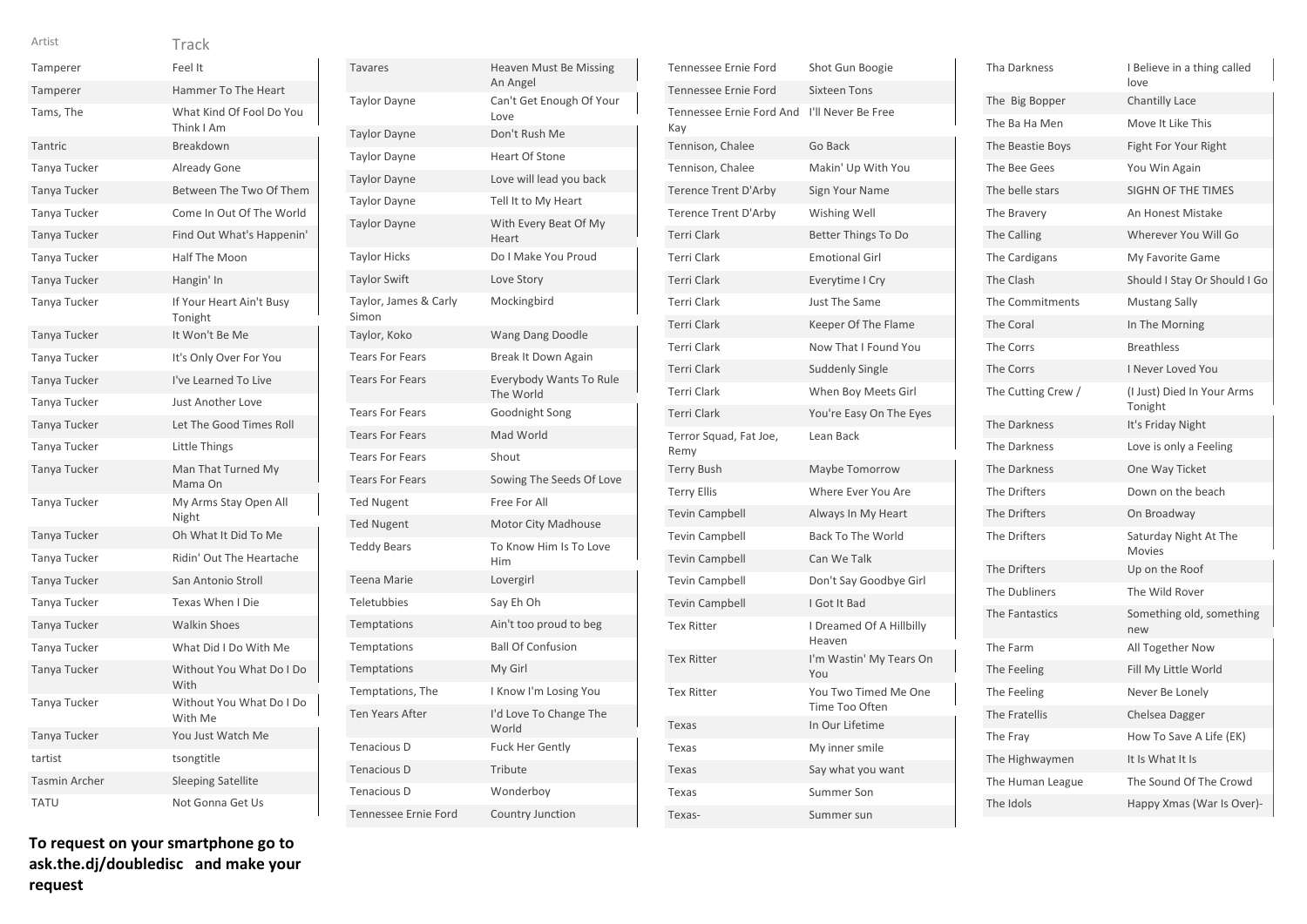| The Isley Brothers         | Shout                              |
|----------------------------|------------------------------------|
| The Jam                    | <b>Eton Rifles</b>                 |
| The Karaoke Channel        | Kum Ba Yah (Karaoke<br>Version)    |
| The Killers                | All These Things That I've<br>Don  |
| The Killers                | All These Things That I've<br>Done |
| <b>The Killers</b>         | <b>Bones</b>                       |
| The Killers                | Human                              |
| The Killers                | Mr. Brightside                     |
| The Killers                | Somebody Told Me                   |
| The Kinks                  | Dedicated Follower Of<br>Fashion   |
| The Kooks                  | She Moves In Her Own Way           |
| The Members                | sound of the suburbs               |
| The Monkees                | Daydream Believer                  |
| The New Seekers            | Look What They've Done to<br>My S  |
| The Ordinary Boys          | Lonely At The Top                  |
| The Platters               | The Great Pretender                |
| <b>The Pointer Sisters</b> | Jump (for my love)                 |
| The Proclaimers            | I'm Gonna Be (500 miles)           |
| The Rasmus                 | Guilty                             |
| The Rasmus                 | In The Shadows                     |
| The Red Hot Chili Peppers  | By The Way                         |
| The Scissor Sisters        | Take Your Mama                     |
| The Sex Pistols            | God Save The Queen                 |
| The Spin Doctors           | <b>Two Princes</b>                 |
| The SugarBabes             | Round Round                        |
| The Supremes               | You Keep Me Hanging On             |
| The Swinging Blue Jeans    | The Hippy Hippy Shake              |
| The Thong Song             | Sisgo                              |
| The Tweenies               | I Believe In Christmas             |
| The Verve                  | The Drugs Dont Work                |
| The View                   | Same Jeans (EK)                    |
| The Wanted                 | Walks Like Rihanna                 |

**To request on your smartphone go to ask.the.dj/doubledisc and make your request**

| The Whispers           | It's Alove Thing                        |
|------------------------|-----------------------------------------|
| The Who                | My Generation                           |
| The Who                | Pinball Wizard                          |
| The Wombles            | Remember You're A<br>Womble             |
| The Zutons             | Valerie                                 |
| <b>Thee Doors</b>      | Riders on the storm                     |
| Thelma Houston         | Don't leave me this way                 |
| Them                   | Baby Please don't go                    |
| Theme From Mash        | Suicide Is Painless                     |
| Therapy                | Nowhere -                               |
| Therapy                | Screamager -                            |
| There You Go           | Pink                                    |
| There's No Other Way   | Blur                                    |
| They Might Be Giants   | Istanbul (Not<br>Constantinople)        |
| Thin Lizzy             | Boys Are Back In Town                   |
| Thin Lizzy             | Dancin In The Moonlight -               |
| Thin Lizzy             | The Boys are Back in Town               |
| <b>Third Blind Eye</b> | Jumper                                  |
| Third Eye Blind        | 10 Days Late                            |
| Third Eye Blind        | Anything                                |
| Third Eye Blind        | Deep Inside Of You                      |
| Third Eye Blind        | How's It Going To Be                    |
| Third Eye Blind        | Jumper                                  |
| Third Eye Blind        | Never Let You Go                        |
| Third Eye Blind        | Semi Charmed Life                       |
| Third Eye Blind        |                                         |
|                        | Semi-Charmed Life                       |
| <b>Third World</b>     | Now That We Found Love                  |
| Thomas, B.J.           | Another Somebody Done<br>Somebody Wrong |
| Thomas, B.J.           | Eyes Of A New York<br>Woman, The        |
| Thomas, B.J.           | Mighty Clouds Of Joy                    |
| thomas, b.j.           | new looks from an old lover             |

| Thomas, Carl                          | Emotional                 |
|---------------------------------------|---------------------------|
| Thomas, Carl                          | I Wish                    |
| <b>Thompson Twins</b>                 | Love On Your Side         |
| Thompson Twins,                       | We Are Detective -        |
| Thompson, Sue                         | Sad Movies                |
| Thorogood, George &<br>Destroyers     | <b>Get A Haircut</b>      |
| Thorogood, George & The<br>Destroyers | Who Do You Love           |
| <b>Thrasher Shiver</b>                | <b>Be Honest</b>          |
| Thrasher Shiver                       | Goin' Goin' Gone          |
| Three Days Grace                      | Just Like You             |
| <b>Three Degrees</b>                  | When Will I See You Again |
| Three Dog Night                       | One                       |
| Three Dog Night                       | Out In The Country        |
| Three Dog Night                       | Pieces Of April           |
| Three Dog Night                       | Shambala                  |
| <b>Three Hanks</b>                    | Move It On Over           |
| Three Of A Kind                       | <b>Babycakes</b>          |
| Tiffany                               | Could've Been             |
| Tiffany                               | I Think were alone now    |
| Tiffany                               | I Think We're Alone Now   |
| <b>Tight Fit</b>                      | Fantasy Island            |
| <b>Tik Tok</b>                        | Ke\$ha                    |
| <b>Til Tuesday</b>                    | <b>Voices Carry</b>       |
| Tillis, Pam                           | Please                    |
| <b>Tim McGraw</b>                     | All I Want Is A Life      |
| <b>Tim McGraw</b>                     | Can't Be Really Gone      |
| <b>Tim McGraw</b>                     | Down On The Farm          |
| <b>Tim McGraw</b>                     | Everywhere                |
| <b>Tim McGraw</b>                     | For A Little While        |
| <b>Tim McGraw</b>                     | I Like It I Love It       |
| <b>Tim McGraw</b>                     | It's Your Love            |
| <b>Tim McGraw</b>                     | Just To See You Smile     |
| <b>Tim McGraw</b>                     | Live Like We Were Dying   |

| <b>Tim McGraw</b>                               | Maybe We Should Just<br>Sleep On It  |
|-------------------------------------------------|--------------------------------------|
| <b>Tim McGraw</b>                               | Not A Moment Too Soon                |
| <b>Tim McGraw</b>                               | One Of These Days                    |
| <b>Tim McGraw</b>                               | <b>Refried Dreams</b>                |
| <b>Tim McGraw</b>                               | She Never Lets It Go To Her<br>Heart |
| <b>Tim McGraw</b>                               | When Stars Go Blue                   |
| <b>Tim McGraw</b>                               | Where The Green Grass<br>Grows       |
| Timbaland feat Keri Hilson                      | The Way I Are                        |
| Timbaland, Nelly Furtado<br>& Justin Timberlake | Give it to me                        |
| Timberlake, Justin                              | Cry Me A River                       |
| Tin Tin Out                                     | Heres Where The Story<br>Ends        |
| Tina Arena                                      | Chains                               |
| Tina Arena                                      | Show Me Heaven                       |
| <b>Tina Turner</b>                              | <b>Addicted To Love</b>              |
| <b>Tina Turner</b>                              | Better Be Good To Me                 |
| <b>Tina Turner</b>                              | Goldeneye                            |
| <b>Tina Turner</b>                              | Holding out for a Hero               |
| <b>Tina Turner</b>                              | I Don't Wanna Fight                  |
| <b>Tina Turner</b>                              | I Don't Wanna Lose You               |
| <b>Tina Turner</b>                              | Let's Stay Together                  |
| <b>Tina Turner</b>                              | <b>Missing You</b>                   |
| <b>Tina Turner</b>                              | Nutbush City Limits                  |
| <b>Tina Turner</b>                              | Open Arms                            |
| <b>Tina Turner</b>                              | Private Dancer                       |
| <b>Tina Turner</b>                              | River Deep, Mountain High            |
| <b>Tina Turner</b>                              | Simply The Best                      |
| <b>Tina Turner</b>                              | Something Beautiful<br>Remains       |
| <b>Tina Turner</b>                              | <b>Steamy Windows</b>                |
| <b>Tina Turner</b>                              | The Best                             |
| <b>Tina Turner</b>                              | <b>Two People</b>                    |
| <b>Tina Turner</b>                              | <b>Typical Male</b>                  |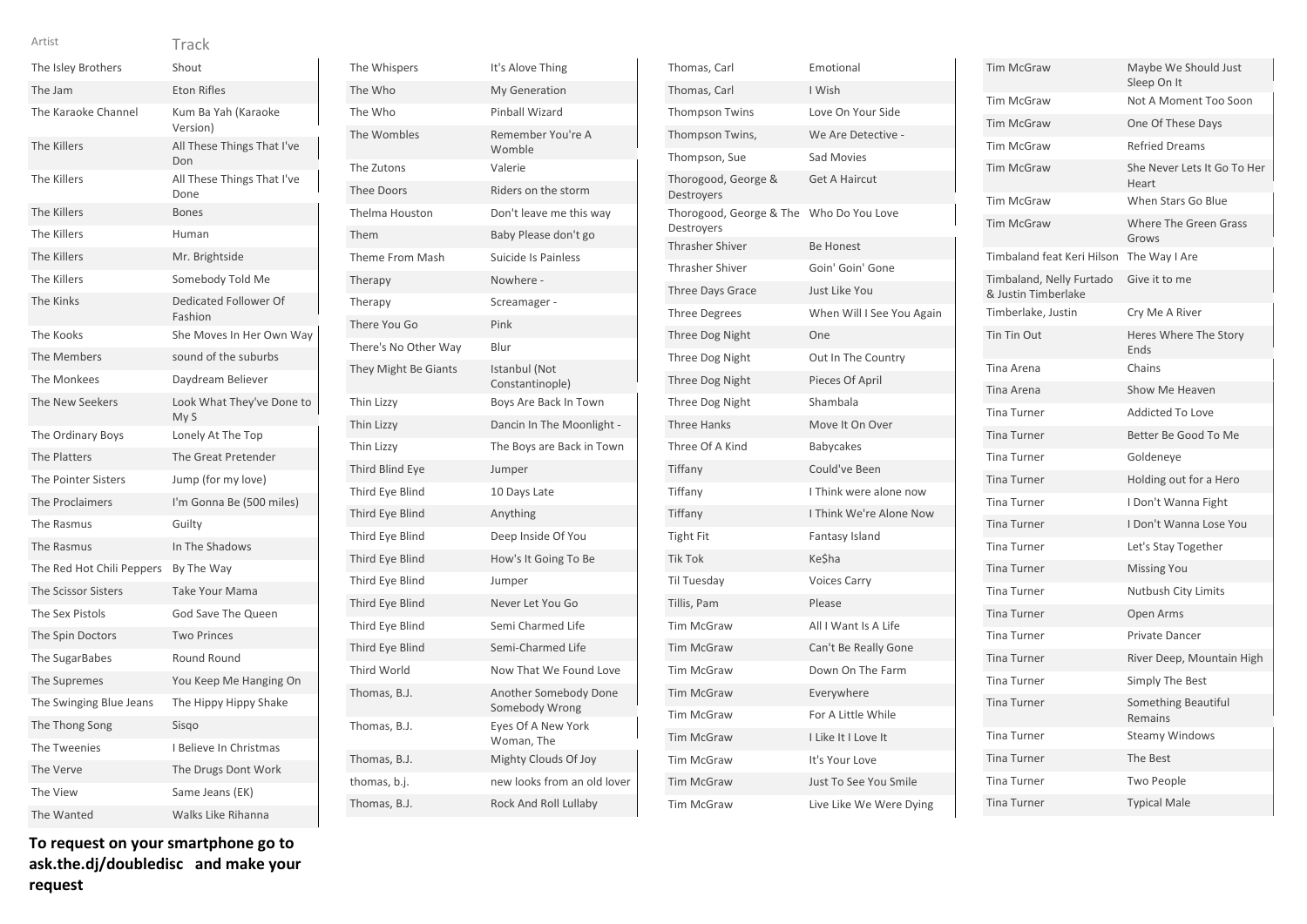Toby Toby Toby Toby Toby Toby Toby Toby

| Artist                | Track                                                         |
|-----------------------|---------------------------------------------------------------|
| <b>Tina Turner</b>    | Way Of The World                                              |
| <b>Tina Turner</b>    | We Don't Need Another<br>Hero                                 |
| <b>Tina Turner</b>    | What's Love Got To Do<br>With It                              |
| <b>Tina Turner</b>    | When The Heartache is<br>over                                 |
| Tinie Tempah          | Pass Out                                                      |
| Tippin, Aaron         | How's The Radio Know                                          |
| Tippin, Aaron         | <b>Kiss This</b>                                              |
| Tippin, Aaron         | People Like Us                                                |
| <b>TLC</b>            | <b>Girl Talk</b>                                              |
| TLC                   | No Scrubs                                                     |
| <b>TLC</b>            | Red Light Special                                             |
| <b>TLC</b>            | Unpretty                                                      |
| Toad The Wet Sprocket | Come Down                                                     |
| Toad The Wet Sprocket | <b>Good Intentions</b>                                        |
| Toad The Wet Sprocket | I Will Not Take These<br>Things For Gr                        |
| <b>Toadies</b>        | Away                                                          |
| Toby Keith            | A little less talk a lot more<br>action                       |
| <b>Toby Keith</b>     | Big Ol' Truck                                                 |
| <b>Toby Keith</b>     | Closin' Time At Home                                          |
| <b>Toby Keith</b>     | courtesy of the red white<br>and blue (the angry<br>american) |
| Toby Keith            | Double Wide Paradise                                          |
| <b>Toby Keith</b>     | Dream Walkin'                                                 |
| <b>Toby Keith</b>     | <b>Every Night</b>                                            |
| Toby Keith            | Getcha Some                                                   |
| <b>Toby Keith</b>     | He Ain't worth missing                                        |
| <b>Toby Keith</b>     | How do you like me now                                        |
| Toby Keith            | i wanna talk about me                                         |
| <b>Toby Keith</b>     | I'm just talkin about tonight                                 |
| Toby Keith            | Me Too                                                        |
| <b>Toby Keith</b>     | My List                                                       |
| <b>Toby Keith</b>     | Rock you baby                                                 |

| <b>Toby Keith</b>                       | Should've been a cowboy             |
|-----------------------------------------|-------------------------------------|
| Toby Keith                              | We Were In Love                     |
| <b>Toby Keith</b>                       | Who's That Man                      |
| <b>Toby Keith</b>                       | Who's your daddy?                   |
| <b>Toby Keith</b>                       | Wish I Didn't Know Now              |
| Toby Keith                              | <b>Woman's Touch</b>                |
| Toby keith                              | wWe were in love                    |
| Toby Keith                              | You Ain't Much Fun                  |
| <b>Toby Keith</b>                       | You shouldn't kiss me like<br>this  |
| Toby Keith And Sting                    | I'm So Happy I Can't Stop<br>Crying |
| Tom Johnson                             | Where are You Tonight?              |
| Tom Jones                               | Delilah                             |
| Tom Jones                               | Funny Familiar Forgotten<br>Feeli   |
| Tom Jones                               | <b>Help Yourself</b>                |
| Tom Jones                               | I'll Never Fall In Love Again       |
| Tom Jones                               | I'm Coming home                     |
| <b>Tom Jones</b>                        | Sex Bomb                            |
| Tom Jones                               | Something About you baby<br>I lik   |
| Tom Jones                               | Till                                |
| Tom Jones                               | You Can Leave Your Hat On           |
| Tom Jones + Robbie<br>Williams          | Are You Gonna Go My Way             |
| Tom Jones And Natalie<br>Imbrugl        | Never Tear Us Apart                 |
| Tom Jones Full Monty                    | You Can Leave Your Hat On           |
| Tom Petty                               | American Girl                       |
| <b>Tom Petty</b>                        | Breakdown                           |
| <b>Tom Petty</b>                        | Mary Jane's Last Dance              |
| <b>Tom Petty</b>                        | Runnin' Down A Dream                |
| <b>Tom Petty</b>                        | You Don't Know How It<br>Feels      |
| Tom Petty & The<br><b>Heartbreakers</b> | Don't Come Around Here<br>No More - |
| <b>Tom Petty And</b><br>Heartbreakers   | Climb That Hill                     |

| <b>Tom Petty And</b><br>Heartbreakers | Waiting                                       |
|---------------------------------------|-----------------------------------------------|
| Tom Petty And<br>Heartbreakers        | Walls                                         |
| Tom Petty And The<br>Heartbreakers    | Learning To Fly -                             |
| Tom T Hall                            | Country Is                                    |
| Tom T Hall                            | I Love                                        |
| Tom T Hall                            | Week In A Country Jail                        |
| Tom T Hall                            | Year That Clayton Delaney<br>Died             |
| Tomcraft                              | Loneliness                                    |
| Tommy Roe                             | Dizzy                                         |
| <b>Tommy Steele</b>                   | <b>Brown Sugar</b>                            |
| <b>Tommy Steele</b>                   | Little White Bull                             |
| <b>Toni Braxton</b>                   | Another Sad Love Song                         |
| <b>Toni Braxton</b>                   | How Could An Angel Break<br>My Heart          |
| <b>Toni Braxton</b>                   | How Many Ways                                 |
| <b>Toni Braxton</b>                   | I Love Me Some Him                            |
| <b>Toni Braxton</b>                   | Let It Flow                                   |
| <b>Toni Braxton</b>                   | Love Shoulda Brought You<br>Home              |
| <b>Toni Braxton</b>                   | Toni Braxton - Breathe<br>Again               |
| <b>Toni Braxton</b>                   | Unbreak My Heart                              |
| <b>Toni Braxton</b>                   | You're Making Me High                         |
| Tonic                                 | If You Could Only See                         |
| Tonic                                 | Open Up Your Eyes                             |
| Tonic                                 | Sugar                                         |
| <b>Tony Braxton</b>                   | I Don't Want To                               |
| <b>Tony Christie</b>                  | Avenues & Alleyways                           |
| <b>Tony Christie</b>                  | Here it is Merry Christmas<br>(swing version) |
| <b>Tony Christie</b>                  | Is this the way to Amarillo                   |
| Tony Christie                         | Is This The Way To The<br>World Cup           |
| Tony Christie & Peter Kay             | Is This the Way To<br>Ammarillo               |

| Tony Rich Project        | Like A Woman                                                        |
|--------------------------|---------------------------------------------------------------------|
| <b>Tony Rich Project</b> | Nobody Knows                                                        |
| <b>Tony Toliver</b>      | Bettin' Forever On You                                              |
| <b>Tony Toliver</b>      | He's On The Way Home                                                |
| <b>Tony Toni Tone</b>    | Let's Get Down                                                      |
| <b>Tony Toni Tone</b>    | Thinking Of You                                                     |
| Toploader                | Achilles heel                                                       |
| Toploader                | I'm Gonna be Alright                                                |
| TopLoader                | Time Of My Life                                                     |
| <b>Tori Amos</b>         | Caught A Lite Sneeze                                                |
| <b>Tori Amos</b>         | Cornflake Girl                                                      |
| <b>Tori Amos</b>         | <b>Silent All These Years</b>                                       |
| <b>Tori Amos</b>         | Talula                                                              |
| Total                    | Do You Think About Us                                               |
| Total                    | Kissin' You                                                         |
| <b>Total And Da Brat</b> | No One Else                                                         |
| <b>Total Coelo</b>       | <b>LEat Cannibals</b>                                               |
| Toto                     | Africa                                                              |
| Toto                     | Hold The Line                                                       |
| Toto                     | Rosanna                                                             |
| Touched By An Angel      | Somebody's Out There<br>Watching                                    |
| <b>Tower Of Power</b>    | What Is Hip                                                         |
| <b>Toy Dolls</b>         | Nellie The Elephant                                                 |
| Toyah                    | I want to be free                                                   |
| T'Pau                    | China in your hand                                                  |
| T'pau                    | China In Your Hand<br>(Karaoke-Version) As Made<br>Famous By: T'Pau |
| T'pau                    | <b>Heart And Soul</b>                                               |
| <b>Trace Adkins</b>      | <b>Big Time</b>                                                     |
| <b>Trace Adkins</b>      | Every Light In The House Is<br>On                                   |
| <b>Trace Adkins</b>      | I Left Something Turned On<br>At Home                               |
| <b>Trace Adkins</b>      | Lonely Won't Leave Me<br>Alone                                      |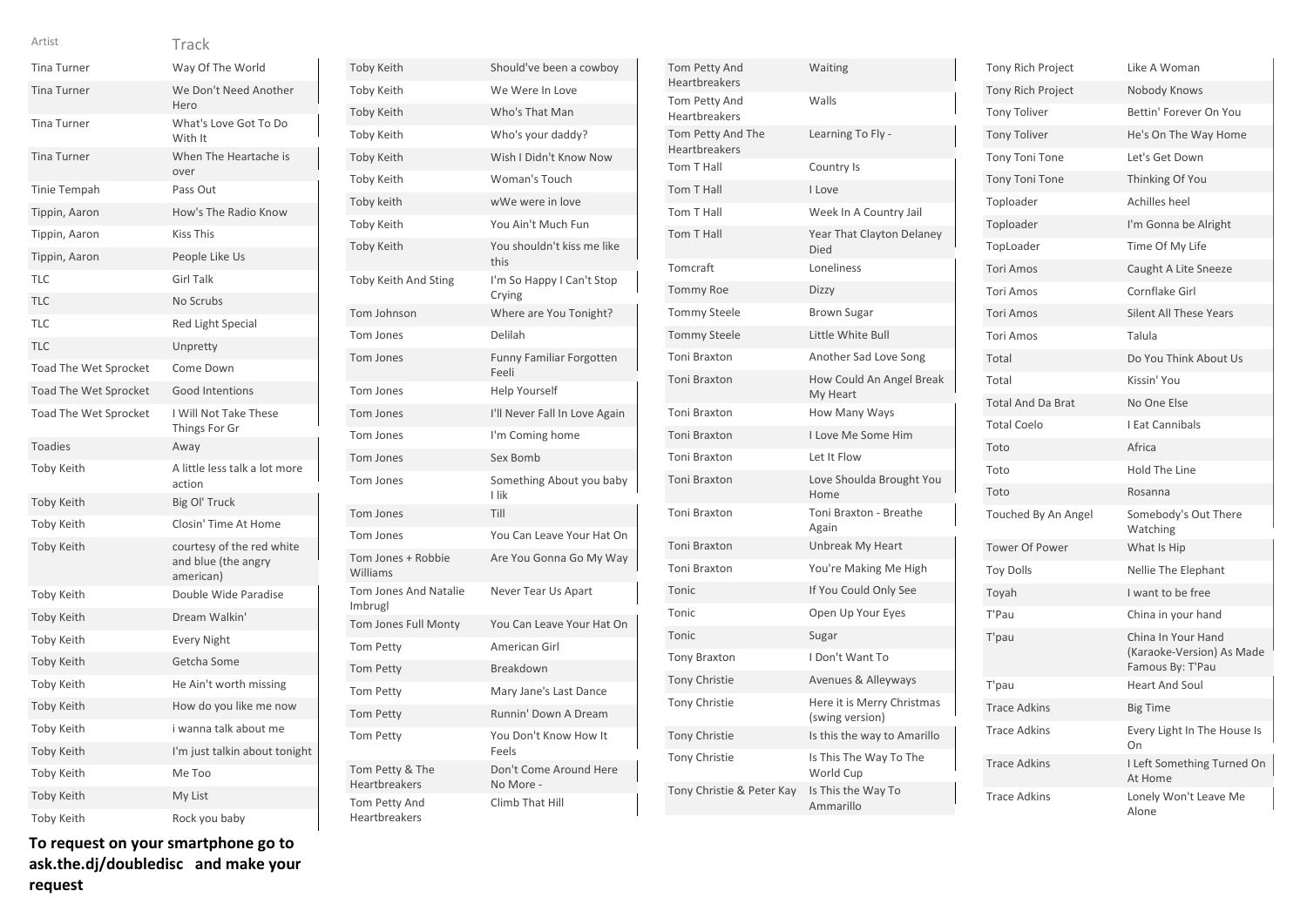| Artist                | Track                              |
|-----------------------|------------------------------------|
| <b>Trace Adkins</b>   | <b>Rest Of Mine</b>                |
| <b>Trace Adkins</b>   | There's A Girl In Texas            |
| <b>Trace Adkins</b>   | This Ain't No Thinkin' Thing       |
| Tractors              | <b>Badly Bent</b>                  |
| <b>Tractors</b>       | Santa Claus Boogie                 |
| Tractors              | Shortenin' Bread                   |
| <b>Tracy Bonham</b>   | <b>Mother Mother</b>               |
| <b>Tracy Bonham</b>   | One                                |
| <b>Tracy Byrd</b>     | 4 To 1 In Atlanta                  |
| <b>Tracy Byrd</b>     | <b>Big Love</b>                    |
| <b>Tracy Byrd</b>     | Don't Love Make A<br>Diamond Shine |
| <b>Tracy Byrd</b>     | Don't Take Her She's All I<br>Got  |
| <b>Tracy Byrd</b>     | <b>First Step</b>                  |
| <b>Tracy Byrd</b>     | Heaven In My Woman's<br>Eyes       |
| <b>Tracy Byrd</b>     | <b>Holdin Heaven</b>               |
| <b>Tracy Byrd</b>     | I Wanna Feel That Way<br>Again     |
| <b>Tracy Byrd</b>     | I'm From The Country               |
| <b>Tracy Byrd</b>     | Love Lessons                       |
| <b>Tracy Byrd</b>     | Walking To Jerusalem               |
| <b>Tracy Byrd</b>     | When Mama Ain't Happy              |
| <b>Tracy Byrd</b>     | Why Don't That Telephone<br>Ring   |
| Tracy Chapman         | Baby Can I Hold You                |
| <b>Tracy Chapman</b>  | New Beginning                      |
| <b>Tracy Chapman</b>  | Smoke And Ashes                    |
| <b>Tracy Chapman</b>  | Talkin' 'bout A Revolution         |
| <b>Tracy Lawrence</b> | As Any Fool Can See                |
| <b>Tracy Lawrence</b> | Better Man Better Off              |
| <b>Tracy Lawrence</b> | Can't Break It To My Heart         |
| <b>Tracy Lawrence</b> | Coast Is Clear                     |
| <b>Tracy Lawrence</b> | How A Cowgirl Says<br>Goodbye      |
| <b>Tracy Lawrence</b> | I See It Now                       |

| <b>Tracy Lawrence</b>     | If The Good Die Young             |
|---------------------------|-----------------------------------|
| <b>Tracy Lawrence</b>     | If The World Had A Front<br>Porch |
| <b>Tracy Lawrence</b>     | If You Loved Me                   |
| <b>Tracy Lawrence</b>     | I'll Never Pass This Way<br>Again |
| <b>Tracy Lawrence</b>     | Is That A Tear                    |
| <b>Tracy Lawrence</b>     | Runnin' Behind                    |
| <b>Tracy Lawrence</b>     | Somebody Paints The Wall          |
| <b>Tracy Lawrence</b>     | <b>Stars Over Texas</b>           |
| <b>Tracy Lawrence</b>     | Texas Tornado                     |
| <b>Tracy Lawrence</b>     | <b>Time Marches On</b>            |
| <b>Tracy Lawrence</b>     | While You Sleep                   |
| Traditional               | All At Once                       |
| Traditional               | Auld Lang Syne                    |
| Traditional               | Happy Birthday                    |
| <b>Tragically Hip</b>     | Poets                             |
| Train                     | Drops Of Jupiter (Tell Me)        |
| Train                     | Free                              |
| Train                     | Meet Virginia                     |
| Trammps                   | Disco Inferno                     |
| Trammps, The              | Disco Inferno                     |
| <b>Traveling Wilburys</b> | End Of The Line                   |
| <b>Travis</b>             | Closer                            |
| <b>Travis</b>             | Coming Round                      |
| <b>Travis</b>             | Flowers By The Window             |
| <b>Travis</b>             | Side                              |
| <b>Travis</b>             | Sing                              |
| <b>Travis</b>             | <b>Tied to the Nineties</b>       |
| <b>Travis</b>             | Walk In the sun                   |
| <b>Travis</b>             | Why Does It Always Rain<br>On Me  |
| <b>Travis</b>             | Writing to reach you              |
| <b>Travis Tritt</b>       |                                   |
|                           | Anymore                           |

| <b>Travis Tritt</b>                        | <b>Bible Belt</b>                            |
|--------------------------------------------|----------------------------------------------|
| <b>Travis Tritt</b>                        | <b>Country Ain't Country</b>                 |
| <b>Travis Tritt</b>                        | Help Me Hold On                              |
| <b>Travis Tritt</b>                        | If I Lost You                                |
| <b>Travis Tritt</b>                        | Lord Have Mercy On The<br><b>Working Man</b> |
| <b>Travis Tritt</b>                        | More Than You'll Ever Know                   |
| <b>Travis Tritt</b>                        | No More Looking Over My<br>Shoulder          |
| <b>Travis Tritt</b>                        | Nothing Short Of Dying                       |
| <b>Travis Tritt</b>                        | Put Some Drive In Your<br>Country            |
| <b>Travis Tritt</b>                        | She's Going Home With Me                     |
| <b>Travis Tritt</b>                        | Sometimes She Forgets                        |
| <b>Travis Tritt</b>                        | Still In Love With You                       |
| <b>Travis Tritt</b>                        | Tell Me I Was Dreaming                       |
| <b>Travis Tritt</b>                        | <b>Ten Feet Tall And</b><br>Bulletproof      |
| <b>Travis Tritt</b>                        | Where Corn Don't Grow                        |
|                                            |                                              |
| Travis Tritt And Lari White                | Helping Me Get Over You                      |
| <b>Travis Tritt And Marty</b><br>Stuart    | This One's Gonna Hurt You                    |
| Travis, Merle                              | Divorce Me COD                               |
| travis, randy                              | better class of losers                       |
| travis, randy                              | honky tonk moon                              |
| travis, randy                              | it's just a matter of time                   |
| Travis, Randy                              | Little Left Of Center, A                     |
| <b>Travit Tritt</b>                        | Tell Me I Was Dreaming                       |
| Trebol Clan & Hector &<br>Tito & Lunytunes | No Le Temas A El                             |
| Trevino, Rick                              | Running Out Of Reasons To<br>Run             |
| T-Rex                                      | I Love To Boogie                             |
| <b>Trick Pony</b>                          | Bride, The                                   |
| <b>Trick Pony</b>                          | Pour Me                                      |
| Triggs, Trini                              | Wreckin' Crew, The                           |
| <b>Trini Triggs</b>                        | <b>Straight Tequila</b>                      |

| Trisha Yearwood                             | <b>Better Your Heart Than</b><br>Mine |
|---------------------------------------------|---------------------------------------|
| Trisha Yearwood                             | Everybody Knows                       |
| Trisha Yearwood                             | <b>Hearts In Armor</b>                |
| Trisha Yearwood                             | How Do I Live                         |
| Trisha Yearwood                             | I Can't Understand                    |
| Trisha Yearwood                             | I Need You                            |
| Trisha Yearwood                             | I Wanna Go Too Far                    |
| Trisha Yearwood                             | O Mexico                              |
| Trisha Yearwood                             | On A Bus To St Cloud                  |
| Trisha Yearwood                             | Perfect Love                          |
| Trisha Yearwood                             | Powerful Thing                        |
| Trisha Yearwood                             | Song Remembers When                   |
| Trisha Yearwood                             | There Goes My Baby                    |
| Trisha Yearwood                             | Thinkin' About You                    |
| Trisha Yearwood                             | Those Words We Said                   |
| Trisha Yearwood                             | Trying To Love You                    |
| Trisha Yearwood                             | Walkaway Joe                          |
| Trisha Yearwood                             | Where Your Road Leads                 |
| Trisha Yearwood                             | Woman Before Me                       |
| Trisha Yearwood                             | Woman Walk The Line                   |
| Trisha Yearwood                             | Wrong Side Of Memphis                 |
| Trisha Yearwood                             | You Say You Will                      |
| Trisha Yearwood & Don<br>Henly              | Walkaway Joe                          |
| Trisha Yearwood And<br>Garth Bro            | In Another's Eyes                     |
| Trisha Yearwood And<br>Garth Bro            | Wild As The Wind                      |
| Tritt, Travis                               | <b>Best Of Intentions</b>             |
| tritt, travis                               | tell me i was dreaming                |
| True Steppers Ft. V.<br>Beckham &           | Out Of Your Mind                      |
| True Steppers Ft. V.<br>Beckham & D. Bowers | Out Of Your Mind                      |
| Tu Pac & Elton John                         | Ghetto Gospel                         |
| Tubb, Ernest                                | Have You Ever Been Lonely             |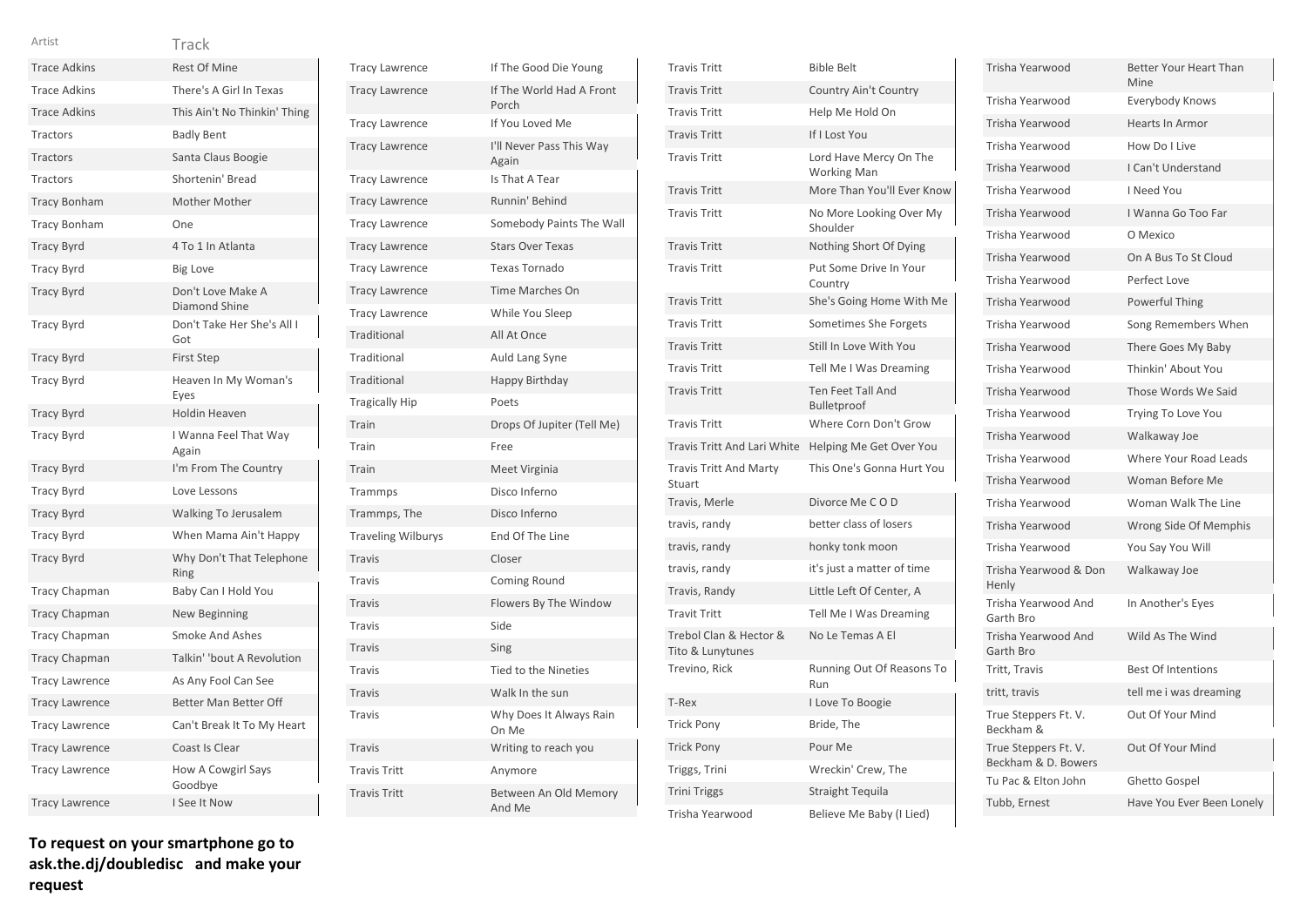| Artist                | Track                               |
|-----------------------|-------------------------------------|
| Tubb, Ernest          | It's Been So Long Darling           |
| Tubes                 | Don't Touch Me There                |
| Tubes                 | She's A Beauty                      |
| Tucker, Tanya         | Here's Some Love                    |
| Tucker, Tanya         | If It Don't Come Easy               |
| Tucker, Tanya         | It Hurts Like Love                  |
| Tucker, Tanya         | Love's The Answer                   |
| tucker, tanya         | without you what do i do<br>with me |
| Tuesdays              | It's Up To You                      |
| Tull, Jethro          | Aqualung                            |
| Tull, Jethro          | Thick As A Brick                    |
| <b>Turner Nichols</b> | She Loves To Here Me Rock           |
| Turner, Ike & Tina    | Proud Mary                          |
| Turner, Tina          | <b>Best</b>                         |
| Turner, Tina          | Best, The                           |
| Turner, Tina          | Better Be Good To Me                |
| Turner, Tina          | Fool In Love, A                     |
| Turner, Tina          | <b>LCan't Stand Rain</b>            |
| Turner, Tina          | I Don't Wanna Fight                 |
| Turner, Tina          | <b>Missing You</b>                  |
| Turner, Tina          | Open Arms                           |
| Turner, Tina          | Private Dancer                      |
| Turner, Tina          | Private Dancer (Radio<br>Version)   |
| Turner, Tina          | <b>Whatever You Need</b>            |
| Turner, Tina          | What's Love Got To Do<br>With It    |
| Turner, Tina          | When Heartache Is Over              |
| Turner, Tina          | When The Heartache Is<br>Over       |
| Turner, Tina          | Why Must We Wait Until<br>Tonight   |
| Turtles               | Happy Together                      |
| Tv Theme              | Animaniacs                          |

| <b>Tv Theme</b> | <b>Casper Friendly Ghost</b>     |
|-----------------|----------------------------------|
| <b>Tv Theme</b> | Chico And The Man                |
| <b>Tv Theme</b> | <b>Different Strokes</b>         |
| <b>Tv Theme</b> | Different World, A               |
| <b>Tv Theme</b> | Facts Of Life, The               |
| <b>Tv Theme</b> | <b>Family Matters</b>            |
| Tv Theme        | Fat Albert And The Cosby<br>Kids |
| <b>Tv Theme</b> | <b>Felix The Cat</b>             |
| <b>Tv Theme</b> | Fresh Prince Of Bel-Air          |
| <b>Tv Theme</b> | <b>Full House</b>                |
| Tv Theme        | George Of The Jungle             |
| <b>Tv Theme</b> | Gimmea Break                     |
| Tv Theme        | <b>Good Times</b>                |
| <b>Tv Theme</b> | <b>H</b> R Pufnstuf              |
| <b>Tv Theme</b> | Hong Kong Phooey                 |
| <b>Tv Theme</b> | <b>Howdy Doody</b>               |
| <b>Tv Theme</b> | Jetsons                          |
| <b>Tv Theme</b> | Josie And The Pussycats          |
| <b>Tv Theme</b> | Land Of The Lost                 |
| <b>Tv Theme</b> | Mad About You                    |
| Tv Theme        | <b>Mighty Mouse</b>              |
| <b>Tv Theme</b> | Mr Roger's Neighborhood          |
| Tv Theme        | <b>Muppet Show</b>               |
| <b>Tv Theme</b> | Nanny                            |
| <b>Tv Theme</b> | One Day At A Time                |
| <b>Tv Theme</b> | Saved By The Bell                |
| <b>Tv Theme</b> | Scooby Doo                       |
| <b>Tv Theme</b> | Sesame Street                    |
| Tv Theme        | Sigmund And The Sea<br>Monster   |
| Tv Theme        | Speed Racer                      |
| <b>Tv Theme</b> | Spiderman                        |
| Tv Theme        | Superchicken                     |
| Tv Theme        | Underdog                         |

| Tv Theme                 | Welcome Back Kotter                         |
|--------------------------|---------------------------------------------|
| <b>Tv Themes</b>         | Diff'rent Strokes                           |
| <b>Tv Themes</b>         | <b>Family Ties</b>                          |
| <b>Tv Themes</b>         | Fresh Prince Of Bel-air                     |
| <b>Tv Themes</b>         | Gimme A Break                               |
| <b>Tv Tunes</b>          | Addam's Family, The                         |
| <b>Tv Tunes</b>          | American Bandstand                          |
| <b>Tv Tunes</b>          | Beverly Hillbillies, The                    |
| <b>Tv Tunes</b>          | Cheers                                      |
| <b>Tv Tunes</b>          | Daniel Boone                                |
| <b>Tv Tunes</b>          | Flintstones, The                            |
| <b>Tv Tunes</b>          | F-Troop                                     |
| <b>Tv Tunes</b>          | Gilligan's Island                           |
| <b>Tv Tunes</b>          | Greatest American Hero,<br>The              |
| <b>Tv Tunes</b>          | <b>Green Acres</b>                          |
| <b>Tv Tunes</b>          | Happy Days                                  |
| <b>Tv Tunes</b>          | Jeffersons, The                             |
| <b>Tv Tunes</b>          | Laverne & Shirley                           |
| <b>Tv Tunes</b>          | Love Boat, The                              |
| <b>Tv Tunes</b>          | Mr. Ed                                      |
| <b>Tv Tunes</b>          | Partridge Family, The                       |
| <b>Tv Tunes</b>          | <b>Petticoat Junction</b>                   |
| <b>Tv Tunes</b>          | Rawhide                                     |
| <b>Tv Tunes</b>          | Secret Agent Man                            |
| <b>Tv Tunes</b>          | Three's Company                             |
| <b>Tv Tunes</b>          | Wkrp In Cincinnati                          |
| Twain, Shania            | I'm Holdin' On To Love                      |
| Twain, Shania            | I'm Holdin' On To Love (To<br>Save My Life) |
| <b>Tweenies</b>          | Do The Lollipop                             |
| Tweet                    | Call Me                                     |
| Tweet feat. Missy Elliot | Oops (Oh My)                                |
| Twitty, Conway           | Bridge That Just Won't<br>Burn, A           |
| twitty, conway           | desperado love                              |

| Twitty, Conway                   | Goodbye Time                                    |
|----------------------------------|-------------------------------------------------|
| Twitty, Conway                   | Rest Your Love On Me                            |
| twitty, conway                   | tight fittin' jeans                             |
| Ty England                       | Irresistible You                                |
| <b>Ty England</b>                | Should've Asked Her Faster                      |
| <b>Ty England</b>                | Smoke In Her Eyes                               |
| Ty Henderson                     | <b>What Mattered Most</b>                       |
| Ty Herndon                       | Hands Of A Working Man                          |
| Ty Herndon                       | I Have To Surrender                             |
| Ty Herndon                       | In Your Face                                    |
| Ty Herndon                       | It Must Be Love                                 |
| Ty Herndon                       | Living In A Moment                              |
| Ty Herndon                       | Loved Too Much                                  |
| Ty Herndon                       | Man Holding On                                  |
| Ty Herndon                       | She Wants To Be Wanted<br>Again                 |
| Ty Herndon And<br>Stephanie Bent | <b>Heart Half Empty</b>                         |
| <b>Tyler Collins</b>             | Never Alone (Eeyore's<br>Lullaby)               |
| <b>Typically Tropical</b>        | <b>Barbados</b>                                 |
| U <sub>2</sub>                   | All Because Of You                              |
| U <sub>2</sub>                   | Angel Of Harlem                                 |
| U <sub>2</sub>                   | <b>Beautiful Day</b>                            |
| U <sub>2</sub>                   | <b>Electrical Storm</b>                         |
| U <sub>2</sub>                   | Elevation                                       |
| u2                               | even better than the real<br>thing              |
| U <sub>2</sub>                   | I Still Haven't Found (What<br>I'm Looking For) |
| U <sub>2</sub>                   | I Still Have'nt Found What<br>I'm Looking For   |
| U <sub>2</sub>                   | I Will Follow                                   |
| U <sub>2</sub>                   | I'll Go Crazy If I Don't Go<br>Crazy Tonight    |
| U <sub>2</sub>                   | One                                             |
| U <sub>2</sub>                   | Sometimes You Can Make<br>It On Y               |

Tv Theme Archies Tv Theme Banana Splits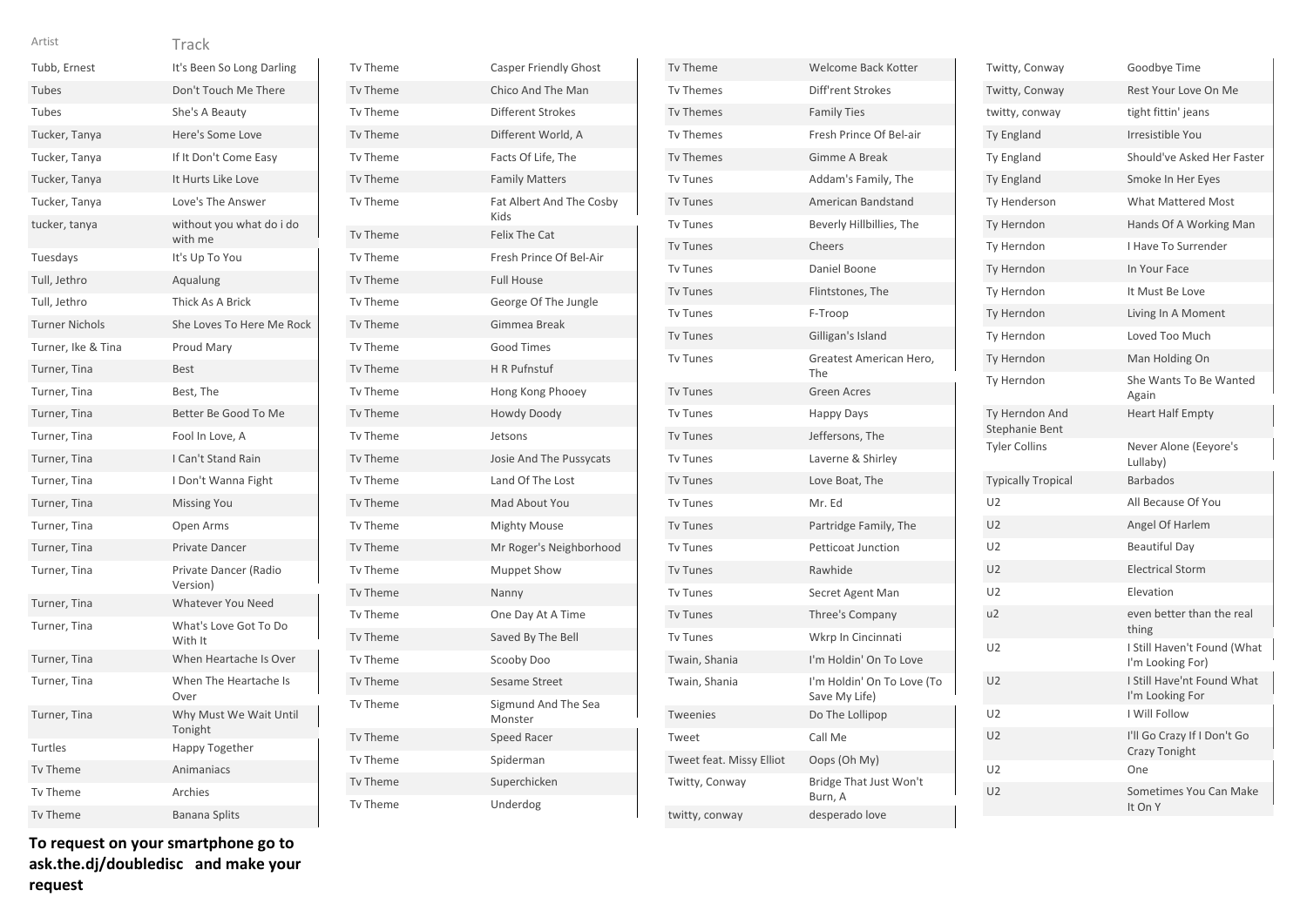| Artist                  | Track                                      |
|-------------------------|--------------------------------------------|
| U <sub>2</sub>          | Sometimes you can't make<br>it on your own |
| U <sub>2</sub>          | Staring At The Sun                         |
| U <sub>2</sub>          | <b>Sweetest Thing</b>                      |
| U <sub>2</sub>          | Vertigo                                    |
| U <sub>2</sub>          | Walk On                                    |
| U <sub>2</sub>          | With Or Without You                        |
| <b>UB40</b>             | Can't Help Falling In Love                 |
| <b>UB40</b>             | Kingston Town                              |
| <b>UB40</b>             | Red Red Wine                               |
| <b>UB40</b>             | The Train is coming                        |
| UB40 & Robert Palmer    | I'll Be Your Baby Tonight                  |
| Ugly Kid Joe            | <b>Everything About You</b>                |
| Ugly Kid Joe            | Neighbor                                   |
| <b>ULTRA NATE</b>       | <b>NEW KIND OF MEDICINE</b>                |
| Uncle Kracker           | <b>Follow Me</b>                           |
| <b>Undisputed Truth</b> | <b>Smiling Faces Sometimes</b>             |
| Unknown                 | Track 01                                   |
| Unknown                 | Track 02                                   |
| Unknown                 | Track 03                                   |
| Unknown                 | Track 04                                   |
| Unknown                 | Track 05                                   |
| Unknown                 | Track 06                                   |
| Unknown                 | Track 07                                   |
| Unknown                 | Track 08                                   |
| Unknown                 | Track 09                                   |
| Unknown                 | Track 10                                   |
| Urban, Keith            | But For The Grace Of God                   |
| Urban, Keith            | Days Go By                                 |
| Urban, Keith            | You'll Think Of Me                         |
| Urban, Keith            | <b>Your Everything</b>                     |
| urge                    | jump right in                              |
| Usher                   | <b>Burn</b>                                |
| Usher                   | Caught Up                                  |
| Usher                   | <b>Confessions Pt2</b>                     |

Usher My Way Usher Nice And Slow Usher One Day You'll Be Mine Usher Pop ya Collar Usher U Remind Me USHER U-TURN Usher Yeah Usher You Make Me Wanna Usher & Alicia Keys My Boo Valli, Frankie Can't Take My Eyes Off Of You Van Halen Don't Tell Me Van Halen Humans Being Van Halen Jump van halen runnin' with the devil Van Halen When it's Love Van Halen Without You Van Morrison Brown Eyed Girl Van Morrison Domino Van Morrison Good morning little schoolgirl Van Morrison Moondance Van Morrison Tupelo Honey Vanassa Amourosi Absolutely Everybody vandross, luther house is not a home, a Vanessa Carlton A Thousand Miles Vanessa Carlton **Ordinary Day** Vanessa L Williams Oh How The Years Go By Vanessa Paradis Joe Le Taxi Vanessa Williams Colours Of The Wind Vanessa Williams Dreamin' Vanessa Williams Happiness Vanessa Williams Just For Tonight Vanessa Williams Save the Best for Last Vanessa Williams Sweetest Days

| Vanessa Williams               | Where Do We Go From<br>Here            |
|--------------------------------|----------------------------------------|
| Vanessa Williams               | You Can't Run                          |
| Vanessa Williams And<br>Chayan | You Are My Home                        |
| Vanilla Ice                    | Ice Ice Baby                           |
| varieous artist                | Things Can Only Get Better             |
| varieous artist                | Without You                            |
| Various                        | <b>Black Velvet</b>                    |
| Various                        | confessin' (that I Love you)           |
| Various                        | Perfect Day                            |
| <b>Various Artists</b>         | Achy Breaky Heart                      |
| <b>Various Artists</b>         | Last Christmas (Karaoke<br>Version)    |
| Vassar, Phil                   | Just Another Day In<br>Paradise        |
| Vaughan, Sarah                 | Make Yourself Comfortable              |
| Vaughn, Stevie Ray             | Pride & Joy                            |
| Vee, Bobby                     | <b>Come Back When You</b><br>Grow Up   |
| Velvet Underground             | I'm Waiting For The Man                |
| Venga Boys                     | Uncle John from jamaica                |
| Venga Boys-                    | were going to Ibiza                    |
| Vengaboys                      | Boom boom boom                         |
| Vengaboys                      | Boom, Boom, Boom                       |
| Vengaboys                      | We Like to Party                       |
| Vengaboys                      | We're going to Ibiza                   |
| Vern Gosdin                    | I Can Tell By The Way You<br>Dance     |
| Vern Gosdin                    | Set 'Em Up Joe                         |
| Vern Gosdin                    | Way Down Deep                          |
| Vern Gosdin                    | Who You Gonna Blame It<br>On This Time |
| <b>Vertical Horizon</b>        | You're A God                           |
| Veruca Salt                    | <b>Volcano Girls</b>                   |
| Verve                          | <b>Bitter Sweet Symphony</b>           |
| Verve                          | Lucky Man                              |
| Verve                          | Sonnet                                 |

| Verve Pipe            | Freshmen                            |
|-----------------------|-------------------------------------|
| Verve Pipe            | Photograph                          |
| Via, Angela           | <b>Picture Perfect</b>              |
| <b>Vic Reeves</b>     | Dizzy                               |
| Vico C                | Emboscada                           |
| Victoria Beckham      | A Mind Of It's Own                  |
| Victoria Beckham      | Not Such an Innocent Girl           |
| Victoria Shaw         | Forgiveness                         |
| Victoria Shaw         | <b>Tears Dry</b>                    |
| Victoria Wood         | <b>Ballad Of Barry And Freda</b>    |
| View                  | Same Jeans on                       |
| Village People        | In The Navy                         |
| Village People        | Y.M.C.A                             |
| <b>Village People</b> | <b>YMCA</b>                         |
| Vince Gill            | Cinderella                          |
| Vince Gill            | Don't Come Crying To Me             |
| Vince Gill            | Go Rest High On That<br>Mountain    |
| Vince Gill            | High Lonesome Sound                 |
| Vince Gill            | I Still Believe In You              |
| Vince Gill            | If You Ever Have Forever In<br>Mind |
| Vince Gill            | Kindly Keep It Country              |
| Vince Gill            | Little More Love                    |
| Vince Gill            | Liza Jane                           |
| Vince Gill            | Look At Us                          |
| Vince Gill            | Love Never Broke Anyone's<br>Heart  |
| Vince Gill            | Pocket Full Of Gold                 |
| Vince Gill            | Pretty Little Adriana               |
| Vince Gill            | <b>Pretty Words</b>                 |
| Vince Gill            | Take Your Memory With<br>You        |
| Vince Gill            | What The Cowgirls Do                |
| Vince Gill            | When I Call Your Name               |
| <b>Vince Gill</b>     | Which Bridge To Cross               |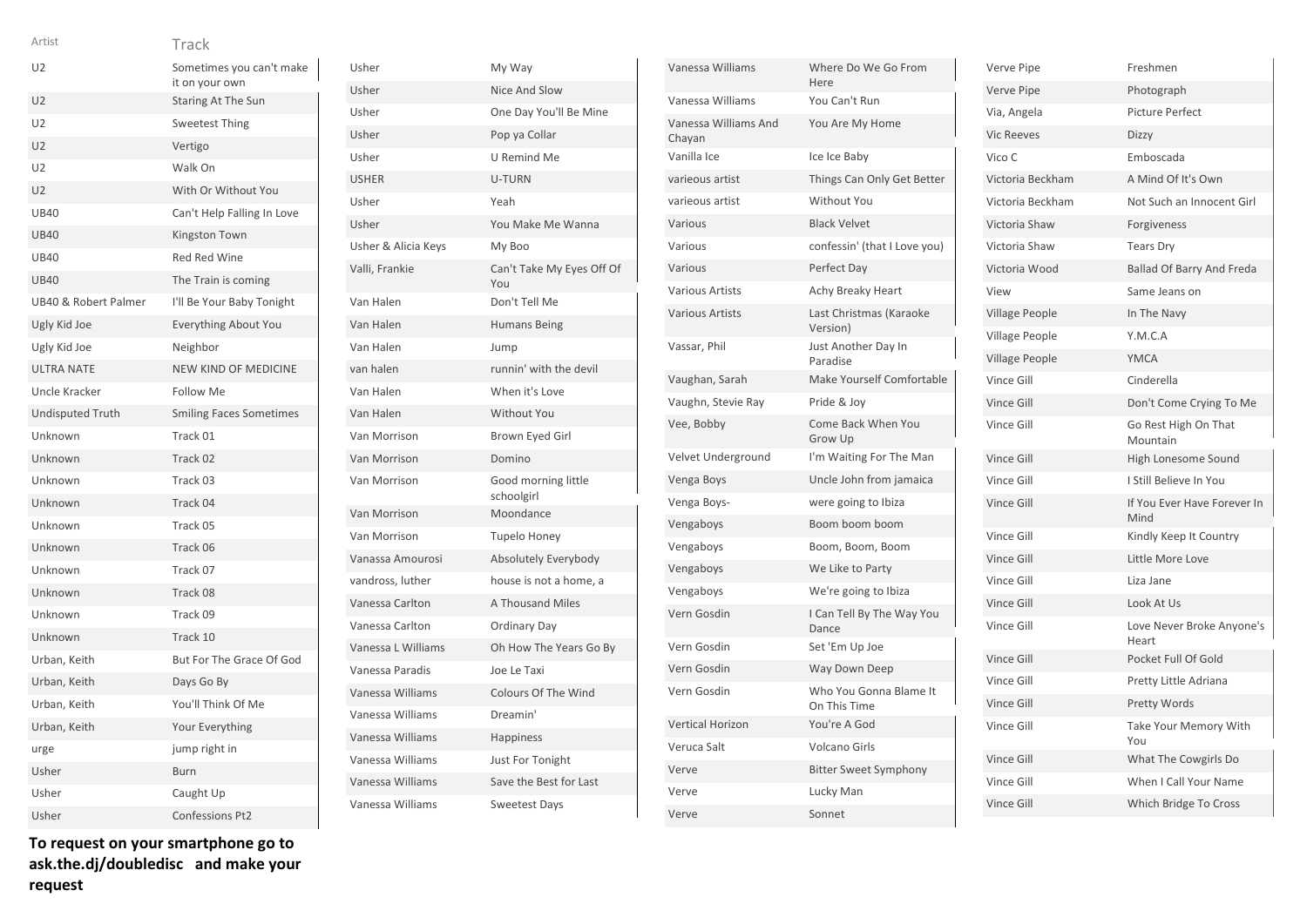### Track Artist

| Vince Gill             | <b>Worlds Apart</b>                       |
|------------------------|-------------------------------------------|
| Vince Gill             | You Better Think Twice                    |
| <b>Violent Femmes</b>  | <b>Blister In The Sun</b>                 |
| Vitamin C              | <b>Graduation (Friends</b><br>Forever)    |
| Vixen                  | Edge Of A Broken Heart                    |
| Vogues                 | You're The One                            |
| Vogues, The            | Five O'clock World                        |
| Voices Of Theory       | Wherever You Go                           |
| <b>Von Bondies</b>     | C'mon C'mon                               |
| Vonda Shepard          | Searchin' My Soul                         |
| Wade Hayes             | Don't Stop                                |
| Wade Hayes             | How Do You Sleep At Night                 |
| Wade Hayes             | Old Enough To Know Better                 |
| <b>Wade Hayes</b>      | On A Good Night                           |
| Wade Hayes             | Tore Up From The Floor Up                 |
| <b>Wade Hayes</b>      | What I Meant To Say                       |
| Wade Hayes             | When The Wrong One<br>Loves You Right     |
| Wade Hayes             | Where Do I Go To Start All<br>Over        |
| Wade Hayes             | Wichita Lineman                           |
| Wagoner, Porter        | Misery Loves Company                      |
| Waite, John            | <b>Missing You</b>                        |
| Waitresses             | I Know What Boys Like                     |
| Wakely, Jimmy          | One Has My Name The<br>Other Has My Heart |
| Walk The Moon          | Shut Up And Dance                         |
| <b>Walker Brothers</b> | Sun Ain't Gonna Shine<br>Anymore          |
| Walker, Billy          | <b>Charlie's Shoes</b>                    |
| Walker, Clay           | Once In A Lifetime Love                   |
| Walker, T. Bone        | <b>Stormy Monday</b>                      |
| Walker, Tamara         | Askin' Too Much                           |
| Walker, Tamara         | Didn't We Love                            |
| Wallflowers            | One Headlight                             |
| Wallflowers            | Sixth Avenue Heartache                    |

| Wallflowers, The                        | Sleepwalker                                           |
|-----------------------------------------|-------------------------------------------------------|
| Walsh, Joe                              | <b>Ordinary Average Guy</b>                           |
| War                                     | Cisco Kid                                             |
| Wariner, Steve                          | All Roads Lead To You                                 |
| Wariner, Steve                          | Faith In You                                          |
| Wariner, Steve                          | <b>I Got Dreams</b>                                   |
| Wariner, Steve                          | Life's Highway                                        |
| wariner, steve                          | like a river to the sea                               |
| Wariner, Steve & Garth<br><b>Brooks</b> | Katie Wants A Fast One                                |
| Warrant                                 | Heaven                                                |
| Warrant                                 | I Saw Red                                             |
| <b>Warren Brothers</b>                  | <b>Better Man</b>                                     |
| Warren Brothers                         | Guilty                                                |
| Warren Brothers, The                    | Move On                                               |
| Warren Brothers, The &<br>Sara Evans    | That's The Beat Of A Heart                            |
| Warren G and nate Dogg                  | Regulate                                              |
|                                         |                                                       |
| Warren Zevon                            | Werewolves Of London                                  |
| Warwick & Friends                       | That's What Friends Are For                           |
| Warwick, Dionne                         | Heartbreaker                                          |
| Warwick, Dionne                         | Valley Of The Dolls                                   |
| Warwick, Dionne                         | You'll Never Get To Heaven<br>(If You Break My Heart) |
| Waters, Muddy                           | Got My Mojo Workin'                                   |
| Watley, Jody                            | <b>Real Love</b>                                      |
| watson, gene                            | fourteen carat mind                                   |
| Watson, Gene                            | Got No Reason Now For<br>Goin' Home                   |
| <b>Waylon Jennings</b>                  | Are You Sure Hank Done It<br>This Way                 |
| <b>Waylon Jennings</b>                  | <b>Cowboy Movies</b>                                  |
| <b>Waylon Jennings</b>                  | I've Always Been Crazy                                |
| <b>Waylon Jennings</b>                  | Rose In Paradise                                      |
| <b>Waylon Jennings</b>                  | Wrong                                                 |

| Wayne Newton         | Daddy Don't You Walk So<br>Fast  |
|----------------------|----------------------------------|
| Wayne Wonder         | No Letting Go                    |
| Wayne Wonder         | No Letting Go-                   |
| We Five              | You Were On My Mind              |
| <b>Weather Girls</b> | It's Raining Men                 |
| Weather Girls, The   | It's Raining Men                 |
| <b>Webb Pierce</b>   | I Ain't Never                    |
| <b>Webb Pierce</b>   | In The Jailhouse Now             |
| <b>Webb Pierce</b>   | Love Love Love                   |
| Weezer               | <b>Buddy Holly</b>               |
| Weird Al Yankovic    | Men In Brown                     |
| <b>Wesley Dennis</b> | <b>Borrowed Angel</b>            |
| Western Flyer        | Cherokee Highway                 |
| Western Flyer        | His Memory                       |
| Western Flyer        | Lost In You                      |
| Western Flyer        | She Should've Been Mine          |
| Western Flyer        | What Will You Do With Me         |
| Westlfe              | Mandy                            |
| Westlife             | A World Of My Own                |
| Westlife             | Ain't that a Kick in the head    |
| Westlife             | Amazing                          |
| Westlife             | Angel                            |
| Westlife             | Angels Wings                     |
| Westlife             | <b>Flying Without Wings</b>      |
| Westlife             | I Have A Dream                   |
| Westlife             | Lonliness Knows Me By My<br>Name |
| Westlife             | makes a man                      |
| Westlife             | Mandy                            |
| Westlife             | Miss You Nights                  |
| Westlife             | My Love                          |
| Westlife             | Obvious                          |
| Westlife             | Queen Of My Heart                |
| Westlife             | Seasons in the Sun               |

| Westlife                 | Swear it again                                    |
|--------------------------|---------------------------------------------------|
| Westlife                 | The Rose                                          |
| Westlife                 | <b>Total Eclipse of the Heart</b>                 |
| Westlife                 | <b>Total Eclipse Of The Heart</b><br>(EK          |
| Westlife                 | Unbreakable                                       |
| Westlife                 | Uptown Girl                                       |
| Westlife                 | What Makes A Man                                  |
| Westlife                 | When You're Looking Like<br>That                  |
| Westlife                 | World Of Our Own                                  |
| Westlife                 | You Raise Me Up                                   |
| Westlife-                | If I let you go                                   |
| Westlife feat Diana Ross | When You tell me that you<br>love me              |
| Wet wet Wet              | All I Want                                        |
| Wet Wet Wet              | Goodnight Girl (In The Style<br>Of 'Wet Wet Wet') |
| Wet Wet Wet              | If I Never see You Again                          |
| Wet Wet Wet              | Love Is All Around                                |
| Wet Wet Wet              | Love Is All Around (Karaoke)                      |
| Wet Wet Wet              | Sweet Surrender                                   |
| Wet Willie               | <b>Street Corner Serenade</b>                     |
| Wet Willie               | Weekend                                           |
| Wham                     | Club Tropicana                                    |
| Wham                     | <b>Everything She Wants</b>                       |
| Wham                     | Freedom                                           |
| Wham                     | I'm Your Man                                      |
| Wham                     | Last Christmas                                    |
| Wham                     | Wake Me Up Before You<br>Go Go                    |
| Wham                     | Young Guns (go for it)                            |
| Wham!                    | Wake Me Up Before You<br>Go-Go                    |
| Wheatus                  | Leroy                                             |
| Wheatus                  | Teenage Dirtbag                                   |
| Wheatus                  | <b>Wannabe Gangster</b>                           |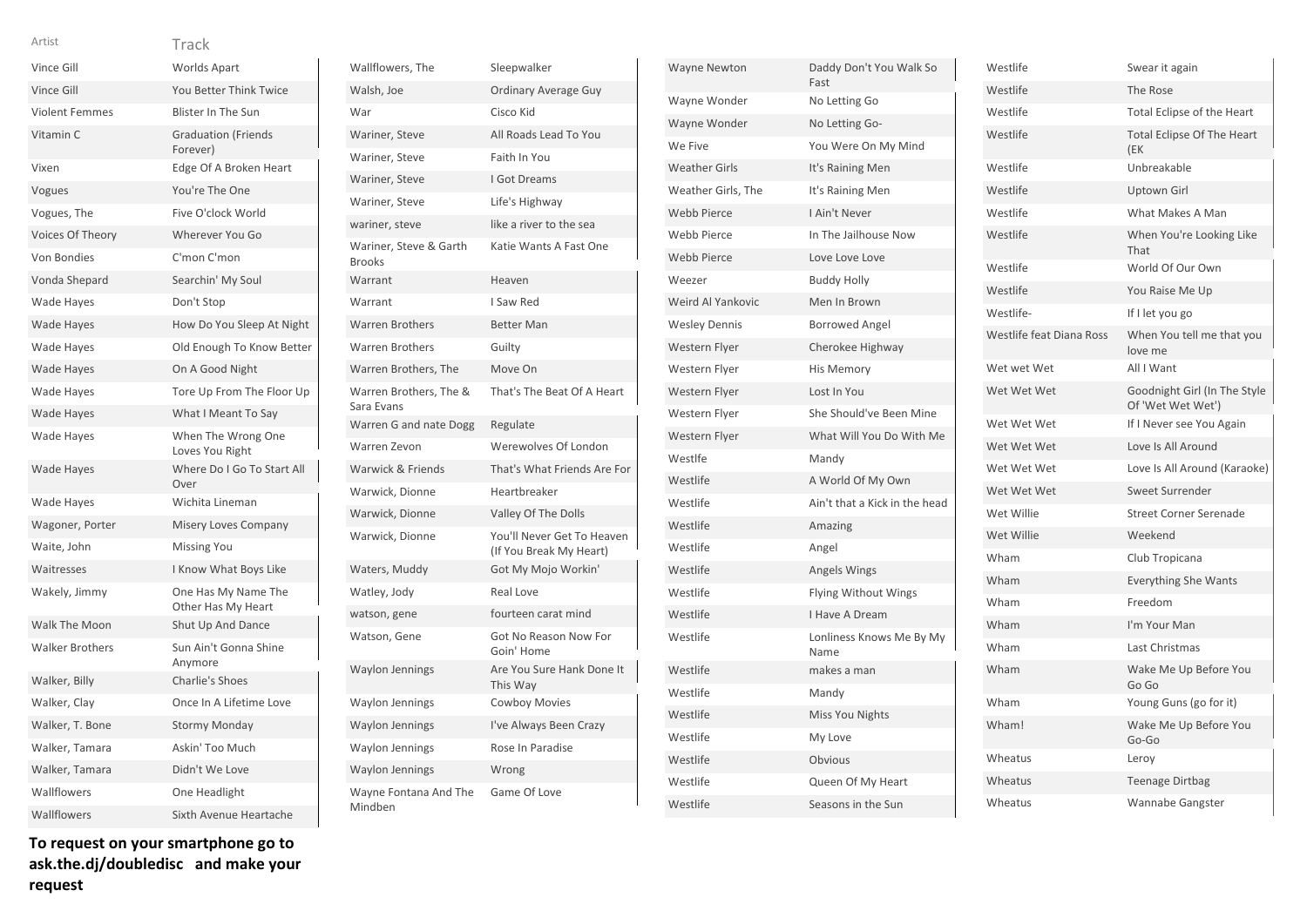| Artist                          | Track                             |
|---------------------------------|-----------------------------------|
| Whigfield                       | Saturday Night                    |
| Whispers                        | And The Beat Goes On              |
| Whispers                        | Make Sweet Love To Me             |
| White Lion                      | When The Children Cry             |
| <b>White Stripes</b>            | <b>Blue Orchid</b>                |
| <b>White Stripes</b>            | Icky Thump                        |
| <b>White Stripes</b>            | Seven Nation Army                 |
| White Town                      | Your Woman                        |
| White Zombie                    | More Human Than Human             |
| White, Bryan                    | How Long                          |
| White, Bryan                    | That's Another Song               |
| Whitesnake                      | Is this love                      |
| <b>Whitney Houston</b>          | All At Once                       |
| Whitney Houston                 | Exhale (Shoop Shoop)              |
| <b>Whitney Houston</b>          | How Will I Know                   |
| Whitney Houston                 | I Believe In You And Me           |
| <b>Whitney Houston</b>          | I Have Nothing                    |
| <b>Whitney Houston</b>          | I Wanna Dance With<br>Somebody    |
| <b>Whitney Houston</b>          | I Will Always Love You            |
| Whitney Houston                 | I'm Your Baby Tonight             |
| Whitney Houston                 | Love Will Save The Day            |
| Whitney Houston                 | <b>Million Dollar Bill</b>        |
| <b>Whitney Houston</b>          | My Heart Is Calling               |
| <b>Whitney Houston</b>          | My Love Is Your Love              |
| Whitney Houston                 | My Name Is Not Susan              |
| <b>Whitney Houston</b>          | One moment in time                |
| <b>Whitney Houston</b>          | One of those days                 |
| <b>Whitney Houston</b>          | Step By Step                      |
| <b>Whitney Houston</b>          | Where Do Broken Hearts<br>Go      |
| <b>Whitney Houston</b>          | Where Do Broken Hearts<br>Go?     |
| <b>Whitney Houston</b>          | Why Does It Hurt So Bad           |
| Whitney Houston & E<br>Iglesias | Could I Have This Kiss<br>Forever |

| <b>Whitney Houston Cece</b><br>Williams | Count On Me                      |
|-----------------------------------------|----------------------------------|
| Who                                     | I Can See For Miles              |
| Who                                     | <b>Magic Bus</b>                 |
| Who                                     | My Generation                    |
| Who, The                                | Baba O'Reilly                    |
| Who, The                                | <b>Bargain</b>                   |
| Who, The                                | <b>Behind Blue Eyes</b>          |
| Who, The                                | I Can See For Miles              |
| Who, The                                | I Can't Explain                  |
| Who, The                                | I'm Free                         |
| Who, The                                | Love Reign O'er Me               |
| Who, The                                | Magic Bus                        |
| Who, The                                | <b>My Generation</b>             |
| Who, The                                | Pinball Wizard                   |
| Who, The                                | Seeker, The                      |
| Who, The                                | Squeeze Box                      |
| Who, The                                | We're Not Gonna Take It          |
| Who, The                                | Who Are You                      |
| Who. The                                | Won't Get Fooled Around          |
| <b>Widespread Panic</b>                 | Hope In A Hopeless World         |
| <b>Wilburn Brothers</b>                 | Hurt Her Once For Me             |
| <b>Wild Cherry</b>                      | Play That Funky Music            |
| Wild Orchid                             | At Night I Pray                  |
| Wild Orchid                             | Supernatural                     |
| Wiley                                   | Wearing my Rolex                 |
| Wiley                                   | Wot Do You Call It               |
| Wilkinsons                              | 26 Cents                         |
| Wilkinsons                              | Fly                              |
| Wilkinsons, The                         | Shame On Me                      |
| Will 2 Power                            | Baby I Love Your<br>Way/Freebird |
| Will Mellor                             | When I Need You                  |
| Will Smith                              | Gettin' Jiggy Wit It             |
| Will Smith                              | Just The Two Of Us               |

| Will Smith                                        | Men In Black                                               |
|---------------------------------------------------|------------------------------------------------------------|
| Will Smith                                        | Miami                                                      |
| Will Smith                                        | Switch                                                     |
| Will Smith                                        | Wild Wild West                                             |
| Will Young                                        | All time Love                                              |
| Will Young                                        | Anything Is Possible                                       |
| Will Young                                        | Don't Let Me Down                                          |
| <b>Will Young</b>                                 | Evergreen                                                  |
| Will Young                                        | Fridays Child                                              |
| Will Young                                        | Leave Right Now                                            |
| Will Young                                        | Light My Fire                                              |
| Will Young                                        | Love Is A Matter Of<br><b>Distance</b>                     |
| Will Young                                        | Switch It On                                               |
| Will Young                                        | You And I                                                  |
| <b>Will Young</b>                                 | Your Game                                                  |
| Will Young                                        | Your Love is King                                          |
| Will Young & Gareth Gates The Long & Winding Road |                                                            |
| Williams Jr, Hank                                 | Why Can't We All Just Get<br>A Long Neck?                  |
| Williams, Don                                     | Then It's Love                                             |
| Williams, Hank                                    | <b>Honky Tonk Blues</b>                                    |
| Williams, Hank                                    | Lovesick Blues                                             |
| Williams, Hank Jr.                                | Country Boy Can Survive, A                                 |
| Williams, Hank Jr.                                | Heaven Can't Be Found                                      |
| Williams, Robbie                                  | Millennium                                                 |
| Williams, Robbie                                  | Morning Sun                                                |
| Williams, Robbie                                  | Rock DJ                                                    |
| <b>Willie Dixon</b>                               | You Shook Me                                               |
| Willie Nelson                                     | Angel Flying Too Close To<br>The Groun                     |
| Willie Nelson                                     | Blue Eyes Crying In The Rain                               |
| <b>Willie Nelson</b>                              | <b>Blue Skies</b>                                          |
| Willie Nelson                                     | Cowboys Are Frequently<br>Secretly (Fond Of Each<br>Other) |

| Willie Nelson                              | Forgiving You Was Easy                          |
|--------------------------------------------|-------------------------------------------------|
| <b>Willie Nelson</b>                       | Graceland                                       |
| <b>Willie Nelson</b>                       | <b>Healing Hands Of Time</b>                    |
| Willie Nelson                              | If You Got The Money I've<br>Got The T          |
| <b>Willie Nelson</b>                       | Last Thing I Need First Thing                   |
| Willie Nelson                              | My Heroes Have Always<br><b>Been Cowboys</b>    |
| <b>Willie Nelson</b>                       | Once You're Past The Blues                      |
| <b>Willie Nelson</b>                       | Pretty Paper                                    |
| <b>Willie Nelson</b>                       | <b>Whiskey River</b>                            |
| Willie Nelson                              | Whisky River                                    |
| Willie Nelson                              | You Don't Know Me                               |
| Willie Nelson & Julio<br>Iglesias          | To all the girls i've loved                     |
| Willie Nelson And Dolly<br>Parto           | Everything's Beautiful (In<br>Its Own           |
| Willie Nelson And Ray<br>Charles           | Seven Spanish Angels                            |
| Wills, Mark                                | <b>Almost Doesn't Count</b>                     |
| Wills, Mark                                | Everything There Is To<br>Know About You        |
| <b>Wilson Phillips</b>                     | Daniel                                          |
| <b>Wilson Phillips</b>                     | Impulsive                                       |
| <b>Wilson Phillips</b>                     | You're In Love                                  |
| <b>Wilson Pickett</b>                      | The midnight hour                               |
| <b>WILSON PICKETT FULL</b><br><b>MONTY</b> | <b>LAND OF A THOUSAND</b><br><b>DANCES</b>      |
| wilson, brian                              | your imagination                                |
| wilson, frank j.                           | last kiss                                       |
| Wilson, Gretchen                           | Redneck Woman                                   |
| Wilson, Jackie                             | Your Love Keeps Lifting Me<br>Higher And Higher |
| Wilson, Kevin Bloody                       | Kev's Courtin' Song                             |
| Winger                                     | Miles Away                                      |
| Wings                                      | Listen To What The Man<br>Said                  |
| Winwood, Steve                             | Roll With It                                    |
| Wiseguys                                   | Ooh La La                                       |